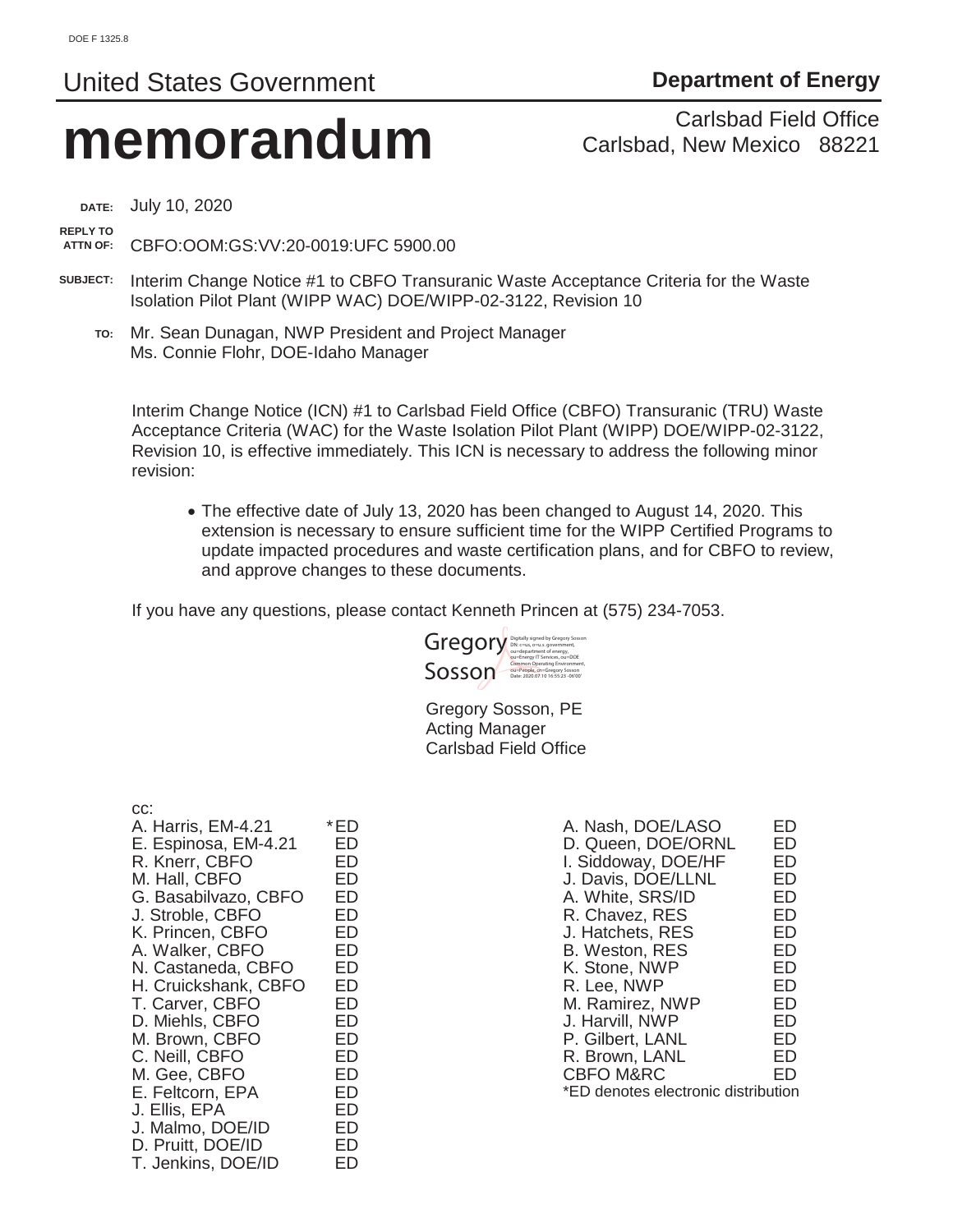# **TRANSURANIC WASTE ACCEPTANCE CRITERIA FOR THE WASTE ISOLATION PILOT PLANT**

**Revision 10**

**Effective Date: July 13, 2020 Effective Date updated through Interim Change Notice (ICN) #1 to: August 14, 2020** 



This document supersedes DOE/WIPP-02-3122, REV. 9 **This document implements the WIPP DSA** 

> U.S. Department of Energy Carlsbad Field Office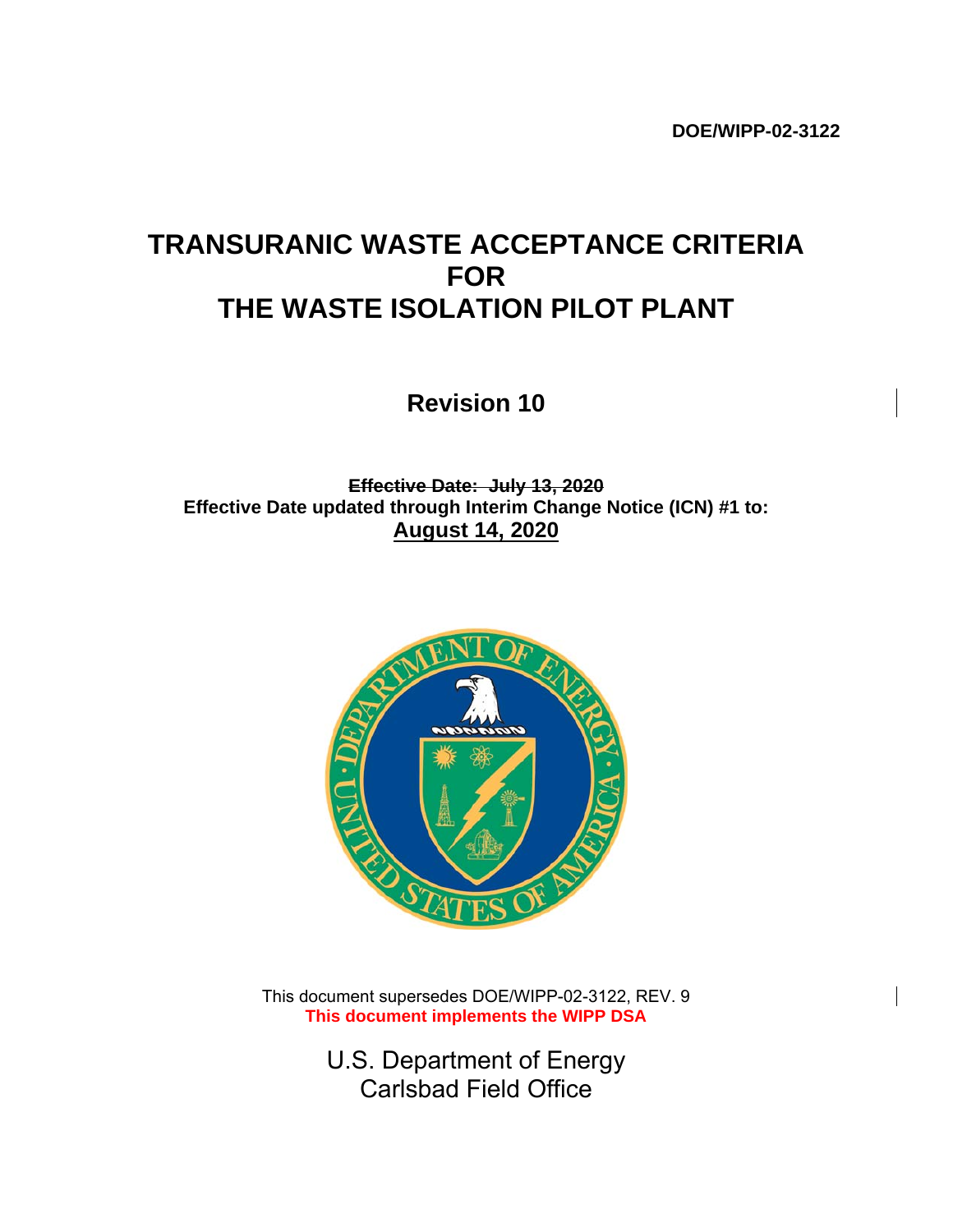This document has been submitted as required to:

U.S. Department of Energy Office of Scientific and Technical Information PO Box 62 Oak Ridge, TN 37831 (865) 576-8401

Additional information about this document may be obtained by calling 1-800-336-9477.

Unlimited, publicly available full-text scientific and technical reports produced since 1991 are available online at Information Bridge (www.osti.gov/bridge).

U.S. Department of Energy and its contractors may obtain full-text reports produced prior to 1991 in paper form, for a processing fee, from:

U.S. Department of Energy Office of Scientific and Technical Information P.O. Box 62 Oak Ridge, TN 37831-0062 Phone: (865) 576-8401 Fax: (865) 576-5728 Email: reports@osti.gov

Available for sale to the public from:

U.S. Department of Commerce National Technical Information Service 5301 Shawnee Rd Alexandria, VA 22312 Phone: (800) 553-6847 or (703) 605-6000 Fax: (703) 605-6900 Email: info@ntis.gov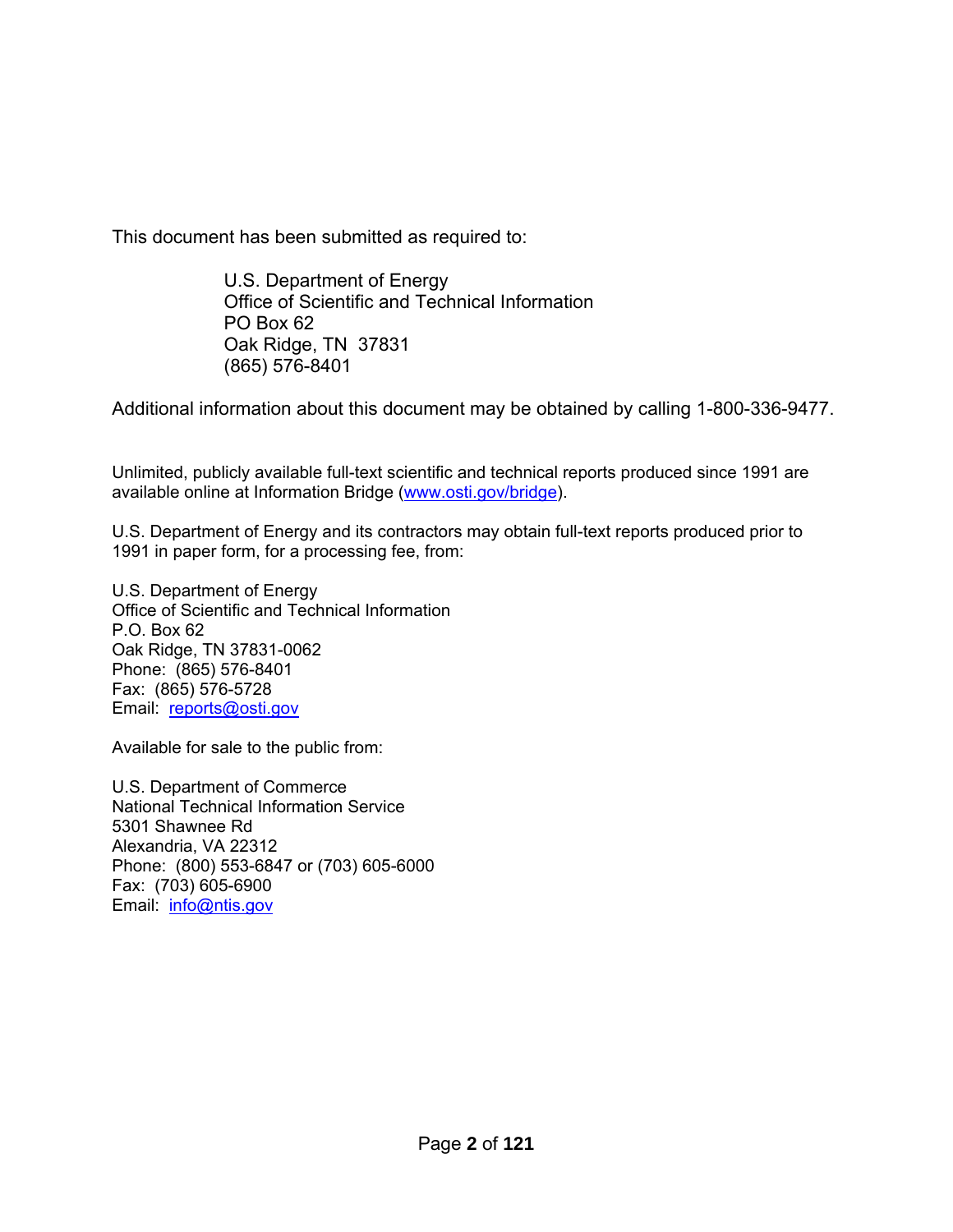# **TRANSURANIC WASTE ACCEPTANCE CRITERIA FOR THE WASTE ISOLATION PILOT PLANT**

**Revision 10**

**Effective Date: July 13, 2020 Effective Date updated through Interim Change Notice (ICN) #1 to: August 14, 2020** 

## **U.S. Department of Energy Carlsbad Field Office**

| Approved by: | /signature on file/<br>Kenneth Princen, Assistant Manager<br>National TRU Program Office | Date: 6/22/2020 |
|--------------|------------------------------------------------------------------------------------------|-----------------|
| Approved by: | /signature on file/<br>Gregory Sosson, Acting Manager<br>Carlsbad Field Office           | Date: 6/30/2020 |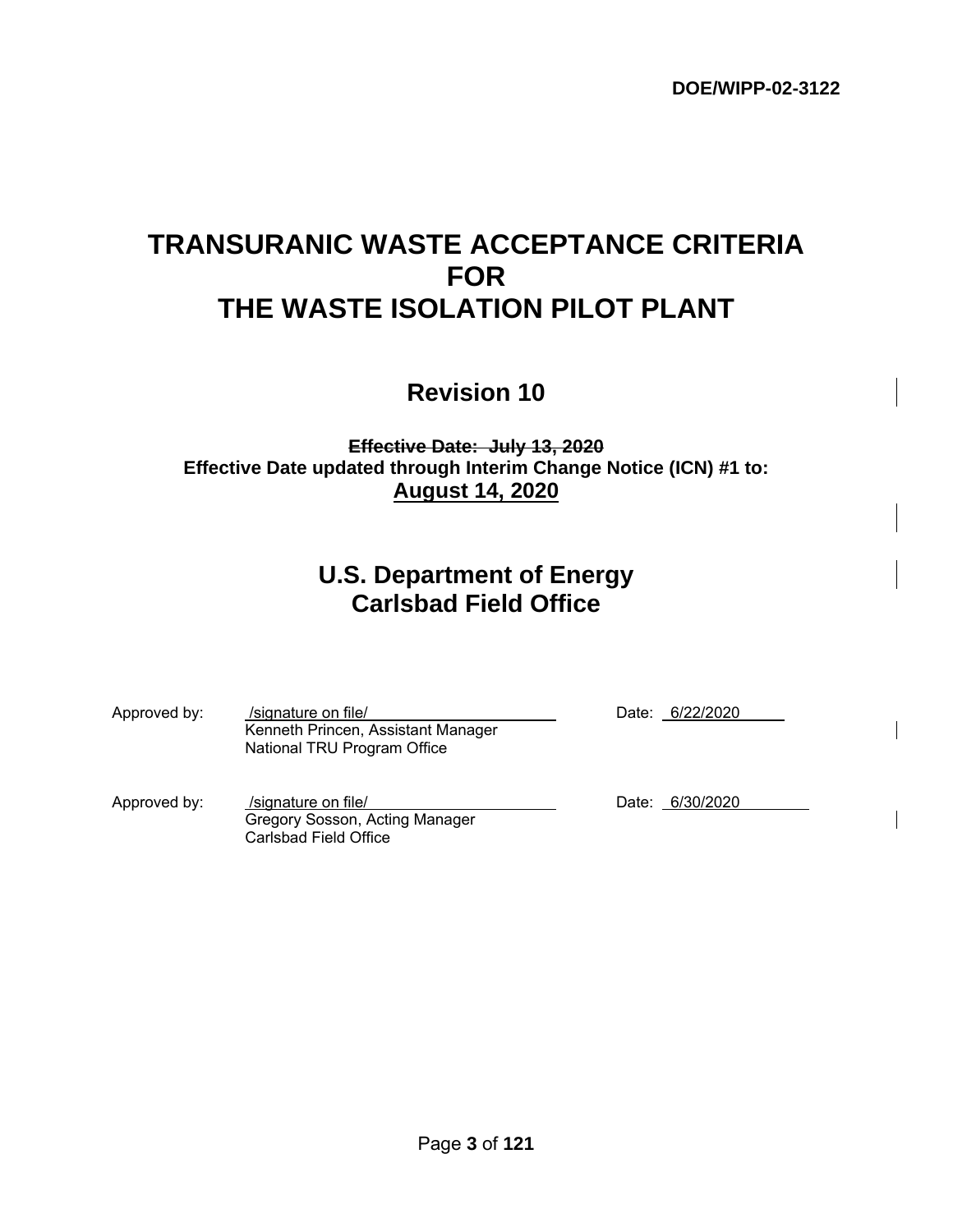#### TABLE OF CONTENTS

| 1.0 |     |       |                                                                    |  |
|-----|-----|-------|--------------------------------------------------------------------|--|
| 2.0 |     |       |                                                                    |  |
|     | 2.1 |       |                                                                    |  |
|     | 2.2 |       |                                                                    |  |
|     | 2.3 |       |                                                                    |  |
|     |     |       |                                                                    |  |
|     |     |       | 2.3.2 WIPP Management and Operating (M&O) Contractor  21           |  |
|     | 2.4 |       | WIPP Certified Programs (CCP by site and contractor for the Idaho  |  |
|     |     |       | Advanced Mixed Waste Treatment Project [AMWTP])  22                |  |
| 3.0 |     |       | <b>WASTE ACCEPTANCE REQUIREMENTS AND CRITERIA FOR TRU WASTE 23</b> |  |
|     | 3.1 |       |                                                                    |  |
|     |     |       | 3.1.1 DOE Operations and Safety Requirements for the WIPP  24      |  |
|     |     |       |                                                                    |  |
|     |     |       | 3.1.3 NMED Hazardous Waste Facility Permit Requirements  25        |  |
|     |     |       |                                                                    |  |
|     |     |       | 3.1.4.1 EPA Compliance Recertification Decision  26                |  |
|     |     |       |                                                                    |  |
|     |     |       |                                                                    |  |
|     | 3.2 |       |                                                                    |  |
|     |     | 3.2.1 |                                                                    |  |
|     |     |       |                                                                    |  |
|     |     |       |                                                                    |  |
|     |     |       |                                                                    |  |
|     |     |       |                                                                    |  |
|     |     |       |                                                                    |  |
|     |     |       |                                                                    |  |
|     | 3.3 |       |                                                                    |  |
|     |     |       |                                                                    |  |
|     |     |       |                                                                    |  |
|     |     |       |                                                                    |  |
|     |     | 3.3.4 |                                                                    |  |
|     |     |       |                                                                    |  |
|     |     |       |                                                                    |  |
|     |     |       |                                                                    |  |
|     | 3.4 |       |                                                                    |  |
|     |     |       |                                                                    |  |
|     |     | 3.4.1 |                                                                    |  |
|     |     |       |                                                                    |  |
|     |     |       |                                                                    |  |
|     | 3.5 |       |                                                                    |  |
|     |     | 3.5.1 |                                                                    |  |
|     |     |       |                                                                    |  |
|     |     |       |                                                                    |  |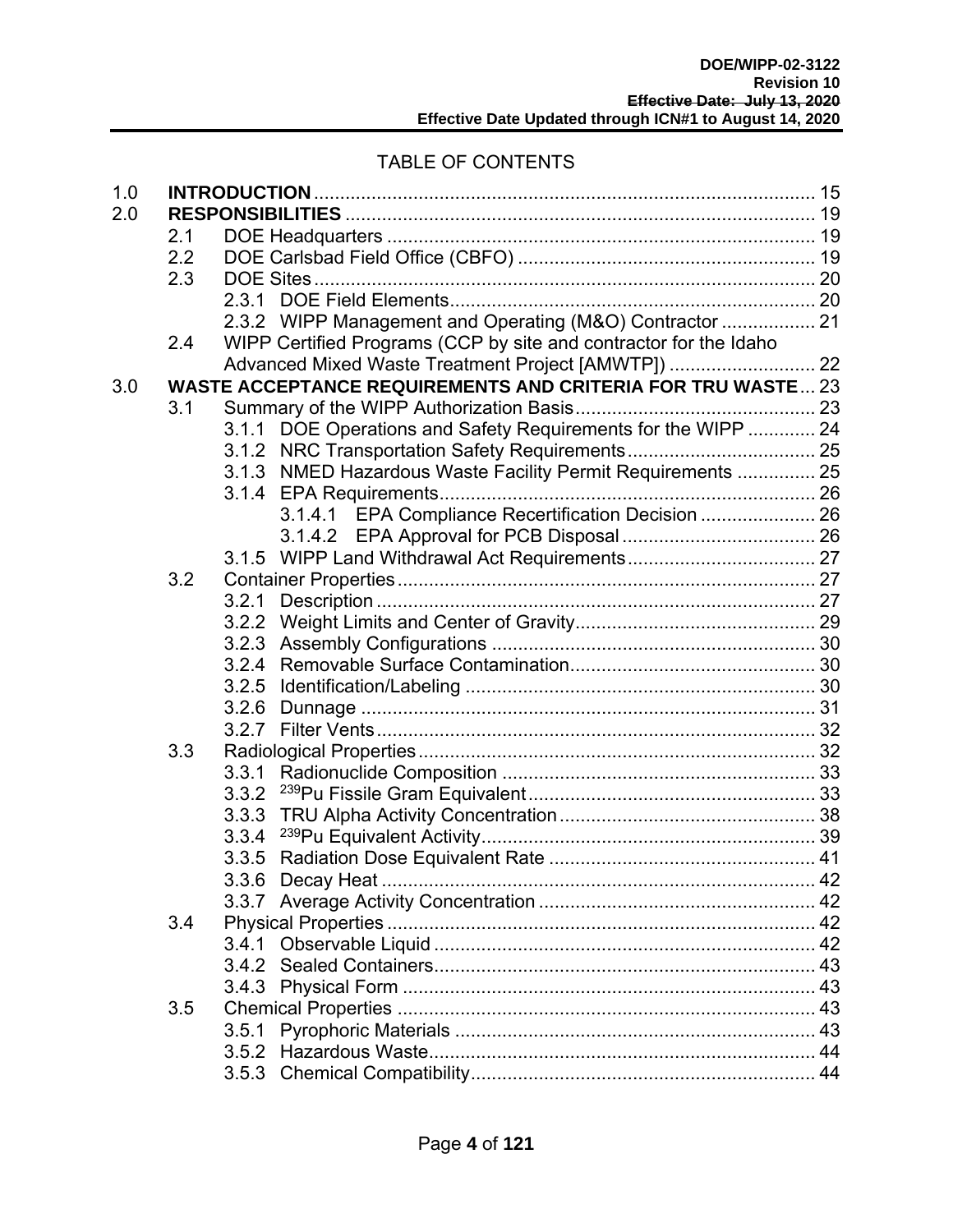|     |     | 3.5.4 Explosives, Corrosives, and Compressed Gases  44        |  |
|-----|-----|---------------------------------------------------------------|--|
|     |     |                                                               |  |
|     |     |                                                               |  |
|     | 3.6 |                                                               |  |
|     |     |                                                               |  |
|     |     |                                                               |  |
| 4.0 |     |                                                               |  |
|     |     | 4.1 Waste Characterization Quality Assurance Requirements  47 |  |
|     |     | 4.2 Waste Certification Quality Assurance Requirements 48     |  |
|     | 4.3 | Waste Transportation Quality Assurance Requirements  49       |  |
| 5.0 |     |                                                               |  |

#### LIST OF APPENDICES

| Appendix A Radiological Characterization Requirements for Transuranic Waste 56 |  |
|--------------------------------------------------------------------------------|--|
|                                                                                |  |
|                                                                                |  |
| Appendix E Payload Management of TRU Alpha Activity Concentration  98          |  |
| Appendix F Radiography Requirements for Transuranic Waste for EPA              |  |
|                                                                                |  |
| Appendix G Visual Examination Requirements for Transuranic Waste for EPA       |  |
|                                                                                |  |
|                                                                                |  |
|                                                                                |  |

#### LIST OF FIGURES

#### LIST OF TABLES

| Table 2 <sup>239Pu</sup> FGE Limits for a Canister Shipped in an RH-TRU 72-B Package  37 |
|------------------------------------------------------------------------------------------|
|                                                                                          |
| Table 4 <sup>235U</sup> FEM Limit for a Canister Shipped in an RH-TRU 72-B Package  38   |
|                                                                                          |
|                                                                                          |
| Table A-1 Data Quality Objectives for Radiological Characterization 67                   |
|                                                                                          |
|                                                                                          |
|                                                                                          |
|                                                                                          |
|                                                                                          |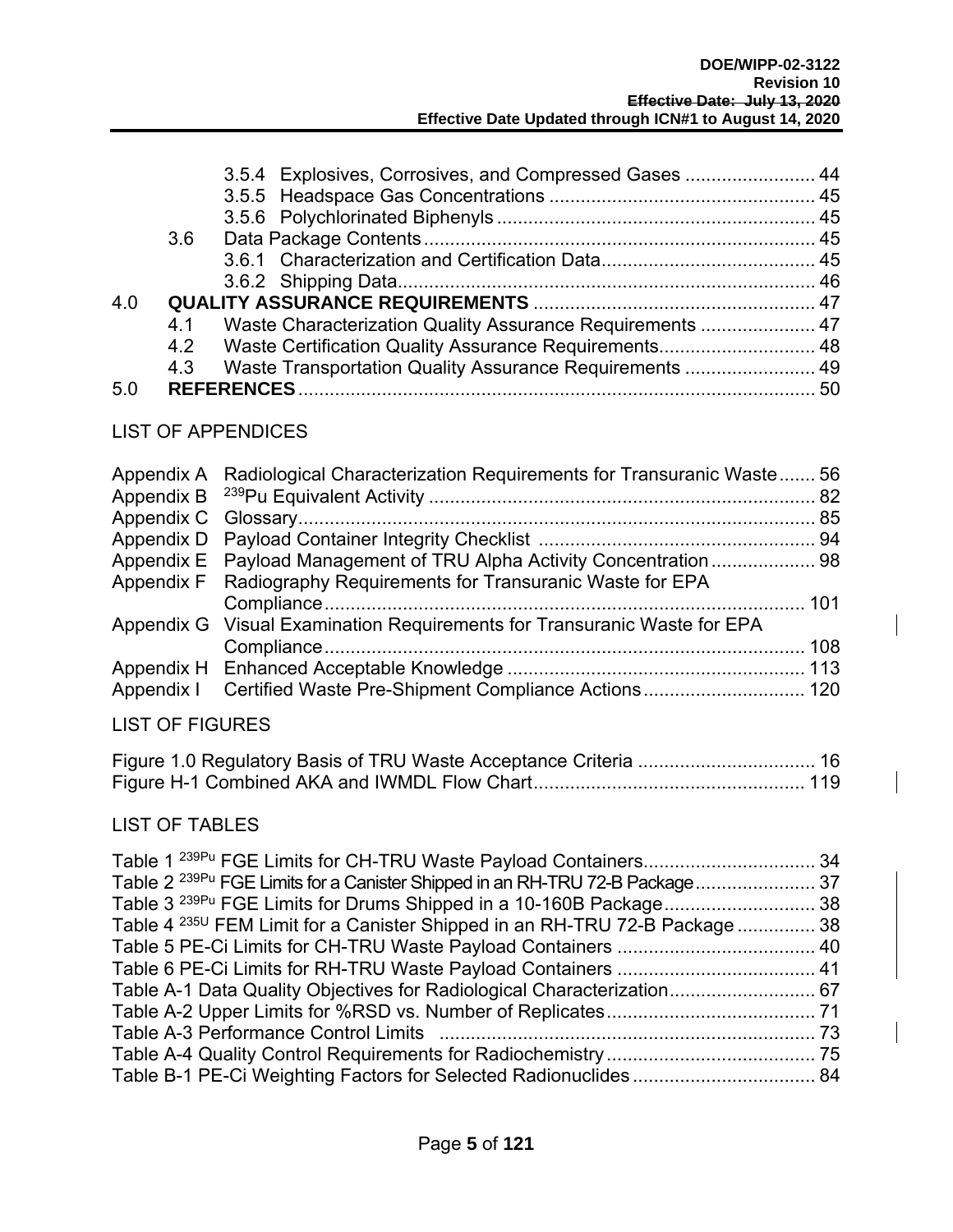#### CHANGE HISTORY

DOE/WIPP-02-3122, Revision 0, Effective Date: May 17, 2002, *Contact-Handled Transuranic Waste Acceptance Criteria for the Waste Isolation Pilot Plant,* superseded DOE/WIPP-069, Revision 7, Interim Change Notice #2, Waste Acceptance Criteria for the Waste Isolation Pilot Plant.

DOE/WIPP-02-3122, Revision 0.1, Effective Date: July 25, 2002, *Contact-Handled Transuranic Waste Acceptance Criteria for the Waste Isolation Pilot Plant*, superseded DOE/WIPP-02-3122, Revision 0.

DOE/WIPP-02-3122, Revision 1, Effective Date: March 1, 2004, *Contact-Handled Transuranic Waste Acceptance Criteria for the Waste Isolation Pilot Plant*, superseded DOE/WIPP-02-3122, Revision 0.1.

DOE/WIPP-02-3122, Revision 2.0, Effective Date: November 15, 2004, *Contact-Handled Transuranic Waste Acceptance Criteria for the Waste Isolation Pilot Plant*, superseded DOE/WIPP-02-3122, Revision 1.

DOE/WIPP-02-3122, Revision 2.1, Effective Date: March 19, 2005, *Contact-Handled Transuranic Waste Acceptance Criteria for the Waste Isolation Pilot Plant*, superseded DOE/WIPP-02-3122, Revision 2.0.

DOE/WIPP-02-3122, Revision 3.0, Effective Date: April 25, 2005, *Contact-Handled Transuranic Waste Acceptance Criteria for the Waste Isolation Pilot Plant*, superseded DOE/WIPP-02-3122, Revision 2.1.

DOE/WIPP-02-3122, Revision 4.0, Effective Date: December 29, 2005, *Contact-Handled Transuranic Waste Acceptance Criteria for the Waste Isolation Pilot Plant,* superseded DOE/WIPP-02-3122, Revision 3.0.

DOE/WIPP-02-3122, Revision 5.0, Effective Date: Revision Cancelled, *Transuranic Waste Acceptance Criteria for the Waste Isolation Pilot Plant*.

DOE/WIPP-02-3122, Revision 6.0, Effective Date: November 14, 2006, *Transuranic Waste Acceptance Criteria for the Waste Isolation Pilot Plant,* superseded DOE/WIPP-02-3122, Revision 4.0.

DOE/WIPP-02-3122, Revision 6.1, Effective Date: October 29, 2007, *Transuranic Waste Acceptance Criteria for the Waste Isolation Pilot Plant,* superseded DOE/WIPP-02-3122, Revision 6.0.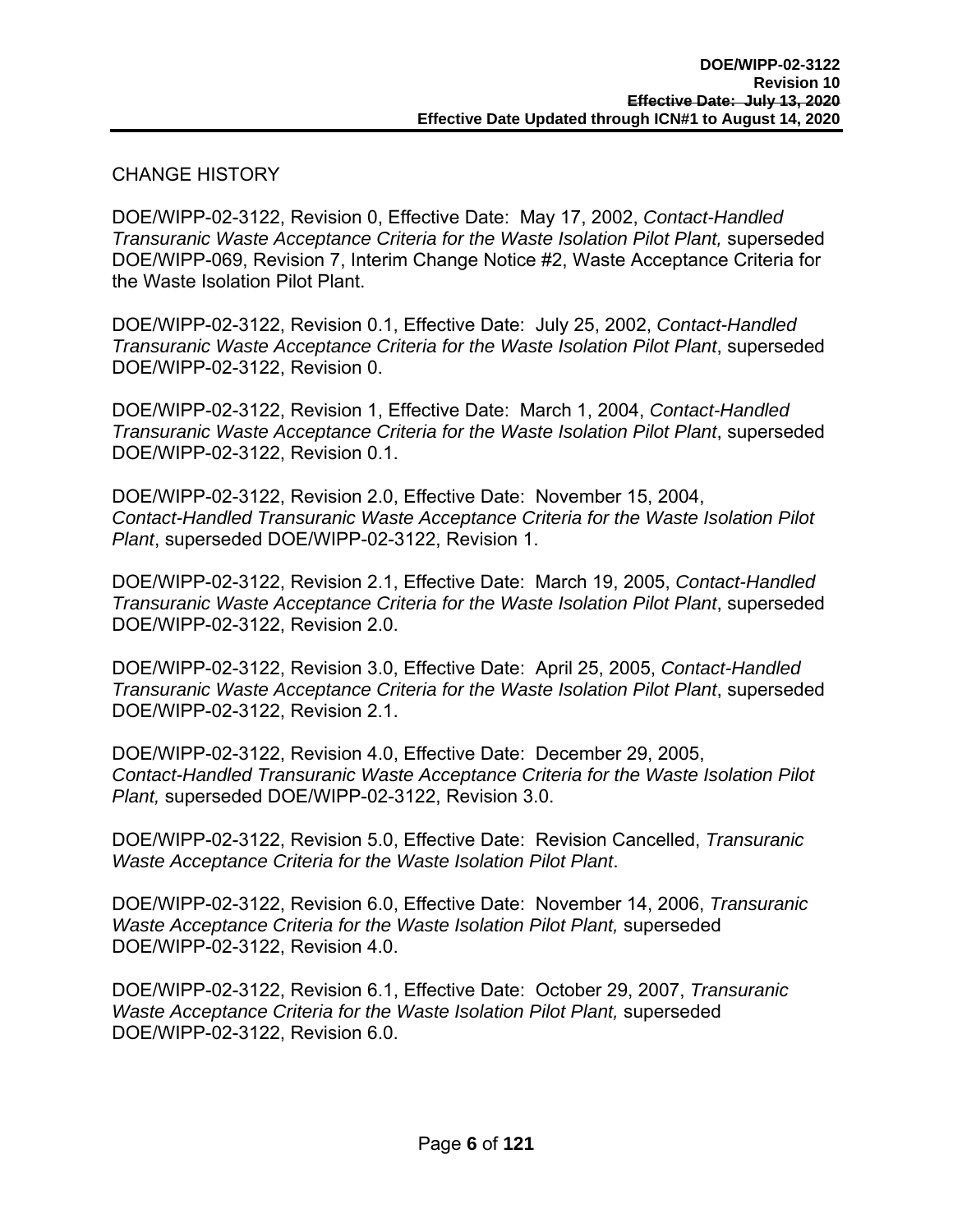#### CHANGE HISTORY (Continued)

DOE/WIPP-02-3122, Revision 6.2, Effective Date: May 30, 2008, *Transuranic Waste Acceptance Criteria for the Waste Isolation Pilot Plant,* superseded DOE/WIPP-02-3122, Revision 6.1.

DOE/WIPP-02-3122, Revision 6.3, Effective Date: February 5, 2009, *Transuranic Waste Acceptance Criteria for the Waste Isolation Pilot Plant,* superseded DOE/WIPP-02-3122, Revision 6.2.

DOE/WIPP-02-3122, Revision 6.4, Effective Date: December 10, 2009, *Transuranic Waste Acceptance Criteria for the Waste Isolation Pilot Plant,* superseded DOE/WIPP-02-3122, Revision 6.3.

DOE/WIPP-02-3122, Revision 6.5, Effective Date: June 30, 2010, *Transuranic Waste Acceptance Criteria for the Waste Isolation Pilot Plant,* superseded DOE/WIPP-02-3122, Revision 6.4.

DOE/WIPP-02-3122, Revision 7.0, Effective Date: December 29, 2010, *Transuranic Waste Acceptance Criteria for the Waste isolation Pilot Plant*, superseded DOE/WIPP-02-3122, Revision 6.5.

DOE/WIPP-02-3122, Revision 7.1, Effective Date: April 21, 2011, *Transuranic Waste Acceptance Criteria for the Waste Isolation Pilot Plant,* superseded DOE/WIPP-02-3122, Revision 7.0.

DOE/WIPP-02-3122, Revision 7.2, Effective Date: June 13, 2011, *Transuranic Waste Acceptance Criteria for the Waste Isolation Pilot Plant,* superseded DOE/WIPP-02-3122, Revision 7.1.

DOE/WIPP-02-3122, Revision 7.3, Effective Date: February 18, 2013, *Transuranic Waste Acceptance Criteria for the Waste Isolation Pilot Plant*, superseded DOE/WIPP-02-3122, Revision 7.2.

DOE/WIPP-02-3122, Revision 7.4, Effective Date: April 22, 2013, *Transuranic Waste Acceptance Criteria for the Waste Isolation Pilot Plant,* superseded DOE/WIPP-02-3122, Revision 7.3.

DOE/WIPP-02-3122, Revision 8.0, Effective Date: July, 5, 2016, *Transuranic Waste Acceptance Criteria for the Waste Isolation Pilot Plant*, superseded DOE/WIPP-02-3122, Revision 7.4.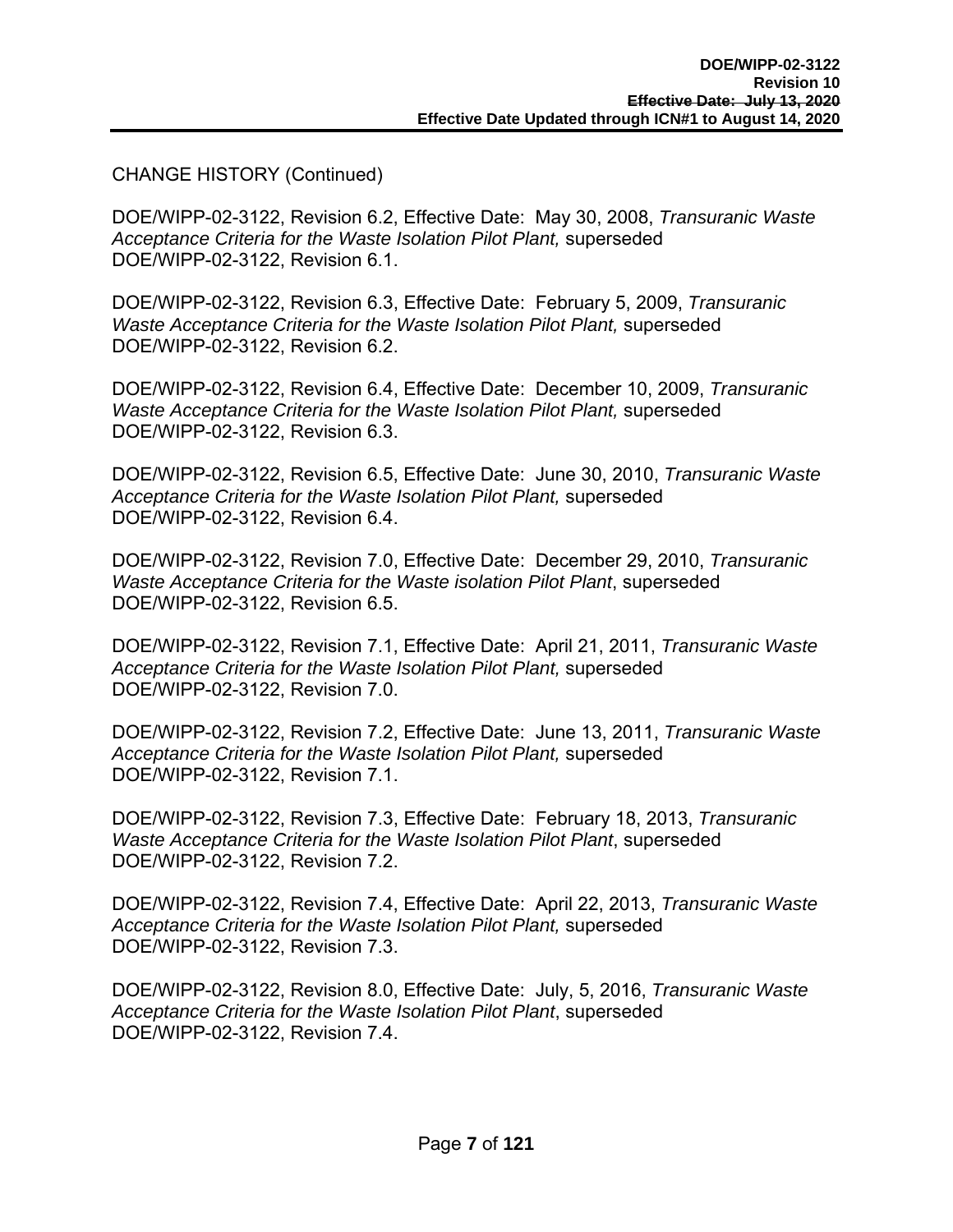#### CHANGE HISTORY (Continued)

DOE/WIPP-02-3122, Revision 9, Effective Date: October 18, 2018, *Transuranic Waste Acceptance Criteria for the Waste Isolation Pilot Plant*, superseded DOE/WIPP-02-3122, Revision 8.0.

Changes included typographical corrections, additions to the list of acronyms, removal of the exclusion of POCs containing combustible waste from being shipped to WIPP, update to the list of definitions in Appendix C, and the addition and deletion of text in Appendices H and I for consistency with Page Change 1 to Revision 6a of the DSA. The changes to Appendix H and I are due to an assessment performed February 27, 2017 through March 3, 2017, to confirm the readiness of the CBFO and NTP to effectively execute a set of responsibilities described in the WIPP DSA, Chapter 18.

Effective Date Updated to August 14, 2020 through ICN#1.

DOE/WIPP-02-3122, Revision 10, Effective Date: July 13, 2020, *Transuranic Waste Acceptance Criteria for the Waste Isolation Pilot Plant*, supersedes DOE/WIPP-02-3122, Revision 9.

Changes to this document are global and include the following:

- Incorporation of remote-handled (RH) transuranic (TRU) waste acceptance requirements/criteria taken from the Remote-Handled TRU Waste Characterization Program Implementation Plan, thus harmonizing contacthandled (CH) and RH waste acceptance criteria on a single platform.
- Consolidation of Chapter 4 of the WAC (titled "Waste Acceptance Requirements and Criteria for RH Waste") into Chapter 3 (retitled "Waste Acceptance Requirements for TRU Waste").
- Modifications to Figure 1.0 and Tables 1, 2, 3, 4, 5, A-1, A-3, and A-4.
- A temporary suspension of receipt and processing of RH waste when containerized in either transport or facility casks.
- A temporary delay in the shipment from SRS to WIPP of dilute and dispose PuO using CCOs.
- Allowance for the receipt and processing of RH waste when containerized in a shielded container.
- Incorporation into Appendix A the use of figure of merit assessments used as an alternative for replicate gamma ray measurements using far field measurements.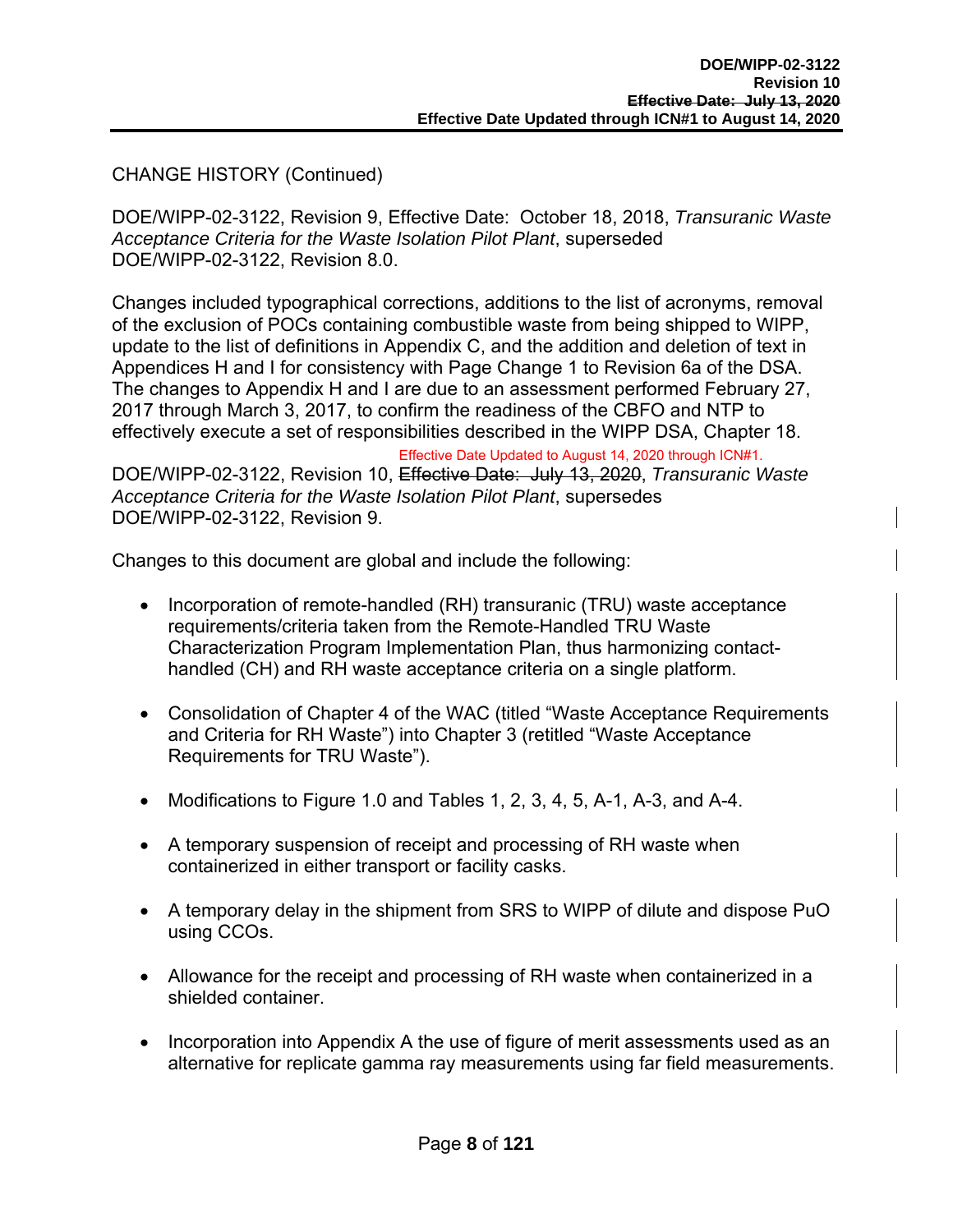- Addition into Appendix A the methodologies for performing dose-to-curie and gravimetric/dimensional measurements.
- Addition of fissile equivalent mass for uranium into Table A-1.
- Title change of Table A-3.
- Updates to the list of definitions in Appendix C.
- Changes to titles and text in Appendices A, F, G, and I.
- Text changes and the addition of Figure H-1 in Appendix H.
- Additions and deletions in the list of acronyms.
- Typographical error corrections and updates to the internet links.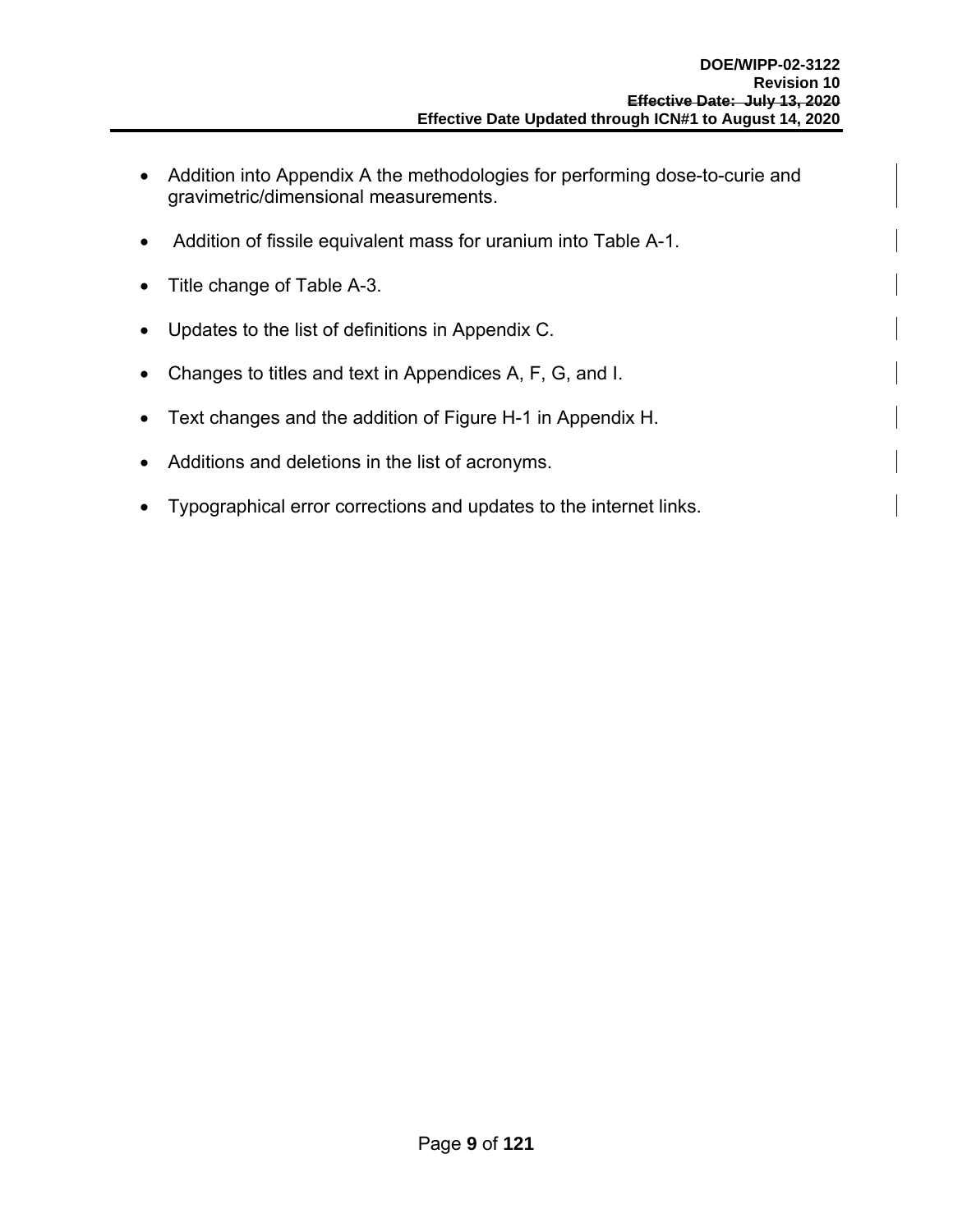#### INDEX OF CURRENT REVISION/CHANGE NUMBER BY PAGE

PAGE NUMBER

Global 10

**REVISION NUMBER** 

PAGE **NUMBER** 

**REVISION** NUMBER

Page **10** of **121**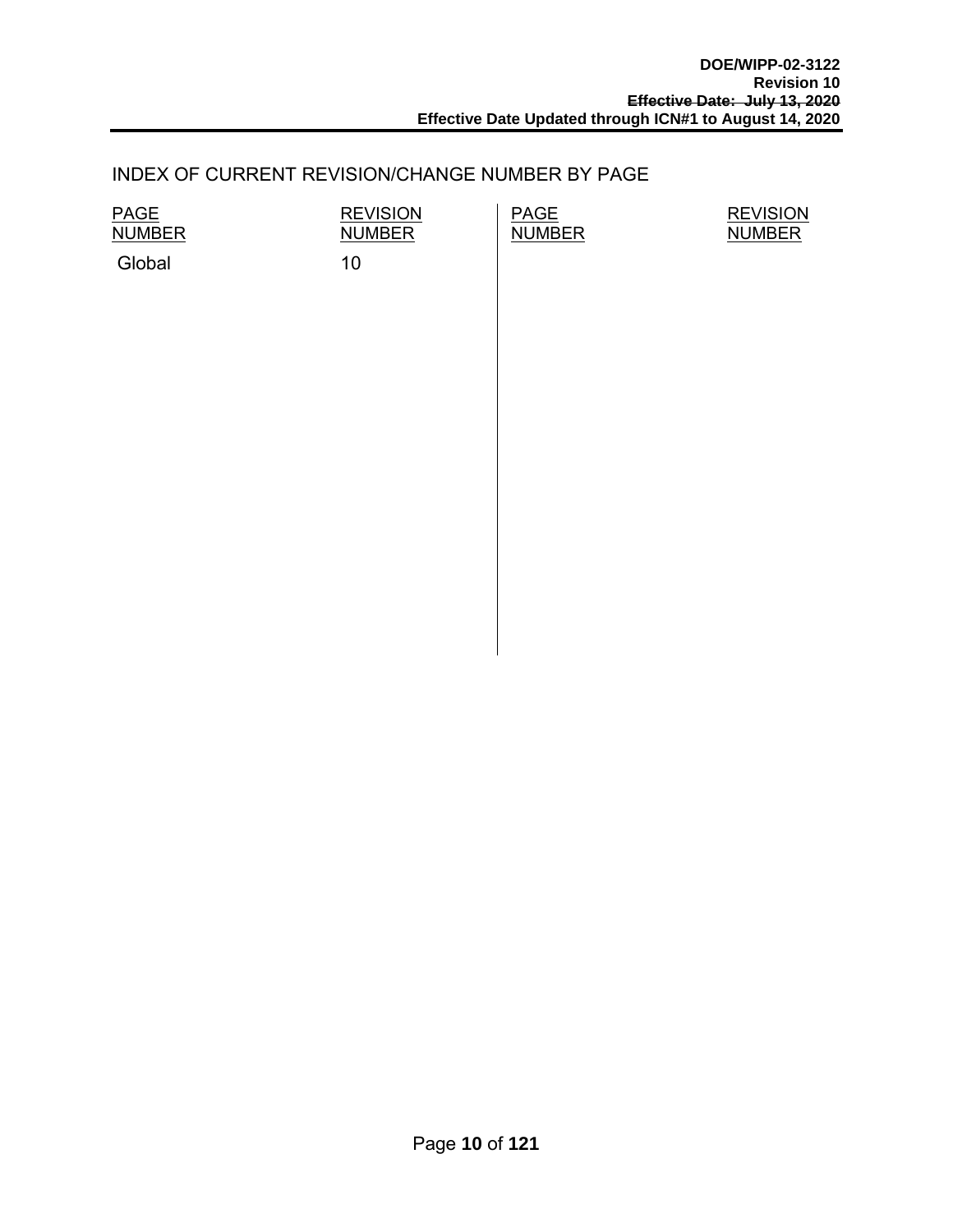#### LIST OF ACRONYMS AND ABBREVIATIONS

| AK                                                                                                                                           | acceptable knowledge                                                                                                                                                                                                                                                                                                                                                                                          |
|----------------------------------------------------------------------------------------------------------------------------------------------|---------------------------------------------------------------------------------------------------------------------------------------------------------------------------------------------------------------------------------------------------------------------------------------------------------------------------------------------------------------------------------------------------------------|
| <b>AKA</b>                                                                                                                                   | acceptable knowledge assessment                                                                                                                                                                                                                                                                                                                                                                               |
| <b>ALARA</b>                                                                                                                                 | as low as reasonably achievable                                                                                                                                                                                                                                                                                                                                                                               |
| <b>AMAD</b>                                                                                                                                  | activity median aerodynamic diameter                                                                                                                                                                                                                                                                                                                                                                          |
| <b>AMWTP</b>                                                                                                                                 | <b>Advanced Mixed Waste Treatment Project</b>                                                                                                                                                                                                                                                                                                                                                                 |
| <b>ANSI</b>                                                                                                                                  | American National Standards Institute                                                                                                                                                                                                                                                                                                                                                                         |
| <b>ASTM</b>                                                                                                                                  | American Society for Testing and Materials                                                                                                                                                                                                                                                                                                                                                                    |
| Be/BeO                                                                                                                                       | beryllium/beryllium oxide                                                                                                                                                                                                                                                                                                                                                                                     |
| <b>BoK</b>                                                                                                                                   | <b>Basis of Knowledge</b>                                                                                                                                                                                                                                                                                                                                                                                     |
| <b>CBFO</b><br><b>CCE</b><br>CCO<br><b>CCP</b><br><b>CFR</b><br><b>CH</b><br><b>CH-TRAMPAC</b><br>Ci<br>cm <sup>2</sup><br>CoC<br><b>CPR</b> | <b>Carlsbad Field Office</b><br><b>Chemical Compatibility Evaluation</b><br>criticality control overpack<br><b>Central Characterization Program</b><br><b>Code of Federal Regulations</b><br>contact-handled<br><b>Contact-Handled Transuranic Waste Authorized Methods for</b><br><b>Payload Control</b><br>curie<br>square centimeter<br><b>Certificate of Compliance</b><br>cellulose, plastic, and rubber |
| <b>DOE</b>                                                                                                                                   | U.S. Department of Energy                                                                                                                                                                                                                                                                                                                                                                                     |
| <b>DOT</b>                                                                                                                                   | U.S. Department of Transportation                                                                                                                                                                                                                                                                                                                                                                             |
| dpm                                                                                                                                          | disintegrations per minute                                                                                                                                                                                                                                                                                                                                                                                    |
| <b>DQO</b>                                                                                                                                   | data quality objective                                                                                                                                                                                                                                                                                                                                                                                        |
| <b>DSA</b>                                                                                                                                   | <b>Documented Safety Analysis</b>                                                                                                                                                                                                                                                                                                                                                                             |
| <b>DTC</b>                                                                                                                                   | dose-to-curie                                                                                                                                                                                                                                                                                                                                                                                                 |
| <b>EPA</b>                                                                                                                                   | U.S. Environmental Protection Agency                                                                                                                                                                                                                                                                                                                                                                          |
| <b>FEIS</b>                                                                                                                                  | <b>Final Environmental Impact Statement</b>                                                                                                                                                                                                                                                                                                                                                                   |
| <b>FEM</b>                                                                                                                                   | fissile equivalent mass                                                                                                                                                                                                                                                                                                                                                                                       |
| <b>FGE</b>                                                                                                                                   | fissile gram equivalent                                                                                                                                                                                                                                                                                                                                                                                       |
| <b>FOM</b>                                                                                                                                   | figure of merit                                                                                                                                                                                                                                                                                                                                                                                               |
| g                                                                                                                                            | gram                                                                                                                                                                                                                                                                                                                                                                                                          |
| g/cm <sup>3</sup>                                                                                                                            | gram per cubic centimeter                                                                                                                                                                                                                                                                                                                                                                                     |
| <b>GSTR</b>                                                                                                                                  | <b>Generator Site Technical Review</b>                                                                                                                                                                                                                                                                                                                                                                        |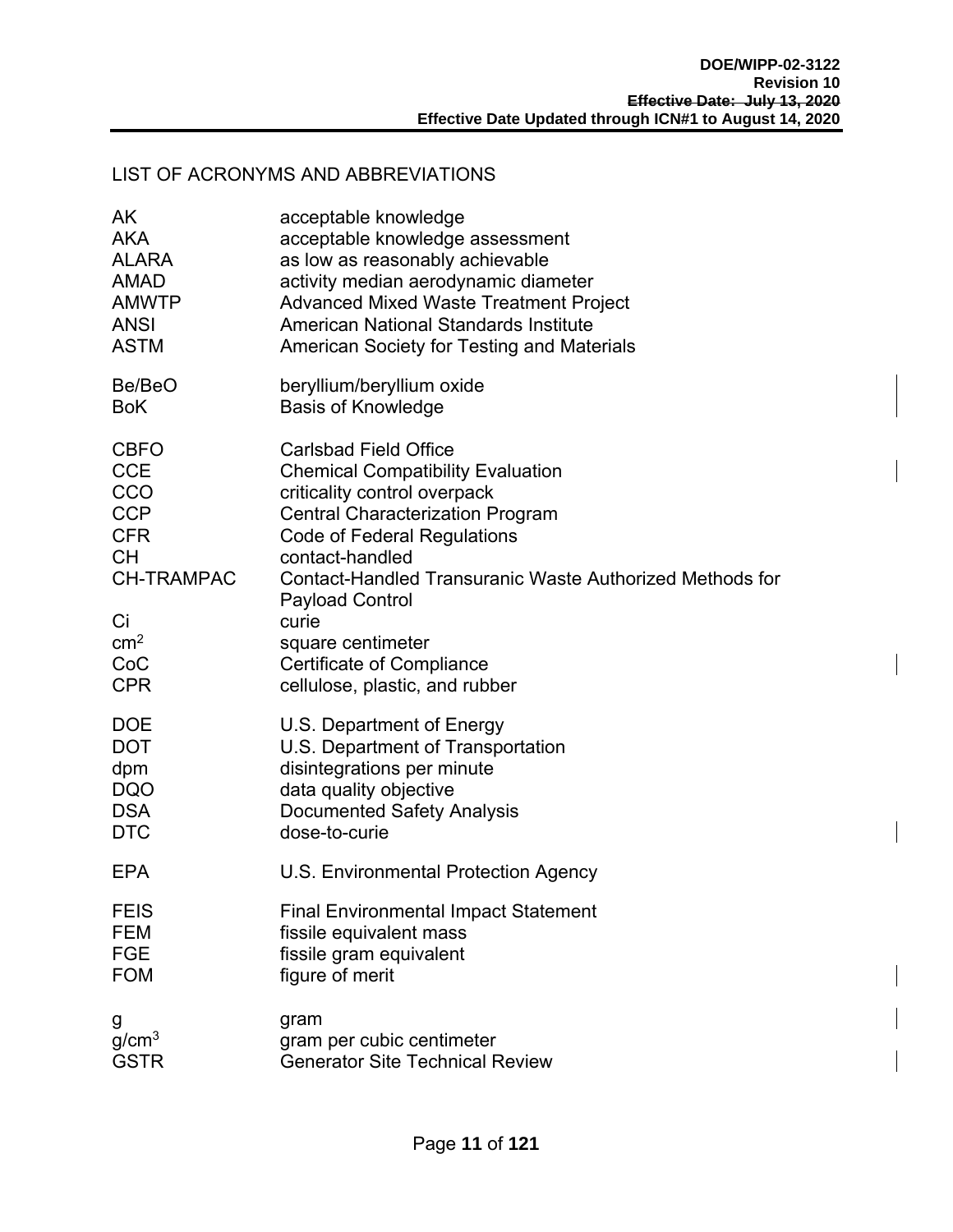#### LIST OF ACRONYMS AND ABBREVIATIONS (Continued)

| <b>IWMDL</b>   | Interface Waste Management Documents List |
|----------------|-------------------------------------------|
| keV            | kiloelectron volt                         |
| kg             | kilogram                                  |
| <b>LCS</b>     | laboratory control sample                 |
| <b>LLD</b>     | lower limit of detection                  |
| <b>LWA</b>     | <b>Land Withdrawal Act</b>                |
| m <sup>3</sup> | cubic meters                              |
| M&O            | management and operating                  |
| <b>MCNP</b>    | <b>Monte Carlo N-Particle</b>             |
| <b>MDA</b>     | minimum detectable activity               |
| <b>MOA</b>     | Memorandum of Agreement                   |
| mrem           | milliroentgen equivalent man              |
| mrem/hr        | milliroentgen equivalent man per hour     |
| <b>MS</b>      | matrix spike                              |
| <b>MSD</b>     | matrix spike duplicate                    |
| <b>MSDS</b>    | <b>Material Safety Data Sheet</b>         |
| nCi            | nanocuries                                |
| nCi/g          | nanocuries per gram                       |
| <b>NDA</b>     | nondestructive assay                      |
| <b>NEPA</b>    | <b>National Environmental Policy Act</b>  |
| <b>NMAC</b>    | <b>New Mexico Administrative Code</b>     |
| <b>NMED</b>    | New Mexico Environment Department         |
| <b>NRC</b>     | U.S. Nuclear Regulatory Commission        |
| <b>NTP</b>     | <b>National TRU Program</b>               |
| <b>OJT</b>     | on-the-job training                       |
| <b>PCB</b>     | polychlorinated biphenyl                  |
| PE-Ci          | Plutonium-239 equivalent curie            |
| Permit         | WIPP Hazardous Waste Facility Permit      |
| <b>POC</b>     | pipe overpack container                   |
| ppm            | parts per million                         |
| QA             | quality assurance                         |
| QAO            | quality assurance objective               |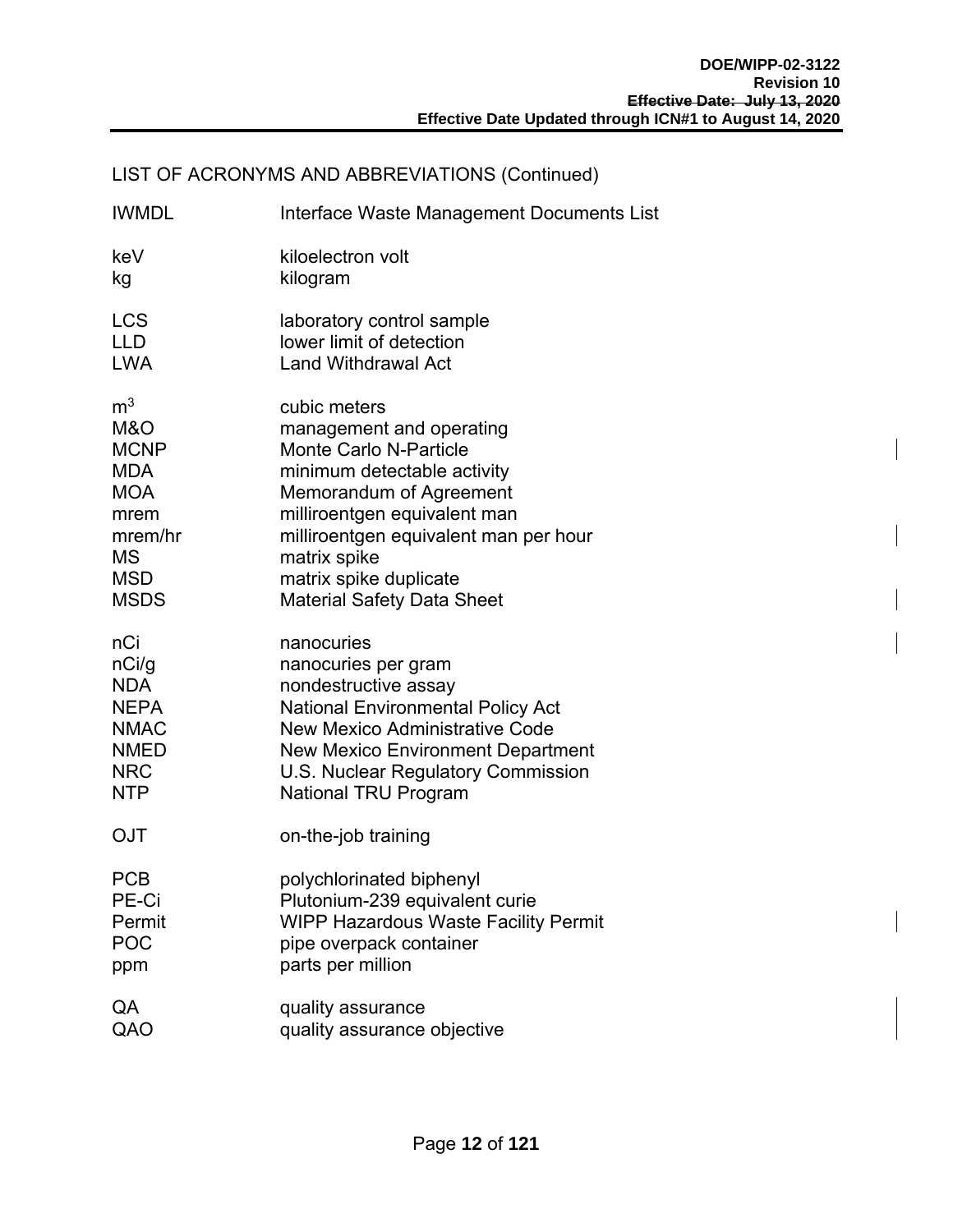### LIST OF ACRONYMS AND ABBREVIATIONS (Continued)

| QAPD                                                                                                                        | <b>Quality Assurance Program Document</b>                                                                                                                                                                                                                                                                                                   |
|-----------------------------------------------------------------------------------------------------------------------------|---------------------------------------------------------------------------------------------------------------------------------------------------------------------------------------------------------------------------------------------------------------------------------------------------------------------------------------------|
| QAPjP                                                                                                                       | <b>Quality Assurance Project Plan</b>                                                                                                                                                                                                                                                                                                       |
| QC                                                                                                                          | quality control                                                                                                                                                                                                                                                                                                                             |
| %R<br><b>RC</b><br><b>RCRA</b><br>rem<br>rem/hr<br><b>RGN</b><br><b>RH</b><br><b>RH-TRAMPAC</b><br><b>RPD</b><br><b>RSD</b> | percent recovery<br>radiochemistry<br>Resource Conservation and Recovery Act<br>roentgen equivalent man<br>roentgen equivalent man per hour<br>reactivity group number<br>remote-handled<br>Remote-Handled Transuranic Waste Authorized Methods for<br><b>Payload Control</b><br>relative percent difference<br>relative standard deviation |
| <b>SAR</b>                                                                                                                  | <b>Safety Analysis Report</b>                                                                                                                                                                                                                                                                                                               |
| <b>SCG</b>                                                                                                                  | <b>Summary Category Group</b>                                                                                                                                                                                                                                                                                                               |
| <b>SDS</b>                                                                                                                  | <b>Safety Data Sheets</b>                                                                                                                                                                                                                                                                                                                   |
| <b>SEIS</b>                                                                                                                 | Supplemental Environmental Impact Statement                                                                                                                                                                                                                                                                                                 |
| SLB <sub>2</sub>                                                                                                            | standard large box 2                                                                                                                                                                                                                                                                                                                        |
| <b>SME</b>                                                                                                                  | subject matter expert                                                                                                                                                                                                                                                                                                                       |
| <b>SNM</b>                                                                                                                  | special nuclear material                                                                                                                                                                                                                                                                                                                    |
| <b>SPM</b>                                                                                                                  | Site Project Manager                                                                                                                                                                                                                                                                                                                        |
| <b>SWB</b>                                                                                                                  | standard waste box                                                                                                                                                                                                                                                                                                                          |
| <b>TDOP</b>                                                                                                                 | ten-drum overpack                                                                                                                                                                                                                                                                                                                           |
| <b>TMU</b>                                                                                                                  | total measurement uncertainty                                                                                                                                                                                                                                                                                                               |
| <b>TRAMPAC</b>                                                                                                              | Transuranic Waste Authorized Methods for Payload Control                                                                                                                                                                                                                                                                                    |
| <b>TRU</b>                                                                                                                  | transuranic                                                                                                                                                                                                                                                                                                                                 |
| <b>TRUPACT-II</b>                                                                                                           | Transuranic Package Transporter-II                                                                                                                                                                                                                                                                                                          |
| <b>TRUPACT-III</b>                                                                                                          | <b>Transuranic Package Transporter-III</b>                                                                                                                                                                                                                                                                                                  |
| <b>TSDF</b>                                                                                                                 | Treatment, Storage, and Disposal Facility                                                                                                                                                                                                                                                                                                   |
| <b>VE</b>                                                                                                                   | visual examination                                                                                                                                                                                                                                                                                                                          |
| <b>WAC</b>                                                                                                                  | Waste Acceptance Criteria                                                                                                                                                                                                                                                                                                                   |
| <b>WAP</b>                                                                                                                  | <b>Waste Analysis Plan</b>                                                                                                                                                                                                                                                                                                                  |
| <b>WCP</b>                                                                                                                  | <b>WIPP Certified Program</b>                                                                                                                                                                                                                                                                                                               |
| <b>WDS</b>                                                                                                                  | <b>Waste Data System</b>                                                                                                                                                                                                                                                                                                                    |
| <b>WIPP</b>                                                                                                                 | <b>Waste Isolation Pilot Plant</b>                                                                                                                                                                                                                                                                                                          |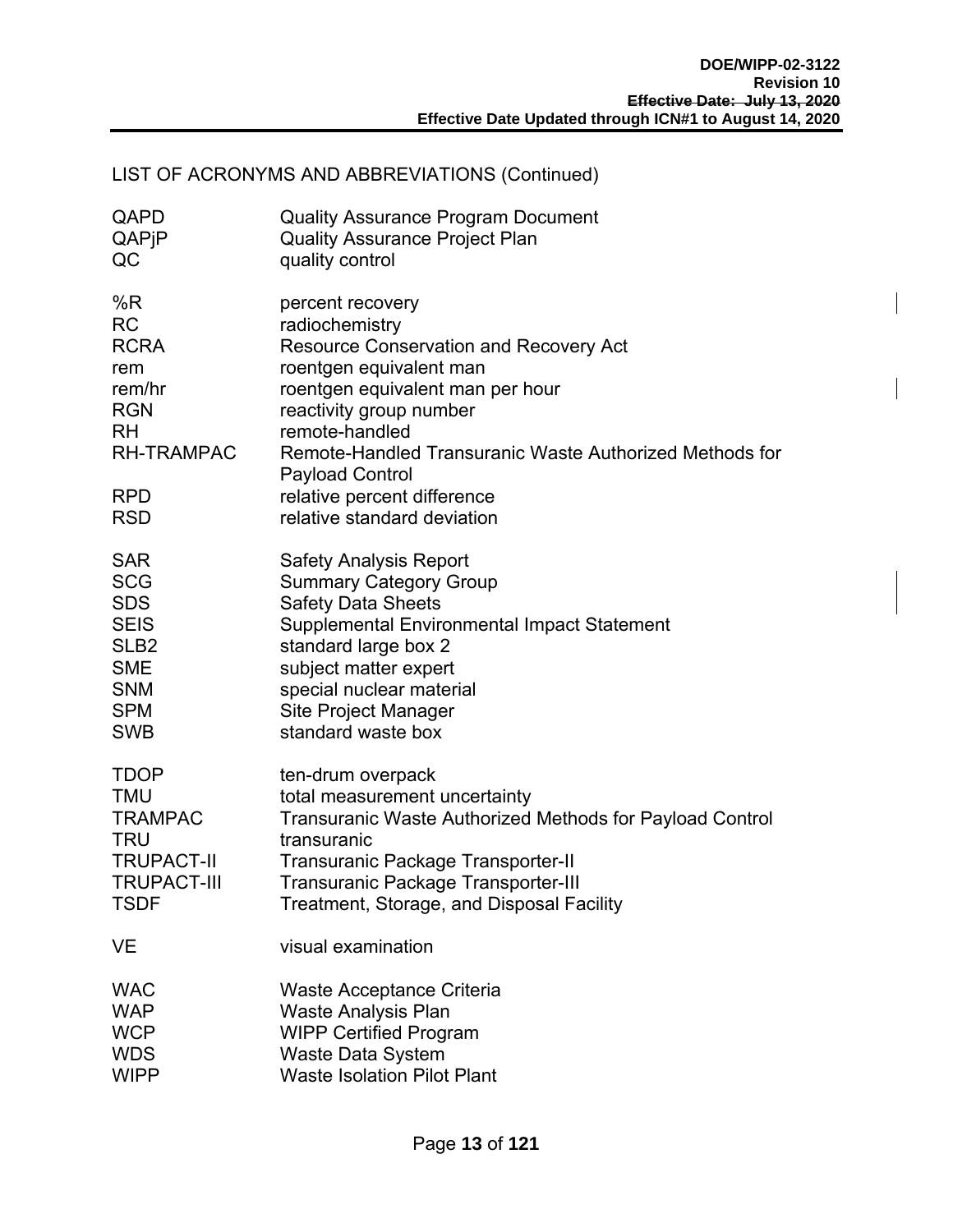#### LIST OF ACRONYMS AND ABBREVIATIONS (Continued)

| <b>WMC</b>  | <b>Waste Matrix Code</b>             |
|-------------|--------------------------------------|
| <b>WSPF</b> | Waste Stream Profile Form            |
| <b>WWIS</b> | <b>WIPP Waste Information System</b> |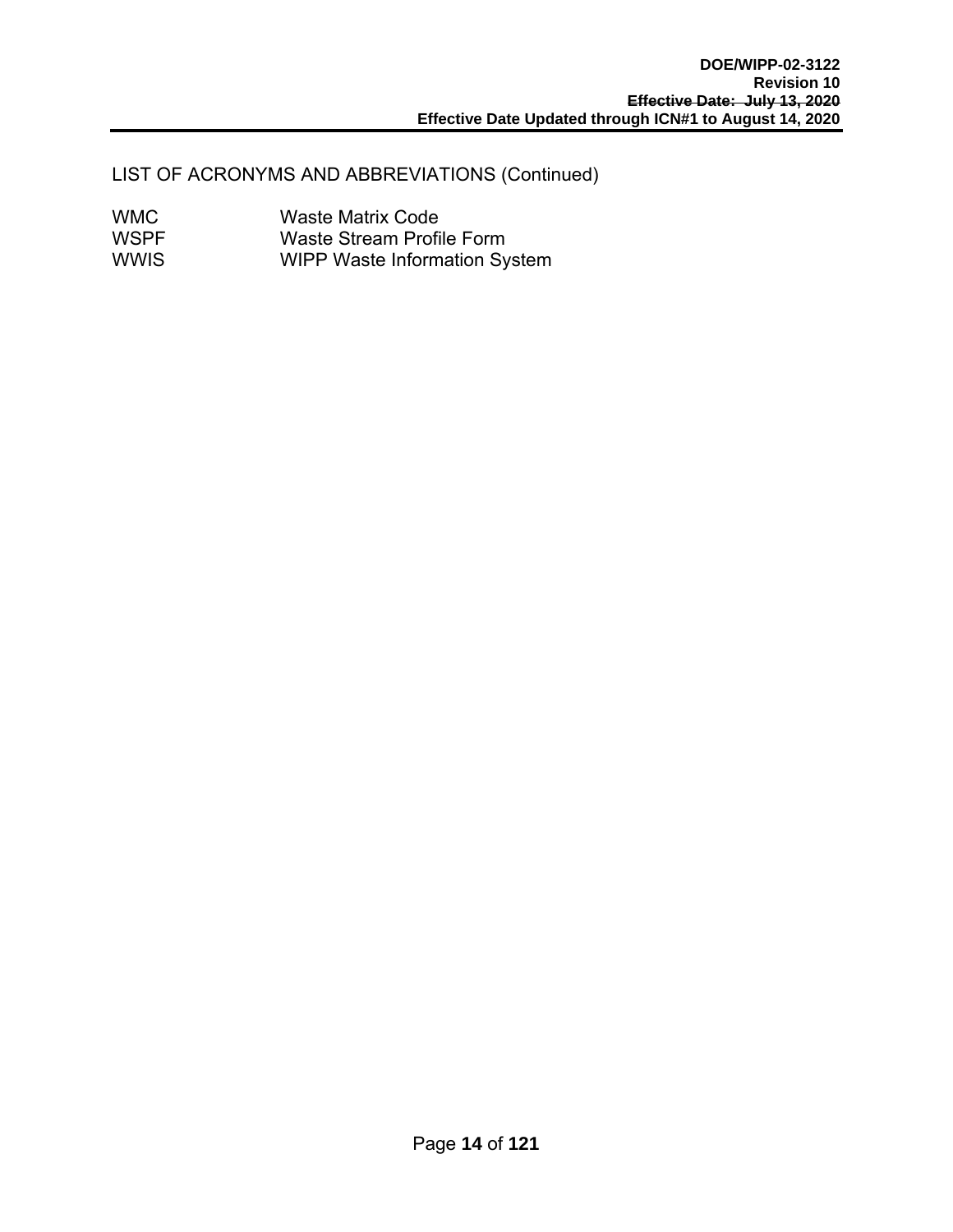#### 1.0 **INTRODUCTION**

The purpose of this document is to summarize the waste acceptance criteria (WAC) applicable to the transportation, storage, and disposal of contact-handled (CH) and remote-handled (RH) transuranic (TRU) waste at the Waste Isolation Pilot Plant (WIPP). These criteria serve as the U.S. Department of Energy's (DOE's) primary directive for ensuring that CH-TRU and RH-TRU waste is managed and disposed of in a manner that protects human health and safety and the environment.

The WIPP authorization basis for the disposal of CH-TRU and RH-TRU waste includes the DOE National Security and Military Applications of Nuclear Energy Authorization Act of 1980 (Reference 1) and the WIPP Land Withdrawal Act (LWA; Reference 2). Included in this document are the requirements and associated criteria imposed by these acts and the Resource Conservation and Recovery Act (RCRA; Reference 3), as amended, on the TRU waste destined for disposal at the WIPP.

The WIPP Certified Programs (WCPs) must certify CH-TRU and RH-TRU waste payload containers to the waste acceptance criteria identified in this document. As shown in Figure 1.0, Regulatory Basis of TRU Waste Acceptance Criteria, the flowdown of applicable requirements to the WAC is traceable to several higher-tier documents, including the WIPP safety requirements taken from the WIPP Documented Safety Analysis (DSA; Reference 4); the transportation requirements for CH wastes derived from the Transuranic Package Transporter-II (TRUPACT-II), Transuranic Package Transporter-III (TRUPACT-III), and HalfPACT Certificates of Compliance (References 5, 6, and 7); the transportation requirements for RH wastes derived from the RH-TRU 72-B and 10-160B Certificates of Compliance (References 8 and 9); the WIPP LWA (Reference 2); the WIPP Hazardous Waste Facility Permit (Permit; Reference 10); the U.S. Environmental Protection Agency's (EPA's) Compliance Recertification Decision and approval for polychlorinated biphenyls (PCBs) disposal (References 11, 12, 13, 14, 15, and 16); and the EPA's letter of approval of the DOE's RH-TRU Waste Characterization Program (Reference 17). The dotted arrows shown in Figure 1.0 represent the flow-down of summary-level requirements from top-tier WIPP program documents. The solid arrows represent the flow-down of individual payload container-based requirements that serve to identify the most restrictive overlapping conditions, limitations, and prohibitions relating to the physical, chemical, and radiological attributes of the waste as well as the properties of the applicable payload containers.

This WAC does not address the subject of waste characterization relating to a determination of whether the waste is hazardous; rather, the WCPs are referred to the Waste Analysis Plan (WAP) contained in the Permit (Reference 10) for details of the protocols to be used in determining compliance with the required physical and chemical properties of the waste. Requirements and associated criteria pertaining to a determination of the radiological properties of TRU waste, however, are addressed in Appendix A.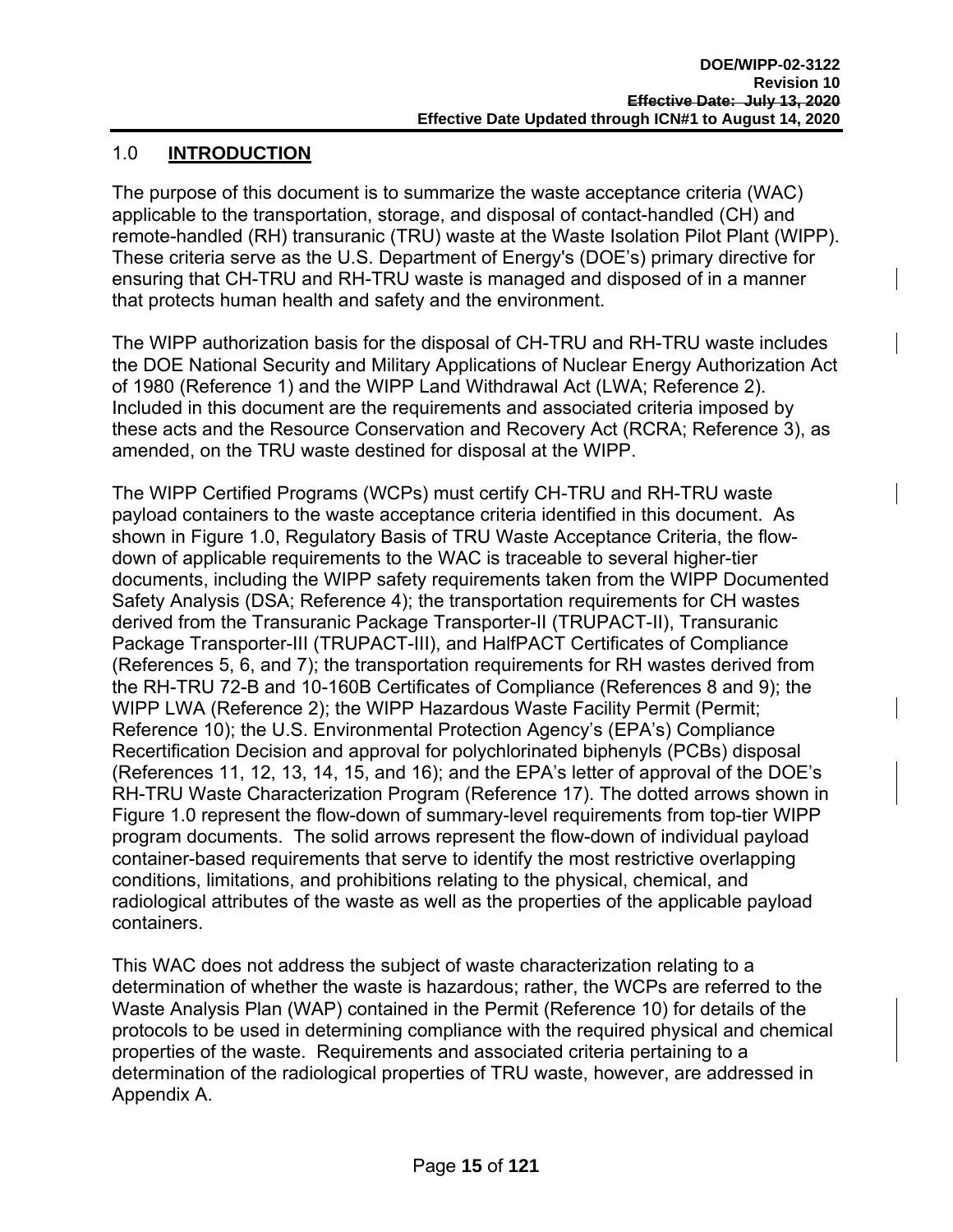#### **Figure 1.0 Regulatory Basis of TRU Waste Acceptance Criteria**



1 The TRAMPACs as referenced by the TRUPACT-II, TRUPACT-III, HalfPACT, and RH-TRU 72-B Certificates of Compliance, the Safety Analysis Report as referenced by the 10-160B Certificate of Compliance (CoC), and the Permit provide detailed requirements. This WAC provides only an overview of these requirements.

2 Final Environmental Impact Statement (FEIS), Supplemental Environmental Impact Statement (SEIS).

<sup>3</sup> All work performed by the WCPs for the Carlsbad Field Office (CBFO) must be performed under an approved Quality Assurance (QA) program. The programmatic or waste-specific Transuranic Waste Authorized Methods for Payload Control (TRAMPAC) can be a separate document or can be embodied in the WCP's waste certification plans. The 10-160B Safety Analysis Report (SAR) does not require the preparation of a programmatic or waste-specific TRAMPAC. Instead, acceptable methods for payload compliance for the 10-160B package are implemented by a U.S. Nuclear Regulatory Commission (NRC) approved site-specific Appendix to the 10-160B SAR.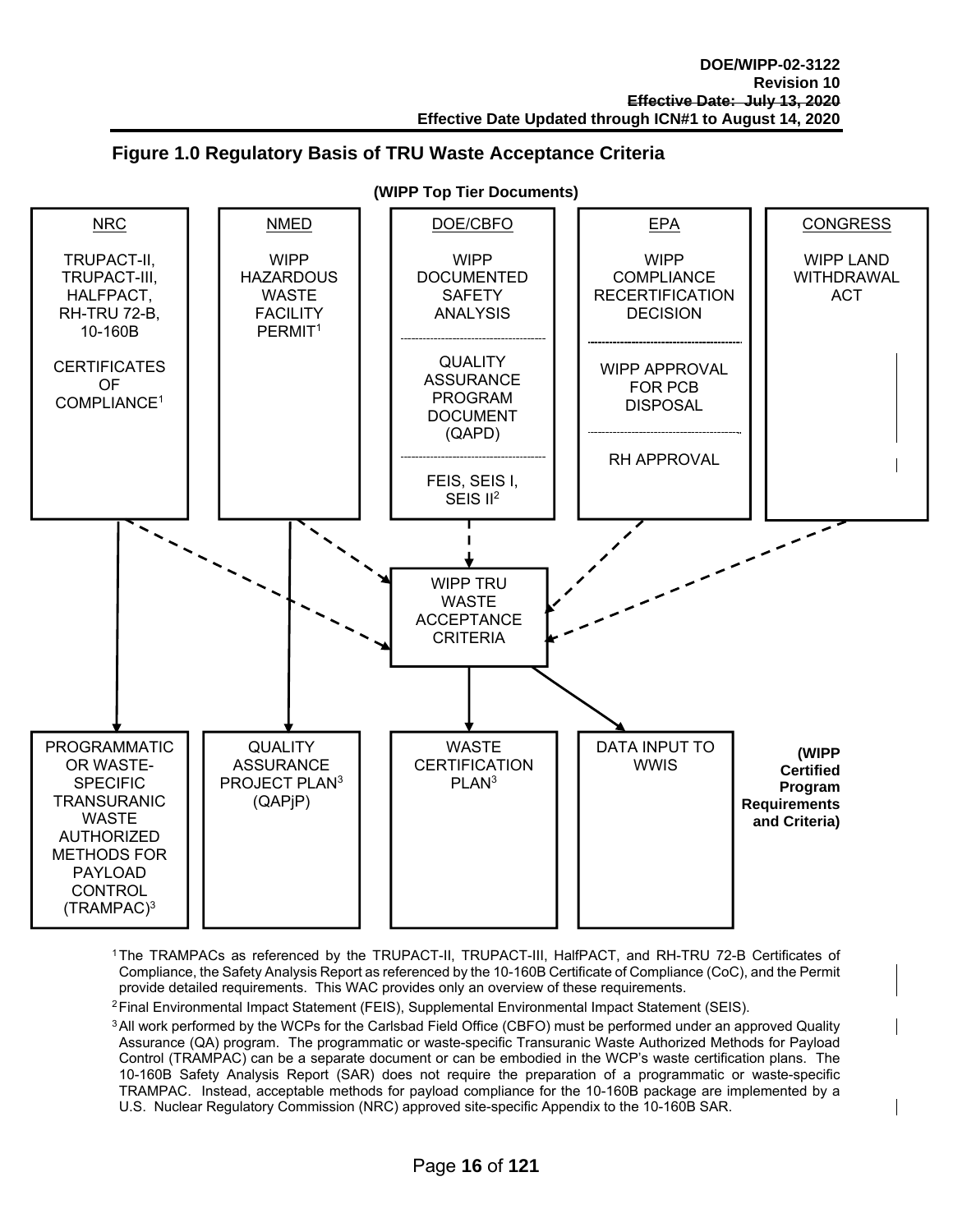The collective information obtained from waste characterization records and acceptable knowledge (AK) serves as the basis for the WCPs to certify that the TRU waste satisfies the WIPP waste acceptance criteria listed herein.

Section 2.0 of this document identifies the responsible organizations and associated activities for ensuring that the TRU waste is managed in a manner that protects human health and safety and the environment.

Section 3.0 identifies the authorization basis of the TRU waste requirements and lists the associated waste acceptance criteria relating to the physical, chemical, and radiological attributes of the waste, as well as the properties of the applicable payload containers and packages.

Section 4.0 summarizes the QA requirements relating to waste characterization, certification, and transportation. Prior to achieving WIPP certification, CBFO designated TRU waste programs must develop and implement a QA program that meets all applicable requirements of the CBFO *Quality Assurance Program Document* (QAPD; Reference 19). Characterization of TRU waste must be in accordance with the performance requirements of the WIPP WAP and the WAC, and implemented in accordance with a WCP Quality Assurance Project Plan (QAPjP). Certification of payload containers for shipment in the TRUPACT-II, TRUPACT-III, HalfPACT, RH-TRU 72-B, or 10-160B shall be performed under a CBFO-approved QA program that provides confidence for both the shipper and the receiver that the requirements for the transportation system have been met.

The appendices to this WAC provide supplemental information relating to radiological characterization (Appendix A, Radiological Characterization Requirements for Transuranic Waste) and radiotoxic inhalation hazard analyses (Appendix B, <sup>239</sup>Pu Equivalent Activity). Appendix C, Glossary, provides definitions for terms used in this document. Appendix D, Payload Container Integrity Checklist, addresses the visual inspection requirements and compliance criteria for determining if CH-TRU and RH-TRU payload containers meet the criteria of Section 3.2.1. Appendix E, Payload Management of TRU Alpha Activity Concentration, describes the policy and implementation methods for the payload management of TRU alpha activity concentration when overpacking waste containers. Appendix F, Radiography Requirements for Transuranic Waste for EPA Compliance, and Appendix G, Visual Examination Requirements for Transuranic Waste for EPA Compliance, provide the radiography and visual examination (VE) requirements relating to the EPA's physical characterization requirements for CH-TRU waste. Appendix H, Enhanced Acceptable Knowledge, discusses the new activities and process enhancements relating to the collection, verification, and validation of AK. Appendix I, Certified Waste Pre-Shipment Compliance Actions, lists actions that all currently certified waste containers in the complex, as well as those containers continuing to be certified, will undergo prior to shipment.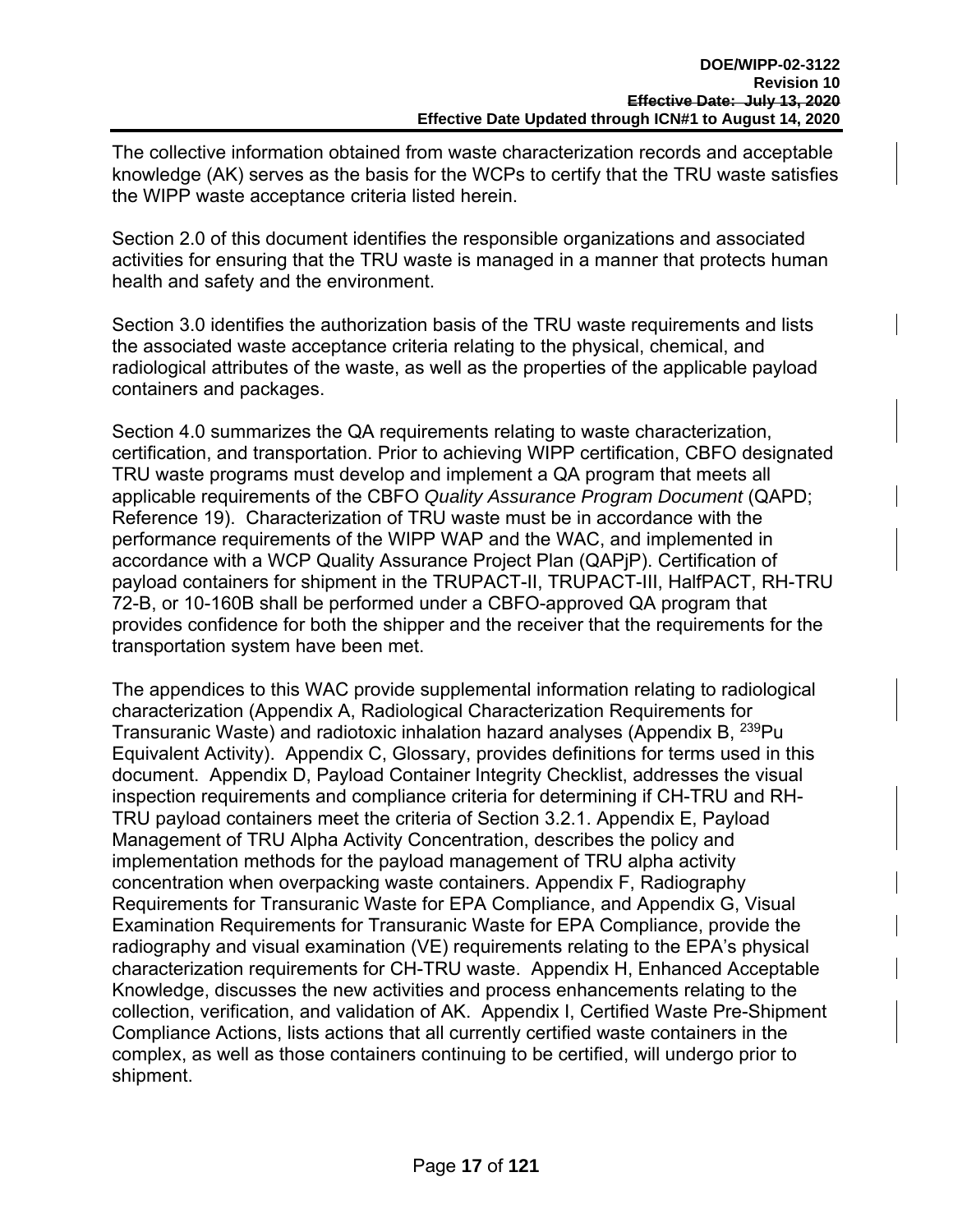This WAC is a controlled document. The current revision of the WAC may be downloaded from the CBFO Web Page at

http://www.wipp.energy.gov/library/wac/WAC.pdf. This Internet link is provided for informational purposes only and may change without prior public notification.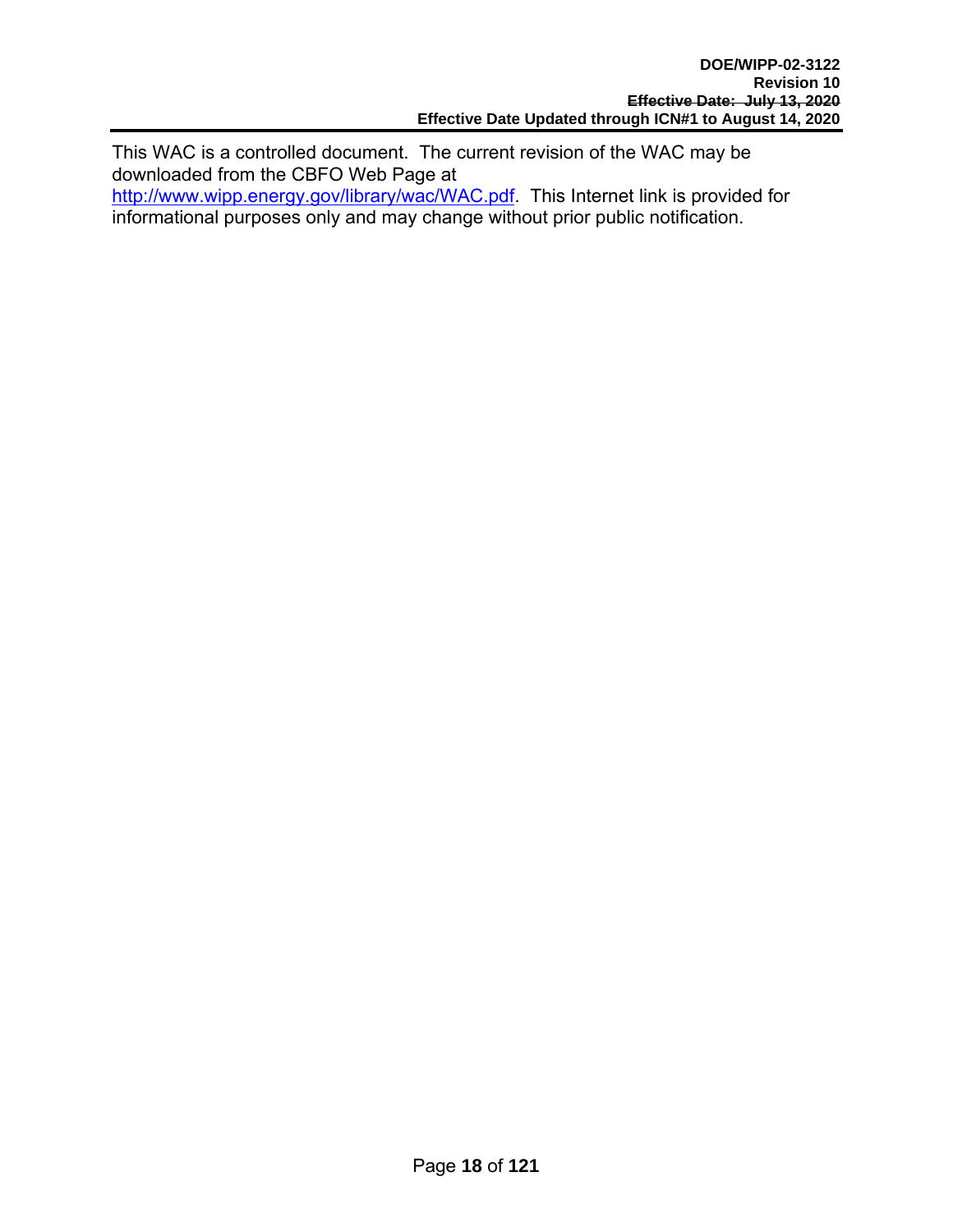#### 2.0 **RESPONSIBILITIES**

This section identifies the responsibilities of organizations that develop and approve this WAC and of those that oversee the implementation of the requirements defined herein. The responsibilities of the organizations to which these requirements apply are also identified in this section (Reference 4, Chapter 18).

2.1 DOE Headquarters

Provides policy, guidance, and oversight for DOE Environmental Management sites, facilities, and operations.

2.2 DOE Carlsbad Field Office (CBFO)

The CBFO is responsible for administration of the WIPP Management and Operating (M&O) Contract and managing the National TRU Program (NTP) for the DOE. The CBFO is responsible for the day-to-day management and direction of strategic planning and related activities associated with the characterization, certification, transportation, and disposal of defense generated TRU waste. The CBFO holds the applicable permits, certifications, and records of decision necessary for the operation and closure of the WIPP facility.

The CBFO assists the DOE sites in resolving issues about the management of TRU waste as requested. The CBFO provides policy and oversight direction for WCP activities related to certification of waste for transportation to and disposal at the WIPP. Other CBFO responsibilities include but are not limited to the following:

- Ensuring that the WCPs prepare implementation plans, procedures, and documentation to meet the requirements and criteria in the WAC
- Reviewing and approving the WCPs waste certification plans, QA plans, QAPjPs, programmatic or waste-specific TRAMPACs, and implementing procedures to ensure adequate flow-down of the WIPP's top-tier requirements including changes to those documents
- Overseeing activities associated with the
	- repackaging and treatment of TRU waste to determine accuracy of AK and compliance with the Basis of Knowledge (BoK) document (DOE/WIPP-17-3589)
	- characterization and certification of TRU waste
	- proper use of approved transportation packaging
	- receipt, management, and disposal of TRU waste at the WIPP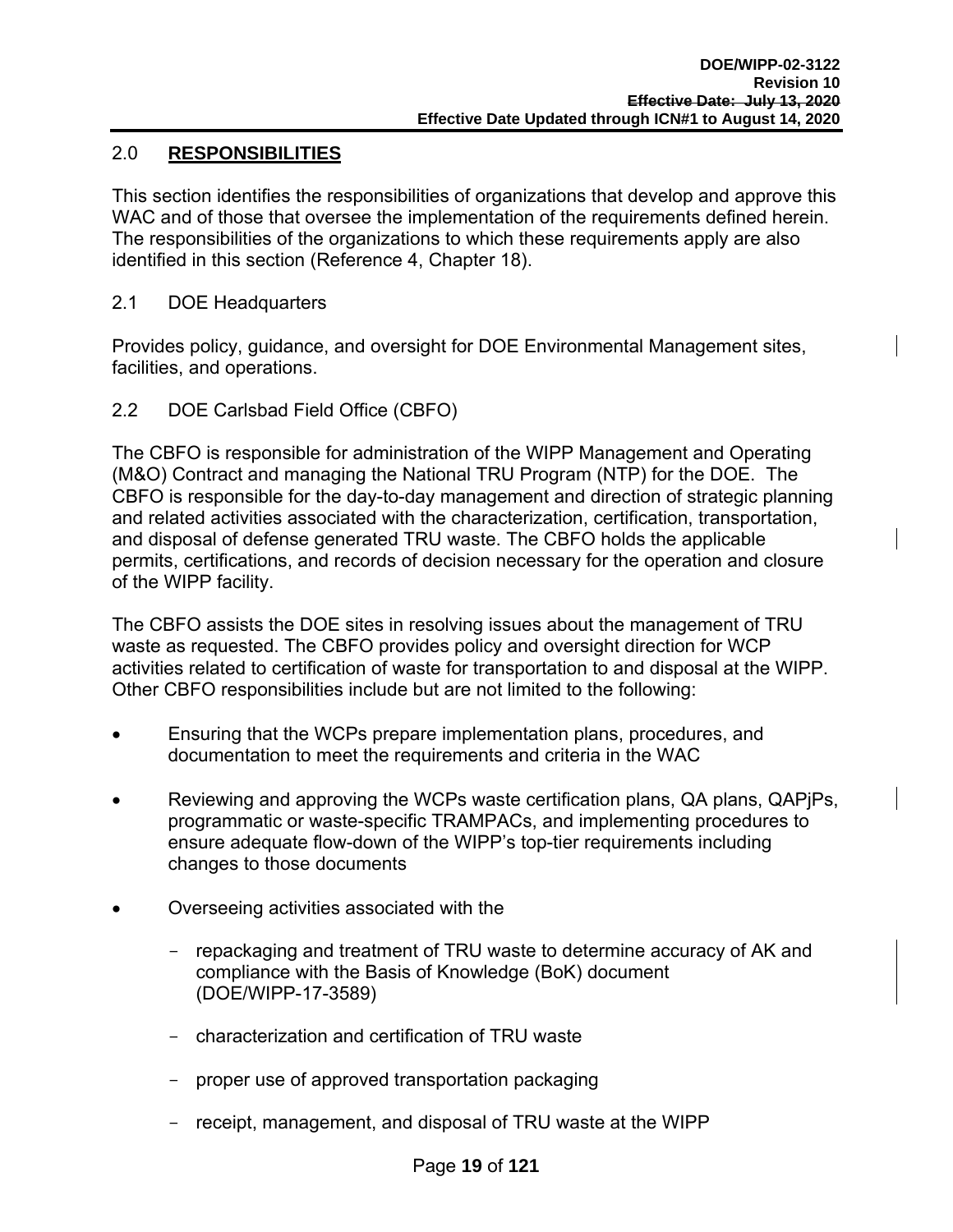- Initiating Memorandum of Agreements (MOAs) with the DOE sites regarding mutual interface and agreed-upon requirements (including TRU waste repackaging and treatment) including provisions in MOAs for the CBFO and the WIPP M&O contractor oversight of DOE site repackaging and treatment activities performed for WIPP acceptability
- Providing a fleet of NRC-approved Type B transportation packagings for shipment of TRU waste from the DOE sites to the WIPP
- Ensuring that TRU waste accepted for management and disposal at the WIPP complies with the Permit, applicable laws, and regulations as described in this WAC
- Initiating, reviewing, and approving proposed revisions to this WAC to ensure that environmental impacts associated with any revision are bounded by existing WIPP National Environmental Policy Act (NEPA) documentation including the Final Environmental Impact Statement (Reference 20) and related supplements I (Reference 21) and II (Reference 22)
- Performing certification audits and surveillances
- Performing Generator Site Technical Reviews jointly but independently from the WIPP M&O contractor
- Reviewing and approving waste confirmation activities performed by the WIPP M&O contractor
- Granting and/or rescinding transportation and waste certification authority to **WCPs**
- 2.3 DOE Sites

Manages TRU waste including its generation, packaging, repackaging, and treatment in accordance with site-specific M&O contracts, DOE Orders, and implements conditions agreed to in MOA between the CBFO Manager and the DOE site. Transfers waste to the WCP for characterization and certification.

2.3.1 DOE Field Elements

Each DOE Field Element at the DOE sites is responsible for overseeing the management of the site TRU waste program in compliance with established CBFO requirements, policies, and guidelines, and for providing liaison between the CBFO and the M&O contractors.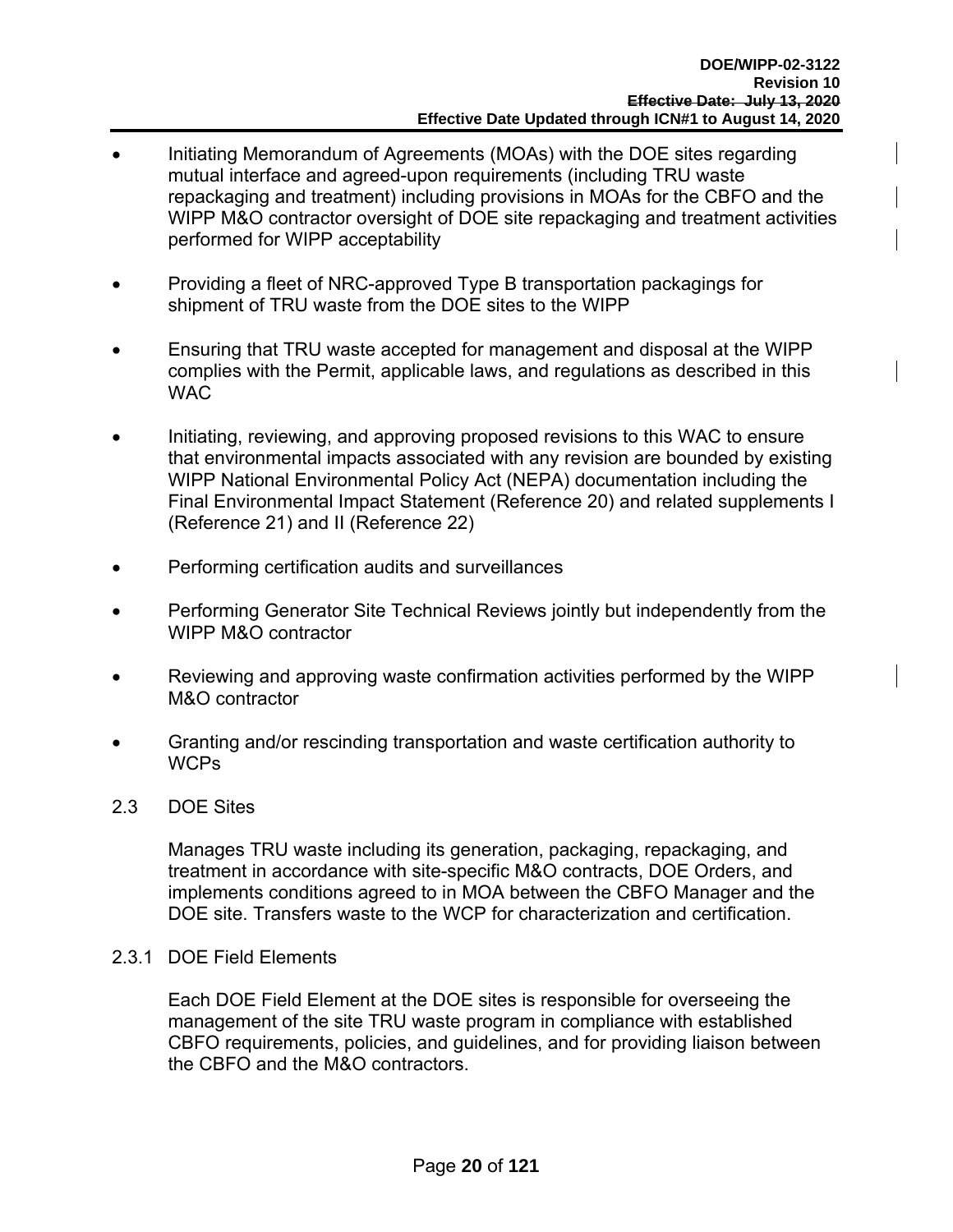2.3.2 WIPP Management and Operating (M&O) Contractor

The WIPP M&O Contractor is responsible for the day-to-day management and planning required for the safe disposal of defense generated TRU waste at the WIPP. Related key activities include:

- Verification that each container is part of an approved waste stream with the Enhanced Acceptable Knowledge process (see Appendix H of this WAC) prior to authorizing shipment in the Waste Data System (WDS)
- Review of approved Waste Stream Profile Forms (WSPFs) to verify the information provided is complete and accurate, and that the waste stream complies with the WAP (Permit Attachment C) and the WAC prior to authorization for shipment (see Appendix C for the definition of a waste stream)
- Verification of the Permit requirement for confirmation of certified waste prior to shipment to the WIPP from the DOE sites
- Review (no less frequently than annually) of material at risk for waste certified for future shipment to the WIPP to provide conservative, unmitigated consequences in the safety analysis
- Management of the Central Characterization Program (CCP) for the CBFO NTP
- Performance of Generator Site Technical Reviews (GSTRs), which are reviews of DOE sites' implementation of WIPP requirements (excluding DOE activities that are reviewed and evaluated by designated CBFO NTP personnel). These reviews are stand-alone reviews/evaluations independent of those performed by other organizations (e.g., CBFO Quality Assurance/Carlsbad Technical Assistant Contractor, WCPs, DOE-Headquarters, etc.). These programmatic reviews examine and evaluate generator sites' TRU waste activities up-stream (i.e., prior to presenting the waste to the Certified Programs).

The GSTR Program ensures that necessary and sufficient processes and procedures are in place and implemented to assure WIPP WAC compliant waste containers. Cognizant personnel from the WIPP M&O Contractor and CBFO NTP also complete programmatic reviews/assessments of the sufficiency and implementation of the DOE sites' TRU waste treatment, packaging, and management processes with regard to their required performance to assure WIPP WAC implementation.

The GSTR also provides the detail on DOE sites' programs and program implementation (including changes to existing procedures and processes) to assure that any deficiencies are detected and noncompliant shipments are avoided.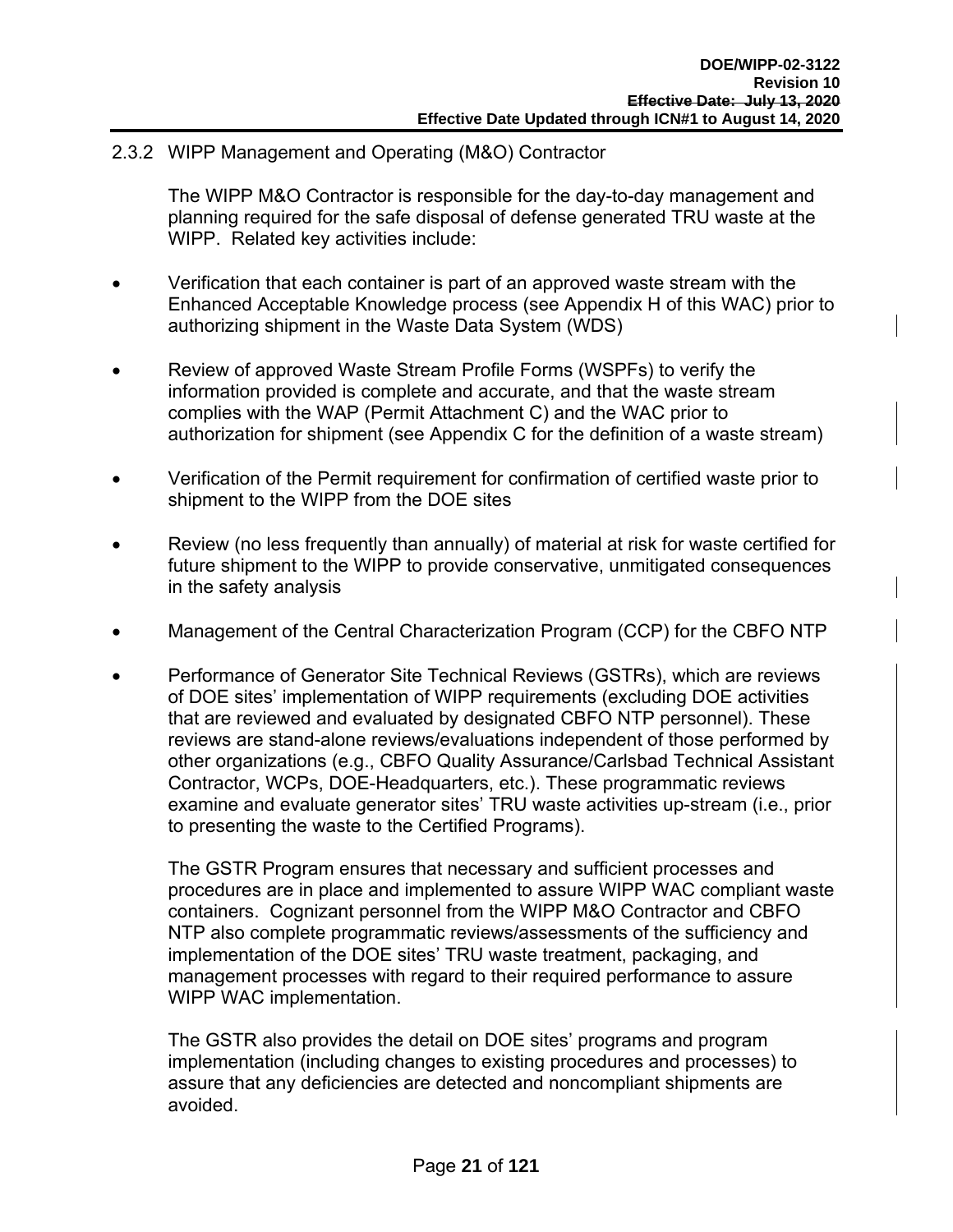2.4 WIPP Certified Programs (CCP by site and contractor for the Idaho Advanced Mixed Waste Treatment Project [AMWTP])

Each WCP is responsible for developing and implementing CBFO-approved TRU waste program plans and procedures that address applicable WIPP top-tier requirements and the WIPP waste acceptance criteria for packaging, characterizing, and certifying defense TRU waste for WIPP disposal. The CCP is responsible for developing and implementing programmatic or waste-specific TRAMPACs and procedures for certifying and shipping TRU waste to the WIPP. Methods of compliance with each requirement and associated criterion to be implemented by the WCPs shall be described or specifically referenced and shall include procedural and administrative controls consistent with the CBFO QAPD (Reference 19). The WCPs are required to submit these program plans and procedures to the CBFO for review and approval prior to their implementation. The WCPs will certify that each TRU waste payload container meets the waste acceptance criteria contained in this document prior to shipment.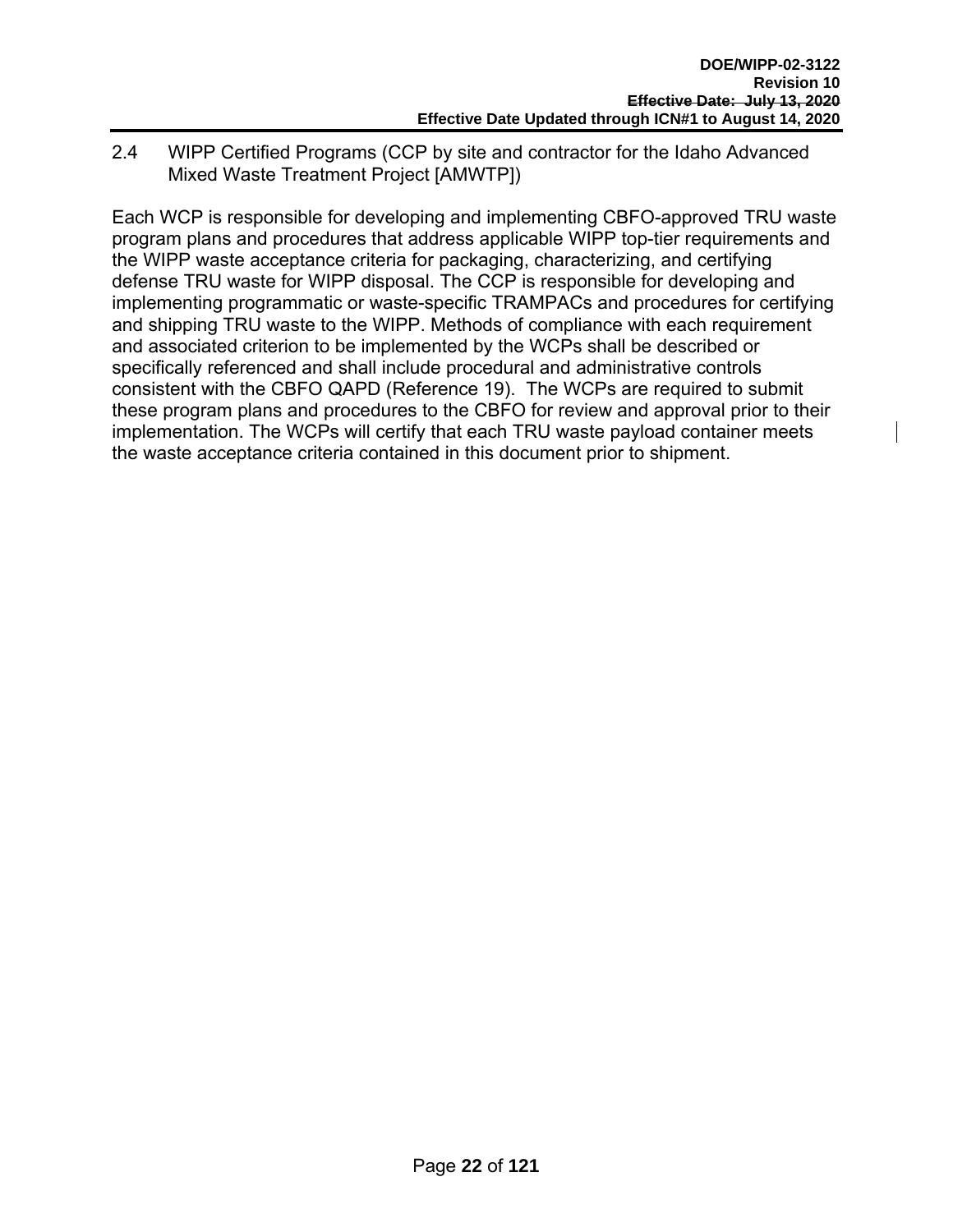#### 3.0 **WASTE ACCEPTANCE REQUIREMENTS AND CRITERIA FOR TRU WASTE**

The requirements and associated criteria for acceptance of defense TRU waste at the WIPP for disposal are identified in this WAC. The acceptance criteria of this WAC describe the controlling (i.e., the most restrictive) requirements to be used by the DOE sites in preparing their waste for transportation to and disposal at the WIPP. In some instances the acceptance criteria and regulatory requirements are synonymous. The WAC requirements are taken from several source documents including, but not limited to, the WIPP DSA (Reference 4), the TRUPACT-II, TRUPACT-III, HalfPACT, RH-TRU 72-B, and 10-160B Certificates of Compliance (References 5, 6, 7, 8, and 9), the WIPP LWA (Reference 2), the Permit (Reference 10), the Compliance Recertification Decision (Reference 11), the Initial Report for PCB Disposal Authorization (Reference 12), the EPA letter of approval to land dispose non-liquid PCBs at the WIPP (References 13 and 14), the Revision to the Record of Decision for the DOE's WIPP Disposal Phase and associated WIPP NEPA database (References 15 and 16), and the EPA's letter of approval of the DOE's RH-TRU Waste Characterization Program (Reference 17). Terms used in this WAC are defined in Appendix C.

For each of the TRU waste acceptance requirements flowed down by WIPP's regulating agencies, there are some requirements that are derived from dual sources. In those instances the most restrictive waste acceptance requirement is adopted. Overall, these waste acceptance requirements address the acceptable physical, chemical, and radiological properties of the TRU and TRU-mixed waste, in addition to the varying types of payload containers authorized for receipt at the WIPP. The properties of the packagings (TRUPACT-II, TRUPACT-III, HalfPACT, RH-TRU 72-B, and 10-160B) used in shipping the TRU waste to the WIPP, however, are referenced but not addressed by this WAC. The reader should review the 10-160B Safety Analysis Report for Packaging for detailed packaging requirements (Reference 40).

When implementing this WAC, WCPs should refer to these source documents, 40 Code of Federal Regulations (CFR) §194.8 and §194.24, and other WIPP program documents including Performance Demonstration Program Plans and the CBFO QAPD, as applicable, for information pertinent to the DOE system of controls, including compilation of enhanced AK discussed in Appendix H.

#### 3.1 Summary of the WIPP Authorization Basis

The purpose of Section 3.0 and related appendices is to present the requirements and associated criteria that must be met for TRU waste to be transported to, managed at, and disposed of at the WIPP. The requirements and associated criteria are organized under five major headings: Container Properties, Radiological Properties, Physical Properties, Chemical Properties, and Data Package Contents. Only TRU waste from a properly characterized and approved waste stream may be certified as meeting the requirements and associated criteria contained in this WAC. Any waste container from a waste stream that has not been preceded by an appropriate certified and approved WSPF is not acceptable at the WIPP (Reference 10, Part 2, Section 2.3.3.10; Reference 4, Chapter 18).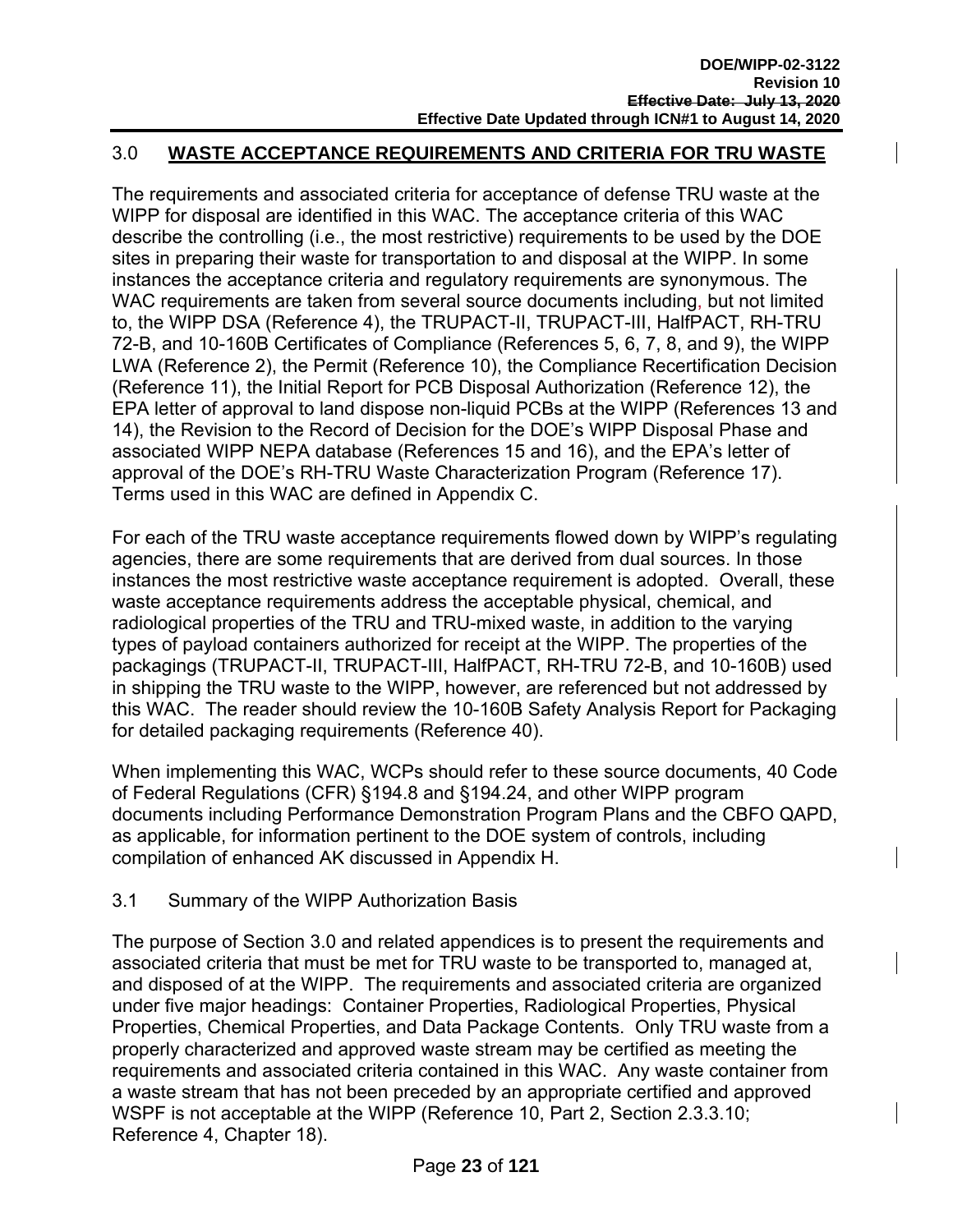WCPs' plans and procedures shall contain details of the processes, controls, techniques, tests, and other actions to be applied to each TRU waste payload container, waste stream, and shipment. Methods of compliance with each requirement shall be described and the specific procedure cited. These methods of compliance shall include procedural controls, administrative controls, and waste generation process controls. The QA requirements applicable to waste characterization, certification, and transportation are addressed in various sections of this WAC and are briefly summarized in Section 4.0. The data resulting from the implementation of the plans and procedures will form the basis for verifying that TRU waste to be sent to the WIPP is certified to meet the WAC by the responsible WCP certifying official(s).

WCPs shall transmit required characterization, certification, and shipping data to the WIPP Waste Information System (WWIS) database using the WDS. The WWIS is an electronic database and is a subsystem of the WDS. The WDS is equipped with edit/limit checks to verify that the data representing the waste payload containers are in compliance with this WAC. Before shipping TRU waste payload containers from a WIPP-accepted waste stream, the WCP shall transmit the required waste characterization, certification, and shipping data via WDS to the WWIS database. WCPs may periodically be requested to transmit payload container radiography reports or other data to the WIPP. The WIPP will not accept any waste shipments for disposal if the waste payload container information has not been correctly submitted and approved for shipment by the WWIS Data Administrator. The Waste Data System User's Manual (Reference 23) provides the information needed by WCPs to perform tasks associated with transmittal of the payload container's characterization, certification, and shipment information to the WIPP.

The DOE sites will be notified of revisions to external regulatory requirements by the CBFO. Revisions of requirements in referenced documents not controlled by the DOE (but by, for example, the EPA, NRC, or New Mexico Environment Department [NMED]) shall have precedence over the values specified here if they are more restrictive. These changes will be incorporated in future revisions of this WAC.

#### 3.1.1 DOE Operations and Safety Requirements for the WIPP

The WIPP DSA (Reference 4) addresses TRU waste handling and emplacement operations. The waste accepted for emplacement at the WIPP must conform to the WAC to meet the DSA. The DSA documents the safety analyses that develop and evaluate the adequacy of the WIPP safety basis necessary to ensure the safety of workers, the public, and the environment from the hazards posed by the WIPP's waste receiving, handling, and emplacement operations. The DSA establishes and evaluates the adequacy of the safety basis in response to plant normal and abnormal operations and postulated accident conditions.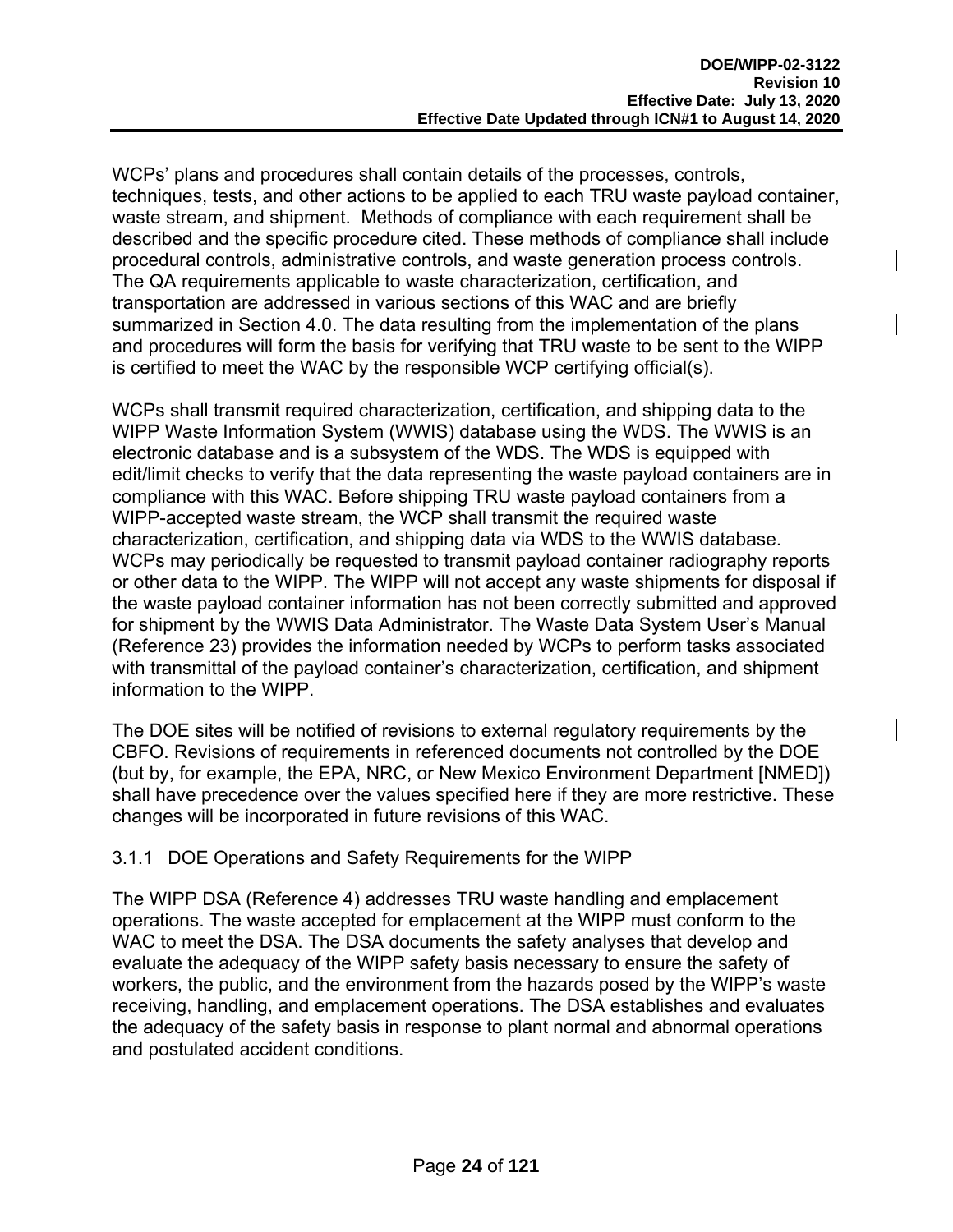#### 3.1.2 NRC Transportation Safety Requirements

Acceptable methods for payload compliance are defined in the TRUPACT-II, TRUPACT-III, HalfPACT, RH-TRU 72-B, and 10-160B Certificates of Compliance (References 5, 6, 7, 8, and 9) and implemented by the Contact-Handled Transuranic Waste Authorized Methods for Payload Control (CH-TRAMPAC), TRUPACT-III TRAMPAC, Remote-Handled Transuranic Waste Authorized Methods for Payload Control (RH-TRAMPAC), and 10-160B SAR (References 24, 25, 40, and 41). For shipments to the WIPP using the TRUPACT-II, TRUPACT-III, HalfPACT, or RH-TRU 72-B packaging, each WCP must prepare a programmatic or waste-specific TRAMPAC describing how it will ensure compliance with each payload parameter. The programmatic or waste-specific TRAMPAC shall contain sufficient detail to allow the CBFO reviewers to adequately understand and evaluate the compliance methodology for each payload parameter. For shipments to the WIPP using the 10-160B packaging, each WCP must prepare a site-specific appendix to the 10-160B SAR for approval by the NRC. To satisfy the requirement for compatibility with a programmatic or waste-specific TRAMPAC, the appendix shall contain sufficient detail to allow the CBFO reviewers to adequately understand and evaluate the compliance methodology for each payload parameter.

WCPs shall have a packaging QA program that defines the QA activities that apply to the use of NRC-approved transportation packagings equivalent to Title 10 CFR, Part 71, Subpart H (Reference 26).

#### 3.1.3 NMED Hazardous Waste Facility Permit Requirements

TRU waste is classified as TRU-mixed waste if it contains hazardous constituents regulated under the New Mexico Hazardous Waste Act (Reference 27). Only TRU-mixed waste and TRU waste that have been characterized in accordance with the WIPP WAP and that meet the Treatment, Storage, and Disposal Facility (TSDF) waste acceptance criteria as presented in the Permit, Part 2, Section 2.3.3., will be accepted at the WIPP facility for disposal in the permitted underground hazardous waste disposal unit.

Prior to disposal, each participating WCP shall develop and implement a QAPjP that addresses all the applicable requirements specified in the WIPP WAP. In accordance with the Permit Attachment C5 of the WAP, the QAPjP will include the qualitative or quantitative criteria for determining whether the waste characterization programs are being satisfactorily performed. All WCPs' QAPjPs will be reviewed and approved by the CBFO.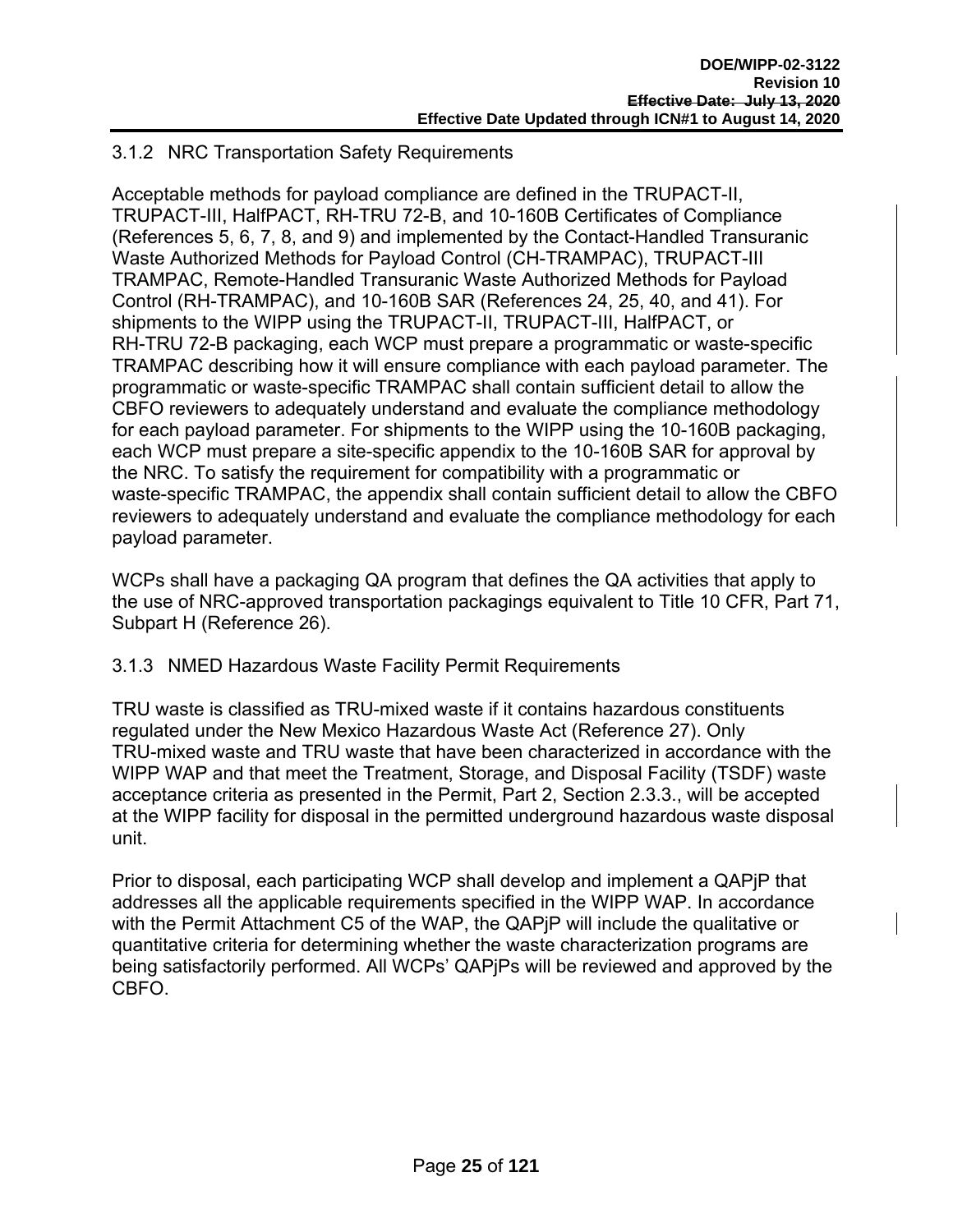#### 3.1.4 EPA Requirements

#### 3.1.4.1 EPA Compliance Recertification Decision

Title 40 CFR §194.24(c) states that the DOE shall specify the limiting values for waste components to be emplaced in the repository (Reference 28). The EPA's Compliance Recertification Decision (Reference 11) identifies the repository limits for several waste components including free water, metals, and cellulose, plastic, and rubber (CPR). Although the Recertification does not specify limiting values for the activities and masses of specific radionuclides, it identifies the listed values for a number of radionuclides that are considered in the Performance Assessment. To demonstrate that the cumulative total activities of the specified radionuclides  $(^{241}Am, ^{238}Pu, ^{239}Pu, ^{240}Pu,$  $242$ Pu,  $233$ U,  $234$ U,  $238$ U,  $90$ Sr, and  $137$ Cs) are consistent with the levels used for the Performance Assessment and the Recertification, reporting and tracking of the specified radionuclides is necessary (see Appendix A). TRU waste payload containers shall contain more than 100 nanocuries (nCi) of alpha-emitting TRU isotopes per gram of waste with half-lives greater than 20 years, as specified in Section 3.3.3 of this WAC.

The repository limit for free water is a maximum of 1,684 cubic meters  $(m^3)$  and is met by the observable liquid criterion specified in Section 3.4.1 of this WAC. The limit for ferrous metals is a minimum of 2 X 10<sup>7</sup> kilograms (kg). This limit will be met in the total repository inventory by the metals that constitute the payload containers alone; thus, the WIPP tracks the number and type of payload containers emplaced in the repository as reported to the WWIS database by the WCPs (see Section 3.2.1 of this WAC). The repository limit for CPR is a maximum of 2.2  $\times$  10<sup>7</sup> kg. WCPs are required to estimate the CPR weights and report these estimates to the WWIS database on a payload container basis as required by Section 3.6.1 of this WAC.

WCPs must quantify and report the activities and masses of specific radionuclides for the purpose of tracking the total radionuclide inventory of the repository as specified in Section 3.3.1 of this WAC. The presence or absence of these specific radionuclides is determined from AK, radiological characterization, computations, or a combination thereof in accordance with Appendix A of this WAC. The results of this determination are reported to the WWIS database on a payload container basis.

The methods used to quantify the above waste components for purposes of EPA compliance are discussed in Appendices A, F, and G.

#### 3.1.4.2 EPA Approval for PCB Disposal

PCB-contaminated TRU and PCB-contaminated TRU waste mixed with a hazardous waste, including PCB remediation waste, PCB articles, and PCB bulk product waste may be stored and disposed at the WIPP (References 12, 13, 14, 15, and 16).

Waste streams identified as containing PCBs shall be brought to the attention of the CBFO in order that a determination can be made regarding their acceptability at the WIPP.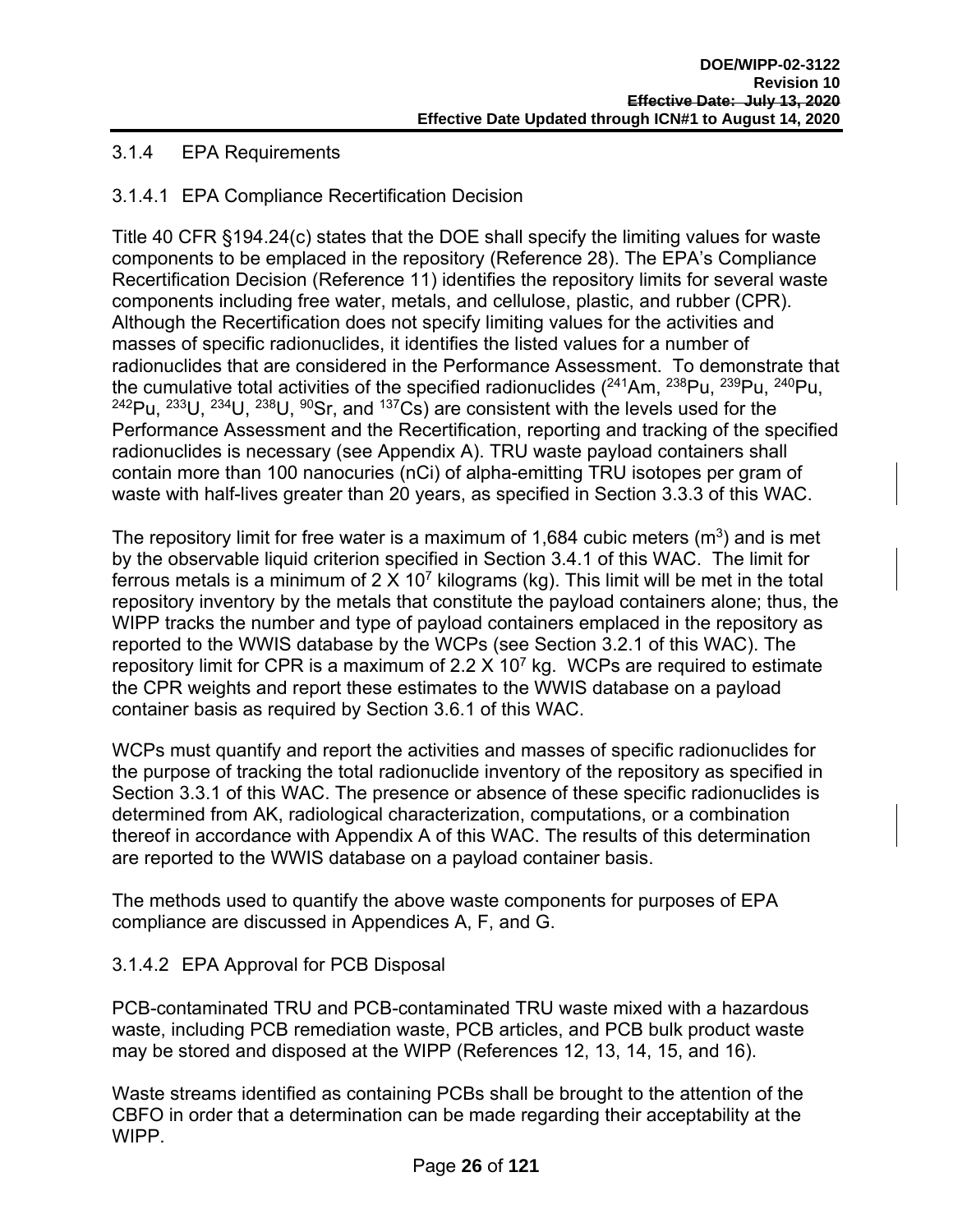#### 3.1.5 WIPP Land Withdrawal Act Requirements

The term "WIPP" means the Waste Isolation Pilot Plant project authorized under Section 213 of the DOE National Security and Military Applications of Nuclear Energy Authorization Act of 1980 (Pub. L. 96-164; 93 Stat. 1259, 1265) to demonstrate the safe disposal of radioactive waste materials generated by atomic energy defense activities (Reference 1). Hence, by law, the WIPP can accept only radioactive waste generated by atomic energy defense activities of the United States (Reference 2, Section 2[19]). The DOE and its predecessor agencies were engaged in a broad range of activities that fall under the heading of atomic energy defense activities. A TRU waste is eligible for disposal at the WIPP if it has been generated in whole or in part by one or more of the following functions (References 29 and 30):

- naval reactors development
- weapons activities, including defense inertial confinement fusion
- verification and control technology
- defense nuclear materials production
- defense nuclear waste and materials by-products management
- defense nuclear materials security and safeguards and security investigations
- defense research and development

Using AK, the DOE sites must determine that each waste stream to be disposed of at the WIPP is "defense" TRU waste.

High-level radioactive waste or spent nuclear fuel shall neither be transported, emplaced, nor disposed of at the WIPP (Reference 2, Section 12). Also, no TRU waste may be transported by or for the DOE to or from the WIPP except in packages (1) the design of which has been certified by the NRC, and (2) that have been determined by the NRC to satisfy its QA requirements (Reference 2, Section 16[a]).

#### 3.2 Container Properties

#### 3.2.1 Description

*Acceptance Criterion for CH-TRU Waste*. Each payload container shall be assigned a TRUCON code and a payload shipping category (References 24 and 25, Section 5.1). Each of the below listed authorized payload container types shall have one or more filter vents or equivalent venting mechanisms approved by the CBFO. See Section 3.2.7 and Reference 41. Authorized payload container types (References 24 and 25, Section 2.1.1) include a:

- 55-gallon drum
- 55-gallon drum containing a pipe component (commonly referred to as a pipe overpack container [POC]).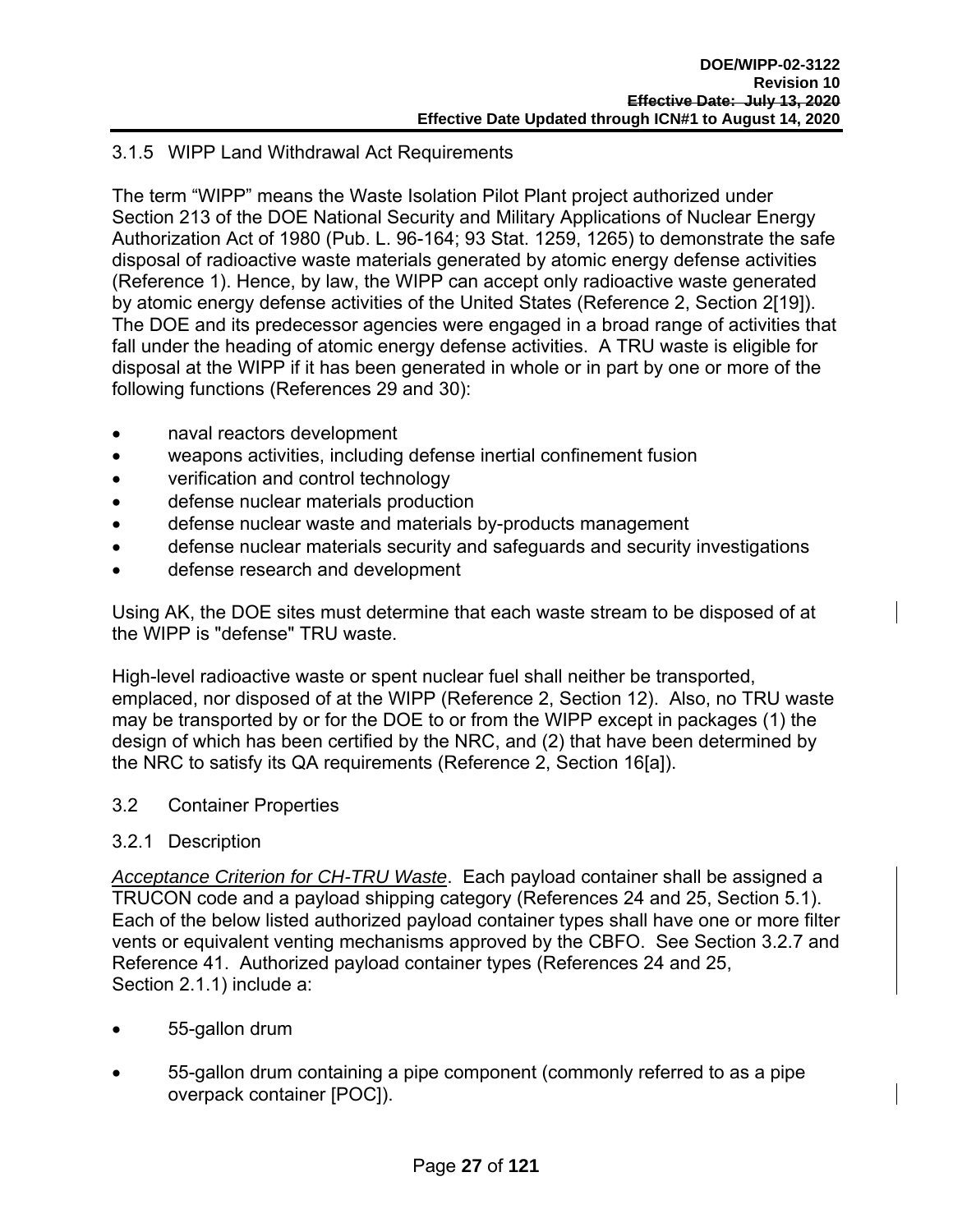- 55-gallon drum containing a criticality control container (commonly referred to as a criticality control overpack [CCO]). Waste packaged in CCOs that contain combustibles are excluded from shipment to the WIPP, excluding radiological control materials and packaging materials normally used to load these containers (References 4, Sections 3.3.2.3, and 3.6)
- 85-gallon drum, either direct-loaded or containing one 55-gallon drum. The term "85-gallon drum" includes 75- to 88-gallon drums
- 100-gallon drum
- shielded container containing a 30-gallon inner steel drum
- standard large box 2 (SLB2), either direct-loaded or containing various individual containers (4 x 4 x 7-foot boxes and 5 x 5 x 8-foot boxes as well as other containers of smaller sizes)
- standard waste box (SWB), either direct-loaded, containing up to four 55-gallon drums, up to three 85-gallon drums, up to two 100-gallon drums, or one bin
- ten-drum overpack (TDOP), either direct-loaded, containing up to ten 55-gallon drums, up to six 85-gallon drums, or one SWB.

*Acceptance Criterion for RH-TRU Waste*. Each payload container shall be assigned a TRUCON code (Reference 41, Section 1.5.1). The only payload containers authorized for receipt of RH-TRU waste in the RH bay of the Waste Handling Building at the WIPP include RH-TRU waste canisters shipped in RH-TRU 72-B packaging and 55-gallon drums shipped in 10-160B packaging (References 9 and 41, Section 2.1.1).

The RH-TRU waste canister shall comply with the specifications in the RH-TRAMPAC (Reference 41).

Under the current revision of the WIPP DSA, the disposal of RH waste containerized in either a transport or facility RH-TRU waste canister is not authorized. However, the disposal of RH waste is authorized when direct-loaded into a 30-gallon steel drum and containerized into a shielded container, thereby allowing it to be handled as CH-TRU waste but inventoried as RH-TRU waste.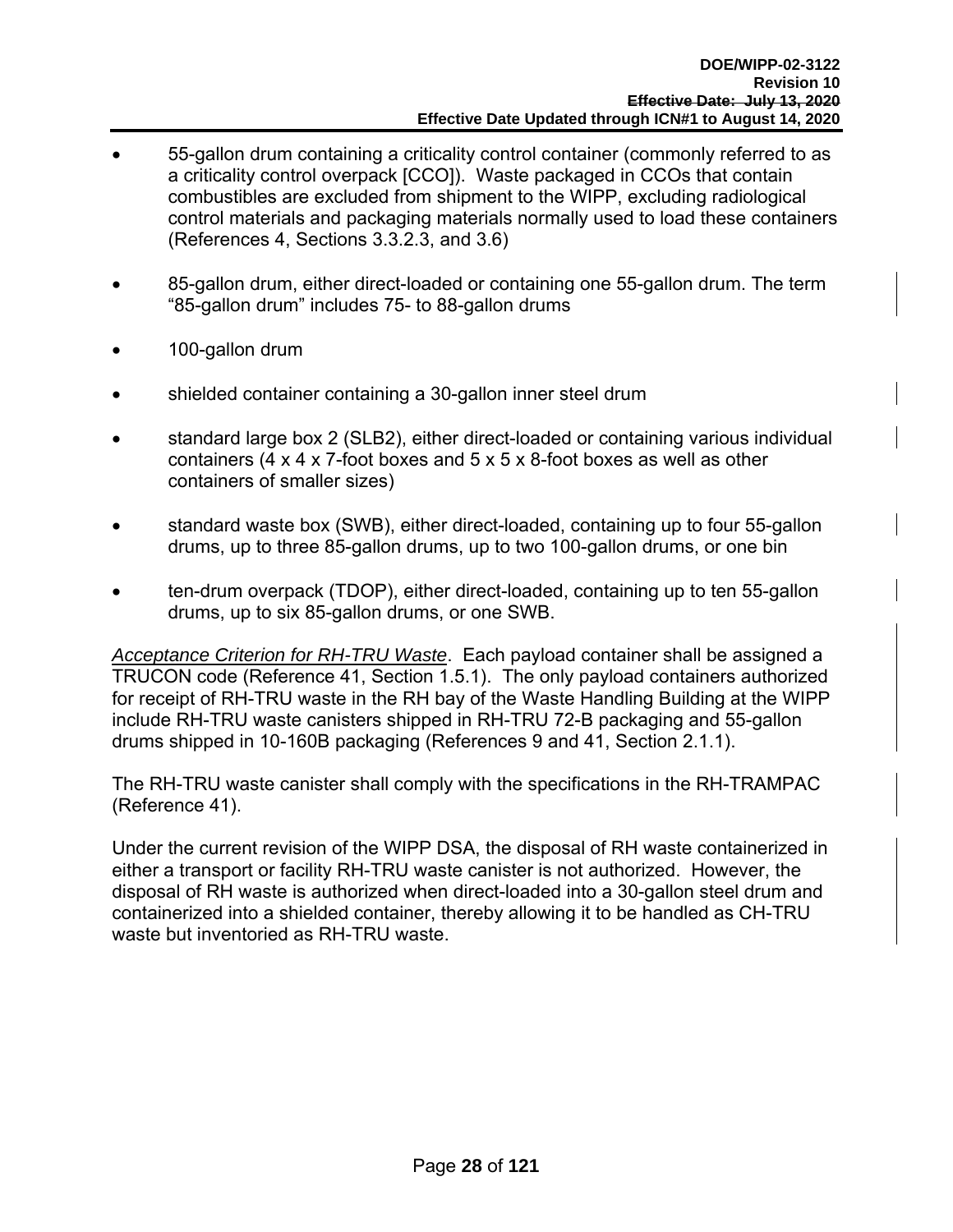*Acceptance Criterion for CH-TRU and RH-TRU Waste*. Both CH-TRU and RH-TRU waste payload containers shall –

- meet U.S. Department of Transportation (DOT) Specification 7A, Type A, packaging requirements delineated in 49 CFR §173.465 (Reference 4, Section 2.3.2; Reference 10, Attachment A1, Section A1-1b),
- be made of steel and be in good and unimpaired condition prior to shipment from the DOE sites. To demonstrate compliance with the requirement that payload containers be in good and unimpaired condition, the exterior of all payload containers shall undergo 100% visual inspection prior to loading into an authorized package. The results of this visual inspection shall be documented using the Payload Container Integrity Checklist contained in Appendix D. A payload container in good and unimpaired condition, 1) does not have significant rusting, 2) is of sound structural integrity, and 3) does not show signs of leakage. Significant rusting is a readily observable loss of metal due to oxidation (e.g., flaking, bubbling, or pitting) that causes degradation of the payload container's structural integrity. Rusting that causes discoloration of the payload container surface or consists of minor flaking is not considered significant. A payload container is not of sound structural integrity if it has breaches or significant denting or deformation. Breaching is defined as a penetration in the payload container that exposes the internals of the container. Significant denting or deformation is defined as damage to the payload container that results in creasing, cracking, or gouging of the metal, or damage that affects payload container closure. Dents or deformations that do not result in creasing, cracking, or gouging or affect payload container closure are not considered significant.
- be reported to the WWIS database referencing the number and types of payload containers planned for shipment to the WIPP.
- 3.2.2 Weight Limits and Center of Gravity

*Acceptance Criterion for CH-TRU Waste*. See the CH-TRAMPAC for weight limits and center of gravity requirements (Reference 24). See the TRUPACT-III TRAMPAC for applicable weight limits (Reference 25).

*Acceptance Criterion for RH-TRU Waste*. Each payload container shall comply with the following maximum (gross) weight limit (References 41, 49, and 50):

- Removable Lid Canister 4240 lbs
- Fixed (Welded) Lid Canister (55-gallon drums) 5980 lbs
- Fixed (Welded) Lid Canister (direct-loaded) 5250 lbs
- NS15 Neutron Shielded Canister 3100 lbs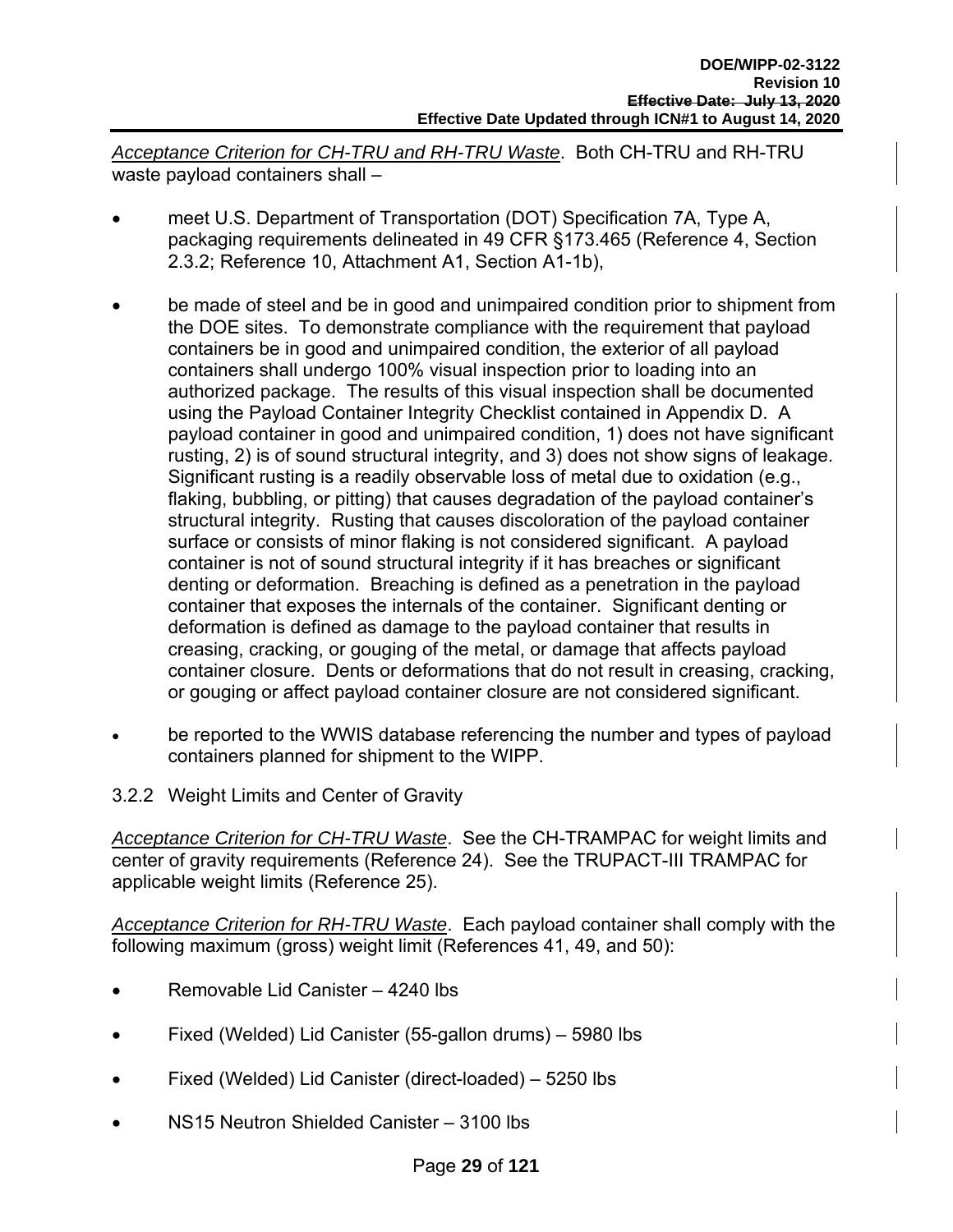- NS30 Neutron Shielded Canister 3100 lbs
- 55-gallon drum 1000 lbs (453.59 kg)

Also see the 10-160B packaging CoC for applicable weight limits (Reference 9).

#### 3.2.3 Assembly Configurations

*Acceptance Criterion for CH-TRU Waste*. See the CH-TRAMPAC and TRUPACT-III TRAMPAC for payload assembly configuration requirements (References 24 and 25).

*Acceptance Criterion for RH-TRU Waste*. See the RH-TRAMPAC and/or 10-160B packaging CoC for applicable assembly configuration requirements (References 41 and 9).

#### 3.2.4 Removable Surface Contamination

*Acceptance Criterion for TRU Waste*. Removable surface contamination on CH-TRU and RH-TRU waste payload containers, payload assemblies, and packagings shall not exceed 20 disintegrations per minute (dpm)/100 square centimeters (cm<sup>2</sup>) alpha and 200 dpm/100 cm2 beta-gamma (Reference 10, Attachment A1, Section A1-1d[2]; References 31 and 32). The fixing of surface contamination to meet these criteria is not allowed by the WIPP in accordance with best management practices for ensuring worker radiation dose as low as reasonably achievable (ALARA).

#### 3.2.5 Identification/Labeling

*Acceptance Criterion for TRU Waste*. Each payload container shall be labeled with a unique payload container identification number (Reference 24, Section 2.4; Reference 25, Section 2.3; and Reference 41, Section 2.3) using bar code labels permanently attached in conspicuous locations. The unique payload container identification number shall include a DOE site identifier as a prefix (Reference 23, Page 41).

The payload container identification number shall be in medium to low density Code 39 bar code symbology as required by American National Standards Institute (ANSI) Standard ANSI/AIM BC1-1995 (Reference 33) in characters at least 1-inch high and alphanumeric characters at least ½-inch high in the case of 55-, 85-, and 100-gallon drums or shielded containers.

In the case of a canister, the characters composing the identification number shall be at least 2 inches high and of a color contrasting with their background. A minimum of three canister identification numbers shall be placed at approximately equal intervals around the circumference of the canister and within 18 inches of the top of the canister. Any exception to these canister identification/labeling requirements is subject to the CBFO's review and approval.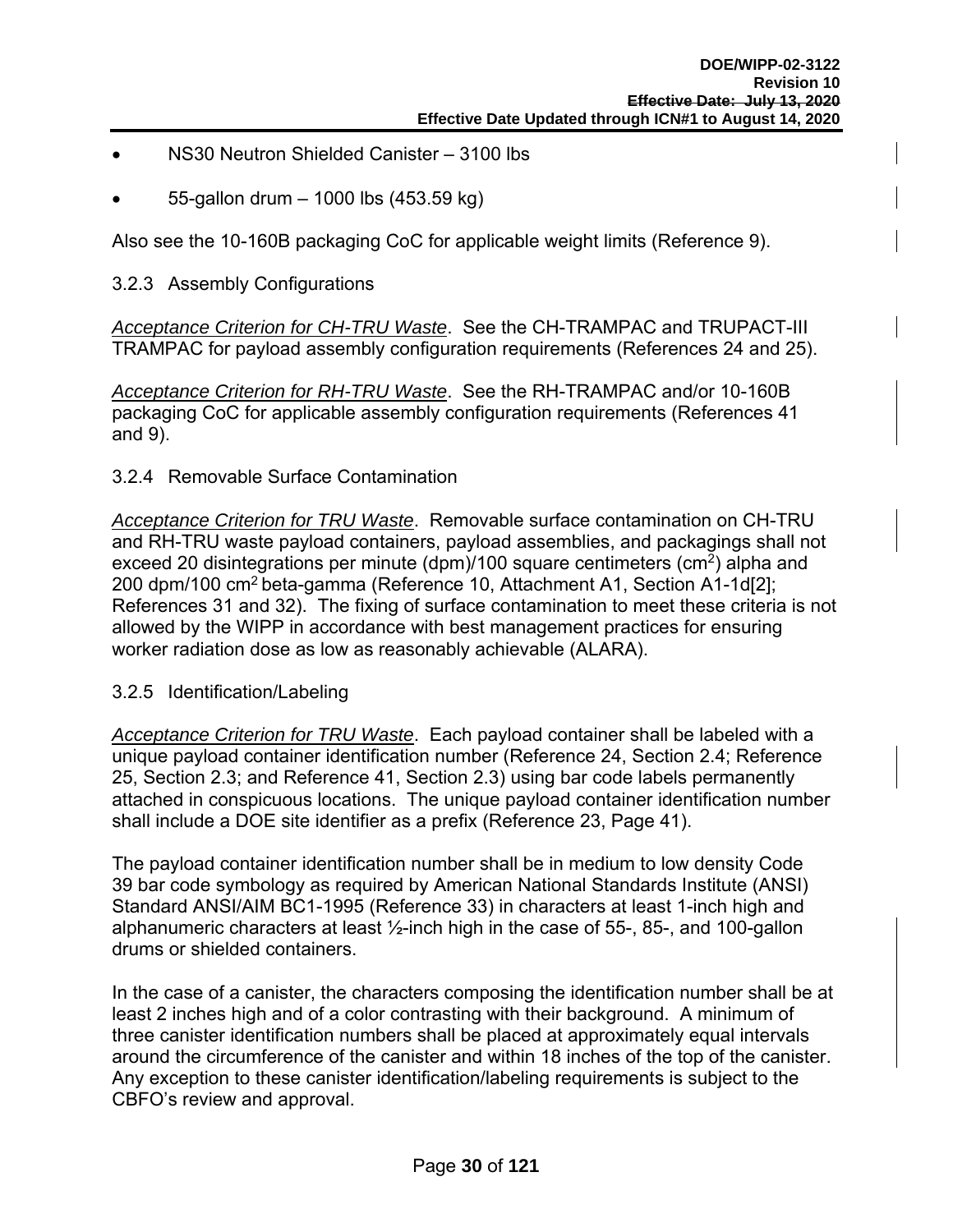A minimum of three bar code identification labels shall be placed at approximately equal intervals around the circumference of the drum or shielded container (120 degrees for three labels, 90 degrees for four labels, etc.) so that at least one label is clearly visible when the drums or shielded containers are assembled into a payload (i.e., a label must be visible after slip sheets and wrapping are applied). In the case of SWBs, bar code labels are required on the flat sides of the SWBs (Reference 34). For TDOPs and SLB2s, a minimum of one bar code is required.

Payload containers shall be marked "Caution Radioactive Material" using a yellow and magenta label as specified in 10 CFR Part 835 (Reference 32). Those payload containers whose contents are also RCRA-regulated (mixed-TRU) shall be additionally marked "Hazardous Waste" as specified in 40 CFR §262.32 (Reference 35). For TRU and TRU-mixed wastes containing PCBs, the payload containers shall be marked in accordance with 40 CFR §761.40 (Reference 14). Additionally, DOT Type B packages (i.e., the TRUPACT-II, TRUPACT-III, HalfPACT, RH-TRU 72-B, and 10-160B) containing PCBs must be properly marked in accordance with the EPA Conditions of Approval and 40 CFR §761.40 (References 13 and 14).

If an empty 55-, 85-, 100-gallon drum or shielded container is used as dunnage to complete a payload configuration, the dunnage container shall be labeled with the following information:

- Unique payload container identification number
- "EMPTY" or "DUNNAGE"

If a seven-pack of only dunnage 55-gallon drums, a four-pack of only dunnage 85-gallon drums, a three-pack of only dunnage 100-gallon drums, or a dunnage SWB is used in the TRUPACT-II, the container(s) shall be labeled only "EMPTY" or "DUNNAGE," and the unique container identification number label is not required for these containers (Reference 24, Section 2.4.1). The same requirement applies to a five-drum carriage of dunnage 55-gallon drums used in the 10-160B.

#### 3.2.6 Dunnage

*Acceptance Criterion for TRU Waste*. See the CH-TRAMPAC and the 10-160B packaging CoC for dunnage requirements (References 24 and 9, respectively).

To maximize the efficiency of disposal operations at the WIPP, the use of dunnage should be minimized. In the event the use of dunnage cannot be avoided, the preferred practice for maximizing the efficiency of waste handling and the utilization of disposal room capacity is to ship them in assemblies (e.g., a seven-pack assembly of dunnage 55-gallon drums for loading into a TRUPACT-II and a five-pack assembly of dunnage 55-gallon drums for loading into a 10-160B).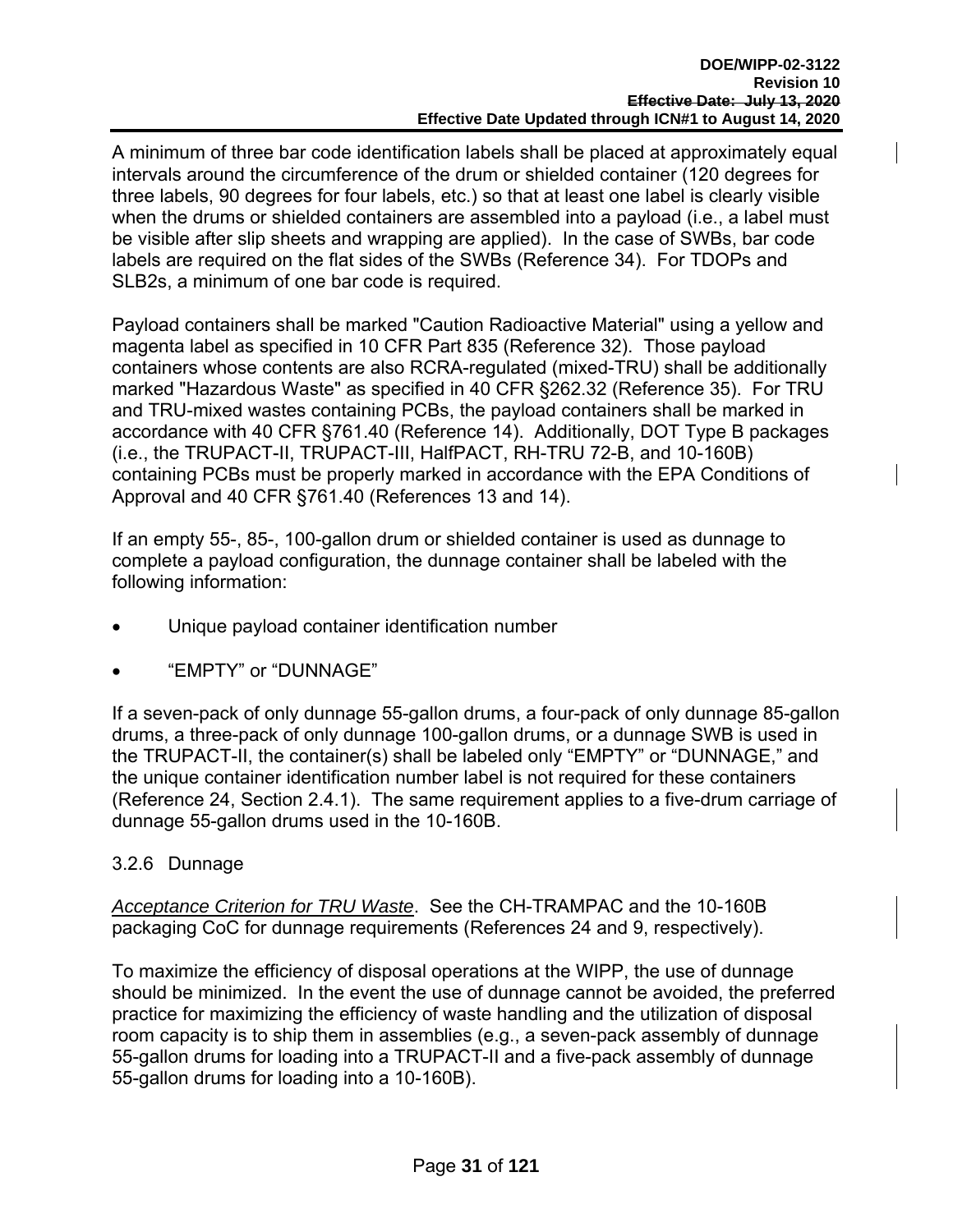#### 3.2.7 Filter Vents

*Acceptance Criterion for TRU Waste*. Containers that have been stored in an unvented condition (i.e., no filter and/or unpunctured liner) shall be aspirated for a specific length of time to ensure equilibration of any gases that may have accumulated in the closed payload container (References 24 and 25, Section 5.3.1).

Each payload container shall have one or more filter vents or equivalent venting mechanisms (References 24, Section 2.5.1; Reference 25, Section 2.4.1; and Reference 41, Section 2.4.1; Reference 10, Attachment A1, Section A1-1b[1]). These filter vents shall meet the specifications of the Permit, CH-TRAMPAC, TRUPACT-III TRAMPAC, and RH-TRAMPAC as applicable. The model number of each filter vent or combination of filter vents installed on a payload container shall be reported to the WWIS database (Reference 47).

#### 3.3 Radiological Properties

With respect to the required radiological properties identified within this section, the associated radionuclides can be divided into two distinct groups.

The first group includes the activities and masses of the ten WIPP-tracked radionuclides (i.e.,  $^{241}$ Am,  $^{238}$ Pu,  $^{239}$ Pu,  $^{240}$ Pu,  $^{242}$ Pu,  $^{233}$ U,  $^{234}$ U,  $^{238}$ U,  $^{90}$ Sr, and  $^{137}$ Cs). This set of radionuclides is regulated by the EPA in accordance with 40 CFR Parts 191 and 194 (References 36 and 28). Estimates of their activities and masses shall be derived from a system of controls certified by the CBFO that includes AK, computations, measurements, sampling, etc. (Reference 37, Appendix TRU Waste).

The second group, which may overlap with the first group, includes any other radionuclides contributing to the radiological properties of the waste including <sup>239</sup>Pu fissile gram equivalent (FGE), 235U fissile equivalent mass (FEM), TRU alpha activity concentration, plutonium-239 equivalent curies (PE-Ci), decay heat of the payload container, and the average RH activity concentration per liter per canister. This set of radiological data is regulated both by the NRC as specified in the CH-TRAMPAC, the TRUPACT-III TRAMPAC, and the RH-TRAMPAC (References 24, 25, and 41) and by the CBFO as summarized by the WIPP DSA (Reference 4). Total activity will be quantified and tracked by the WWIS to ensure compliance with the WIPP LWA limits for RH-TRU waste, including limiting its activity to  $\leq$  23 curies per liter per canister (averaged over the volume of the canister), limiting total disposed RH-TRU waste activity to  $\leq 5.1$  million curies, and limiting surface dose rates of canisters to  $\leq 1000$ roentgen equivalent man per hour (rem/hr) (Reference 2, Section 7).

Appendix A of this document provides the methods and requirements by which to characterize the radiological composition of TRU waste in addition to the remaining radiological properties listed above. However, for AK taken from Safeguards and Security measurements, the source and method from which the data were generated, including the basis for the reliability of the data, shall be submitted to and approved by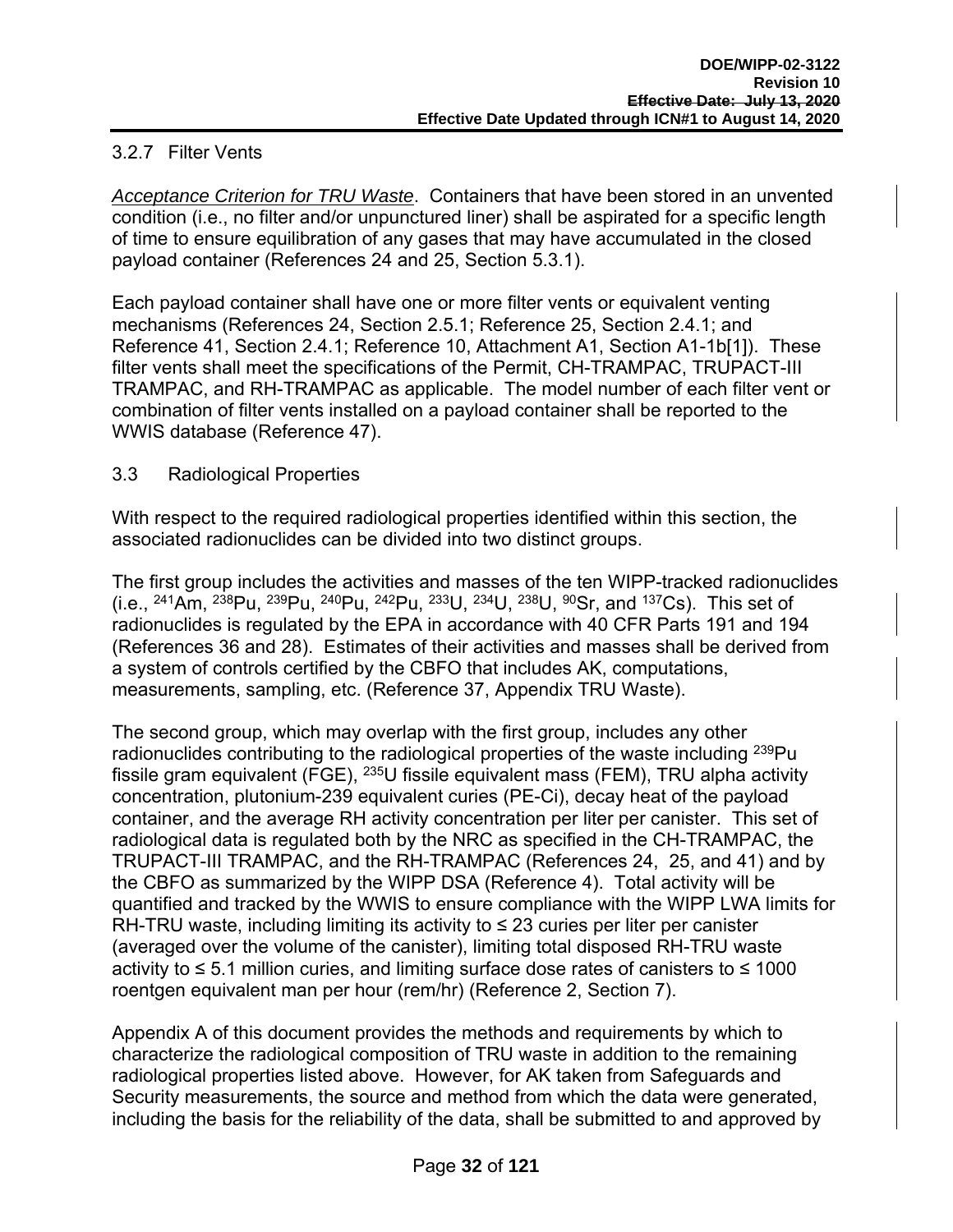the CBFO prior to use. PE-Ci quantities shall be calculated for each payload container in accordance with Appendix B.

#### 3.3.1 Radionuclide Composition

*Acceptance Criterion*. The activities and masses of 241Am, 238Pu, 239Pu, 240Pu, 242Pu,  $^{233}$ U,  $^{234}$ U,  $^{238}$ U,  $^{90}$ Sr, and  $^{137}$ Cs shall be established on a payload container basis for purposes of tracking their contributions to the total WIPP radionuclide inventory (Reference 37, Appendix TRU Waste). The estimated activities and masses, including their associated total measurement uncertainties (TMUs), expressed in terms of one standard deviation, for these ten radionuclides shall be reported to the WWIS database on a payload container basis. For any of these ten radionuclides whose presence can be substantiated from AK, direct measurement, computations, or a combination thereof, and whose measured data are reported as being below the lower limit of detection (LLD) or the minimum detectable activity (MDA) for that radionuclide, the WCP shall report the character string "< LLD" to the WWIS database for the activity and mass of that radionuclide; otherwise a value of zero shall be reported. Quantitative estimates for either the LLD or MDA shall not be used when calculating related radiological properties of the waste such as TRU alpha activity concentration, <sup>239</sup>Pu FGE, decay heat, and  $239$ Pu equivalent activity. See Appendix A, Section A.3, of this document for information pertaining to the development and application of LLD or MDA.

Other radionuclides in addition to the ten WIPP-tracked radionuclides (i.e., <sup>241</sup>Am, <sup>238</sup>Pu, 239Pu, 240Pu, 242Pu, 233U, 234U, 238U, 90Sr, and 137Cs) that collectively contribute to 95% of the total radiological hazard for the payload container based on the  $A<sub>2</sub>$  values given in 49 CFR §173.435 shall be reported on the TRUPACT-II, TRUPACT-III, HalfPACT, RH-TRU 72-B, or 10-160B bill of lading or manifest in accordance with 49 CFR §172.203 and 49 CFR §173.433 (References 38 and 39). The activities and masses of these other radionuclides shall also be reported to the WWIS database along with their associated TMU, expressed in terms of one standard deviation for each waste container.

Other radiological properties of the waste that may also require quantification include the 239Pu FGE, 235U FEM, PE-Ci, TRU alpha activity concentration, radiation dose equivalent rate, decay heat, and RH average concentration.

#### 3.3.2 239Pu Fissile Gram Equivalent

*Acceptance Criterion for CH-TRU Waste*. For each payload container, the sum of 239Pu FGE plus two times its associated TMU, expressed in terms of one standard deviation, shall comply with the limits in Table 1 (Reference 4, Section 6.4.2; References 24 and 25, Section 3.1.1). The values calculated for <sup>239</sup>Pu FGE and its associated TMU (expressed in terms of one standard deviation) shall be reported to the WWIS database for each payload container. See the CH-TRAMPAC and TRUPACT-III TRAMPAC for <sup>239</sup>Pu FGE limits applicable to the TRUPACT-II, TRUPACT-III, and HalfPACT packages (References 24 and 25).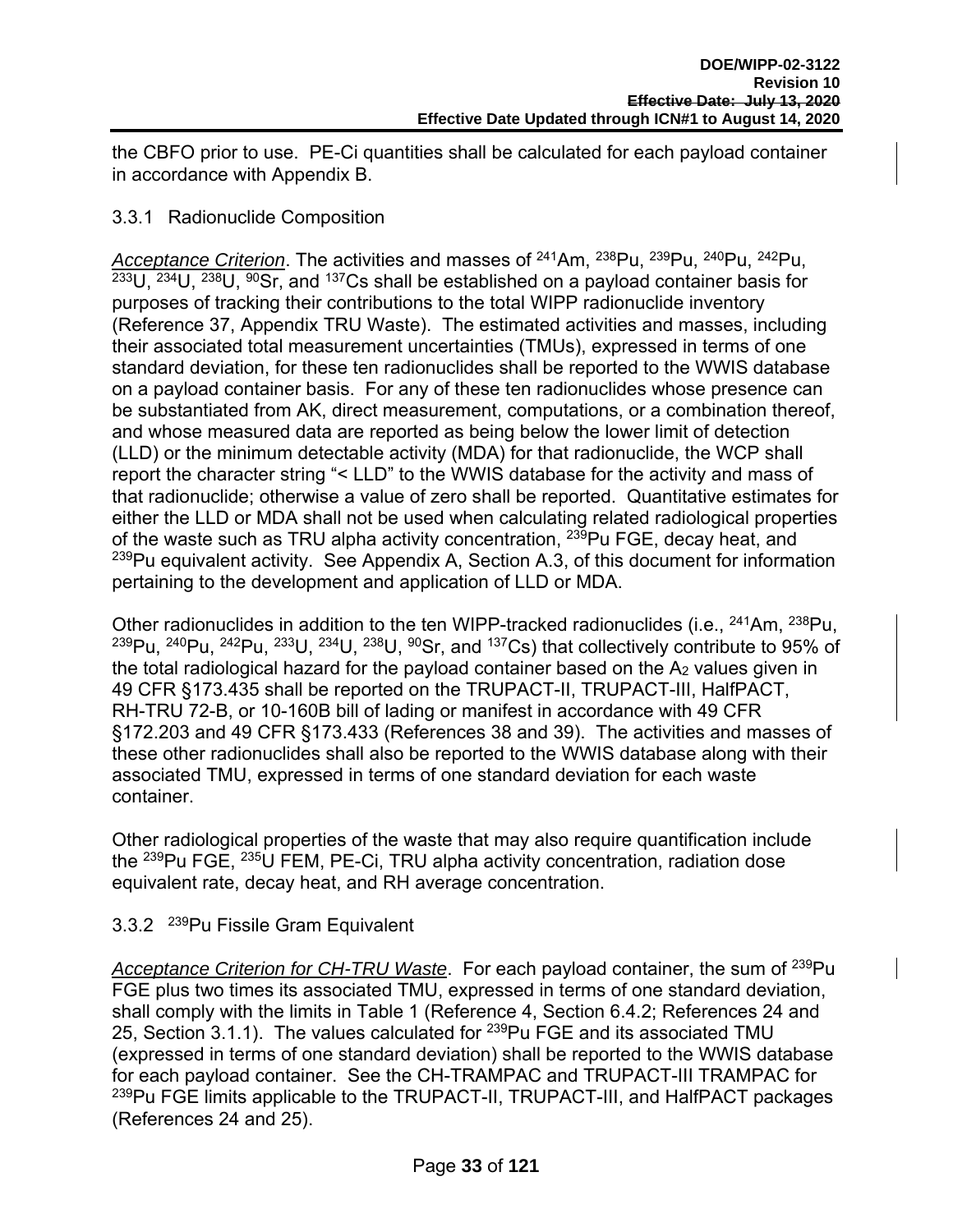### **Table 1 239Pu FGE Limits for CH-TRU Waste Payload Containers**

| <b>Waste Container</b><br><b>Type</b>                                                   | Be/BeO<br><b>Limits</b>                                | <b>Special Waste Container Geometry/Material</b><br><b>Requirements</b> | <sup>239</sup> Pu FGE<br>Limit |  |  |
|-----------------------------------------------------------------------------------------|--------------------------------------------------------|-------------------------------------------------------------------------|--------------------------------|--|--|
| Non-Machine Compacted Waste                                                             |                                                        |                                                                         |                                |  |  |
| 55- (excluding<br>POCs and<br>CCOs), 85-, and<br>100-gallon drums                       | $\leq 1\%$ by<br>weight of<br>the waste                | None                                                                    | $\leq 200$                     |  |  |
| 55-gallon drum<br>configured as a<br>POC (i.e., a<br>Standard, S100,<br>S200, and S300) | $\leq 1\%$ by<br>weight of<br>the waste                | None                                                                    | $\leq 200$                     |  |  |
| 55-gallon drum<br>configured as a<br><b>CCO</b>                                         | ≤ 1% by<br>weight of<br>the waste                      | None <sup>1</sup>                                                       | $\leq 380$                     |  |  |
| Shielded<br>Container                                                                   | ≤ 1% by<br>weight of<br>the waste                      | None                                                                    | ≤ 200                          |  |  |
| SLB <sub>2</sub>                                                                        | $\leq 1\%$ by<br>weight of<br>the waste                | None                                                                    | $\leq$ 325                     |  |  |
| <b>SWB</b>                                                                              | $\leq 1\%$ by<br>weight of<br>the waste                | None                                                                    | $\leq$ 325                     |  |  |
| <b>TDOP</b>                                                                             | $\leq 1\%$ by<br>weight of<br>the waste                | None                                                                    | $\leq$ 325                     |  |  |
| 55- (excluding<br>POCs and CCOs),<br>85-, and 100-<br>gallon drums                      | $>1\%$ by<br>weight of<br>the waste<br>up to<br>100 kg | None                                                                    | $\leq 100$                     |  |  |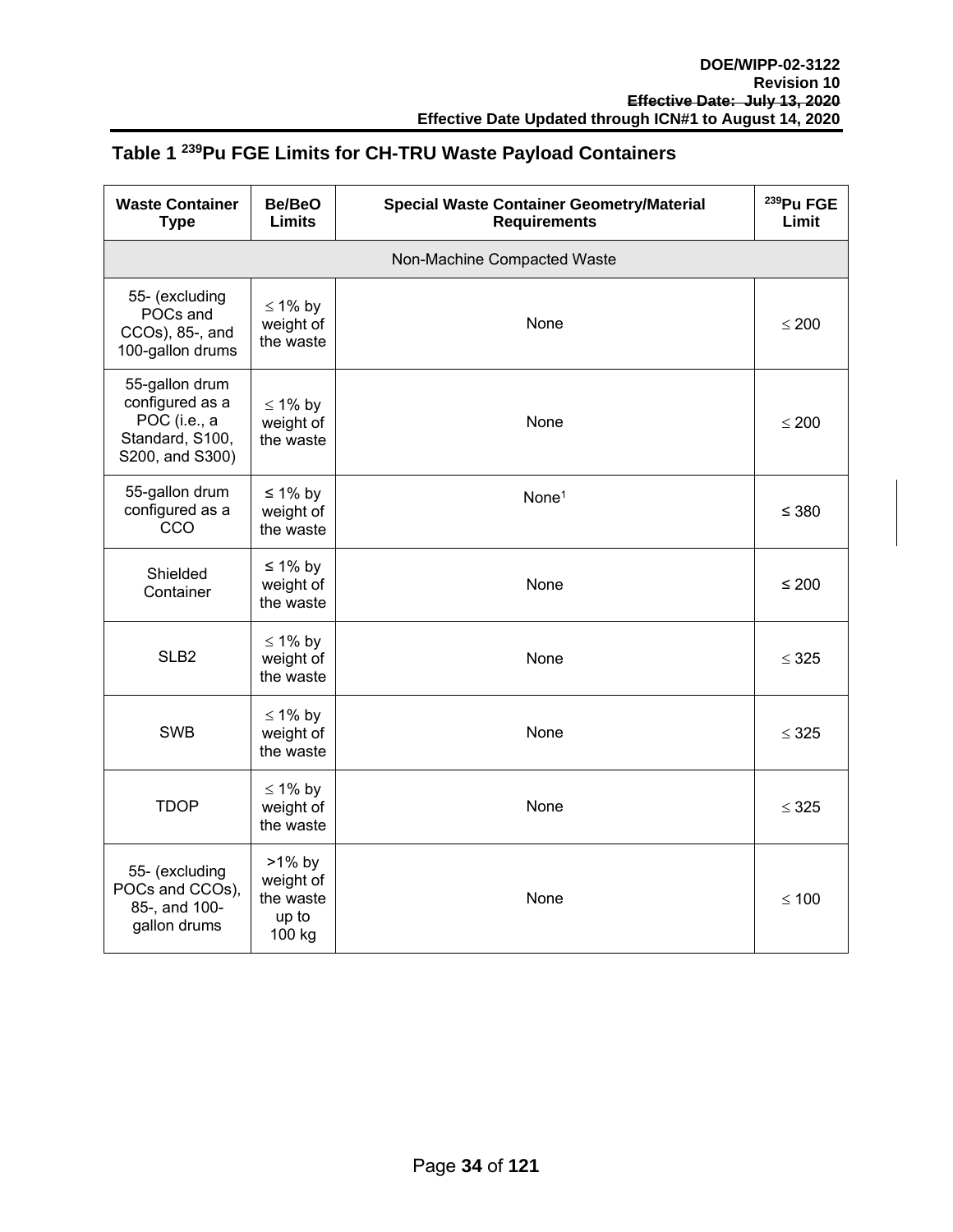### **Table 1 239Pu FGE Limits for CH-TRU Waste Payload Containers (Continued)**

| <b>Waste Container</b><br><b>Type</b>                              | Be/BeO<br><b>Limits</b>                 | <b>Special Waste Container Geometry/Material</b><br><b>Requirements</b>                                                                                                                                                                                                    | <sup>239</sup> Pu FGE<br>Limit |  |
|--------------------------------------------------------------------|-----------------------------------------|----------------------------------------------------------------------------------------------------------------------------------------------------------------------------------------------------------------------------------------------------------------------------|--------------------------------|--|
| Non-Machine Compacted Waste                                        |                                         |                                                                                                                                                                                                                                                                            |                                |  |
| <b>SWB</b>                                                         | $>1\%$ by<br>weight of<br>the waste     | None                                                                                                                                                                                                                                                                       | $\leq 100$                     |  |
| <b>TDOP</b>                                                        | $>1\%$ by<br>weight of<br>the waste     | None                                                                                                                                                                                                                                                                       | $\leq 100$                     |  |
| POCs (i.e., a<br>Standard, S100,<br>S200, and S300)                | $> 1\%$ by<br>weight of<br>the waste    | None                                                                                                                                                                                                                                                                       | $\leq 140$                     |  |
| <b>Machine Compacted Waste</b>                                     |                                         |                                                                                                                                                                                                                                                                            |                                |  |
| 55- (excluding<br>POCs and CCOs),<br>85-, and 100-<br>gallon drums | $\leq 1\%$ by<br>weight of<br>the waste | Partially compacted waste.                                                                                                                                                                                                                                                 | $\leq 200$                     |  |
| 55- (excluding<br>POCs and CCOs),<br>85-, and 100-<br>gallon drums | $\leq 1\%$ by<br>weight of<br>the waste | Fully compacted waste without design vertical spacing. <sup>2</sup>                                                                                                                                                                                                        | $\leq 170$                     |  |
| 55- (excluding<br>POCs and CCOs),<br>85-, and 100-<br>gallon drums | $\leq 1\%$ by<br>weight of<br>the waste | Fully compacted waste with design vertical spacing. <sup>2</sup><br>The dimensions of the payload containers (e.g., 100-<br>gallon drums) ensure a minimum 0.5-inch separation<br>between their compacted waste contents and other axially<br>adjacent payload containers. | $\leq 200$                     |  |
| Shielded<br>Container                                              | ≤ 1% by<br>weight of<br>the waste       | Fully compacted waste directly loaded into a vented<br>30-gallon inner steel drum.                                                                                                                                                                                         | $\leq 200$                     |  |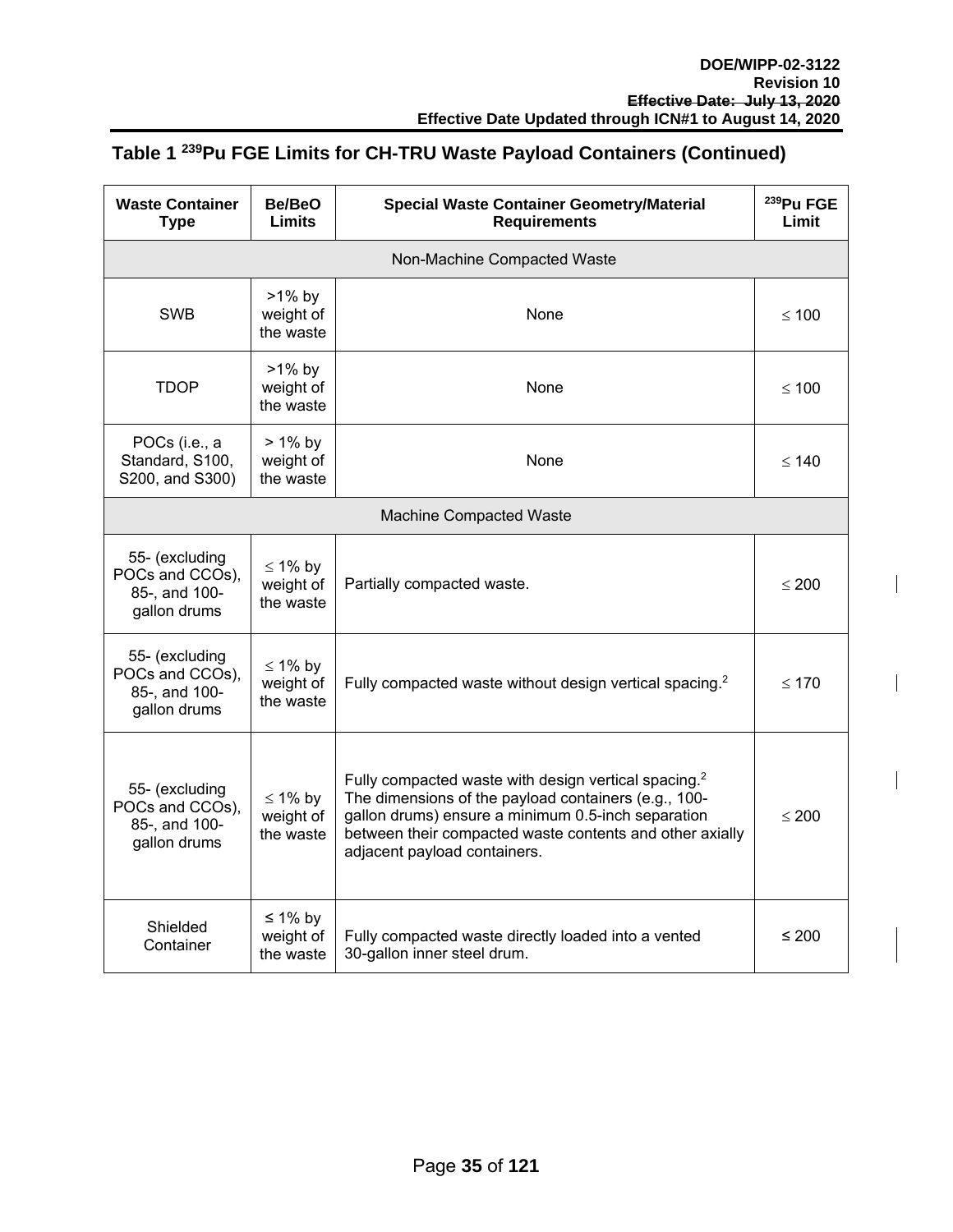## **Table 1 239Pu FGE Limits for CH-TRU Waste Payload Containers (Continued)**

| <b>Waste Container</b><br><b>Type</b> | Be/BeO<br><b>Limits</b>                 | <b>Special Waste Container Geometry/Material</b><br><b>Requirements</b>                                                                                                                                                                                                                                                                                   | <sup>239</sup> Pu FGE<br>Limit |  |  |  |  |  |  |
|---------------------------------------|-----------------------------------------|-----------------------------------------------------------------------------------------------------------------------------------------------------------------------------------------------------------------------------------------------------------------------------------------------------------------------------------------------------------|--------------------------------|--|--|--|--|--|--|
| <b>Machine Compacted Waste</b>        |                                         |                                                                                                                                                                                                                                                                                                                                                           |                                |  |  |  |  |  |  |
| SWB/TDOP                              | $\leq 1\%$ by<br>weight of<br>the waste | Fully compacted waste with design vertical spacing. <sup>2</sup><br>Contains one 100-gallon drum having a minimum top and<br>bottom design spacing of 0.75 and 0.50 inches,<br>respectively, with a 16-gauge drum outer lid and bottom<br>and an inner/recessed 16-gauge steel lid.                                                                       | $\leq 250$                     |  |  |  |  |  |  |
| SWB/TDOP                              | $\leq 1\%$ by<br>weight of<br>the waste | Fully compacted waste with design vertical spacing. <sup>2</sup><br>Containing one 55-, 85-, or 100-gallon drum whose<br>design vertical spacing ensures a minimum of 0.5-inches<br>between drum contents and the exterior top and bottom<br>of the drum (e.g., a recessed lid) with no loose material or<br>other drums of waste loaded in the SWB/TDOP. | $\leq 200$                     |  |  |  |  |  |  |
| SWB/TDOP                              | $\leq 1\%$ by<br>weight of<br>the waste | Partially compacted waste. Containing one 55-, 85-, or<br>100-gallon drum with no loose material or other drums of<br>waste loaded in the SWB/TDOP.                                                                                                                                                                                                       | < 200                          |  |  |  |  |  |  |
| SWB/TDOP                              | $\leq 1\%$ by<br>weight of<br>the waste | Fully compacted waste without limitation on inner<br>configuration.                                                                                                                                                                                                                                                                                       | $\leq 185$                     |  |  |  |  |  |  |

1Receipt of dilute and dispose PuO shipped from SRS in CCOs is temporarily delayed until the final criticality analysis performed by Oak Ridge National Laboratory is concluded and the resulting material parameters of the waste form can be demonstrated to meet the applicable requirements.

 $2$  Design vertical spacing requirements for axially stacked drums containing fully compacted waste can be credited to the design of the drum's top and bottom rolled rims. The requirement was set at the largest value of 0.5 inches for all cases for consistency.

*Acceptance Criterion for RH-TRU Waste.* Each canister must comply with the limits in either Table 2 or Table 4 or meet the fissile material exemption of 10 CFR §71.15. In the case of Table 2, the sum of the  $239$ Pu FGE plus two times its associated TMU, expressed in terms of one standard deviation, shall comply with the applicable limits in Table 2. In the case of Table 4, the  $235U$  FEM weight percentage plus two times its associated TMU, with TMU expressed in terms of one standard deviation, shall comply with the applicable limit in Table 4 (Reference 41).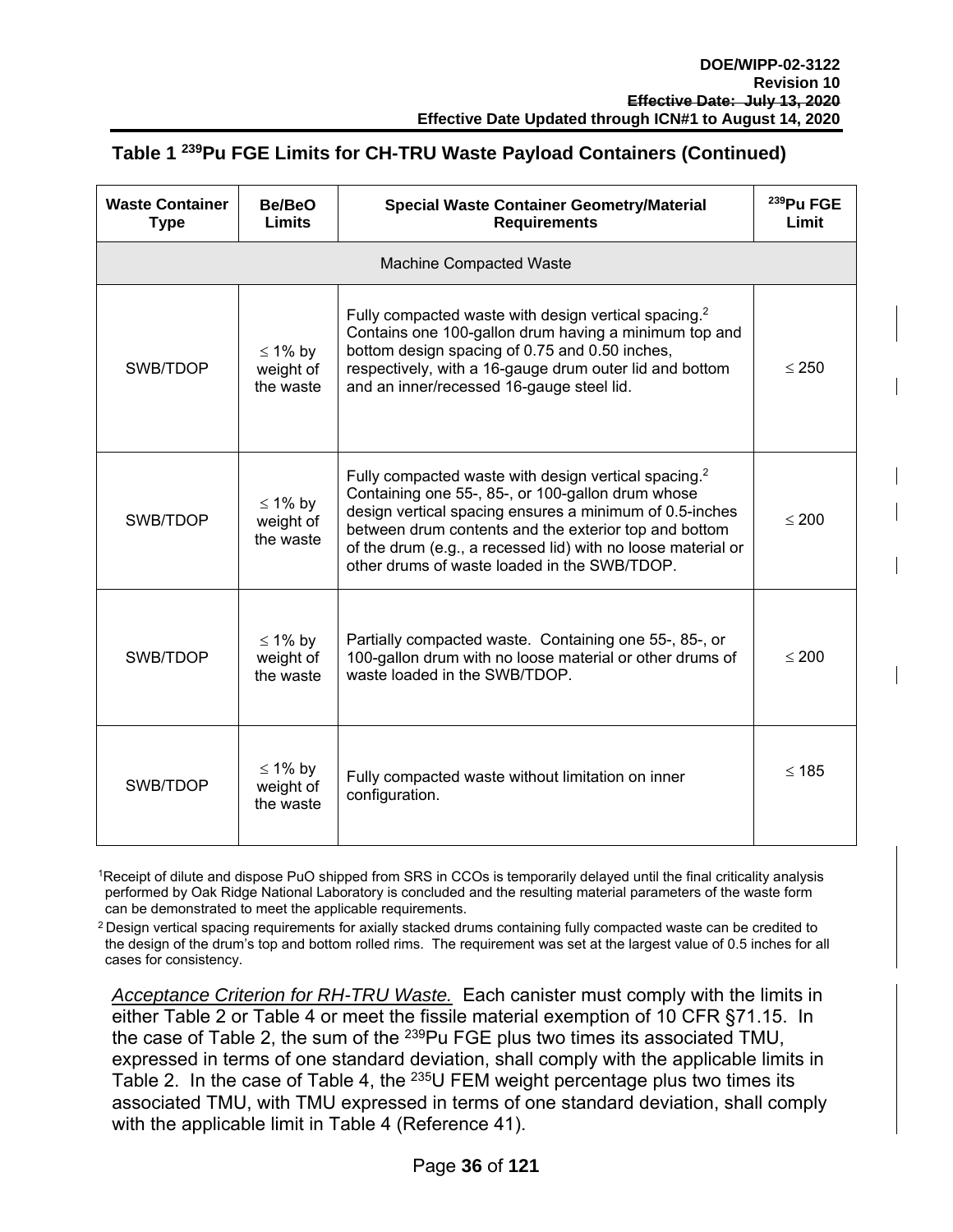See the 10-160B packaging CoC for applicable package requirements (Reference 9) and Table 3 for associated drum requirements.

The values calculated for <sup>239</sup>Pu FGE or <sup>235</sup>U FEM and their associated TMUs (expressed in terms of one standard deviation) shall be reported to the WWIS database for each payload container.

| <b>Payload Contents</b>                                                                                                                     | <sup>239</sup> Pu FGE Limit<br>(Removable/Welded Lid<br>Canister) | <sup>239</sup> Pu FGE Limit<br>(Neutron Shielded<br>Canister) |  |  |  |  |  |  |  |
|---------------------------------------------------------------------------------------------------------------------------------------------|-------------------------------------------------------------------|---------------------------------------------------------------|--|--|--|--|--|--|--|
| Non-Machine Compacted Waste                                                                                                                 |                                                                   |                                                               |  |  |  |  |  |  |  |
| Be/BeO limited to $\leq$ 1% by weight of the<br>waste                                                                                       | $\leq 315$                                                        | $\leq 245$                                                    |  |  |  |  |  |  |  |
| Be/BeO limited to $\leq$ 1% by weight of the<br>waste including credit taken for $\geq$ 5g of <sup>240</sup> Pu<br>Poisoning <sup>1</sup>   | $\leq$ 325                                                        | $\leq 245$                                                    |  |  |  |  |  |  |  |
| Be/BeO limited to $\leq$ 1% by weight of the<br>waste including credit taken for $\geq 15$ g of <sup>240</sup> Pu<br>Poisoning <sup>1</sup> | $\leq 350$                                                        | $\leq 245$                                                    |  |  |  |  |  |  |  |
| Be/BeO limited to $\leq$ 1% by weight of the<br>waste including credit taken for $\geq 25$ g of <sup>240</sup> Pu<br>Poisoning <sup>1</sup> | $\leq 370$                                                        | $\leq 245$                                                    |  |  |  |  |  |  |  |
| $Be/BeO$ > 1% by weight of the waste and is<br>chemically or mechanically bound to the<br>fissile material                                  | $\leq 305$                                                        | Unauthorized                                                  |  |  |  |  |  |  |  |
| $Be/BeO > 1\%$ by weight of the waste and is<br>not chemically or mechanically bound to the<br>fissile material                             | $≤ 100$                                                           | Unauthorized                                                  |  |  |  |  |  |  |  |
| Machine Compacted Waste (compaction density not limited)                                                                                    |                                                                   |                                                               |  |  |  |  |  |  |  |
| Be/BeO limited to $\leq$ 1% by weight of the<br>waste                                                                                       | $\leq 245$                                                        | $\leq 245$                                                    |  |  |  |  |  |  |  |

|  |  |  | Table 2 <sup>239</sup> Pu FGE Limits for a Canister Shipped in an RH-TRU 72-B Package |  |
|--|--|--|---------------------------------------------------------------------------------------|--|
|  |  |  |                                                                                       |  |

 $1$ The minimum  $240$ Pu content for the RH-TRU waste canister shall be determined after the subtraction of two times the error.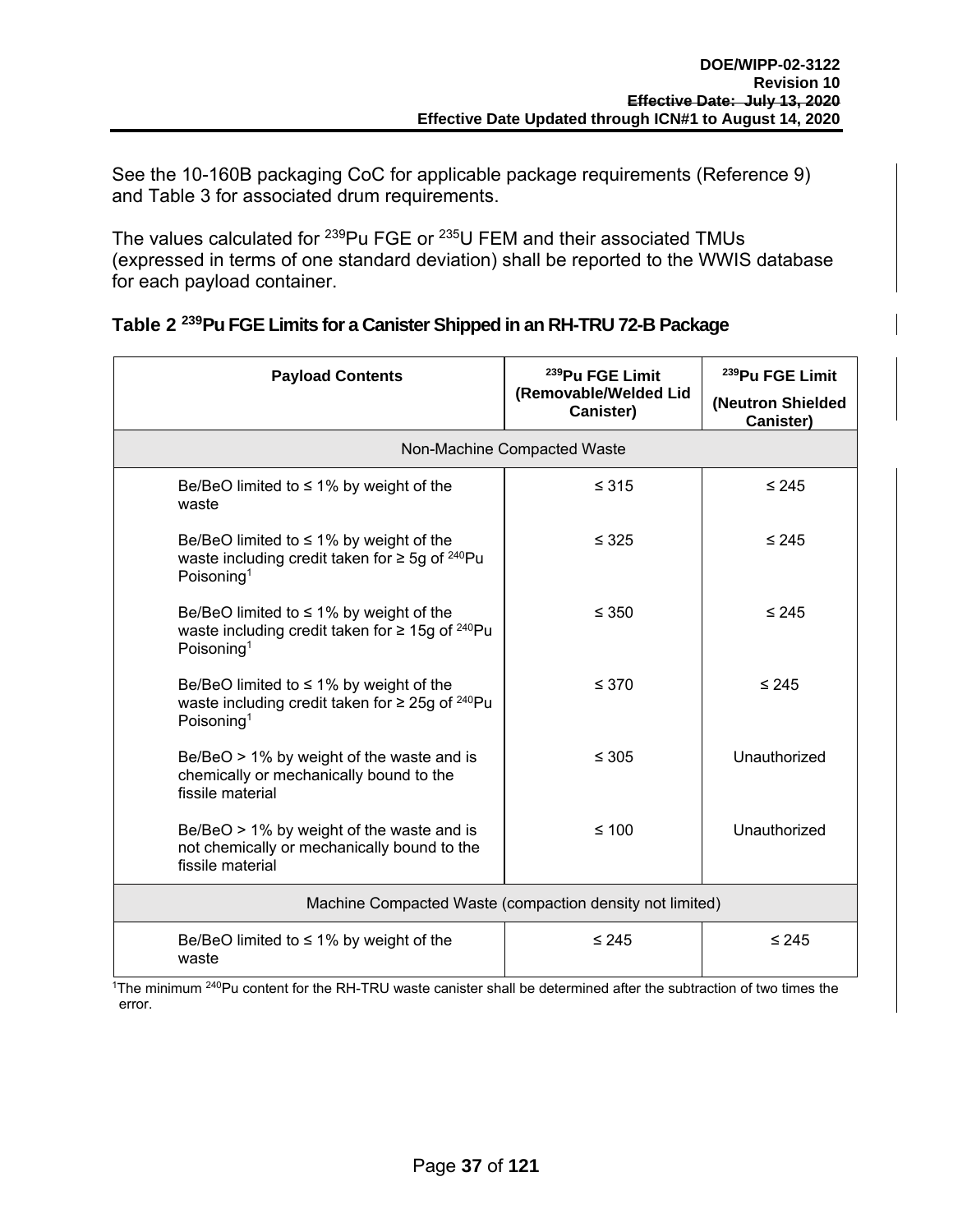## **Table 3 239Pu FGE Limits for Drums Shipped in a 10-160B Package**

| <b>Payload Contents</b>                                                                                                                                                 | <sup>239</sup> Pu FGE Limit |
|-------------------------------------------------------------------------------------------------------------------------------------------------------------------------|-----------------------------|
| Non-Machine Compacted Waste                                                                                                                                             |                             |
| 30- or 55-gallon drum (Be/Graphite limited to $\leq$ 1% by weight of the<br>waste)                                                                                      | ≤ 200                       |
| 30- or 55-gallon drum (Be/Graphite $> 1\%$ by weight of the waste)                                                                                                      | ≤ 100                       |
| 30- or 55-gallon drum (unlimited Graphite with Be mass $\leq 1\%$ by<br>weight of the waste)                                                                            | $\leq 120$                  |
| Machine Compacted Waste (compaction density not limited)                                                                                                                |                             |
| 55-gallon drum (Be/Graphite limited to $\leq$ 1% of the weight of the<br>waste)                                                                                         | ≤ 170                       |
| 55-gallon drum (Be/Graphite limited $\leq$ 1% of the weight of the waste)<br>with 1-inch design spacing maintained between drum content and<br>exterior top and bottom) | $\leq 200$                  |

## **Table 4 235U FEM Limit for a Canister Shipped in an RH-TRU 72-B Package**

| <b>Payload Contents</b>                                                                                                                                             | <b>Fissile Limit per</b><br><b>RH-TRU Waste Canister</b><br>(wt% U-235 FEM) | <b>Fissile Limit per</b><br><b>Neutron Shielded Canister</b><br>(wt% U-235 FEM) |
|---------------------------------------------------------------------------------------------------------------------------------------------------------------------|-----------------------------------------------------------------------------|---------------------------------------------------------------------------------|
| Non-machine compacted primarily<br>uranium with particle/lump size<br>characteristic dimensions all less than<br>0.039 inches and/or greater than 2.36<br>inches    | $\leq 0.96$                                                                 | N/A                                                                             |
| Non-machine compacted primarily<br>uranium with particle/lump size<br>characteristic dimensions of any size<br>up to a total contents net weight of<br>3,100 pounds | ≤0.84                                                                       | N/A                                                                             |

#### 3.3.3 TRU Alpha Activity Concentration

*Acceptance Criterion for TRU Waste*. TRU waste payload containers shall contain more than 100 nCi of alpha-emitting TRU isotopes per gram of waste with half-lives greater than 20 years (Reference 2, Section 2 [18]). Without taking into consideration the TMU, the TRU alpha activity concentration for a payload container is determined by dividing the TRU alpha activity of the waste by the weight of the waste.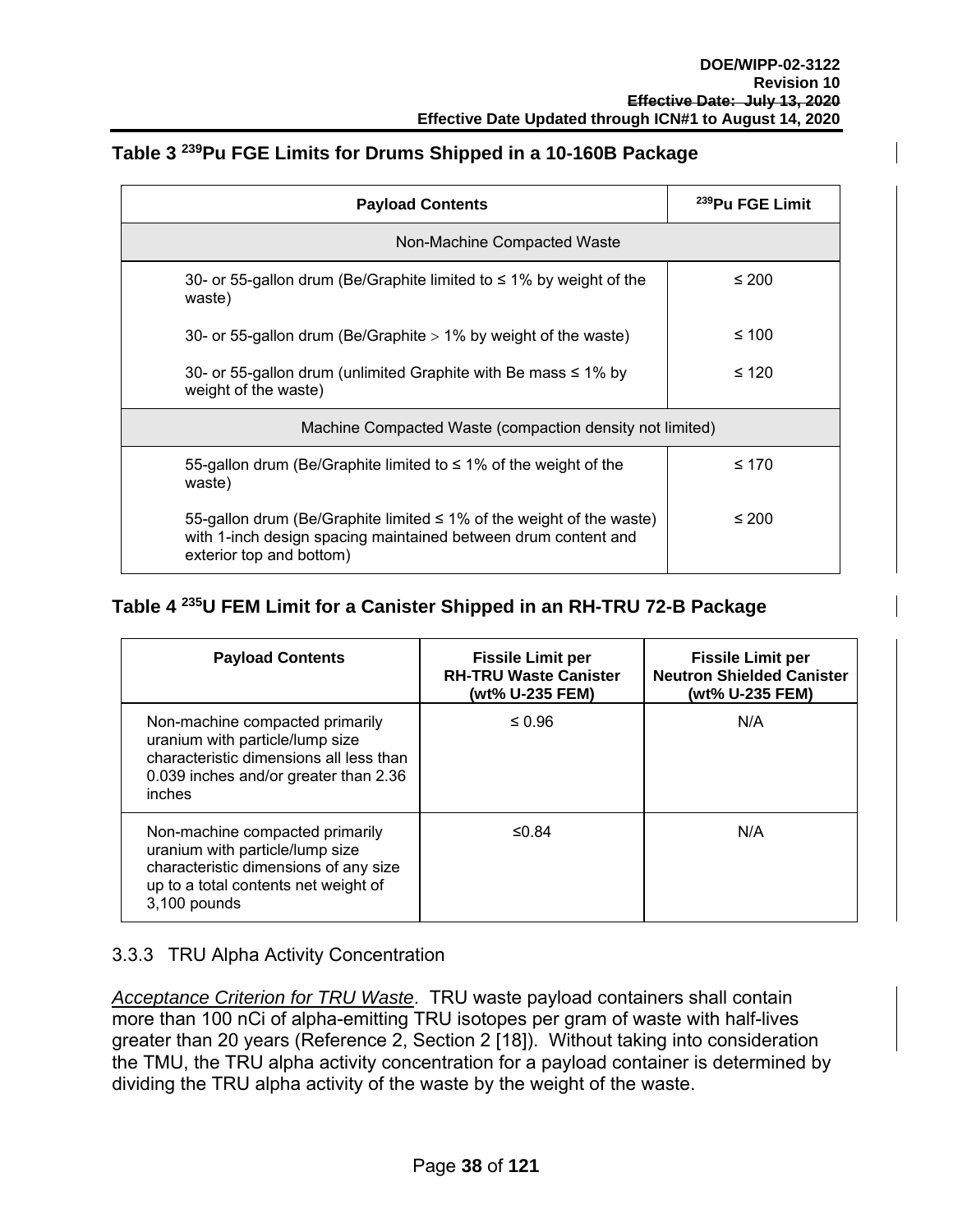The weight of the waste is the weight of the material placed into the payload container (i.e., the net weight of the container). The weight of the waste is typically determined by subtracting the tare weight of the payload container (including the weight of the rigid liner and any shielding external from the waste, if applicable) from the gross weight of the payload container. In the event waste containers (e.g., 55-gallon drums) that have been radioassayed are overpacked in a payload container (e.g., in an SWB), WCPs shall sum the individual TRU alpha activity values of the individual waste containers and divide by the sum of the individual net waste weights (i.e., less container, shielding, and liner weights as appropriate) to determine the activity per gram for the payload container. Waste containers selected for payload management shall comply with the policy for the management of TRU alpha activity concentration (see Appendix E). Loading a 55-gallon pipe overpack with cans is considered direct loading, not overpacking, for the purposes of calculating the weight of the container. The TRU alpha activity concentration shall be reported to the WWIS database; however, there are no reporting requirements for its associated TMU (Reference 17; Reference 37, Chapter 4, Section 4.3.2).

3.3.4 239Pu Equivalent Activity

*Acceptance Criterion for TRU Waste*. PE-Ci limits are shown in Tables 5 and 6. PE-Ci quantities shall be calculated for each payload container (see Appendix B) and reported to the WWIS database (Reference 4, Section 3.4.1.2 and Table 3.4-1). There are no reporting requirements for the associated TMU.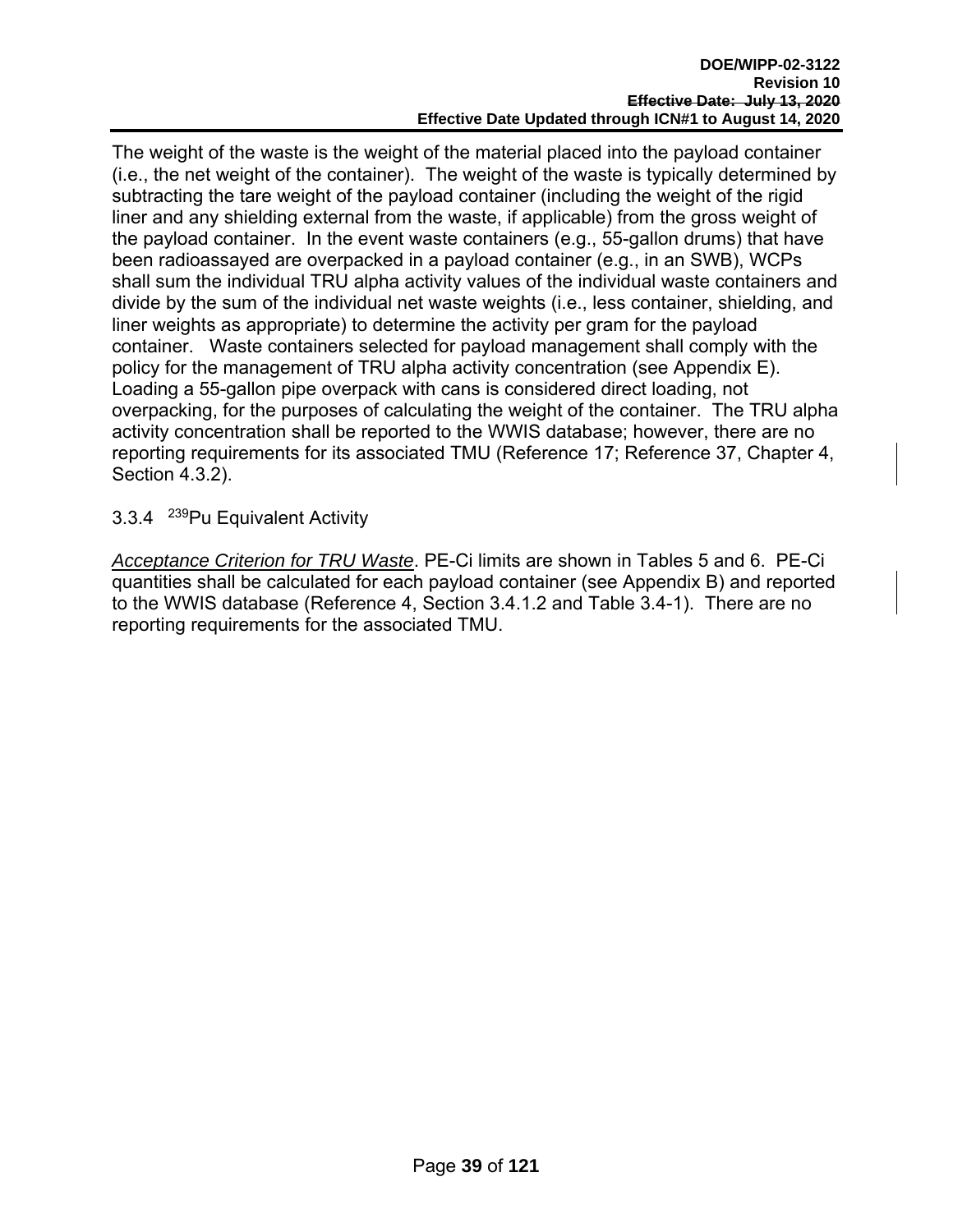| <b>Payload Container</b>                 | <b>Packing Configuration</b>                                                                                                                                                                   | PE-Ci Limit <sup>1</sup> |  |
|------------------------------------------|------------------------------------------------------------------------------------------------------------------------------------------------------------------------------------------------|--------------------------|--|
| 55-, 85-, and 100-gallon drum            | Direct-loaded - all approved waste forms                                                                                                                                                       | ≤80                      |  |
| <b>Shielded Container</b>                | Direct-loaded – vented 30-gallon inner steel drum – all<br>approved waste forms                                                                                                                | ≤80                      |  |
| CCO                                      | Direct-loaded - all approved waste forms except CCOs<br>containing combustibles other than radiological control<br>materials and packaging materials normally used to<br>load these containers | ≤1800 <sup>2</sup>       |  |
| SLB <sub>2</sub>                         | Direct-loaded - all approved waste forms                                                                                                                                                       | ≤560                     |  |
| <b>SWB</b>                               | Direct-loaded (or a bin) - all approved waste forms                                                                                                                                            | ≤560                     |  |
| <b>TDOP</b>                              | Direct-loaded – all approved waste forms                                                                                                                                                       | ≤560                     |  |
| 85-gallon drum                           | Overpacking an undamaged <sup>3</sup> 55-gallon drum - all<br>approved waste forms                                                                                                             | $≤1100$                  |  |
| SWB, TDOP                                | Overpacking an assembly of undamaged <sup>3</sup> 55- or<br>85-gallon drums with no single payload container within<br>the assembly exceeding 1100 PE-Ci - all approved<br>waste forms         | $≤1200$                  |  |
| <b>TDOP</b>                              | Overpacking an undamaged <sup>3</sup> SWB - all approved<br>waste forms                                                                                                                        | $≤1200$                  |  |
| POCs (Standard, S100, S200,<br>and S300) | Direct-loaded – all approved waste forms                                                                                                                                                       | ≤1800 <sup>2</sup>       |  |
| All                                      | Solidified/vitrified waste (PE-Ci limit of 1800 is per<br>payload container assembly, as applicable)                                                                                           | $≤1800$                  |  |

#### **Table 5 PE-Ci Limits for CH-TRU Waste Payload Containers**

1For payload containers that exceed the PE-Ci limit, disposal options include either repackaging the waste or petitioning the CBFO for an alternative determination of disposition using the WIPP's Unreviewed Safety Question Determination and Suspect Container Response Program.

2CCOs and POCs can be loaded up to 1800 PE-Ci per container with an assembly limit of 1800 PE-Ci.

<sup>3</sup>An undamaged container provides an additional barrier should a breach occur in the overpack. When overpacking one or more damaged waste containers, direct-loaded PE-Ci limits apply.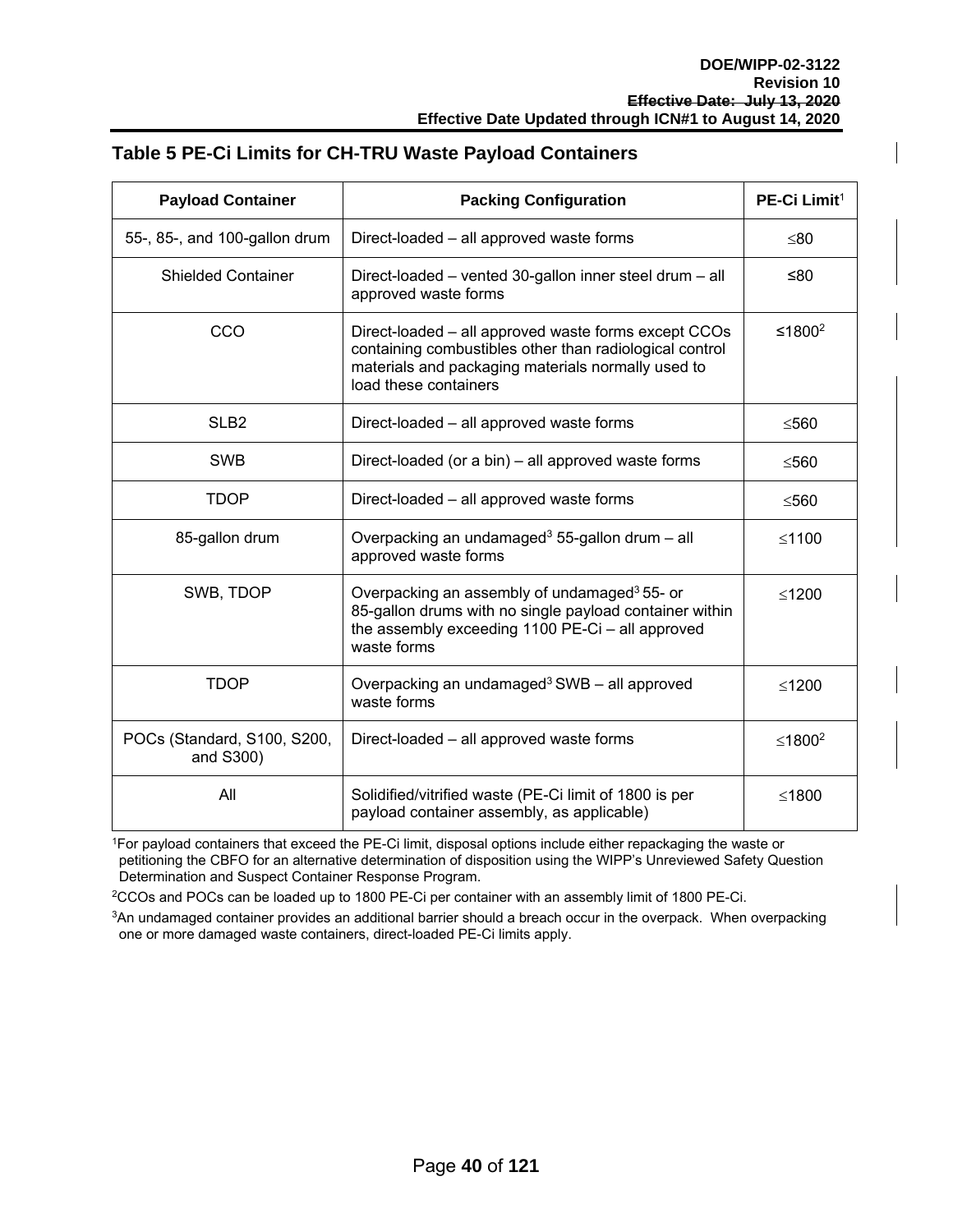| <b>Payload Container</b>                   | <b>Packing Configuration</b>                                      | <b>PE-Ci Limit</b> |  |  |
|--------------------------------------------|-------------------------------------------------------------------|--------------------|--|--|
| <b>RH-TRU Waste Canister</b>               |                                                                   | $\leq 240$         |  |  |
| 55-Gallon Drum (shipped in a<br>$10-160B)$ | All approved waste forms other than<br>solidified/vitrified waste | $\leq 80$          |  |  |
| <b>RH-TRU Waste Canister</b>               |                                                                   |                    |  |  |
| 55-Gallon Drum (shipped in a<br>$10-160B)$ | Solidified/vitrified waste                                        | ≤ 1800             |  |  |

## **Table 6 PE-Ci Limits for RH-TRU Waste Payload Containers**

## 3.3.5 Radiation Dose Equivalent Rate

*Acceptance Criterion for CH-TRU Waste.* The external radiation dose equivalent rate of individual payload containers shall be ≤200 milliroentgen equivalent man per hour (mrem/hr) at the surface with the exception of the S100 and S300 pipe overpacks, which are limited to ≤179 mrem/hr and ≤155 mrem/hr, respectively, at the surface (References 24 and 25, Section 3.2). Internal payload container shielding shall not be used to meet these criteria, except for authorized shielded payload container configurations such as 55-gallon drums containing a pipe component, 55-gallon drums containing a criticality control container, or a shielded container. In the case of payload containers (e.g., the SLB2) that meet the radiation dose equivalent rate requirement of 200 mrem/hr, however, additional payload container shielding beyond that identified as an integral component may be used to shield to levels that are ALARA.

In special instances where the use of internal shielding is necessitated, the WCP can petition the CBFO for an alternative determination of disposition using the WIPP's Unreviewed Safety Question Determination and Suspect Container Response Program.

Total dose equivalent rate and the neutron contribution to the total dose equivalent rate shall be reported for each payload container to the WWIS database.

See the CH-TRAMPAC and TRUPACT-III TRAMPAC for associated package requirements (References 24 and 25).

*Acceptance Criterion for RH-TRU Waste.* The external radiation dose equivalent rate of individual payload containers shall be ≥200 mrem/hr but ≤1000 rem/hr at the surface (Reference 2, Sections 2 and 7). Containers whose dose equivalent rate is ≥200 mrem/hr but when placed into a payload container result in that payload container being <200 mrem/hr can be shipped and counted as RH-TRU waste (Reference 2, Section 16).

Total dose equivalent rate and the neutron contribution to the total dose equivalent rate shall be reported for each payload container to the WWIS database.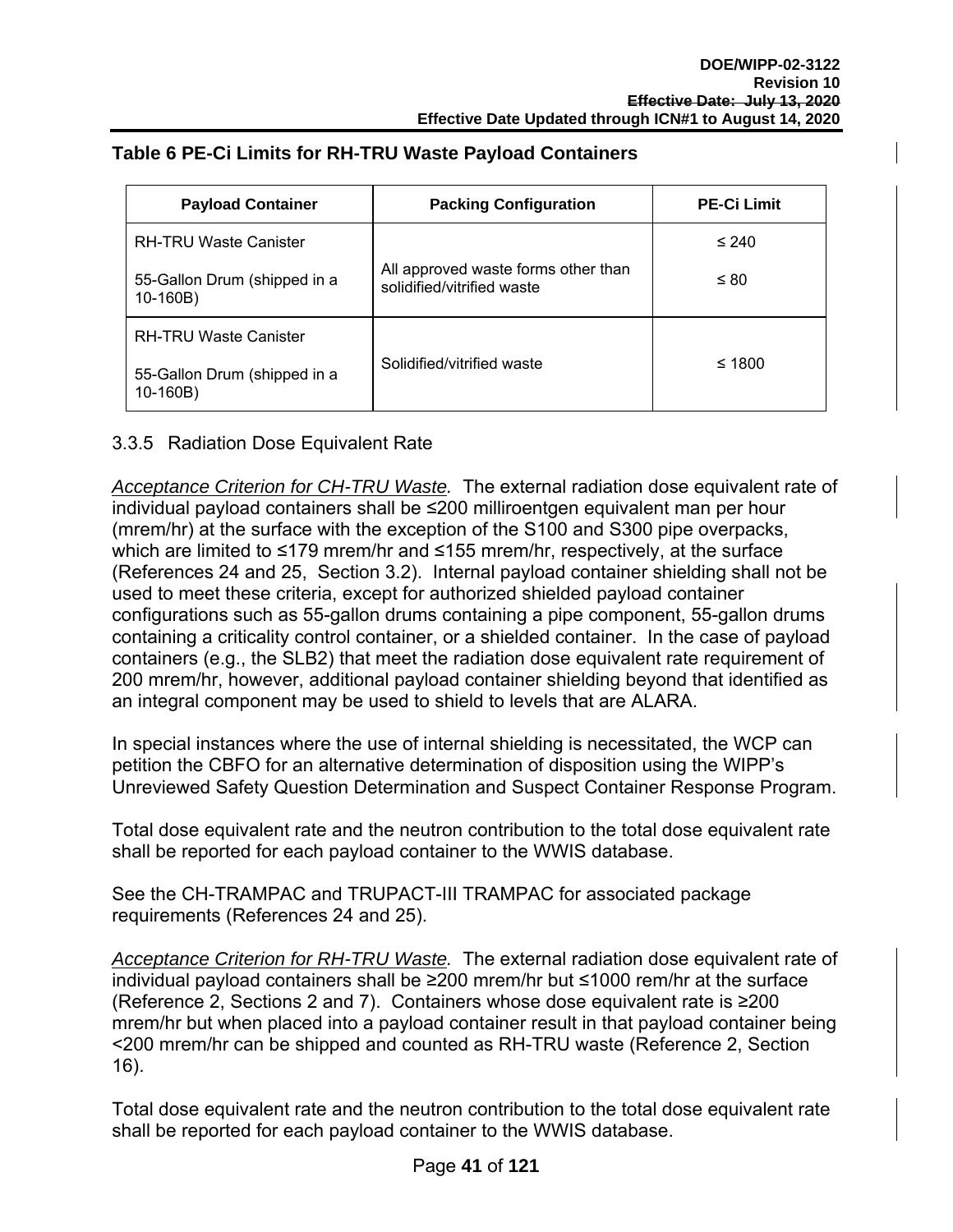## 3.3.6 Decay Heat

*Acceptance Criterion for TRU Waste*. See the CH-TRAMPAC, TRUPACT-III TRAMPAC, RH-TRAMPAC, and 10-160B packaging CoC for applicable decay heat requirements (References 24, 25, 41, and 9, respectively). Wastes with Content Code 154 are excluded from shipment to the WIPP thereby mitigating potential deflagrations associated with high decay heat waste (Reference 4, Section 3.3.2.3).

3.3.7 Average Activity Concentration

*Acceptance Criterion for RH-TRU Waste*. Remote-handled TRU waste received at the WIPP shall not exceed 23 curies per liter maximum activity level averaged over the volume of the payload container (Reference 2, Section 7).

3.4 Physical Properties

## 3.4.1 Observable Liquid

*Acceptance Criterion for TRU Waste*. Liquid waste is not acceptable at the WIPP. Liquid in the quantities delineated below is acceptable.

- Observable liquid shall be less than 1 percent by volume of the outermost container at the time of radiography or VE (Reference 10). The limit of "less than 1 percent" is taken from packaging requirements (References 24, 25, and 41) and is more restrictive than the limit of "no more than 1 percent" in the Permit.
- Internal containers with more than 60 milliliters or 3 percent by volume observable liquid, whichever is greater, are prohibited (Reference 10).
- Containers with Hazardous Waste Number U134 assigned shall have no observable liquid (Reference 10).
- Overpacking the outermost container that was examined during radiography or VE or redistributing untreated liquid within the container shall not be used to meet the liquid volume limits (Reference 10).
- The disposal of free-flowing PCB liquids (i.e., observable liquids) is prohibited except that incidental liquids such as, but not limited to, rainwater, groundwater, condensate, leachate, load separation and dust control liquid, are allowed in PCB/TRU and PCB/TRU mixed bulk product waste containers less than 1 percent by volume of the outermost container at the time of radiography or VE (Reference 13).

For WCPs that use VE, the detection of any liquid in non-transparent internal containers, detected from shaking the internal container, will be handled by assuming that the internal container is filled with liquid and adding this volume to the total liquid in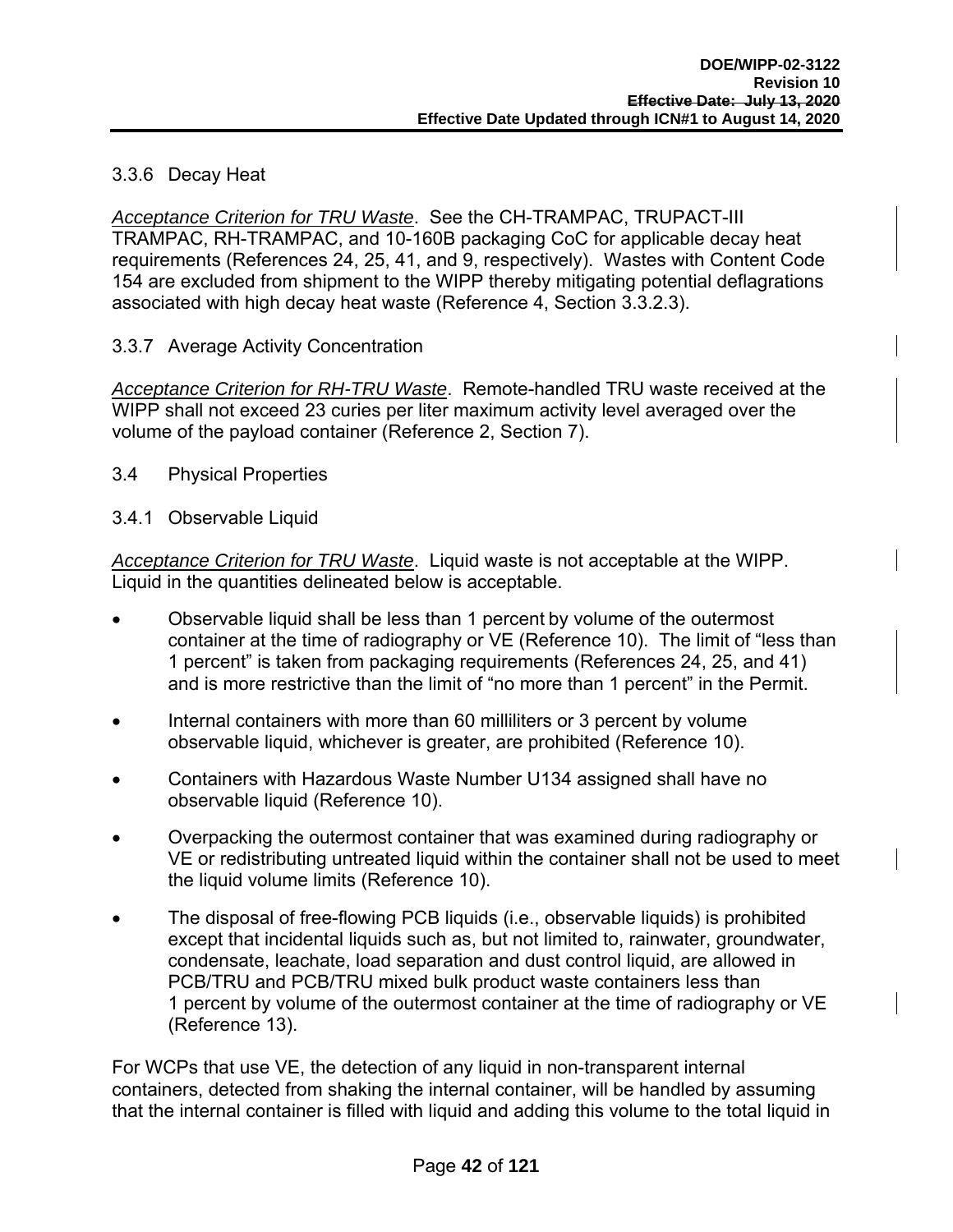the container being characterized using VE (Reference 10, Attachment C, Section C-3b; Reference 37, Appendix TRU Waste).

## 3.4.2 Sealed Containers

*Acceptance Criterion for TRU Waste*. Sealed containers that are greater than 4 liters (nominal) are prohibited except for solid inorganic waste packaged in a metal container (Reference 24, Section 2.8.1; Reference 25, Section 2.7.1; Reference 41, Section 2.7.1).

## 3.4.3 Physical Form

*Acceptance Criterion for RH-TRU Waste*. Debris waste (Summary Category Group [SCG] S5000) shall be reported to the WWIS database as plastic using the volume of the waste container multiplied by the maximum loading density of plastic (620 kg/m<sup>3</sup>) up to the net weight of the waste. Soils and gravel (SCG S4000) shall be reported to the WWIS database as the net weight of the waste with the waste material parameter type of "soil." Homogeneous solids (SCG S3000) shall be reported to the WWIS database as the net weight of the waste with the waste material parameter type appropriate to the waste (e.g., solidified inorganic material, solidified organic material, cement). Debris waste included in containers of SCG S3000 or SCG S4000 waste shall be reported to the WWIS database as plastic with an estimated weight. For all summary category groups, plastic packaging (e.g., drum liners) will also be reported to the WWIS database as packaging (Reference 17, Pages 29 and 43).

#### 3.5 Chemical Properties

## 3.5.1 Pyrophoric Materials

*Acceptance Criterion for TRU Waste*. Radioactive pyrophoric materials shall be present only in small residual amounts (≤1 percent by weight) in payload containers and shall be generally dispersed in the waste in accordance with best management practices for ensuring worker protection. Radioactive pyrophorics in concentrations greater than 1 percent by weight and all nonradioactive pyrophorics shall be reacted (or oxidized) and/or otherwise rendered nonreactive prior to placement in the payload container (References 24, 25, and 41, Section 4.1.1).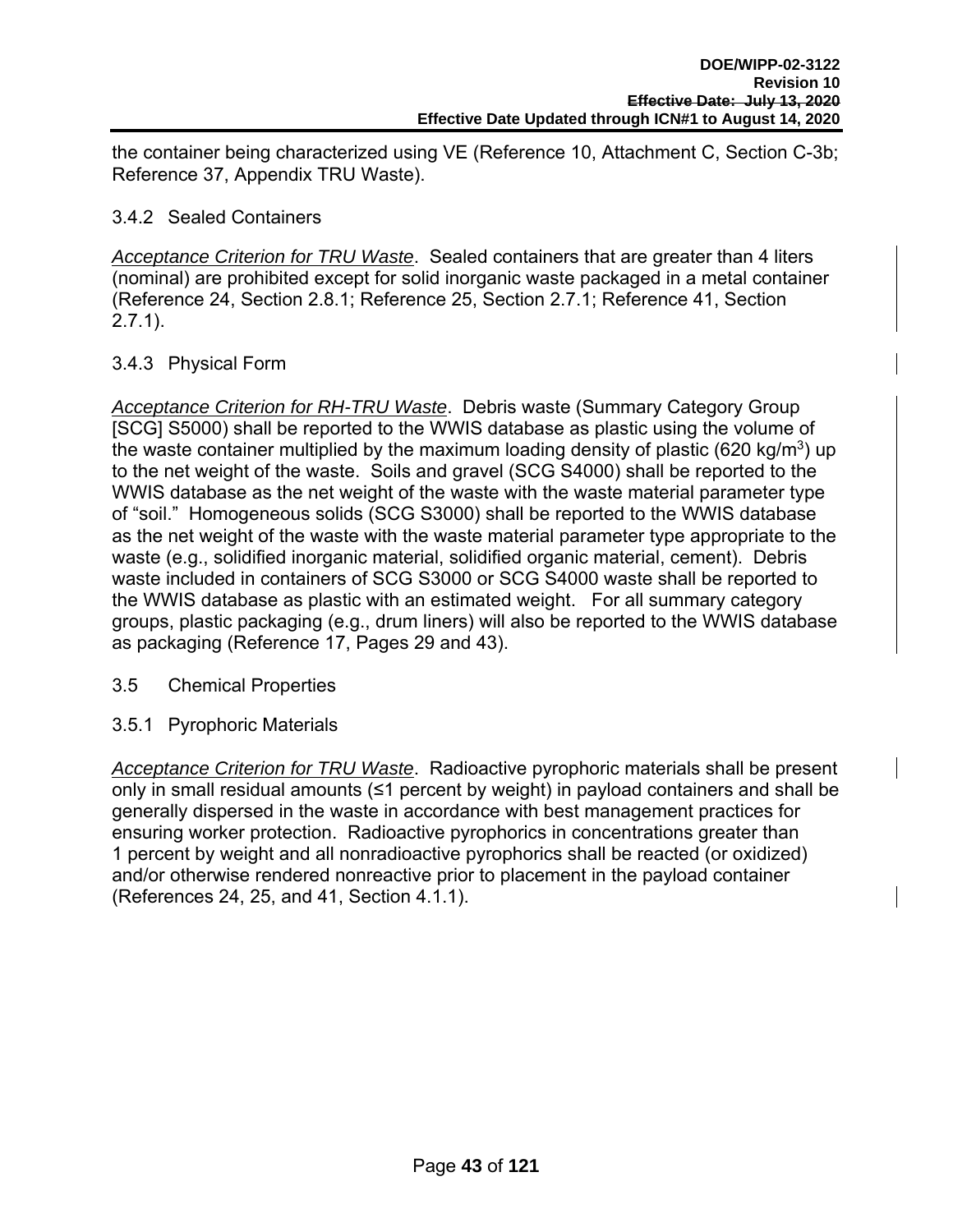Nonradionuclide pyrophoric materials are not acceptable at the WIPP (Reference 4, Section 11.4.1; Reference 10, Attachment C, Section C-1c; Reference 10, Part 2, Section 2.3.3.2).

## 3.5.2 Hazardous Waste

*Acceptance Criterion for TRU Waste*. Hazardous wastes not occurring as cocontaminants with TRU wastes (non-mixed hazardous wastes) are not acceptable at the WIPP. Each CH-TRU mixed waste container shall be assigned one or more hazardous waste numbers as appropriate. Only the EPA hazardous waste numbers listed as allowable in the Hazardous Waste Facility Permit may be managed at the WIPP. Some of the waste may also be identified by unique state hazardous waste codes. These wastes are acceptable at the WIPP as long as the TSDF waste acceptance criteria are met (Reference 10, Attachment C, Section C-1b; Reference 10, Part 2, Section 2.3.3.3). Wastes exhibiting the characteristic of ignitability, corrosivity, or reactivity (EPA) hazardous waste numbers of D001, D002, or D003) are not acceptable at the WIPP (Reference 10, Attachment C, Section C-1c; Reference 10, Part 2, Sections 2.3.3.3, 2.3.3.7, and 2.3.4).

## 3.5.3 Chemical Compatibility

*Acceptance Criterion for TRU Waste*. TRU waste containing incompatible materials or materials incompatible with payload container and packaging materials, shipping container materials, other wastes, repository backfill, or seal and panel closure materials are not acceptable for transport in the TRUPACT-II, TRUPACT-III, HalfPACT, RH-TRU 72-B, or 10-160B packagings or for disposal at the WIPP. Chemical constituents shall conform to the lists of allowable materials in Tables 4.3-1 through 4.3-8 of the CH-TRAMPAC, Tables 4.3-1 through 4.3-7 of the TRUPACT-III TRAMPAC, and Table 4.3.1 of the RH-TRAMPAC, as applicable. Other chemicals or materials not identified in these tables are, in general, present as trace quantities; i.e., materials that occur individually in the waste in quantities less than 1 weight percent. The total quantity of these trace materials is restricted to less than 5 weight percent total (Reference 10, Attachment C, Section C-1c; Reference 10, Part 2, Section 2.3.3.4; References 24, 25, and 41, Section 4.3.1; and Appendix 4.10.0 of the 10-160B SAR). See Appendix H.3 of this document.

#### 3.5.4 Explosives, Corrosives, and Compressed Gases

*Acceptance Criterion for TRU Waste*. Waste shall contain no explosives, corrosives, or compressed gases (pressurized containers) (Reference 10, Attachment C, Section C-1c; Reference 10, Part 2, Sections 2.3.3.5 and 2.3.3.7; References 24, 25, and 41, Section 4.2.1).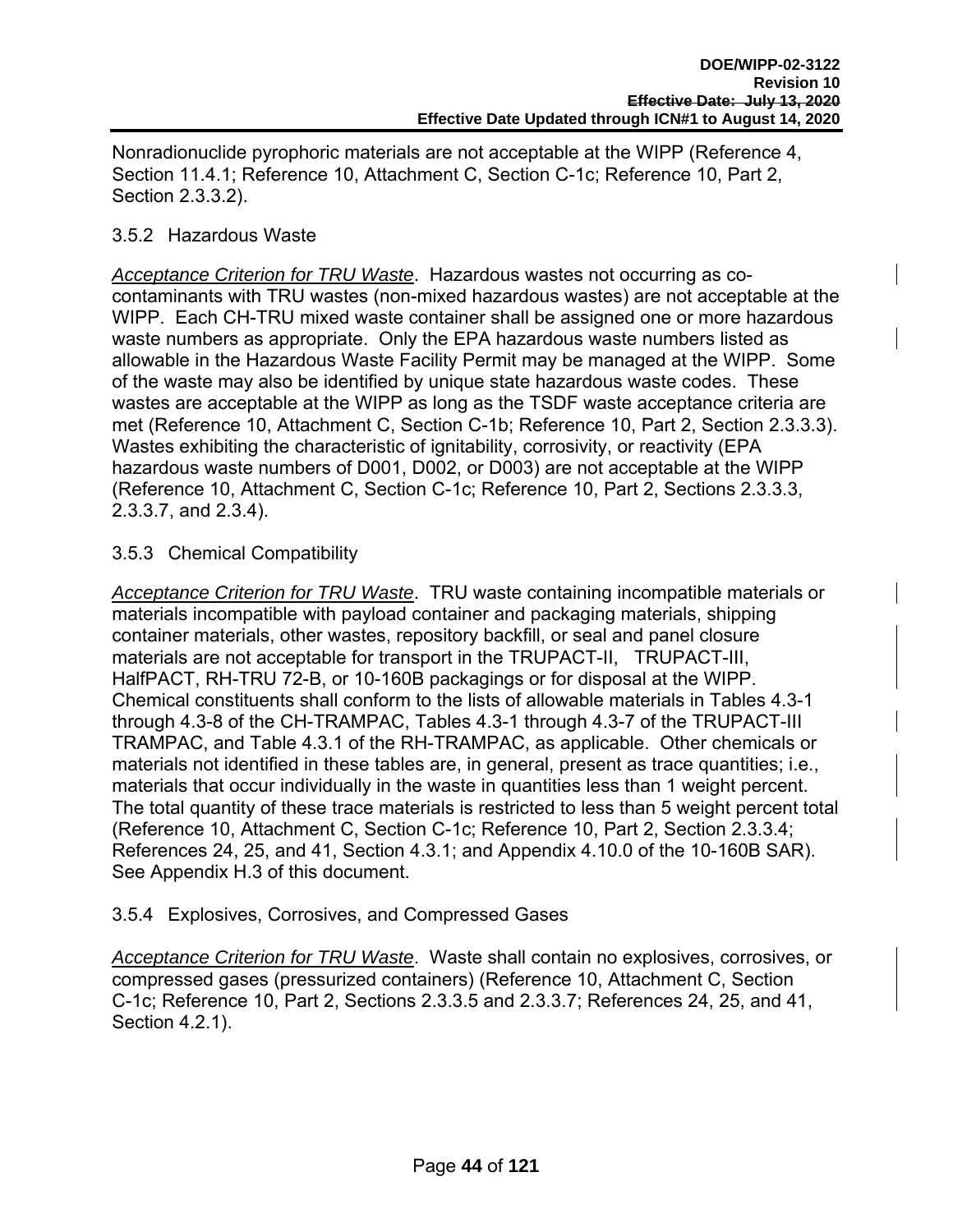#### 3.5.5 Headspace Gas Concentrations

*Acceptance Criterion*. The headspace gas of payload containers shall be determined in accordance with a programmatic or waste-specific TRAMPAC (References 24 and 25, Section 5.2.1), as required.

## 3.5.6 Polychlorinated Biphenyls

*Acceptance Criterion for TRU Waste*. For TRU and TRU-mixed wastes containing PCBs meeting the conditions of approval in Reference 13, the payload container data entered into the WWIS database shall include the earliest date of waste generation (i.e., the date of removal from service for disposal), the date of waste certification for disposal, and the date the waste was sent to the WIPP for disposal (Reference 13, Section III.D.4). Additionally, the estimated weight of the PCBs in kilograms (as recorded on the uniform hazardous waste manifest), and a description of the type of PCB waste (e.g., PCB remediation waste, PCB bulk product waste, etc.) shall be entered into the WWIS database (References 14, §761.207(a)(2) and §761.180). Hanford, Idaho National Laboratory, Savannah River Site, Oak Ridge National Laboratory, Knolls Atomic Power Laboratory, and Los Alamos National Laboratory are authorized to ship their TRU and TRU-mixed wastes containing PCBs to the WIPP (References 15 and 16).

Other sites in the DOE complex may also identify some TRU waste that contains PCBs during the process of characterizing their TRU waste for disposal at the WIPP. Subject to NEPA review, as appropriate, the CBFO will make a determination regarding the acceptability of waste from these DOE sites at the WIPP.

- 3.6 Data Package Contents
- 3.6.1 Characterization and Certification Data

*Acceptance Criterion for TRU Waste*. WCPs shall prepare a WSPF for each waste stream. Each WSPF shall be approved by the Permittees prior to the first shipment of that waste stream. Characterization and certification information for each payload container shall be submitted to the WWIS database and approved by the Data Administrator. WCPs are required to estimate the CPR weights and report these estimates to the WWIS database on a payload container basis. In the case of RH-TRU debris waste, estimates of CPR weights using radiography are calculated differently from CH-TRU debris waste, as discussed in Appendix F. Any payload container from a waste stream that has not been preceded by an appropriate certified WSPF is not acceptable at the WIPP (Reference 10, Part 2, Section 2.3.3.10).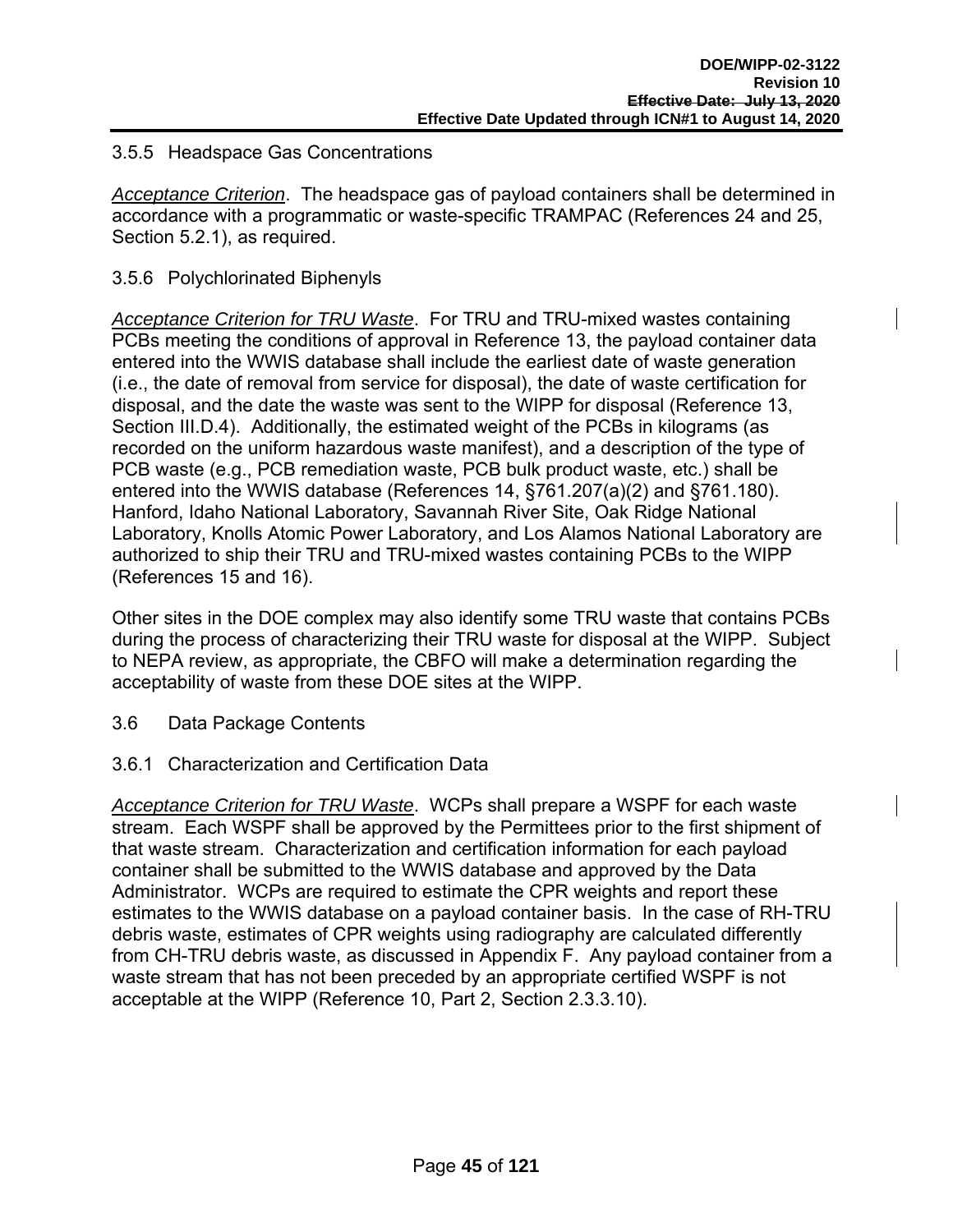## 3.6.2 Shipping Data

*Acceptance Criterion for TRU Waste* . WCPs shall prepare either a bill of lading or a uniform hazardous waste manifest for TRU waste shipments as required by the transportation requirements. The land disposal restriction notification for TRU mixed waste shipments shall state that the waste is not prohibited from land disposal (Reference 10, Attachment C, Section C-5b(2)).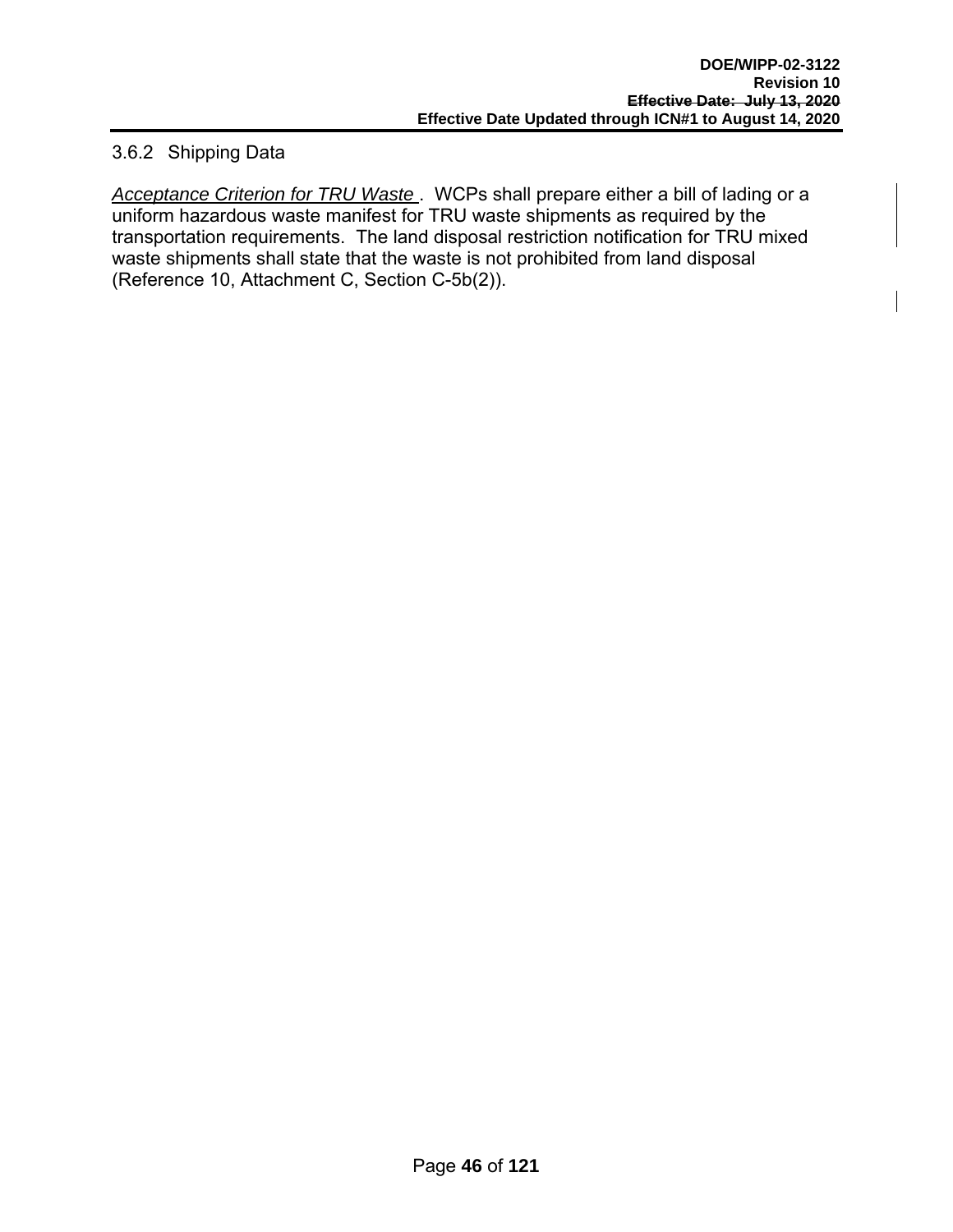## 4.0 **QUALITY ASSURANCE REQUIREMENTS**

Quality assurance is an integral part of TRU waste characterization, certification, and transportation activities. This section defines the QA program requirements that provide confidence that TRU waste characterization, certification, and transportation activities will be performed satisfactorily by each participating WCP. The QA requirements applicable to the WIPP are addressed in the QAPD (Reference 19).

Each WCP shall be responsible for developing, documenting, and implementing site-specific QA plans that address the elements of the QAPD that apply to their TRU waste program. Specifically, WCPs shall develop QA plans that govern TRU waste characterization, certification, and transportation activities. These site-specific QA plans shall be submitted to the CBFO for approval. TRU wastes may not be characterized, certified, or shipped to the WIPP before the CBFO's approval of these QA plans. The CBFO and the M&O Contractor will conduct audits and surveillances to ensure that the WCPs are in compliance with their approved site-specific QA plans.

4.1 Waste Characterization Quality Assurance Requirements

WCPs are responsible for describing required QA and quality control (QC) activities applicable to TRU waste characterization in site-specific QA documentation. All analytical laboratories analyzing the WIPP waste characterization samples for the WCPs shall have established documented QA/QC programs.

Waste Characterization data collected prior to the implementation of a quality assurance program pursuant to 40 CFR §194.22(a)(1) may only be qualified in accordance with an alternate methodology that is approved by the CBFO and employs one or more of the following methods:

- peer review in accordance with NUREG-1297 (Reference 51),
- corroborating data,
- confirmatory testing (i.e., testing made on a representative sub-population of payload containers within a waste stream), or
- demonstration of the equivalence of an alternate QA program (as described in Reference 19, Section 5.4).

Examples of corroborating data include, but are not limited to, data from a related waste source or from a different time period of generation, a related CH or RH waste source, a similar waste process generated at a different site or facility, a similar source material, and data that establishes the efficacy of a mathematical model.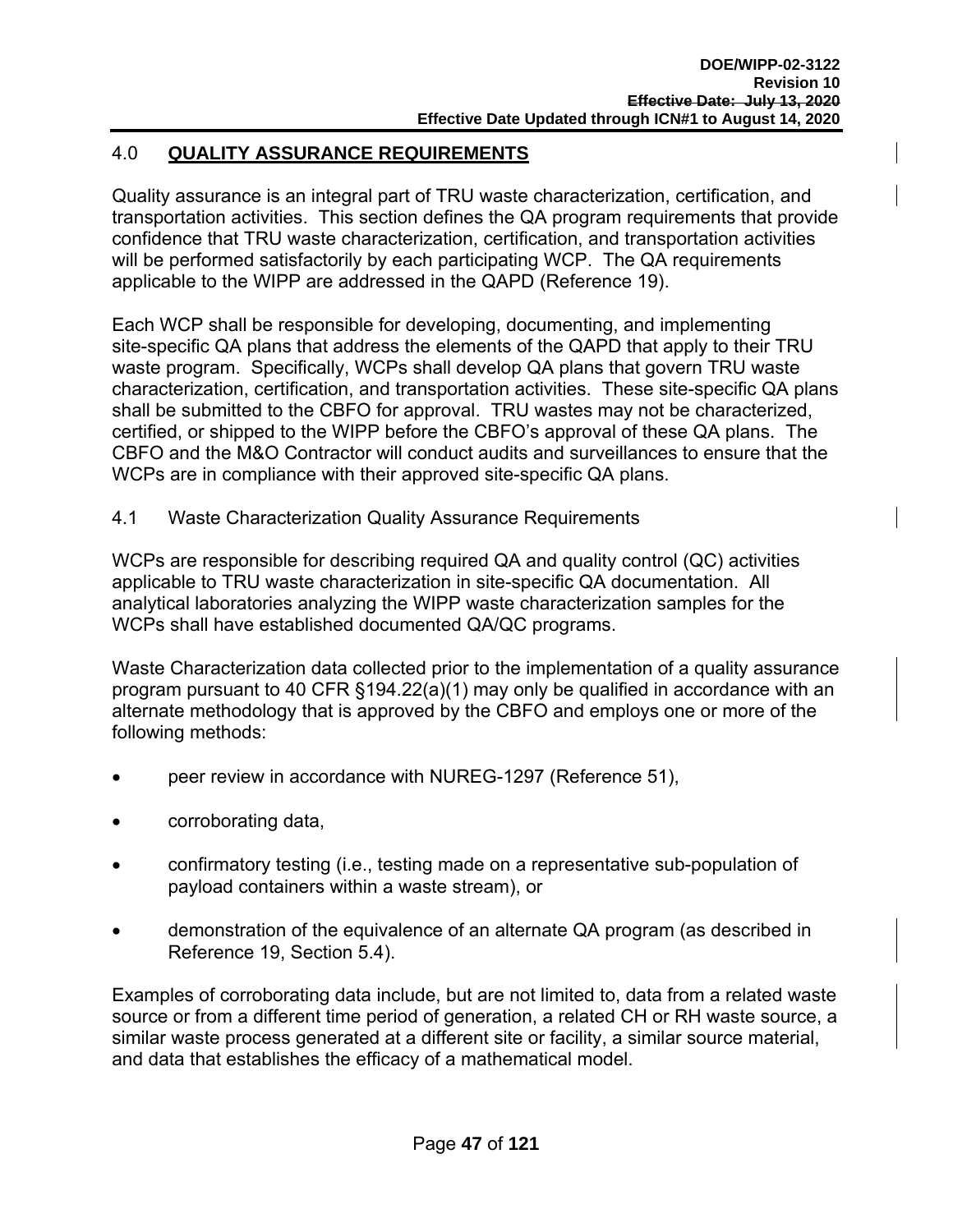The data quality objectives (DQOs) are qualitative and quantitative statements that specify the WIPP program technical and quality objectives; they are determined through the DQO process (Reference 42). The DQOs for waste characterization activities relating to the physical and chemical properties of the waste, in conjunction with the nondestructive examination methods of radiography and VE, are contained in the WAP of the Permit (Reference 10, Attachments C-3 and C-4). The DQOs for radiological characterization of TRU waste are given in Appendix A of this document.

Quality assurance objectives (QAOs) are data characteristics used to determine whether the quality of the waste characterization data collected is acceptable (10 CFR §194.22). The following QAOs are used throughout this document:

- Data precision A measure of the mutual agreement between comparable data gathered or developed under similar conditions expressed in terms of a standard deviation.
- Data accuracy The degree to which data agree with an accepted reference or true value.
- Data representativeness The degree to which data accurately and precisely represent a characteristic of a population, a parameter, variations at a sampling point, or environmental conditions.
- Data completeness A measure of the amount of valid data obtained compared to the amount that was expected.
- Data comparability A measure of the confidence with which one data set can be compared to another.

Although QAOs are used to assess the quality of analytical data, both quantitative and qualitative, they may not all be applicable to certain waste characterization methodologies.

Corrective action reports applicable to WAP requirements shall be resolved prior to waste shipment (Reference 10, Attachment C-6).

4.2 Waste Certification Quality Assurance Requirements

Participating WCPs shall develop and implement a site-specific QA plan for waste certification that describes the required QA and QC activities applicable to the certification of TRU waste to the WAC. Site-specific QA plans must comply with the requirements of the QAPD (Reference 19).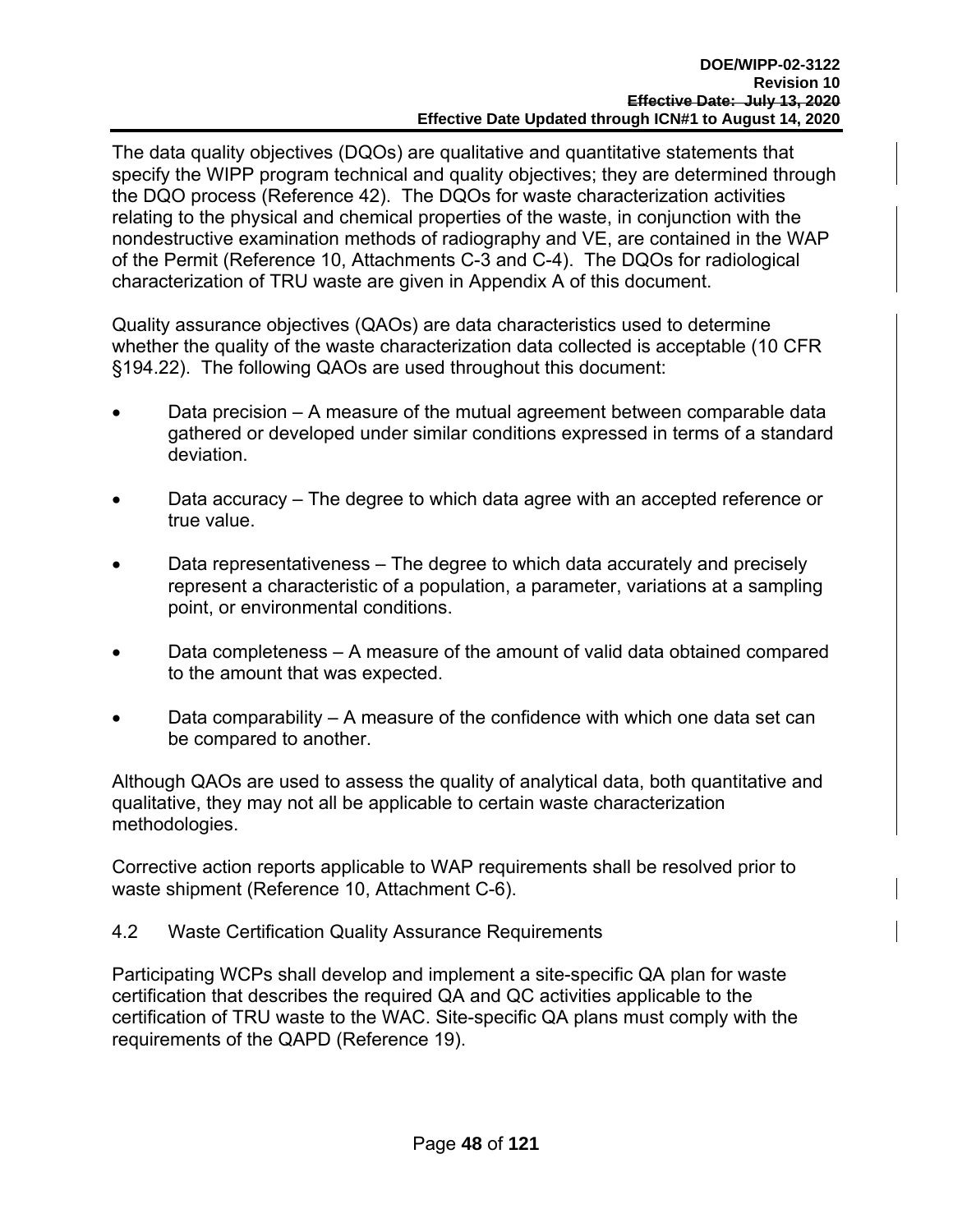## 4.3 Waste Transportation Quality Assurance Requirements

The QA requirements for the transportation of TRU waste involve two elements: compliance with payload control requirements and compliance with usage requirements, as applicable.

The QA requirements for payload control compliance are derived from the CH-TRAMPAC, TRUPACT-III TRAMPAC, RH-TRAMPAC, and the 10-160B CoC (References 24, 25, 41, and 9, respectively). The QA requirements for compliance with usage requirements are derived from 10 CFR Part 71 and 49 CFR Part 173 (References 26 and 39), the Certificates of Compliance, DOE Orders 460.1 and 460.2 (References 43 and 44), the CH Packaging Program Guidance (Reference 45), and the RH Packaging Program Guidance (Reference 46).

Participating WCPs shall develop and implement site-specific QA plans that comply with these requirements. WCPs are responsible for describing the QA and QC activities applicable to the specific parameters of the transportation packaging methods for payload control. WCPs shall develop and implement a transportation packaging QA program that defines the QA and QC activities applicable to usage of the transportation systems, as applicable. The use, operation, and maintenance of the transportation systems by the user are conducted under a QA program approved by the appropriate DOE field offices. This program controls the use of the NRC-certified packaging and shall comply with the CH Packaging Program Guidance (Reference 45) and RH Packaging Program Guidance (Reference 46), as applicable.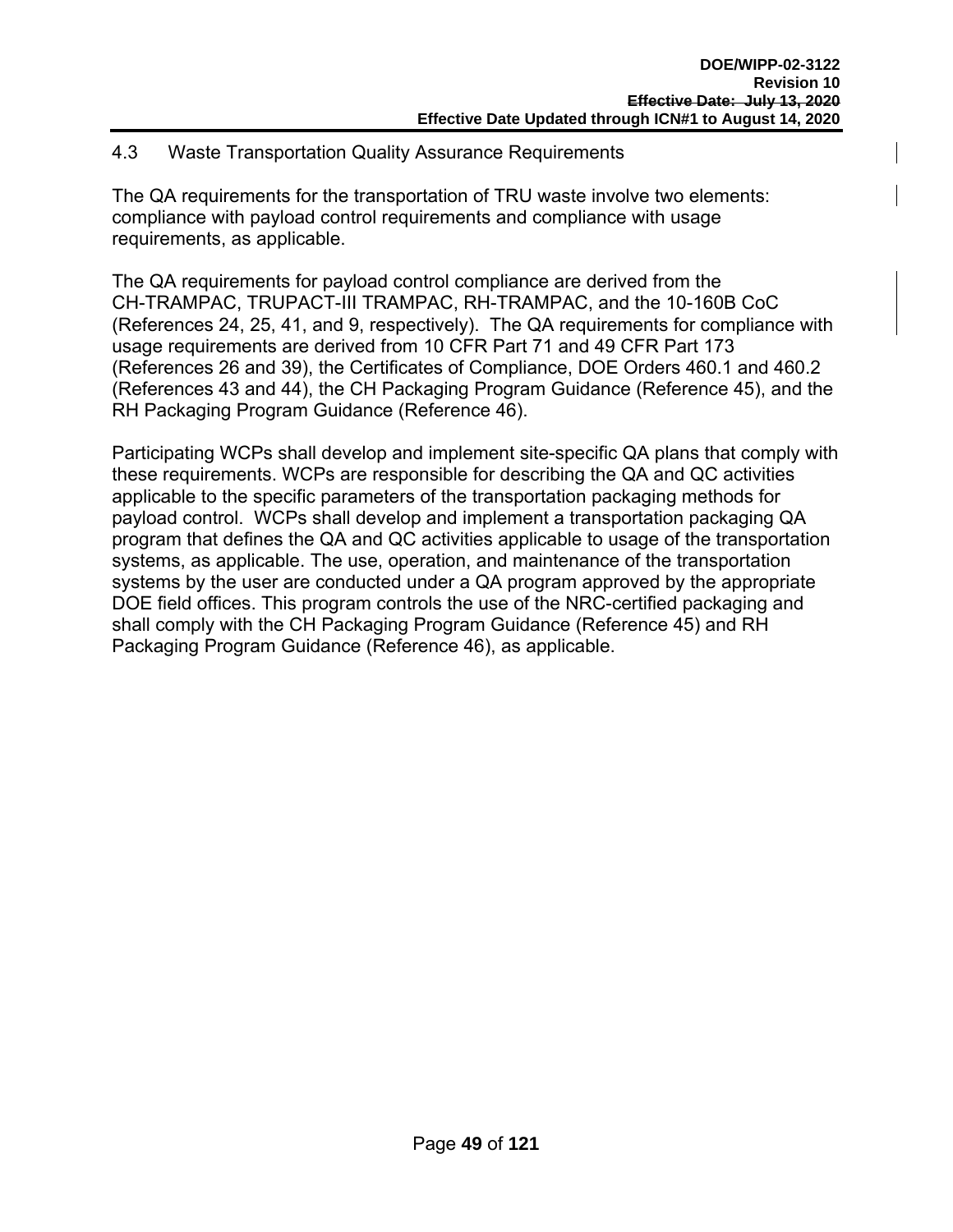## 5.0 **REFERENCES**

*NOTE:* The current revision of these reference documents is applicable. The Internet *links are provided for informational purposes only and may change without prior public notification.*

- 1. Public Law 96-164, 93 Stat. 1259. National Security and Military Applications of Nuclear Energy Authorization Act of 1980, Section 213(a). (https://www.gpo.gov/fdsys/pkg/STATUTE-93/pdf/STATUTE-93-Pg1259.pdf)
- 2. Public Law 102-579, 106 Stat. 4777, 1992 (as amended by Public Law 104-201, 1996). Waste Isolation Pilot Plant Land Withdrawal Act. (http://www.wipp.energy.gov/library/CRA/BaselineTool/Documents/Regulatory%2 0Tools/10%20WIPPLWA1996.pdf)
- 3. 42 U.S.C. 6901 et seq. Resource Conservation and Recovery Act (RCRA) of 1976. (http://www.epa.gov/laws-regulations/summary-resource-conservationand-recovery-act)
- 4. U.S. Department of Energy. *Waste Isolation Pilot Plant Documented Safety Analysis*. DOE/WIPP-07-3372. Carlsbad, New Mexico, Waste Isolation Pilot Plant, U.S. Department of Energy. (http://wippcentral/sites/groups/Eng/Pages/Safety%20Basis%20and%20Supporti ng%20Documents.aspx)
- 5. U.S. Nuclear Regulatory Commission. TRUPACT-II *Certificate of Compliance.*  NRC Docket No. 71-9218. Washington, D.C., Office of Regulatory Procedures, U.S. Nuclear Regulatory Commission.
- 6. U.S. Nuclear Regulatory Commission. TRUPACT-III *Certificate of Compliance.*  NRC Docket No. 71-9305. Washington, D.C., Office of Regulatory Procedures, U.S. Nuclear Regulatory Commission.
- 7. U.S. Nuclear Regulatory Commission. HalfPACT *Certificate of Compliance.*  NRC Docket No. 71-9279. Washington, D.C., Office of Regulatory Procedures, U.S. Nuclear Regulatory Commission.
- 8. U.S. Nuclear Regulatory Commission. RH-TRU 72-B *Certificate of Compliance*. NRC- Docket- No. 71-9212. Office of Regulatory Procedures, U.S. Nuclear Regulatory Commission, Washington, D.C.
- 9. U.S. Nuclear Regulatory Commission. 10-160B *Certificate of Compliance*. NRC-Docket- No. 71-9204. Office of Regulatory Procedures, U.S. Nuclear Regulatory Commission, Washington, D.C.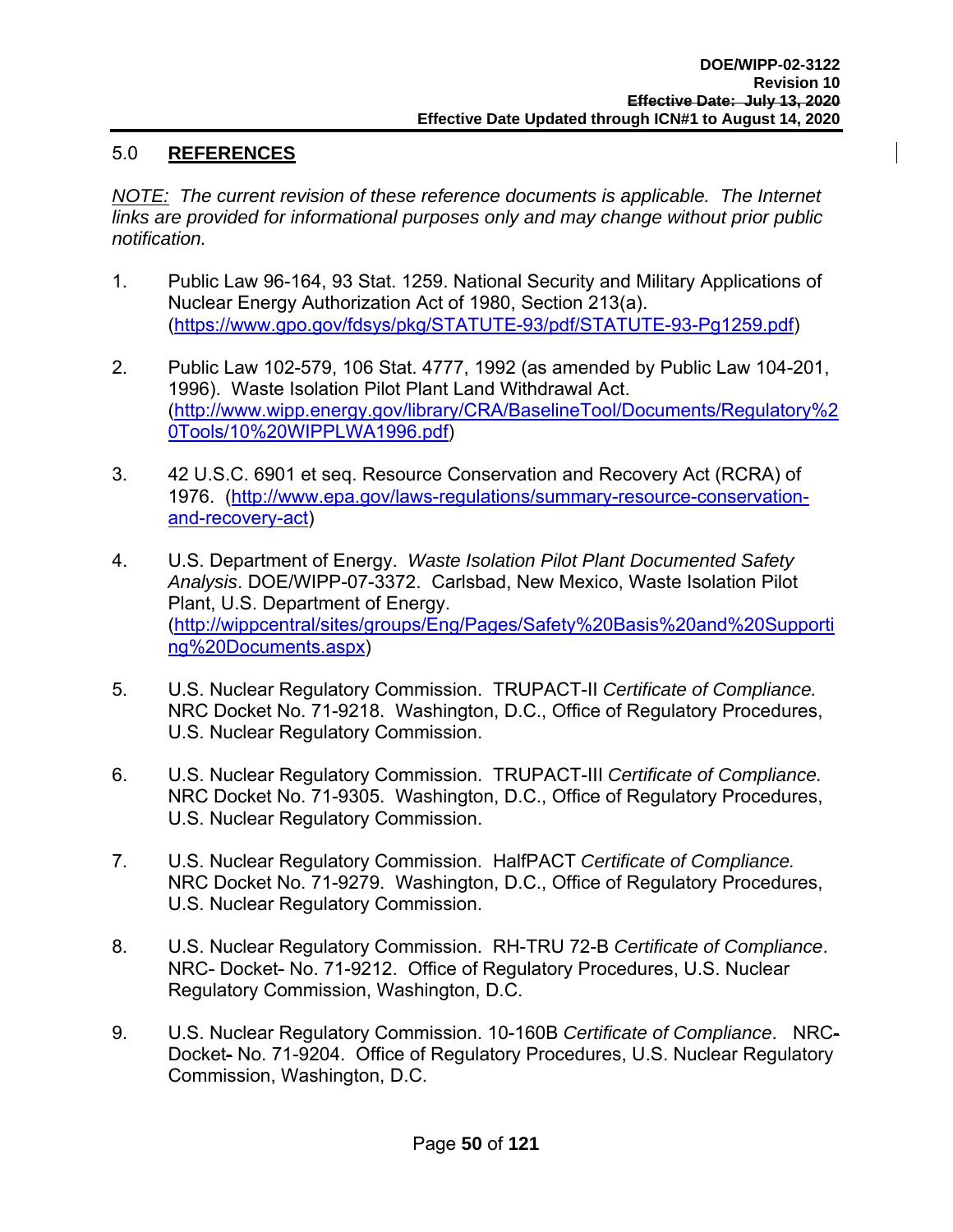- 10. New Mexico Environment Department. *Waste Isolation Pilot Plant Hazardous Waste Facility Permit.* NM4890139088-TSDF, Santa Fe, New Mexico. (http://www.nmenv.state.nm.us/wipp/pdfpermit.html)
- 11. 75 FR 70584. Criteria for the Certification and Recertification of the Waste Isolation Pilot Plant's Compliance with the Disposal Regulations: Recertification Decision: EPA Final Rule. Federal Register 75: 70584-70595, November 18, 2010, Radiation Protection Division, Washington, D.C. (http://www.gpo.gov/fdsys/pkg/FR-2010-11-18/pdf/2010-28806.pdf)
- 12. U.S. Department of Energy. *Waste Isolation Pilot Plant Initial Report for PCB Disposal Authorization*. DOE/WIPP 02-3196. Carlsbad, New Mexico, Carlsbad Field Office, U.S. Department of Energy. (http://www.wipp.energy.gov/rcradox/final/02-3196\_PCB\_Initial\_3-19-02\_4-29- 02.pdf)
- 13. U.S. Environmental Protection Agency, Letter and enclosed *Conditions of Approval* from Wren Stenger (Director, Multimedia Planning and Permitting Division, EPA) to Todd Shrader, Manager, Carlsbad Field Office, DOE, dated May 19, 2018, granting approval for the WIPP to dispose of TRU and TRU-mixed wastes containing PCBs. (http://www.wipp.energy.gov/rcradox/final/EPA\_PCB\_Approval\_Letter\_3\_19\_18. pdf)
- 14. Title 40 CFR Part 761. *Polychlorinated Biphenyls (PCBs) Manufacturing, Processing, Distribution in Commerce, and Use Prohibitions*. Code of Federal Regulations, Washington, D.C., Office of the Federal Register, National Archives and Records Administration. (http://www.ecfr.gov/cgi-bin/textidx?tpl=/ecfrbrowse/Title40/40cfr761\_main\_02.tpl)
- 15. 69 FR 39456. *Revision to the Record of Decision for the Department of Energy's Waste Isolation Pilot Plant Disposal Phase*. Federal Register 69: 39456-39459, June 30, 2004, Department of Energy, Washington, D.C. (https://www.gpo.gov/fdsys/pkg/FR-2004-06-30/html/04-14808.htm)
- 16. WIPP National Environmental Policy Act Database, June 19, 2007, Carlsbad, New Mexico, Waste Isolation Pilot Plant, U.S. Department of Energy.
- 17. U.S. Environmental Protection Agency, Letter and Enclosures from Frank Marcinowski (Director, Radiation Protection Division), to R. Paul Detwiler (Acting Manager, Carlsbad Field Office), dated March 26, 2004. (http://www.wipp.energy.gov/rcradox/RH-EPAFinal3-26-04.pdf)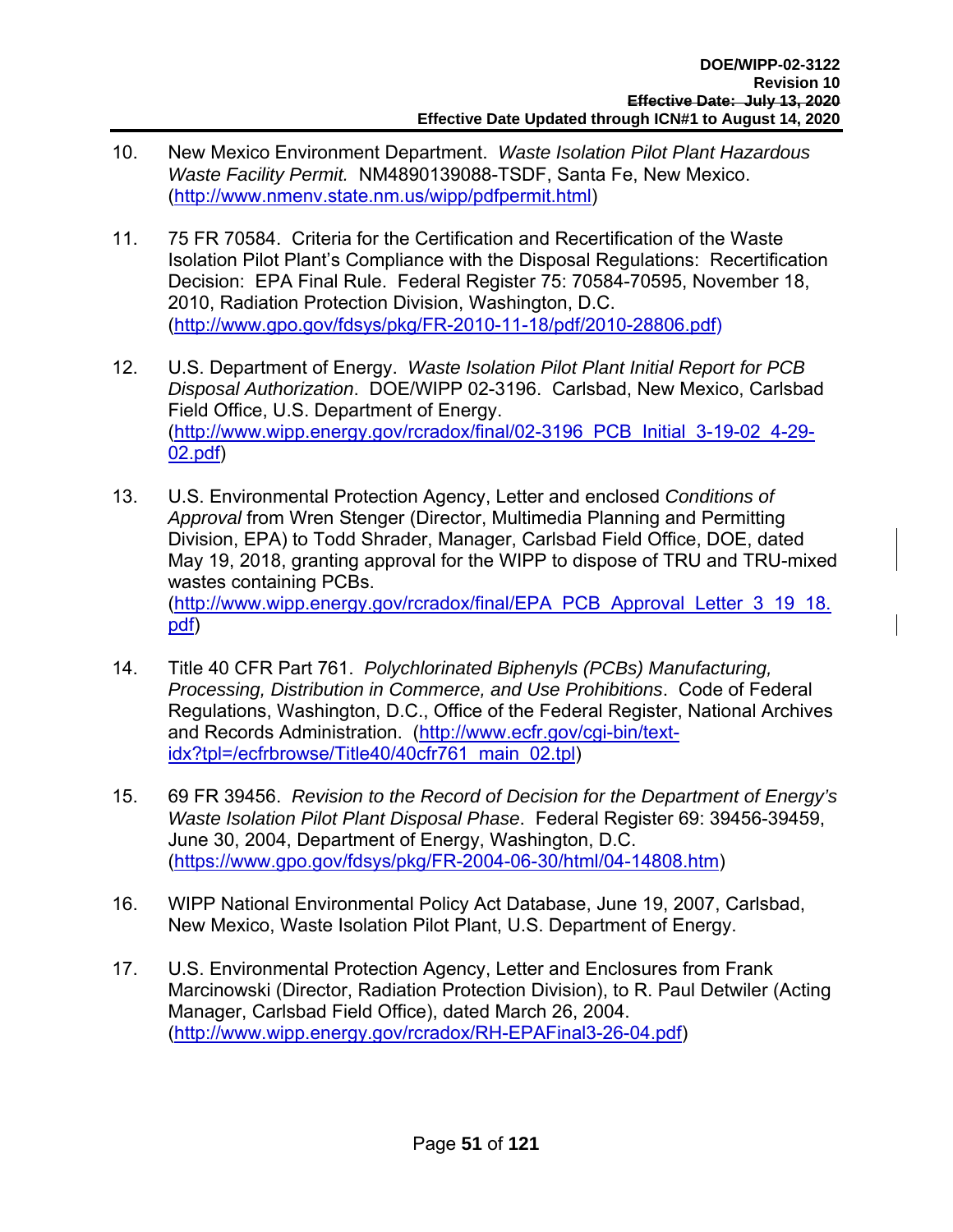- 18. National Research Council, *Characterization of Remote-Handled Transuranic Waste for the Waste Isolation Pilot Plant*, Final Report, ISBN 0-309-08460-1.
- 19. U.S. Department of Energy. *Quality Assurance Program Document*. DOE/CBFO-94-1012. Carlsbad, New Mexico, Carlsbad Field Office, U.S. Department of Energy. (http://www.wipp.energy.gov/Documents\_NTP.htm)
- 20. DOE (U.S. Department of Energy), 1980*. Final Environmental Impact Statement for the Waste Isolation Pilot Plant,* DOE/EIS-0026, October, Washington, D.C.
- 21. DOE (U.S. Department of Energy), 1990*. Final Supplemental Environmental Impact Statement for the Waste Isolation Pilot Plant,* DOE/EIS-0026-FS, January, Washington, D.C.
- 22. DOE (U.S. Department of Energy), 1997*. Waste Isolation Pilot Plant Disposal Phase Final Supplemental Environmental Impact Statement,* DOE/EIS-0026-S-2, September, Washington, D.C. (http://www.wipp.energy.gov/library/seisii/Summary.pdf)
- 23. U.S. Department of Energy. *Waste Data System User's Manual.* DOE/WIPP-09-3427. Carlsbad, New Mexico, Carlsbad Field Office, U.S. Department of Energy. (http://www.wipp.energy.gov/Documents\_NTP.htm)
- 24. U.S. Nuclear Regulatory Commission. *Contact-Handled Transuranic Waste Authorized Methods for Payload Control (CH-TRAMPAC).* Washington, D.C., Office of Regulatory Procedures, U.S. Nuclear Regulatory Commission.
- 25. U.S. Nuclear Regulatory Commission. *TRUPACT-III Transuranic Waste Authorized Methods for Payload Control (TRUPACT-III TRAMPAC).* Washington, D.C., Office of Regulatory Procedures, U.S. Nuclear Regulatory Commission.
- 26. Title 10 CFR Part 71. *Packaging and Transportation of Radioactive Material*. Code of Federal Regulations, Washington, D.C., Office of the Federal Register, National Archives and Records Administration. (http://www.nrc.gov/reading-rm/doc-collections/cfr/part071/)
- 27. New Mexico Hazardous Waste Act, NMSA 1978, 74-4-1 through 74-4-14. (https://law.justia.com/codes/new-mexico/2006/nmrc/jd-ch74art4-30f9.html)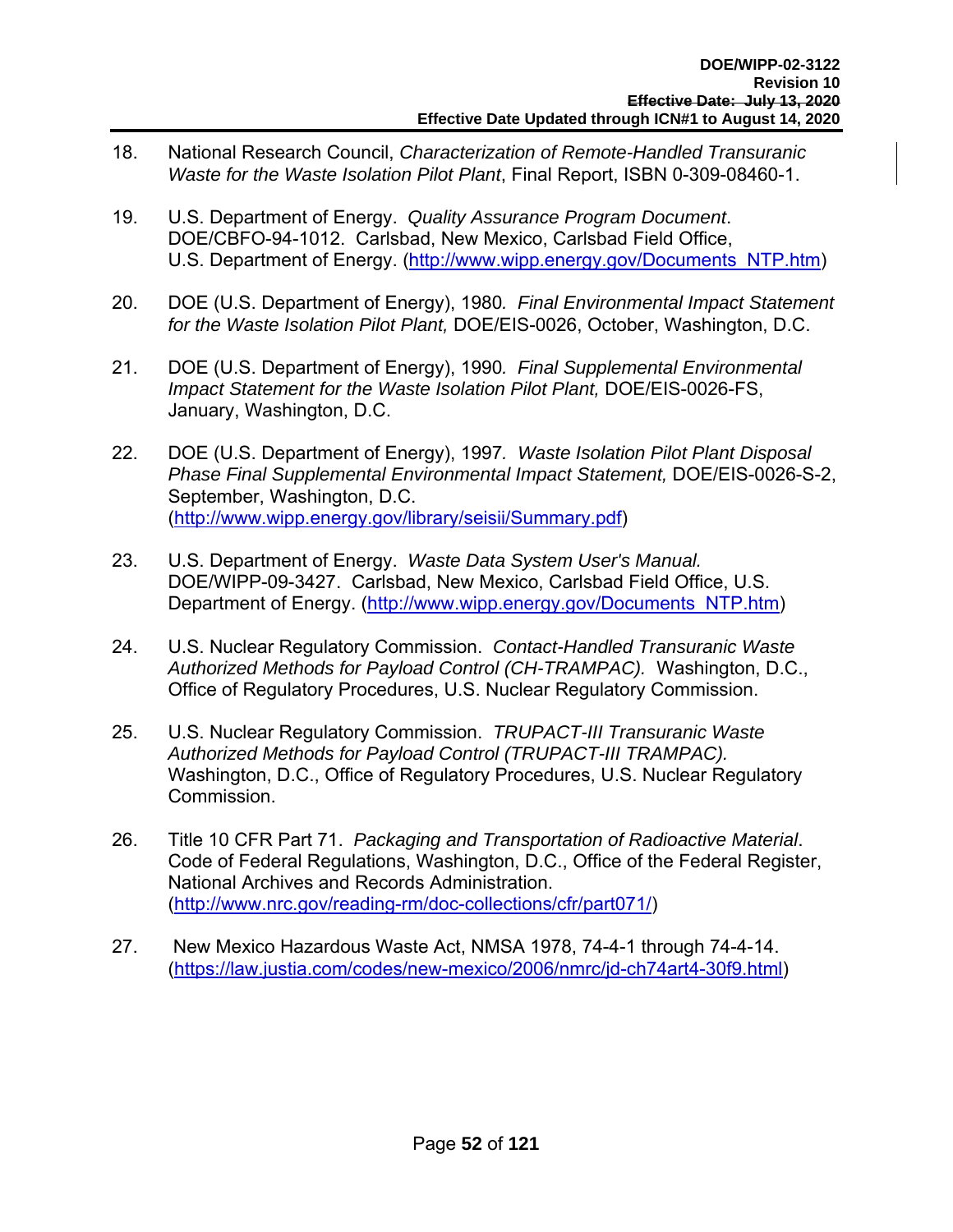- 28. Title 40 CFR Part 194. *Criteria for the Certification and Re-certification of the Waste Isolation Pilot Plant's Compliance with the 40 CFR Part 191 Disposal Regulations*. Code of Federal Regulations, Washington, D.C., Office of the Federal Register, National Archives and Records Administration. (https://www.law.cornell.edu/cfr/text/40/part-194)
- 29. 42 U.S.C. 2011 et seq. Atomic Energy Act of 1954. (https://www.gpo.gov/fdsys/pkg/STATUTE-68/pdf/STATUTE-68-Pg919.pdf)
- 30. 42 U.S.C 10141. Nuclear Waste Policy Act of 1982. (https://www.energy.gov/sites/prod/files/edg/media/nwpa\_2004.pdf)
- 31. U.S. Department of Energy Standard Radiological Control, DOE-STD-1098- 2017, Table 2-2 and Chapter 4, Part 2, Sec. 423. (https://www.standards.doe.gov/standards-documents/1000/1098-ASTD-2017/@@images/file)
- 32. Title 10 CFR Part 835. *Occupational Radiation Protection*. Code of Federal Regulations, Washington, D.C., Office of the Federal Register, National Archives and Records Administration. (https://www.gpo.gov/fdsys/pkg/CFR-2015-title10 vol4/pdf/CFR-2015-title10-vol4-part835.pdf)
- 33. American National Standards Institute. ANSI/AIM BC1-1995, *Uniform Symbology Specification - Code 39*. American National Standards Institute, Inc., 1430 Broadway, New York, NY 10018.
- 34. U.S. Department of Energy. *Radioactive Waste Management*, DOE Order 435.1, Implementation Guide for use with DOE M. 435.1-1, Chapter III, Section L, page III-95. (https://www.nrc.gov/docs/ML1015/ML101590061.pdf)
- 35. Title 40 CFR Part 262. *Standards Applicable to Generators of Hazardous Waste*. *Code of Federal Regulations,* Washington, D.C., Office of the Federal Register, National Archives and Records Administration. (https://www.epa.gov/sites/production/files/2014-12/documents/gen05.pdf)
- 36. Title 40 CFR Part 191. *Environmental Radiation Protection for Management and Disposal of Spent Nuclear Fuel, High-Level, and Transuranic Radioactive Wastes*. Code of Federal Regulations, Washington, D.C., Office of the Federal Register, National Archives and Records Administration. (https://www.epa.gov/enviro/radinfo-waste-isolation-plant-40-cfr-parts-191-and-194)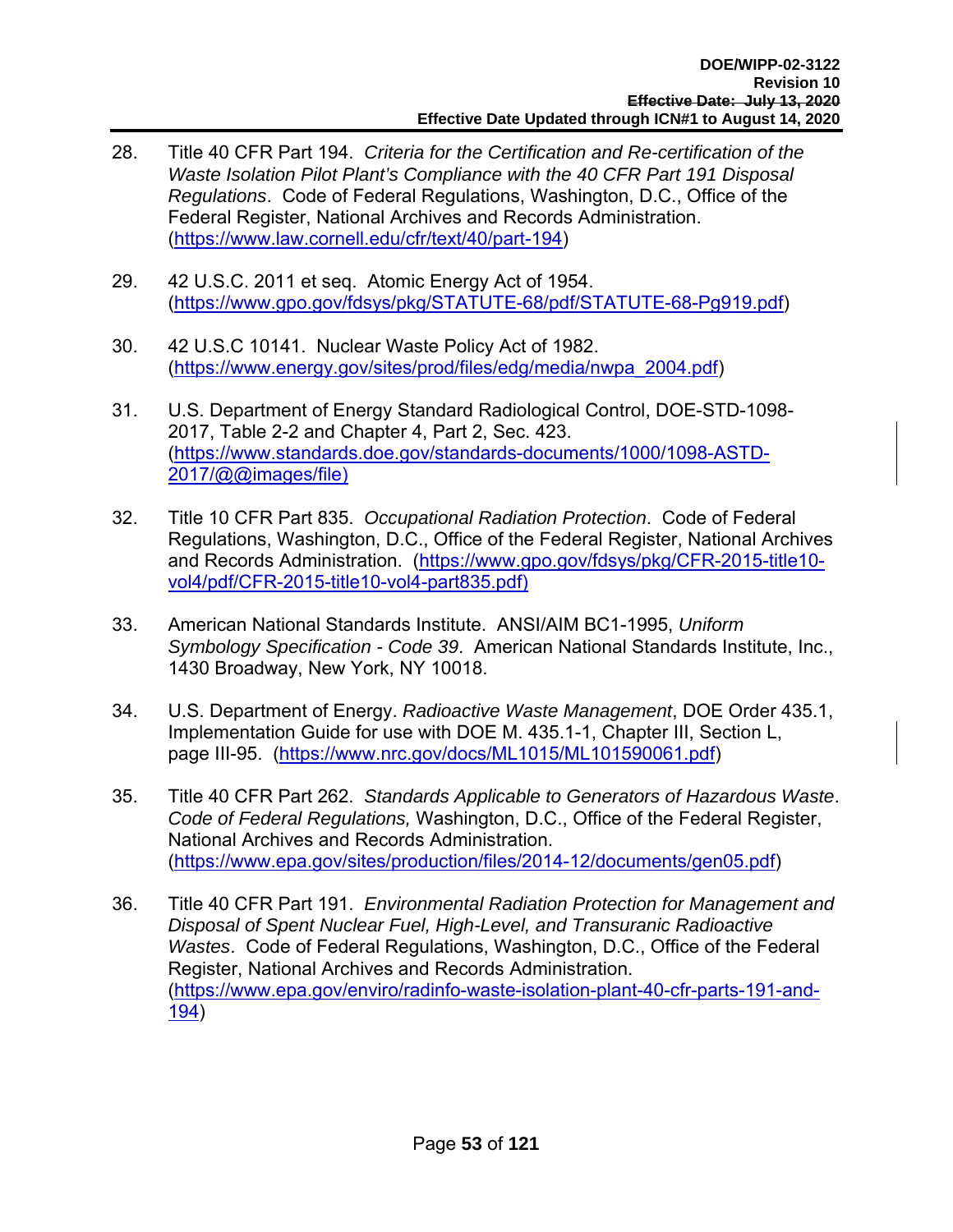- 37. U.S. Department of Energy. *Title 40 CFR Part 191, Compliance Recertification Application for the Waste Isolation Pilot Plant*, DOE/WIPP 2004-3231, 2004, Carlsbad, New Mexico. (http://www.wipp.energy.gov/library/CRA/BaselineTool/Index.htm)
- 38. Title 49 CFR §172.203 *Additional Description Requirements*. Code of Federal Regulations, Washington, D.C., Office of the Federal Register, National Archives and Records Administration. (https://www.law.cornell.edu/cfr.text/79/172.203)
- 39. Title 49 CFR §173.433(g). *Shipping Papers and Labeling*. Code of Federal Regulations*,* Washington, D.C., Office of the Federal Register, National Archives and Records Administration. (http://www.ecfr.gov/cgi-bin/textidx?node=49:2.1.1.3.9.3.25.4&rgn=div8)
- 40. *Safety Analysis Report for Model 10-160B Type B Radwaste Shipping Cask*. NRC-Docket No. 71-9204. Office of Regulatory Procedures, U.S. Nuclear Regulatory Commission, Washington, D.C.
- 41. U.S. Nuclear Regulatory Commission. *Remote-Handled Transuranic Waste Authorized Methods for Payload Control (RH-TRAMPAC)*. Washington, D.C., Office of Regulatory Procedures, U.S. Nuclear Regulatory Commission.
- 42. U.S. Environmental Protection Agency. *Guidance for the Data Quality Objectives Process*. EPA-QA/G-4, Washington, D.C., Quality Assurance Management Staff, U.S. Environmental Protection Agency. (https://www.epa.gov/sites/production/files/documents/guidance\_systematic\_plan ning\_dqo\_process.pdf)
- 43. U.S. Department of Energy. *Packaging and Transportation Safety.* DOE Order 460.1C. Washington, D.C. (http://energy.gov/sites/prod/files/2013/06/f1/O-460-1C\_O-460-2A\_ssm.pdf)
- 44. U.S. Department of Energy. *Departmental Materials Transportation and Packaging Management.* DOE Order 460.2A. Washington, D.C. (http://energy.gov/sites/prod/files/2013/06/f1/O-460-1C\_O-460-2A\_ssm.pdf)
- 45. U.S. Department of Energy. *CH Packaging Program Guidance*, DOE/WIPP-02-3183. Carlsbad, New Mexico, Waste Isolation Pilot Plant, U.S. Department of Energy.
- 46. U.S. Department of Energy. *RH Packaging Program Guidance*. DOE/WIPP-02-3283. Carlsbad, New Mexico, Waste Isolation Pilot Plant, U.S. Department of Energy.
- Page **54** of **121** 47. U.S. Department of Energy. *CBFO Approved Filter Vents*. DOE/WIPP-11-3384. Carlsbad, New Mexico, Waste Isolation Pilot Plant, U.S. Department of Energy.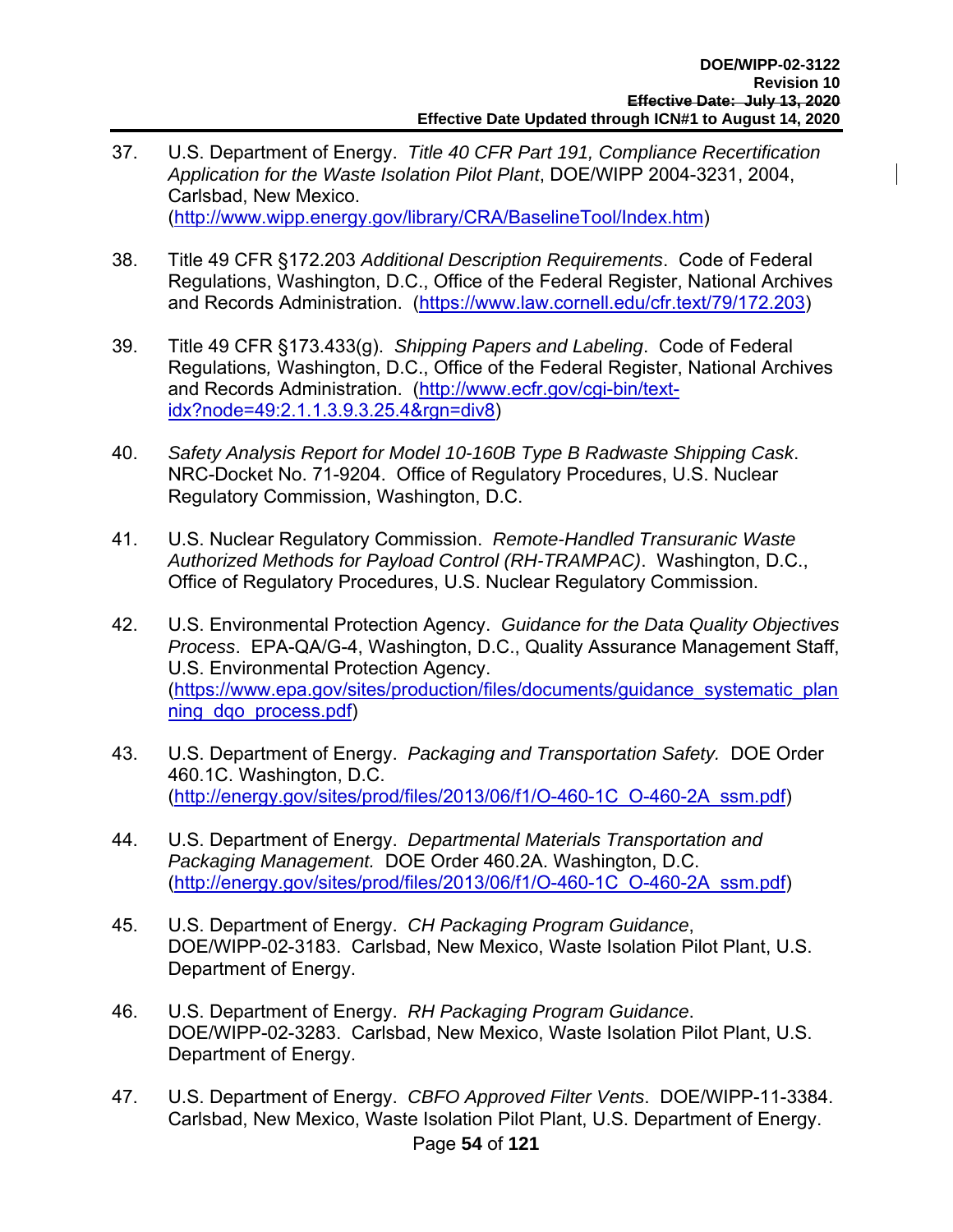- 48. U.S. Nuclear Regulatory Commission. *CH-TRU Payload Appendices*. Washington, D.C., Office of Regulatory Procedures, U.S. Nuclear Regulatory Commission.
- 49. U.S. Department of Energy. *RH Packaging Operations Manual*. DOE/WIPP-02-3284. Carlsbad, New Mexico, Waste Isolation Pilot Plant, U.S. Department of Energy.
- 50. U.S. Department of Energy. *Waste Handling System Design Description. SDD WH00*. Carlsbad, New Mexico, Waste Isolation Pilot Plant, U.S. Department of Energy.
- 51. U.S. Nuclear Regulatory Commission. *Peer Review for High-Level Nuclear Waste Repositories,* NUREG-1297, Washington, D.C., Office of Nuclear Material Safety and Safeguards, U.S. Nuclear Regulatory Commission.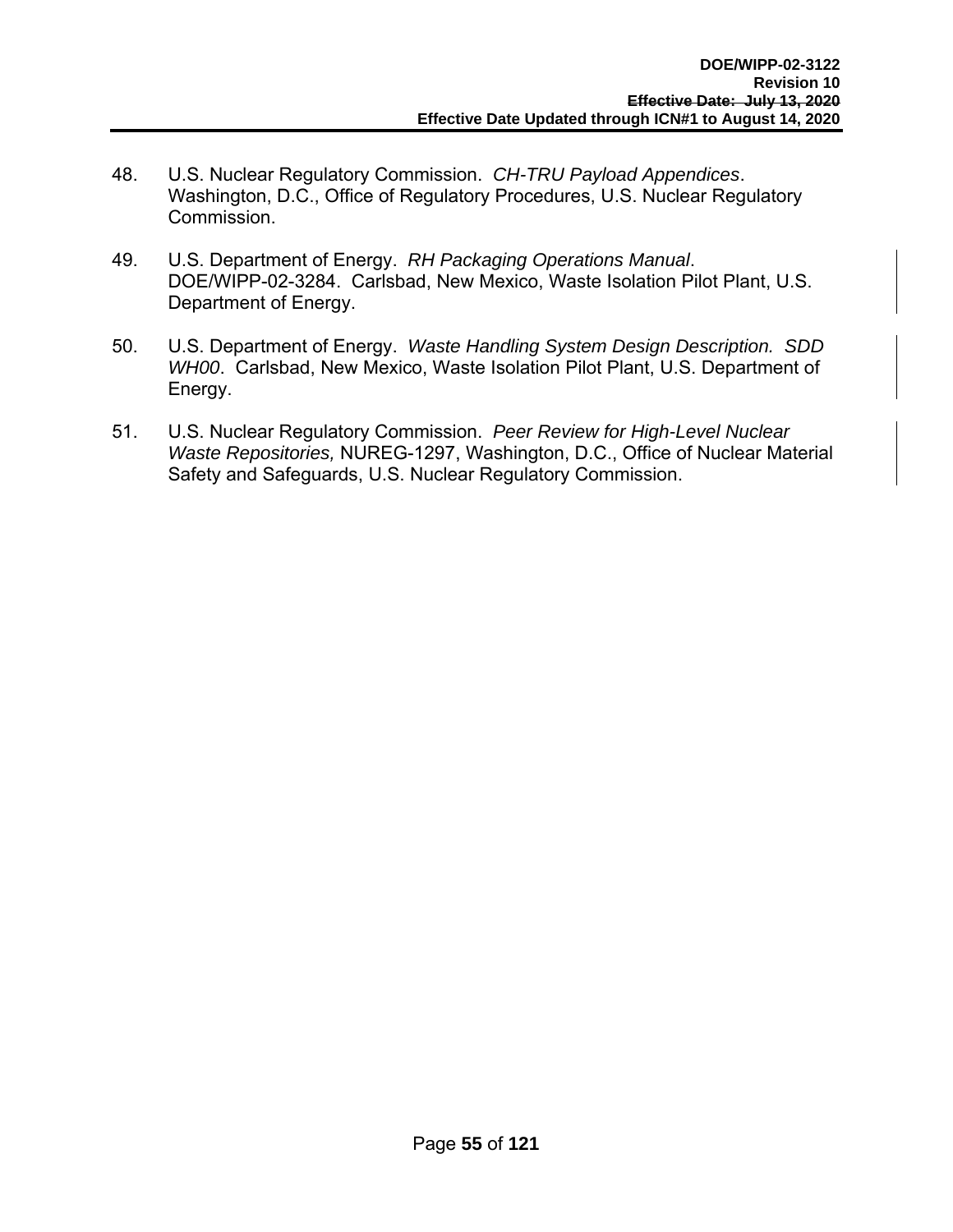# **Appendix A**

# **Radiological Characterization Requirements for Transuranic Waste**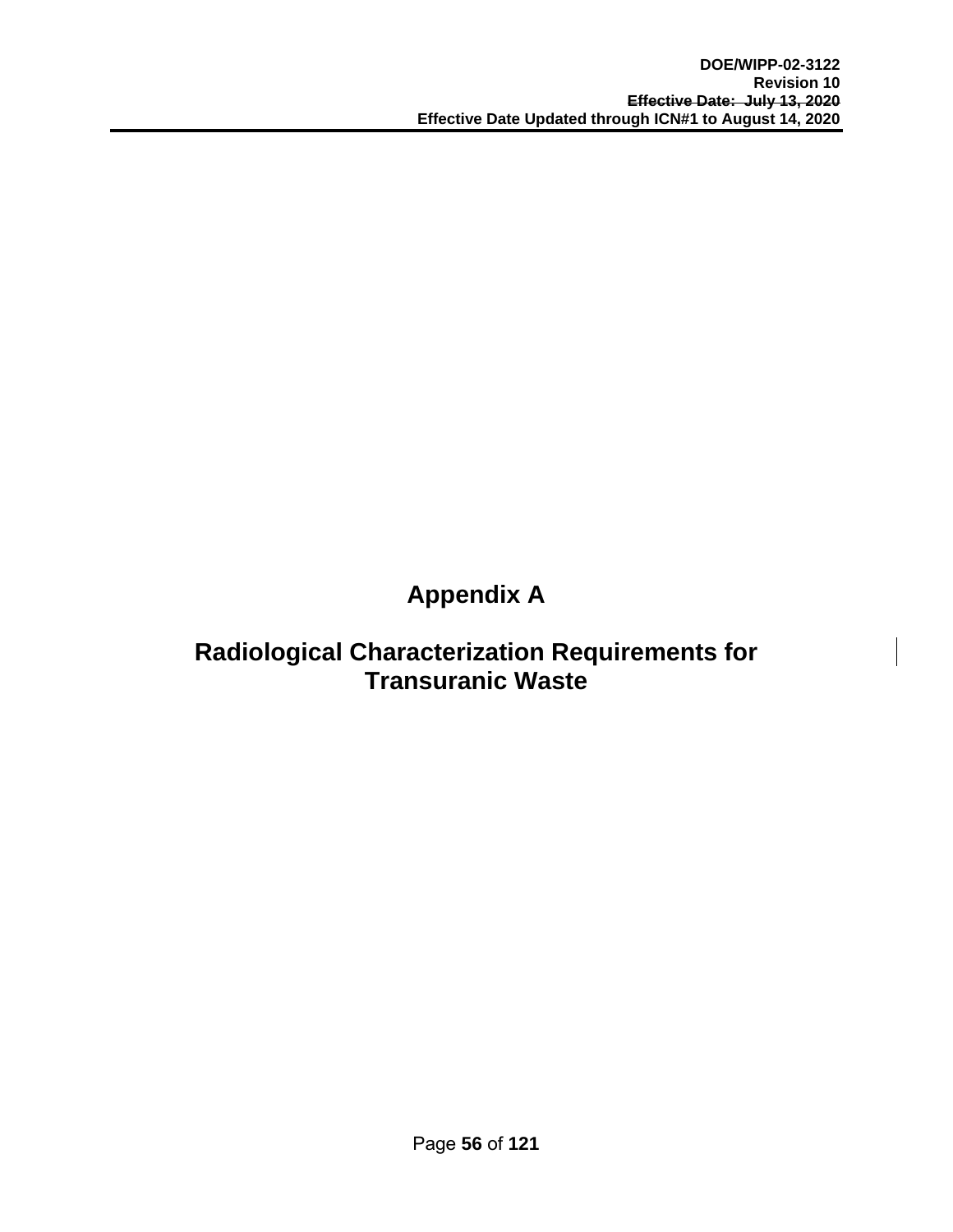# **A.1 Introduction**

The WIPP requires radiological characterization data for TRU waste to:

- track the WIPP radionuclide inventory, by radionuclide activity and mass, for those radionuclide inventories listed in Section 3.3.1,
- demonstrate that each payload container disposed of at the WIPP contains TRU waste as specified in Section 3.3.3, and
- verify that applicable transportation and facility limits on individual payload containers and assemblies specified in Sections 3.3.2 to 3.3.7.

Radiological characterization methods, such as nondestructive assay (NDA), dose-to-curie (DTC), radiochemistry (RC), gravimetric or dimensional measurements in conjunction with modeling, and AK serve to quantify at least one of the more prevalent radionuclides known to be present in the waste. For the radioassay processes, NDA is a non-invasive technique relying on a measurement or series of measurements of emitted radiations from the waste container which are then correlated through calibrations or dynamic efficiency to provide a measure of the radionuclides present in the waste. Typical examples of NDA methodologies include gamma spectroscopy, passive/active neutron measurements, DTC, and calorimetry. Radiochemistry is an invasive technique relying on direct sampling and analysis to identify the radionuclides present. Gravimetric and dimensional techniques utilize weight and dimensional measurements. The DTC techniques are also non-invasive and use an externally measured gamma or neutron dose rate correlated by modeling to the emitting radionuclide or radionuclides. Depending on the method applied, the remaining radionuclides present in the waste in reportable quantities will then be identified by direct measurement, through AK of radionuclide ratios as discussed in Section A.2, sampling and analysis, or process knowledge derivation (i.e., modeling). The subsequently determined radionuclide ratios are then used to quantify radionuclides based on the measured value of the prevalent radionuclide. The application of these processes and techniques will be described in greater detail in later sections of this appendix. The dual utilization of any of the above mentioned radiological characterization methods or other developed alternative methods for the characterization of either CH-TRU or RH-TRU waste is allowed if technically justified and approved by the CBFO.

Each WCP must technically justify that the AK, radiological characterization methods, instruments, and procedures used: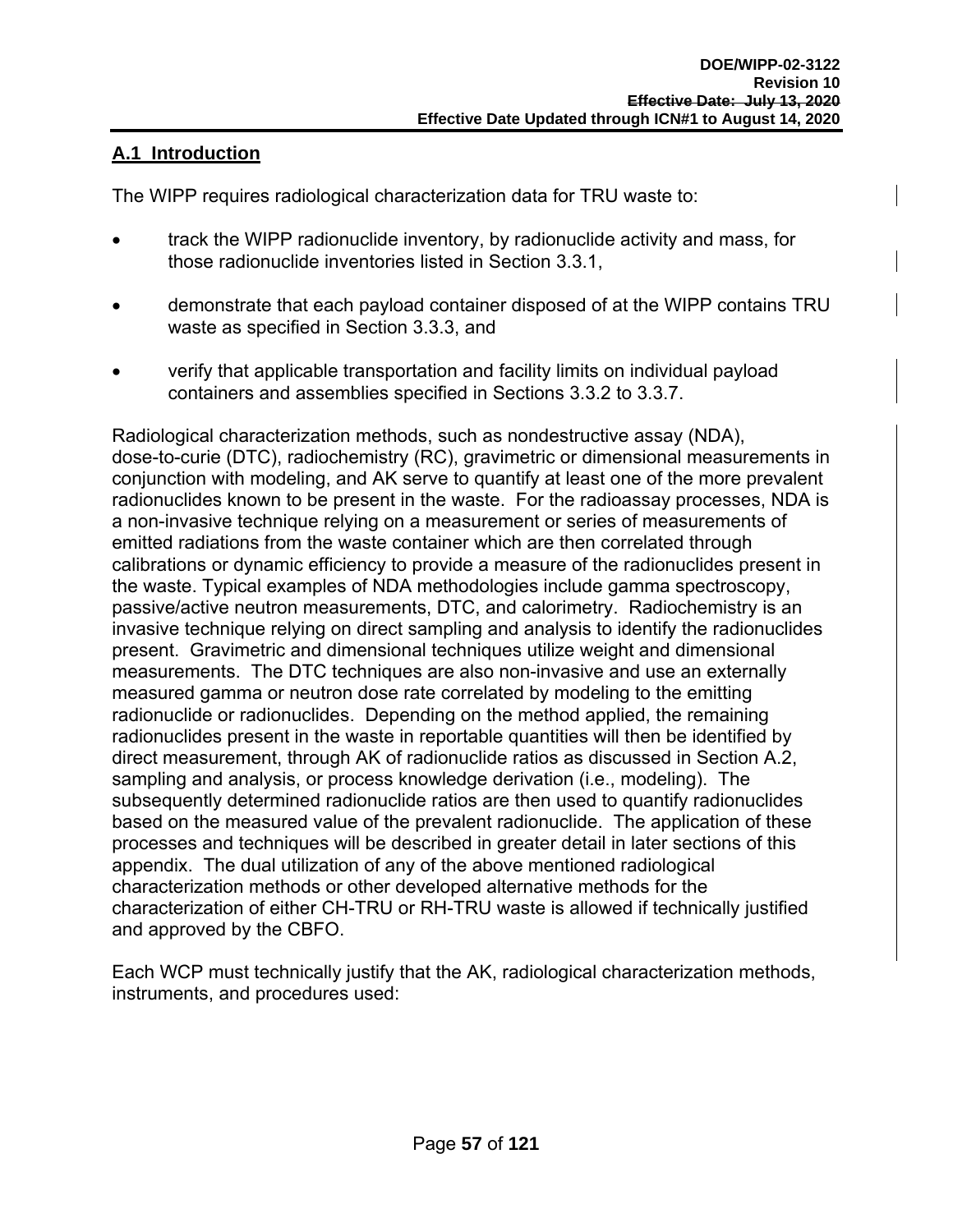- are appropriate for the specific waste stream and waste content code descriptions being assayed, and
- will result in unbiased values for the cumulative activity and mass of the WIPP radionuclide inventory.

Data collected prior to the implementation of a quality assurance program pursuant to 40 CFR §194.22(a)(1) may only be qualified in accordance with an alternate methodology that is approved by the CBFO and employs one or more of the methods described in Section 4.1 (Waste Characterization Quality Assurance Requirements).

Proposals for alternative approaches to the identification and quantification of radionuclides for radiological characterization purposes (e.g., quantification of radionuclide ratios using AK on a waste stream basis) must be submitted to the CBFO for review and approval. The CBFO will report such proposals to the EPA for consideration prior to issuing approval.

Controlled changes to related plans or procedures shall be managed through the document control process that complies with the QAPD. The WCP's Site Project Manager (SPM) and the Site QA Manager shall review all such changes, including all planned and in-process changes, and report to the CBFO those changes that could impact compliance with the criteria in this document. The SPM shall ensure that WCPapproved changes to related plans or procedures affecting either the performance criteria or data quality of certified systems/processes are not used in the development of waste certification data prior to the CBFO's review and approval. Related testing, calibration, and training performed in accordance with these WCP-approved changes, however, are not precluded from being conducted prior to the CBFO's review and approval (Memorandum from CBFO to Distribution, CBFO:NTP:RMK:VW:02- 2734:UFC:5822, July 29, 2002).

# **A.2 Radionuclide Ratios**

Establishing radionuclide ratios for use in quantifying radionuclides is performed by direct measurement of a representative sub-population of containers using WIPP-certified systems, or through AK, sampling and analysis, or process knowledge derivation (i.e., modeling). WCPs may opt to qualify AK as permitted by 40 CFR §194.22(b) by performing confirmatory testing on a representative sub-population of payload containers within a waste stream using WIPP-certified radioassay systems. When a WCP performs direct measurements of radionuclide ratios, it is expected that a representative sub-population of payload containers within a waste stream will be measured, with the understanding that, in some cases, valid data may not be obtainable for certain containers for technical reasons (e.g., lack of sufficient signal or poor counting statistics). All such instances will be documented and appropriately dispositioned by the measurement facility. For those few waste containers for which direct measurement does not yield useable radionuclide ratio information, AK or sampling or modeling may be used.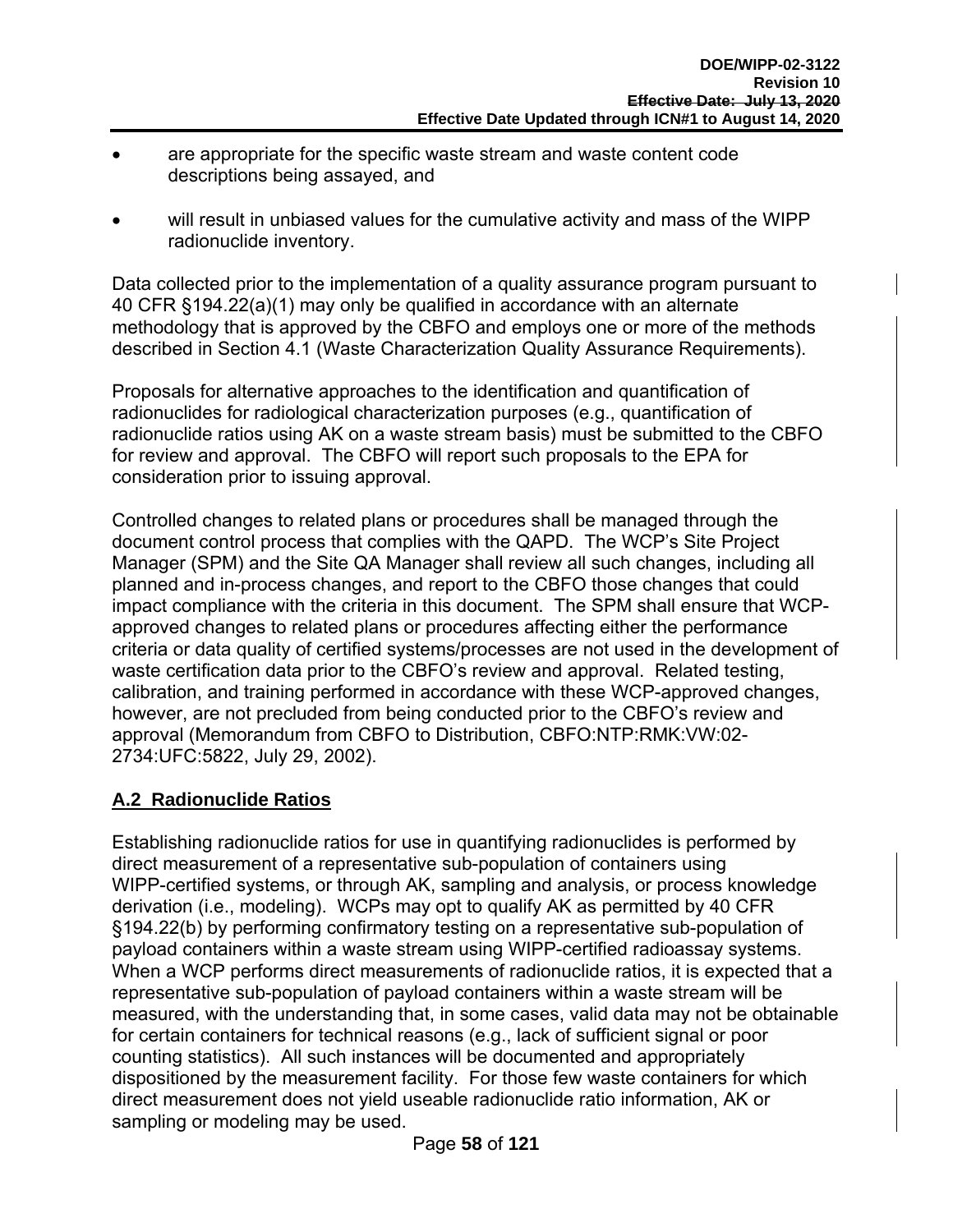# **A.2.1 Methods for Confirmation of Radionuclide Ratio AK**

## **A.2.1.1 Radioassay Determinations**

As a minimum, to confirm existing AK data, it is necessary to compare ratios of the two most prevalent radionuclides in the radionuclide mix. For weapons and reactor grade plutonium, these are typically 239Pu and 240Pu by weight. For heat source waste, the predominant radionuclides are typically 238Pu and 239Pu by weight. Measured radionuclide ratios for <sup>241</sup>Am may confirm existing AK by waste stream. However, due to the fluctuation of  $241$ Am in certain waste streams or the age of the waste material, it may become necessary to measure  $^{239}$ Pu to  $^{241}$ Am radionuclide ratios on all containers in that waste stream.

 $241$ Am is the daughter of  $241$ Pu, which decays with a half-life of about 14 years. If the time since the chemical separation of the plutonium is known, the quantity of measured <sup>241</sup>Am can be used to calculate the quantity of <sup>241</sup>Pu. This assumes there was no <sup>241</sup>Am in the waste just after the chemical separation and that no  $241$ Am was added to or removed from the waste during the time since the separation. Since <sup>241</sup>Am is an indirect measurement of 241Pu, it could be compared (by ratio) to any plutonium isotope  $(239$ Pu or  $240$ Pu) associated with weapons and reactor grade plutonium.

For weapons grade and reactor grade waste, radionuclide ratio values for <sup>238</sup>Pu can be assumed to be valid in AK data if the values for <sup>239</sup>Pu and <sup>240</sup>Pu have been confirmed. Because 242Pu cannot typically be measured using NDA methods, the contribution of  $242$ Pu radionuclide ratio is calculated by correlation techniques.

For some of the DOE sites that were involved primarily in weapons production, the fissile isotopes  $^{235}$ U and  $^{233}$ U and the fissionable isotope  $^{238}$ U may not have been measured when the transuranic waste was originally assayed (i.e., using non-WIPPcertified systems), primarily because the plutonium isotopes were the radionuclides of interest to the DOE site. However, other forms of AK may be available. If so, then the AK can be confirmed by data generated on a WIPP-certified system. If valid AK does not exist, then the data generated on a WIPP-certified system can only be used to detect or calculate  $^{238}$ U,  $^{235}$ U, and  $^{233}$ U or to confirm their absence. Because  $^{234}$ U cannot be measured using NDA methods, the radionuclide ratios for  $^{234}$ U may be calculated from the  $^{235}$ U enrichment. Values, or lack thereof, for  $^{137}$ Cs can be confirmed by the data generated on a WIPP-certified system. This is typically done by measuring  $137Cs$  directly, or by comparing the NDA measured  $241Am 662$  kiloelectron volt (keV) peak to the other 241Am peaks (e.g., the 125 keV or 721 keV peaks) to determine if the 662 keV peak's intensity is consistent with the expected  $^{241}$ Am intensity. A disproportionate higher response for the 662 keV peak relative to the other  $^{241}$ Am peaks may indicate the presence of  $137Cs$ .  $90Sr$  may be calculated from the value for  $137Cs$  and AK. If detected, a waste container's concentration of <sup>137</sup>Cs can be used to derive a value of  $90$ Sr through the application of the appropriate scaling factor(s). All scaling factors used will be technically sound and based on known, documented relationships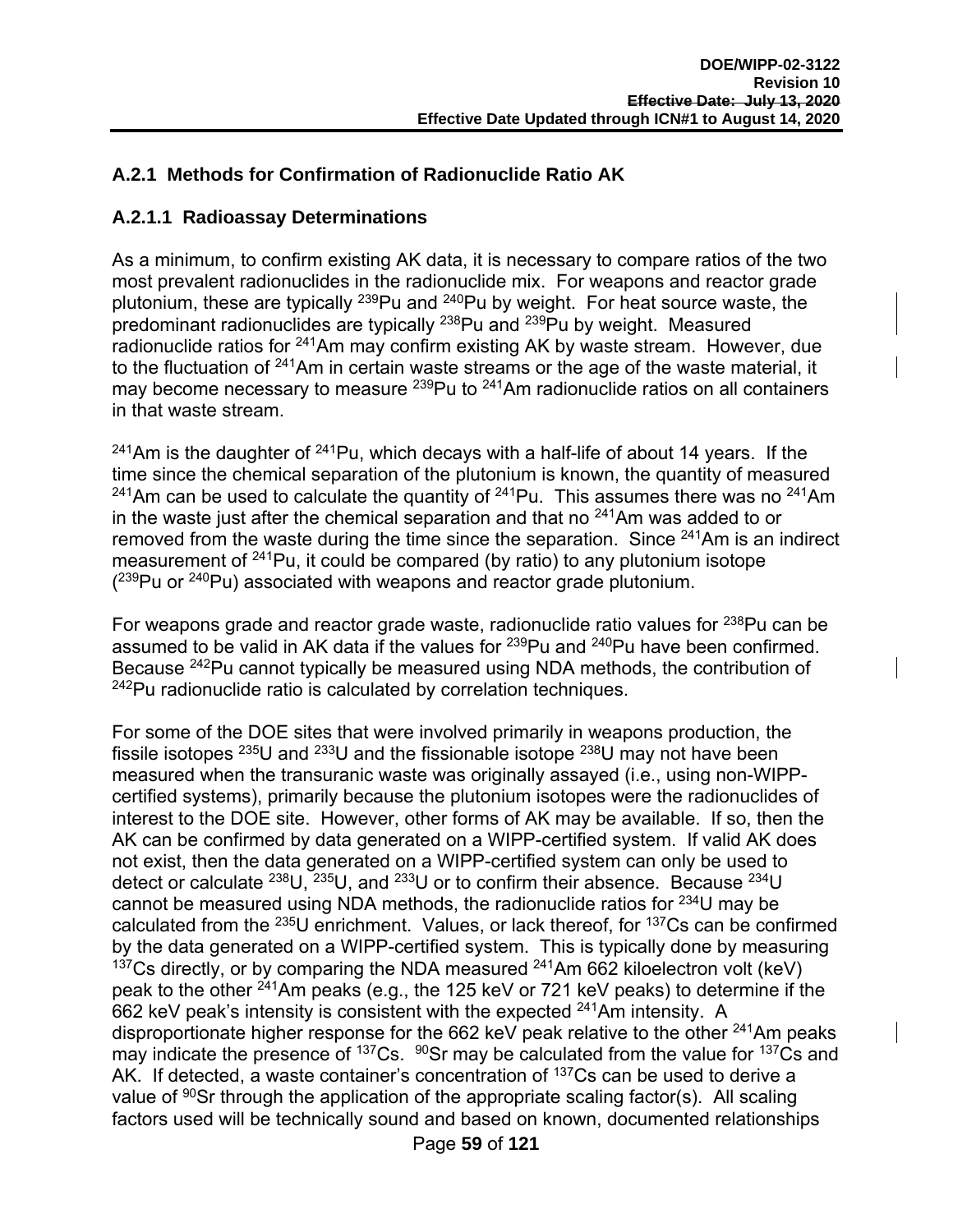or correlations. The data report for the waste containers for which the  $90$ Sr value is derived in this manner shall reflect the use of a scaling factor(s) and provide sufficient documentation to enable its independent calculation. Finally, the gamma spectra must be carefully examined for significant presence of other radionuclides to ensure compliance with transportation requirements. Data obtained for radionuclides other than the WIPP-tracked radionuclides presented above are required to address confounding radionuclide issues (i.e., masking) with regard to NDA. When RC is used for confirmation instead of NDA, less reliance on calculated radionuclides is required.

Each WCP must technically justify that the techniques used to confirm the absence or the ratio of non-measurable radionuclides are valid for the particular radioassay method used to confirm AK.

# **A.2.1.2 Dose-to-Curie Determinations**

The curie content of waste containers can be derived based on an external gamma and/or neutron dose rate measurement. This process, referred to as DTC, can be used to establish radionuclide activity, total activity, and activity per container, when used in conjunction with scaling factors.

The DTC method requires a dose rate measurement of the waste container to derive the quantity of either the primary gamma or neutron-emitting radionuclide(s) in the container. The activities of the remaining radionuclides in the waste are then derived by the use of conversion factors, commonly termed "scaling factors." The dose rate measurement shall be made using a calibrated instrument at a defined spatial location external to the container. The correlations to convert from a gamma or neutron dose rate to a radionuclide content in curies are derived from radiation transport modeling using shielding computer programs such as MicroShield or Monte Carlo N-Particle (MCNP) transport code. The external dose rate can be correlated to the total activity of the primary gamma or neutron-emitting radionuclides in the container by taking into account such factors as matrix and container geometry. The activities of the other radionuclides in the waste are calculated using scaling factors which correlate to the primary radionuclides determined from the dose rate measurement.

Scaling factors can be developed from modeling, sampling and analysis, process information, and/or other forms of AK. For some wastes, the scaling factors can be calculated based on fuel characteristics and computer modeling (from a program such as ORIGEN). Representative sampling and analysis may also be used to derive scaling factors. Another alternative is to use process inventory information to develop scaling factors. The scaling factor development should consider potential partitioning of the key gamma radionuclide and the scaled radionuclides in the process operations and the disposition of the waste. For example,  $137Cs$  may be separated from the actinides by fuel examination activities involving water where the  $137Cs$  would be more soluble in water than the actinides. The radionuclide scaling factor derivation shall be documented.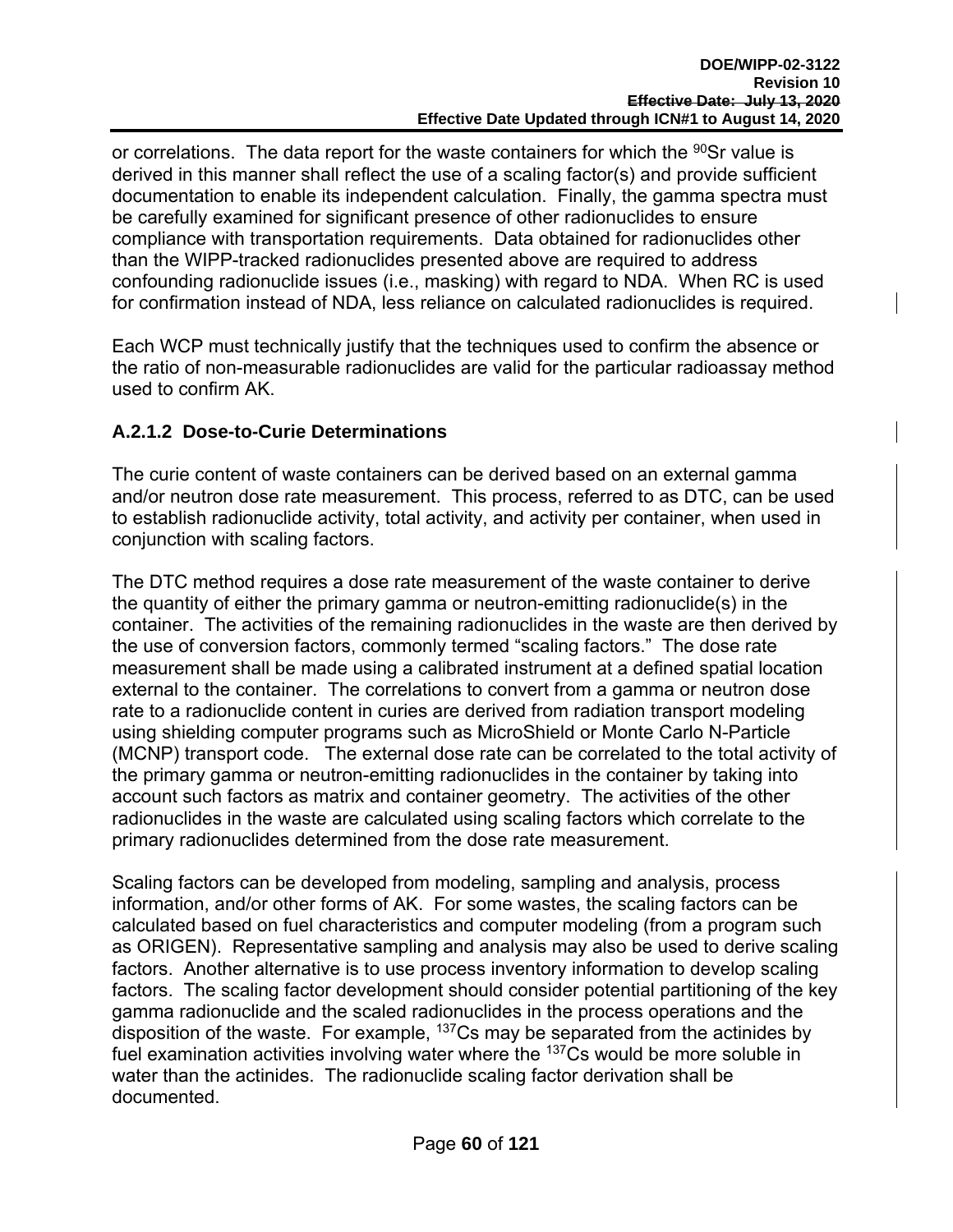When using a computer code, such as ORIGEN, for production and depletion modeling and calculations during irradiation and radioactive decay, the following requirements apply:

- The computer codes to be used shall be controlled under an appropriate software quality assurance program that tracks the installation and use of the codes, and requires comprehensive verification and validation prior to use.
- Calculations shall be performed using methods, including computer programs, which account for the pre-irradiation composition of the fuel or target used to produce the TRU radionuclides, the exposure of this fuel or target during irradiation, and the change in radionuclide activities following irradiation.
- The appropriate cross-sections shall be used or generated for each irradiation condition.
- The fuel or target exposure history shall be used in the radionuclide generation and depletion calculation. Different irradiation times and decay times from multiple irradiation materials in the generation of the waste shall be accounted for in the analyses.

The DTC radiological characterization shall document the following as applicable:

- The detector's gamma or neutron response function (e.g., mrem/hr) shall be consistent with that used in the calculation of the dose rate.
- The number of measurements to be made at equally spaced polar positions about the container.
- The average value of the measurements shall be used for the DTC conversion calculation of radionuclides in the container.
- The DTC correlation shall be developed as a function of the waste density for each radionuclide contributing to 95% of the measured dose rate. A determination of the waste density requires that the fill height of each container be known.
- The DTC correlation shall consider the waste type (i.e., metal, concrete, or organic) and waste height effects (other than its effect on density), if such parameters are determined to be significant.
- The DTC correlation shall include the shielding effect of the container wall(s) and shall account for any significant scatter from shield walls adjacent to the container being measured.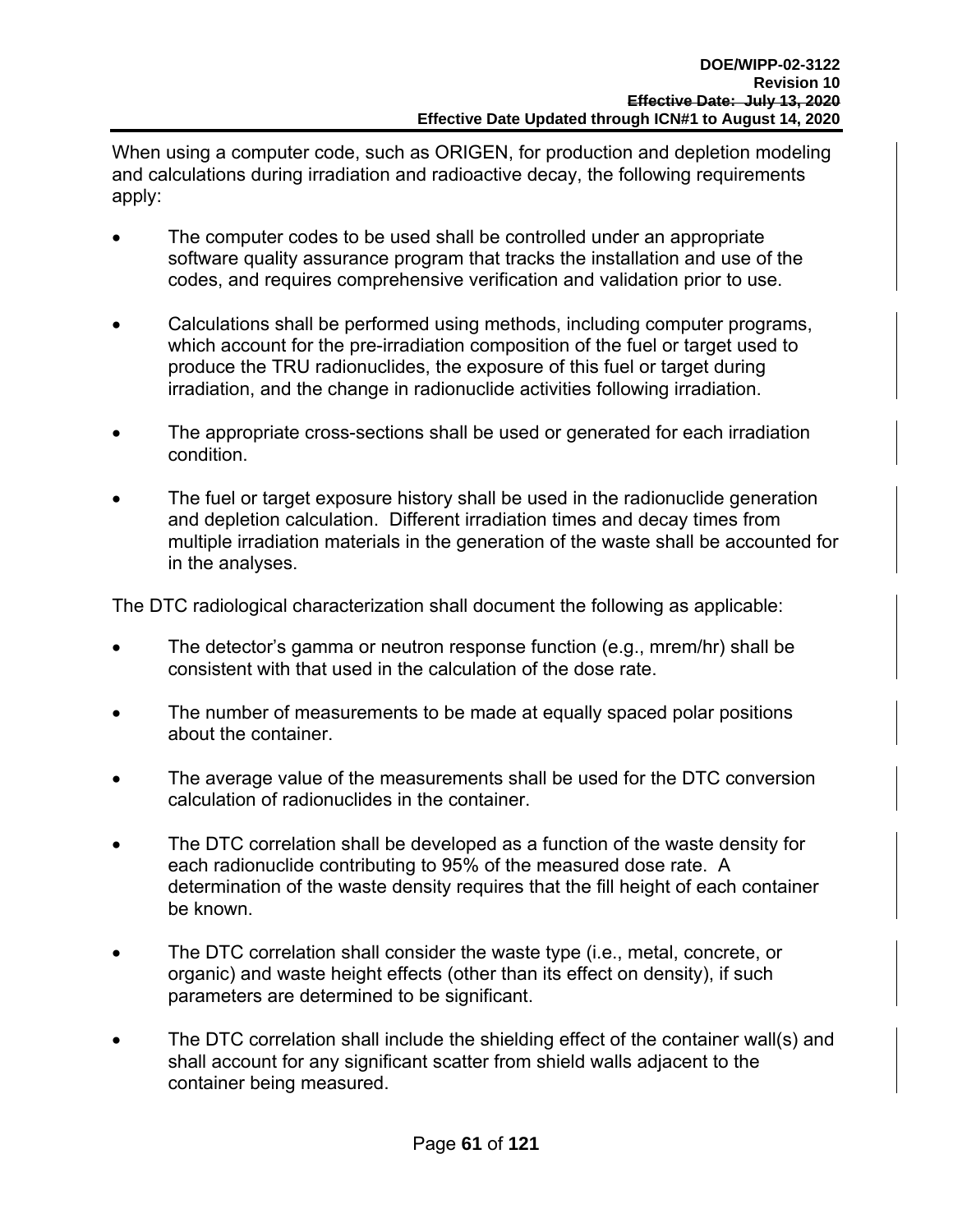- The dose rate per unit activity outside a container shall be calculated through straightforward shielding analysis techniques. These techniques include discrete ordinates, Monte Carlo, and point-kernel methods that have been implemented in numerous computer programs. Some of the more common programs implementing these methods are MCNP and MicroShield.
- The DTC correlation shall be used with the measured dose rate to estimate the activity in the waste container of the primary gamma radionuclide that is the basis of the scaling factor.
- The DTC determinations of radionuclides present in a waste container shall be decayed for all radionuclides with half-lives of approximately 30 years or less to correct from the time of the scaling factor development to the time of shipment.

The following QAOs are applied for the DTC method:

- Precision Not applicable
- Accuracy Accuracy is achieved through the use of standardized and benchmarked radiation transport computer codes such as MCNP or MicroShield.
- Representativeness Representativeness of the DTC correlation is achieved through the use of an appropriate model of the actual physical drum dose rate configuration. Representativeness is demonstrated through the documentation and independent review of the DTC correlation.
- Completeness Completeness of the DTC correlation is achieved by basing it on calculations that span the full range of important parameter values (such as density, source location, waste composition, etc.) that are expected to be encountered with the actual TRU waste containers.
- Comparability Not applicable

Specific procedural steps for conducting the radiation survey of the exterior of the waste container for the purpose of DTC measurements shall be developed.

## **A.2.1.3 Determination of Radionuclide Concentrations in Waste by Radiochemistry**

For waste streams that have reasonably homogeneous characteristics of radionuclide concentrations and density, such as soil and sludge, sampling and analysis may be used to derive the radionuclide concentrations of the radionuclides required for characterization. A representative number of samples may be needed to demonstrate the homogeneity of the waste stream and to derive the average concentrations of the radionuclides of interest. The radiochemistry data shall be analyzed to determine average concentrations. The variability in the data shall be used to determine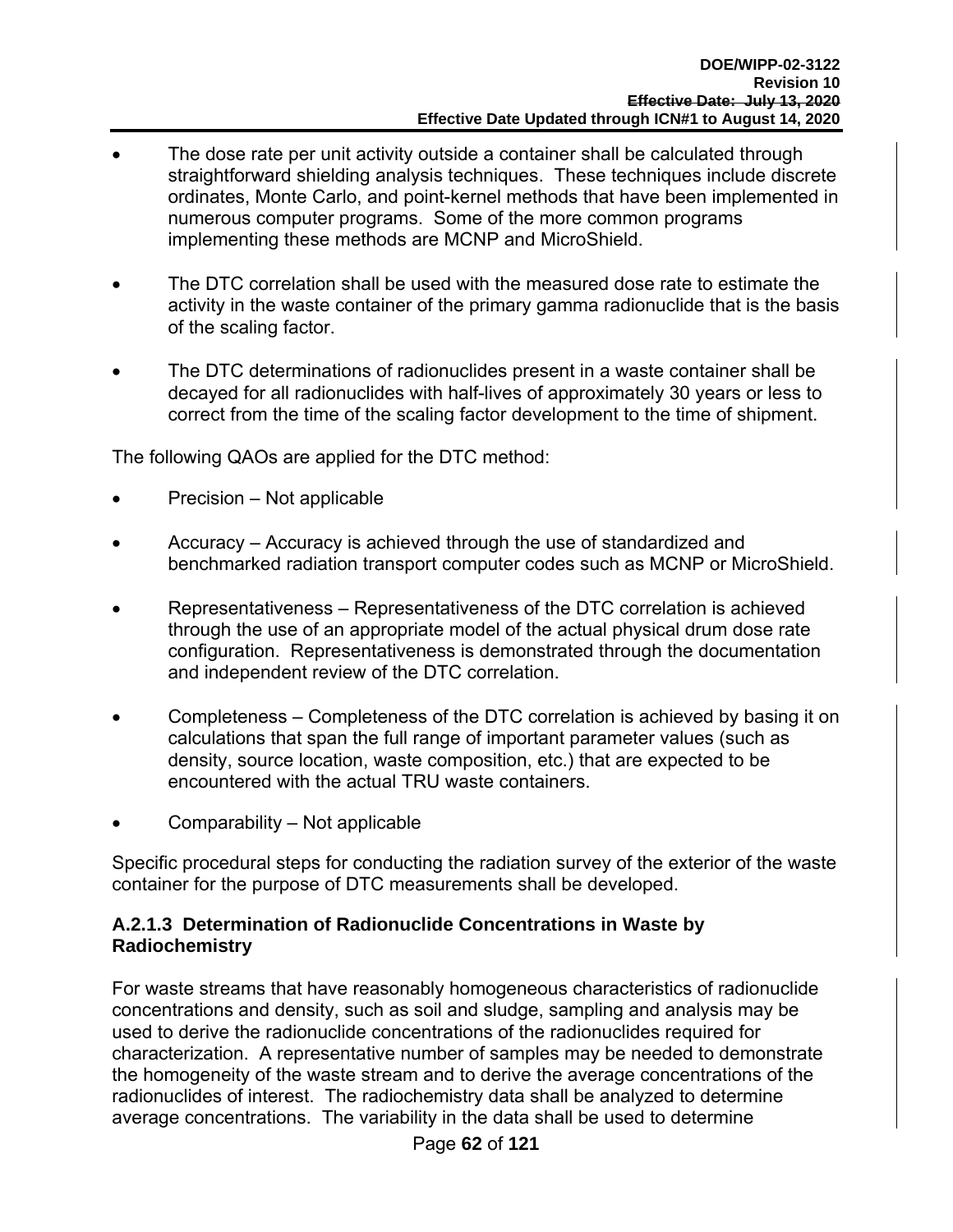uncertainties in the average concentrations. Acceptable Knowledge information may be required to support the conclusion that a particular waste stream is homogeneous. If adequate AK information is available, modeling may be used to develop the concentration of radionuclides that are not separately measured in standard radiological characterization techniques.

If the radionuclide concentration data are to be used in the characterization of the homogeneous waste, then requirements of Section A.4.3 shall be followed. Existing sampling and analytical data may be used, if the data can be qualified in accordance with the requirements of Section A.2.2.2.

# **A.2.1.4 Gravimetric or Dimensional Measurements**

For unique waste streams where the activity within a waste stream is identified as discreet pieces of irradiated materials, such as fuel specimens or target test specimens, gravimetric or dimensional measurements may be used to establish the activity content of the waste container or to confirm AK information for the same measurements. In the gravimetric method, each piece of the irradiated material placed into the waste container shall be weighed to determine the total mass of the irradiated materials in the container. In the dimensional measurement method, measurements of length, width, and thickness are used for a volumetric determination. Coupling of the volumetric determination with AK information on the density and composition of the irradiated material allows for the calculation of the mass of the discreet piece. Information from the AK record may be used to establish such items as cladding thickness or pellet diameter.

The mass measurements shall be coupled with information on the radionuclide activity distributions within each piece to establish the total TRU activity, total activity, and total individual radionuclide activities per waste container. The radionuclide activity distributions may be developed from modeling, process information, and/or other forms of AK. The modeling includes the development of the radionuclide distributions from calculations based on fuel characteristics and computer modeling (from a program such as ORIGEN) as discussed in Section A.2.1.2.

Gravimetric systems that provide data for the characterization of waste shall be controlled under formal measurement control programs.

Any gravimetric technique used for TRU waste shall be performed in accordance with calibration and operating procedures that have been submitted to and approved by the CBFO.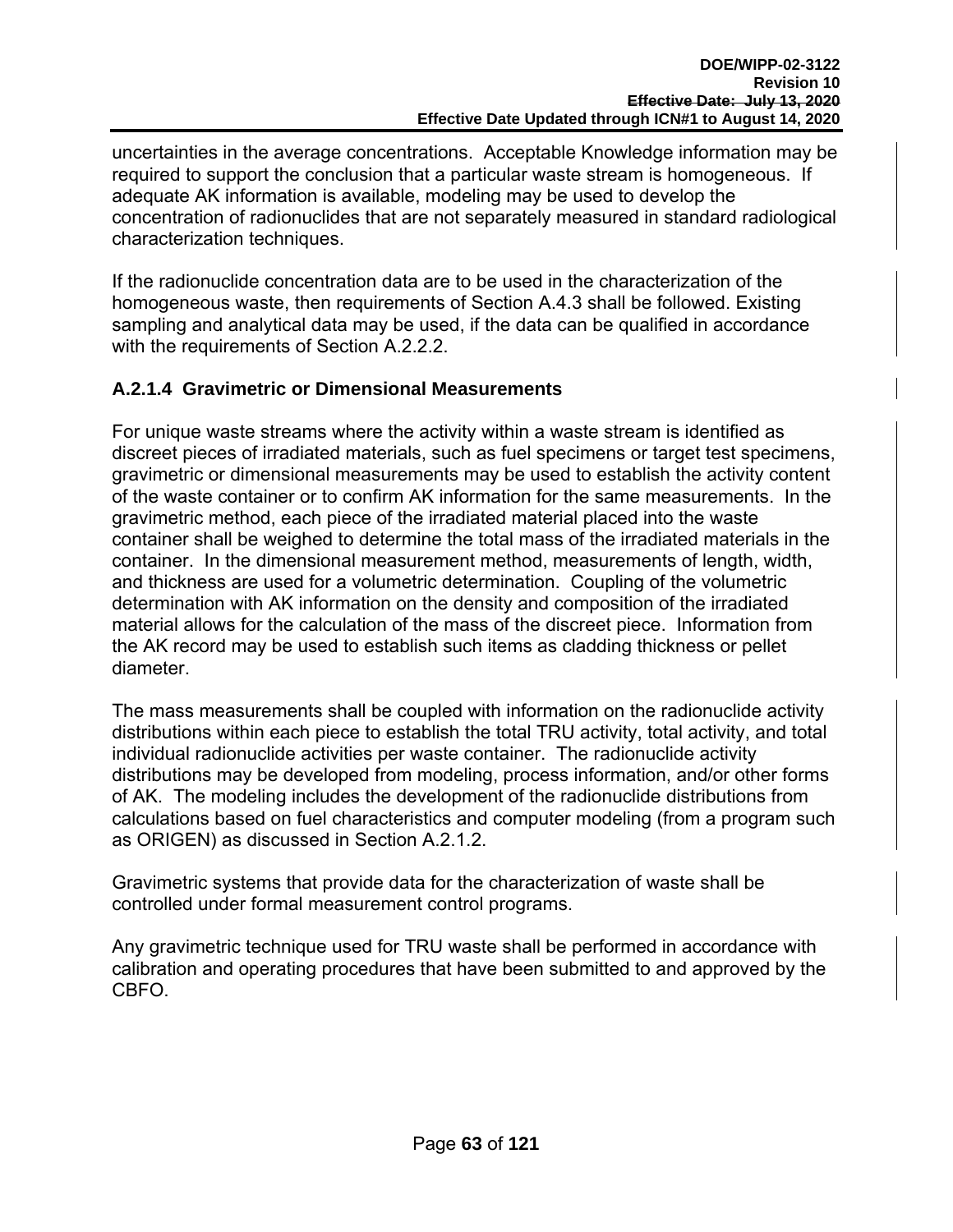The following QAOs apply to the VE operator when performing gravimetric or dimensional measurements:

- Precision Measurement equipment shall be maintained according to manufacturer's recommendation. Balance shall be calibrated and maintained according to manufacturer's recommendation.
- Accuracy Balance readout shall be 2 percent of the check weight. The length measurement shall be 0.1 of an inch verified by a second operator.
- Representativeness Not applicable.
- Completeness Every quantity of fuel or test specimen loaded into the container is measured.
- Comparability Not applicable.

## **A.2.2 Acceptable Knowledge Documentation**

The use of AK information concerning the radiological composition of a waste stream will be documented either in the AK Summary Report for the waste characterization of the waste stream or in another controlled document approved by the SPM. Should this information be contained in AK package(s) prepared to meet other general waste characterization requirements, it need not be duplicated in other controlled documents that address the radiological properties of the waste stream. However, all relevant information, as discussed in the following sections, must be included in the AK record.

# **A.2.2.1 Required Elements**

This section identifies the required radiological information that each TRU waste site or WCP measurement facility must maintain for a waste stream. A TRU waste site or WCP waste characterization facility may use AK to delineate the distribution of the 10 WIPP-tracked radioisotopes within a TRU waste stream and the presence or absence of isotopes. The type and quantity of supporting documentation may vary by waste stream and shall be compiled in a written record that shall include a summary identifying all sources of information used to delineate the waste stream's radionuclide distribution. The basis and rationale for the delineation shall be clearly summarized in an AK report and traceable to referenced documents. Assumptions made in this delineation shall be identified. The following information shall be included as part of the AK written record:

 map of the DOE site with the areas and facilities involved in TRU-mixed waste generation, treatment, and storage identified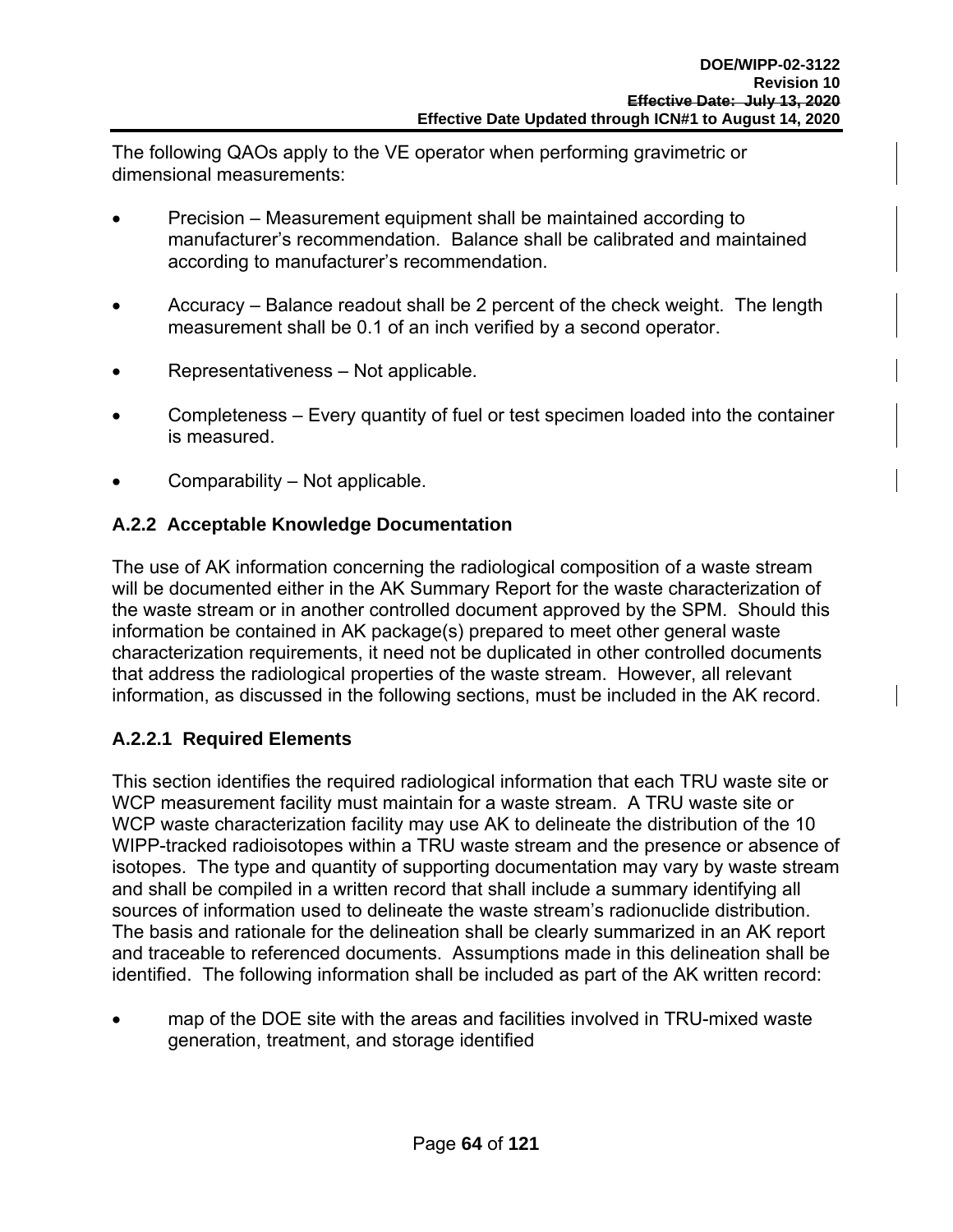- facility mission description as related to radionuclide-bearing materials and their management, e.g., routine weapons production, fuel research and development, and experimental processes
- description of the specific DOE site locations (such as the area or building) and operations relative to the radionuclide composition of the TRU wastes they generated, e.g., plutonium recovery, weapons fabrication, pyrochemical operations, and waste incineration
- waste identification or categorization schemes used at the facility relevant to the waste material's radionuclide distribution, e.g., the use of codes that correlate to a specific radionuclide distribution, and a description of the radionuclide composition of each waste stream
- information regarding the waste's physical and chemical composition that could affect the radionuclide distribution, e.g., processes used to remove ingrown  $241$ Am or alter its expected contribution based solely on radioactive decay kinetics
- statement of all numerical adjustments applied to derive the material's radionuclide distribution, e.g., scaling factors, decay/ingrowth corrections, and secular equilibrium considerations
- specification of the radionuclide ratios for the 10 WIPP-tracked radionuclides ( 241Am, 238Pu, 239Pu, 240Pu, 242Pu, 233U, 234U, 238U, 90Sr, and 137Cs) and, if applicable, other radionuclides that contribute to 95% of the total radiological hazard of a waste stream, waste stream subpopulation, or container based on the  $A_2$  values given in 49 CFR  $§173.435$ .

# **A.2.2.2 Supplemental Acceptable Knowledge Information**

Each DOE site or WCP measurement facility shall obtain supplemental AK information, dependent on availability. The amount and type of this information cannot be mandated, but WCPs shall collect information as appropriate to support their contention regarding the waste's radionuclide distribution. This information will be used to compile the waste's AK written record. Supplemental AK documentation that may be used includes, but is not limited to, information from the following sources:

- Safeguards & Security, Materials Control & Accountability, and other nuclear materials control systems or programs and the data they generated
- reports of nuclear safety or criticality, or accidents/excursions involving the use of special nuclear material (SNM) or nuclear material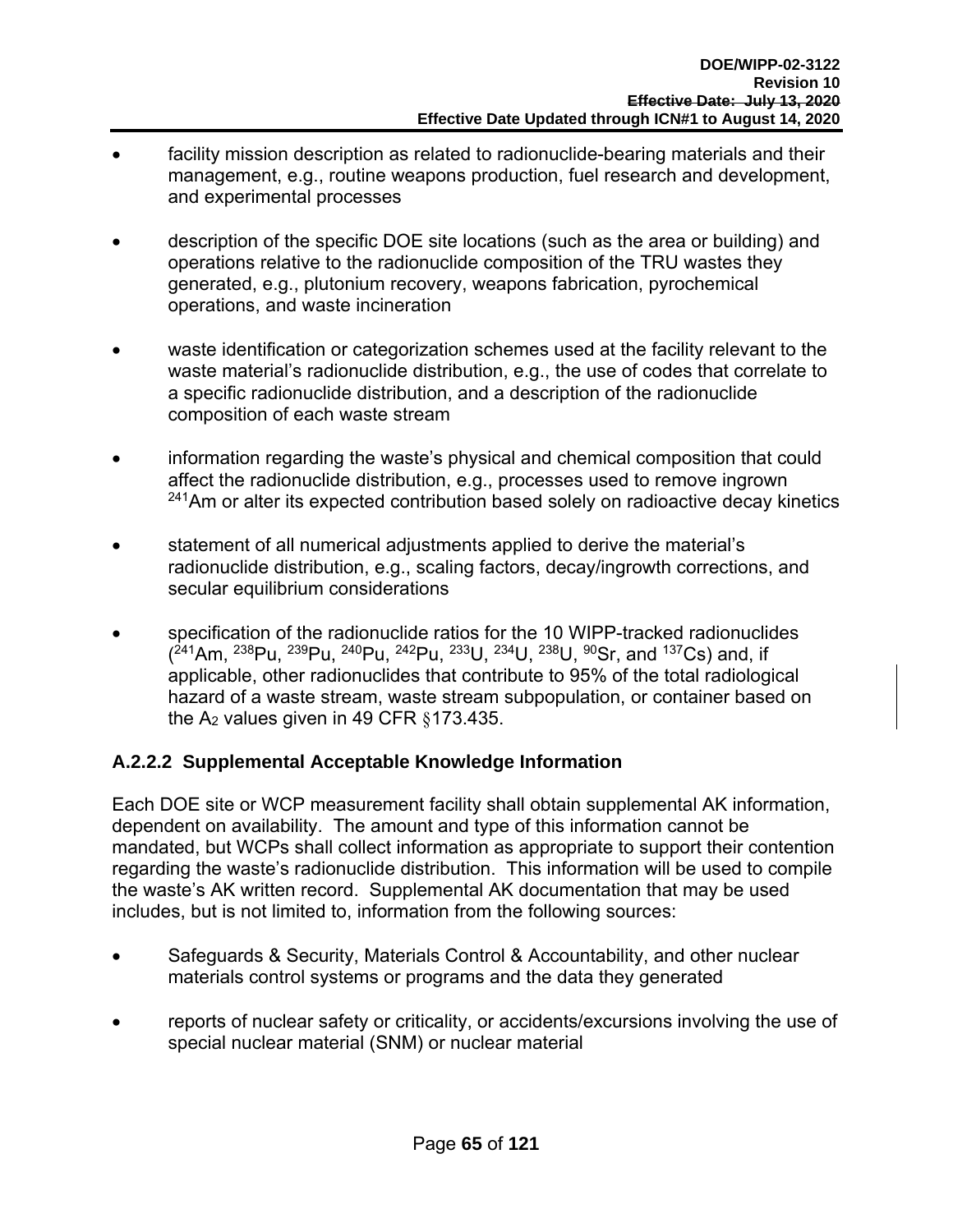- waste packaging, waste disposal, building or nuclear material management area logs or inventory records, and DOE site databases that provide information on SNM or nuclear materials
- test plans, research project reports, or laboratory notebooks that describe the radionuclide content of materials used in experiments
- information from DOE site personnel (e.g., documented interviews)
- historical analytical data relevant to the radionuclide distribution of the waste stream

# **A.2.2.3 Discrepancy Resolution**

If there is a discrepancy between AK information related to radionuclide ratios or composition, the WCP will evaluate the sources of the discrepancy to determine if the discrepant information is credible. Information that is not credible or information that is limited in its applicability to WIPP characterization will be identified as such and the reasons for dismissing it will be justified in writing. Limitations concerning the information will be documented in the AK record and summarized in the AK report. In the event that the discrepancy cannot be resolved, the WCP will perform direct measurements for the impacted population of containers. If discrepancies result in a change to the original determinations, the AK summary will be updated.

# **A.3 Data Quality Objectives**

The DQOs for WIPP certifiable radiological characterization data are established in Section 3.3 of this WAC. They are summarized below in Table A-1 as they apply to individual payload containers.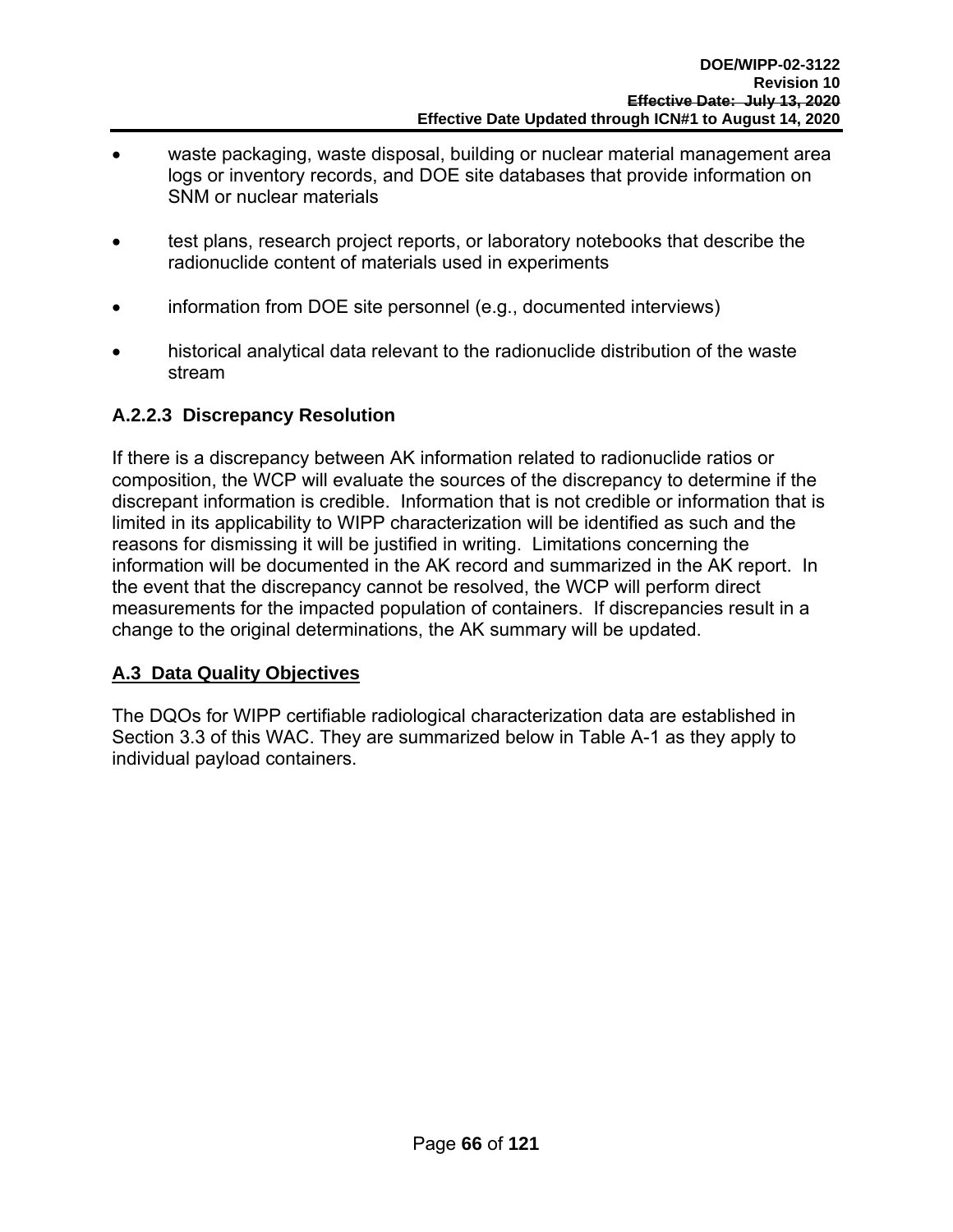| <b>Requirement</b>                              | <b>DQO</b>                                                        | Confidence <sup>1</sup> |
|-------------------------------------------------|-------------------------------------------------------------------|-------------------------|
| TRU alpha activity concentration <sup>2</sup> > | A > LLD                                                           | N/A                     |
| 100 $n$ Ci/g                                    |                                                                   |                         |
| <sup>239</sup> Pu Fissile mass $\leq$ FGE limit | <sup>239</sup> Pu FGE + $2\sigma$ <sub>TMU</sub> (FGE) $\leq$     | 97.5%                   |
|                                                 | <b>FGE limit</b>                                                  |                         |
| $235$ U FEM                                     | <sup>235</sup> U FEM + $2\sigma$ tmu $\leq$ Ltrampac <sup>3</sup> | 97.5%                   |
|                                                 | limit                                                             |                         |
| Decay heat $\leq$ TRAMPAC <sup>3</sup> limit    | $DH + 1$ <sub>OTMU</sub> $(DH) \leq L$ Trampac <sup>3</sup>       | 84%                     |

#### **Table A-1 Data Quality Objectives for Radiological Characterization**

<sup>1</sup>Confidence means the statistical level of confidence that the limit is exceeded or not exceeded depending on the requirements of the individual DQOs. The confidence is derived from the specified DQOs which assume contributions to TMU are normally distributed.

 $2$  TRU waste determinations shall be in accordance with the policy for the management of TRU alpha activity concentration when overpacking waste containers (see Appendix E).

**<sup>3</sup>**TRAMPAC includes limits from the CH-TRAMPAC, the RH-TRAMPAC, and the TRUPACT-III TRAMPAC.

There are no stipulated DQOs for PE-Ci or individual radionuclide activities (except as they impact the requirements listed above). However, at a minimum, radioassay programs must be capable of identifying, measuring, and reporting the presence or absence of:

- the ten radionuclides identified in Section 3.3.1 for tracking of the WIPP radionuclide inventory (see Section A.2.1),
- $^{235}$ U, in order to calculate FGE or FEM, as required in Section 3.3.2 for compliance with transportation requirements, and
- other radionuclides whose presence contributes to 95% of the radioactive hazard, as specified in Section 3.3.1, for compliance with transportation requirements.

In support of the above requirements, each WCP must evaluate, document, and technically justify the following determinations.:

*Lower Limit of Detection and Minimum Detectable Activity:* The LLD for each radioassay system, except for DTC, must be determined. Instruments performing TRU/low-level waste discrimination measurements must have an LLD of 100 nCi/g or less. Site-specific environmental background and container-specific interferences must be factored into LLD and MDA determinations. The LLD and MDA are similarly defined as that level of radioactivity which, if present, yields a measured value greater than the critical level with a 95% probability, where the critical level is defined as that value which measurements of the background will exceed with 5% probability. The LLD is expressed as a concentration (the activity divided by the waste mass) while the MDA is expressed in units of activity. In general, the term MDA is used to describe the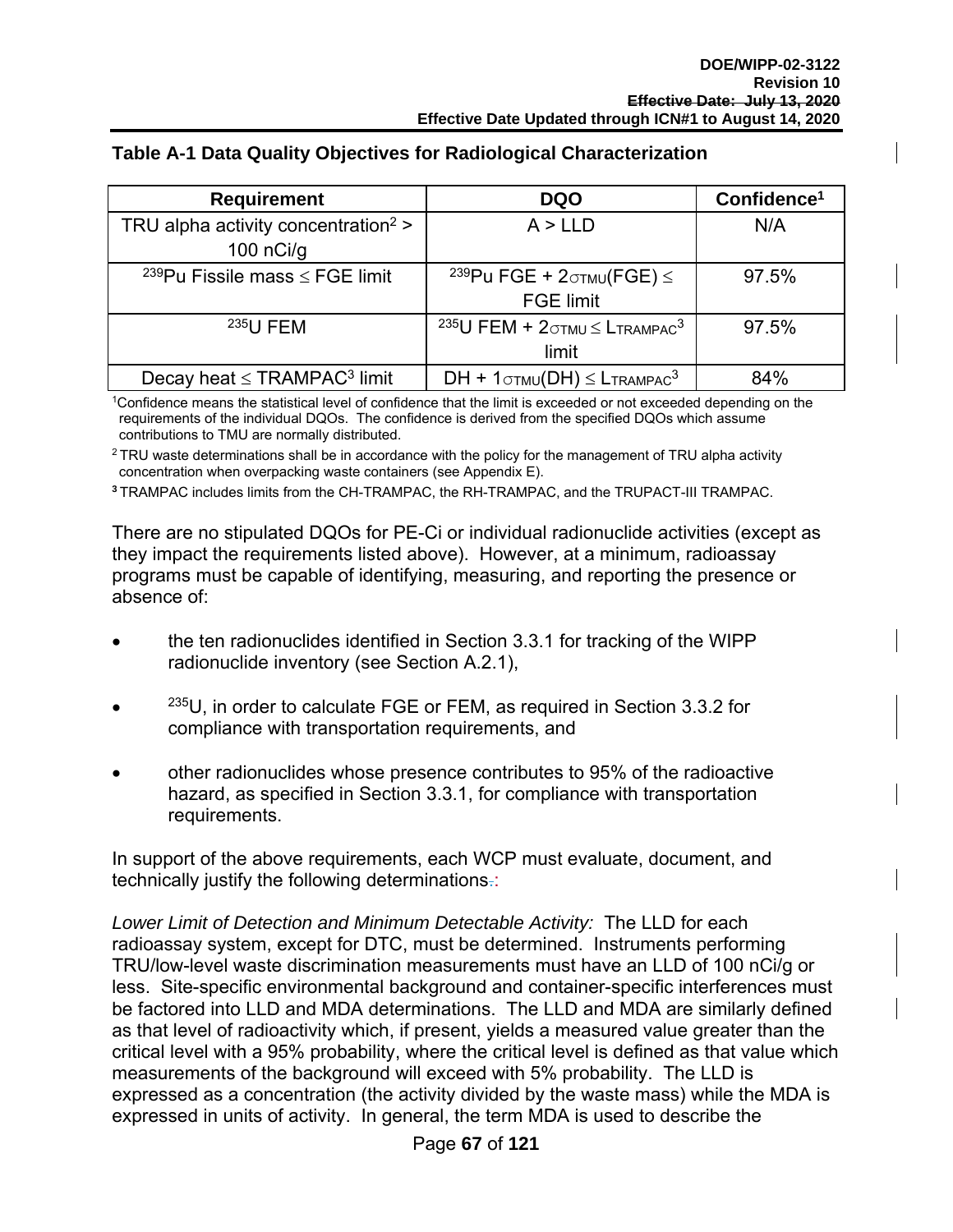statistically derived activity below which the true activity of an individual radionuclide in a sample cannot be determined. It therefore represents the highest activity of a particular radionuclide that may probably be in a sample within the statistical bounds of the conditions under which the measurement was made. Because the MDA is a measurement-based parameter, it is not feasible to calculate MDAs for radionuclides that are not determined primarily by measurement, e.g.,  $90$ Sr. In such cases, the WCP shall derive the equivalent of an MDA, i.e., a reporting threshold for a radionuclide(s), when it is technically justified. This value may be based on decay kinetics, scaling factors, or other scientifically based relationships, and must be adequately documented in WCP records. For purposes of reporting radionuclide data to the WWIS database, this value will be the equivalent of an MDA. References A3 and A4 provide information in developing the MDA.

*Total Measurement Uncertainty:* The method used to calculate the TMU for the quantities in Table A-1 must be documented and technically justified for each CBFO-certified radiological characterization system. Compliance with this requirement will be evaluated in reviews of the TMU documentation package for each assay system by the CBFO. General guidance for determining the TMU is provided in References A5 and A6.

*Calibration Documents/Procedures and Frequencies:* Calibration documents/procedures shall be developed for calibrating each radioassay measurement system, except for DTC, before initial use. Calibrations may be performed by using either physical standards or accepted calculational models and methods. During calibration or re-calibration, system correction factors shall be established and algorithms adjusted such that the value of percent recovery (%R) is set equal to 100%; i.e., the system is calibrated or modeled to reflect 100% recovery. The matrix/source surrogate waste combination(s) used for initial calibrations, as well as the calculational models and methods, shall be described in a calibration plan or detector characterization report and will be representative, as appropriate, of the:

- activity range(s), gram loading(s), photon energy range(s), and
- relevant waste matrix characteristics (e.g., densities, moderator content, applicable matrix correction, and container size) planned for measurement by the system.

Page **68** of **121** Calibration(s) shall be performed in accordance with consensus standards, when such standards exist. If consensus standards are not used, full documentation of the calibration technique must be provided to and approved by the CBFO prior to performing WIPP-related assays. Primary calibration standards shall be obtained from suppliers maintaining a nationally accredited measurement program. When primary standards are not available, the standards used shall be correlated with primary standards obtained from a nationally accredited measurement program. Neutronemitting standards proposed as surrogates for  $^{238}$ Pu or  $^{240}$ Pu (e.g.,  $^{252}$ Cf) may be used for calibration if their equivalence is clearly documented. In addition, recent technology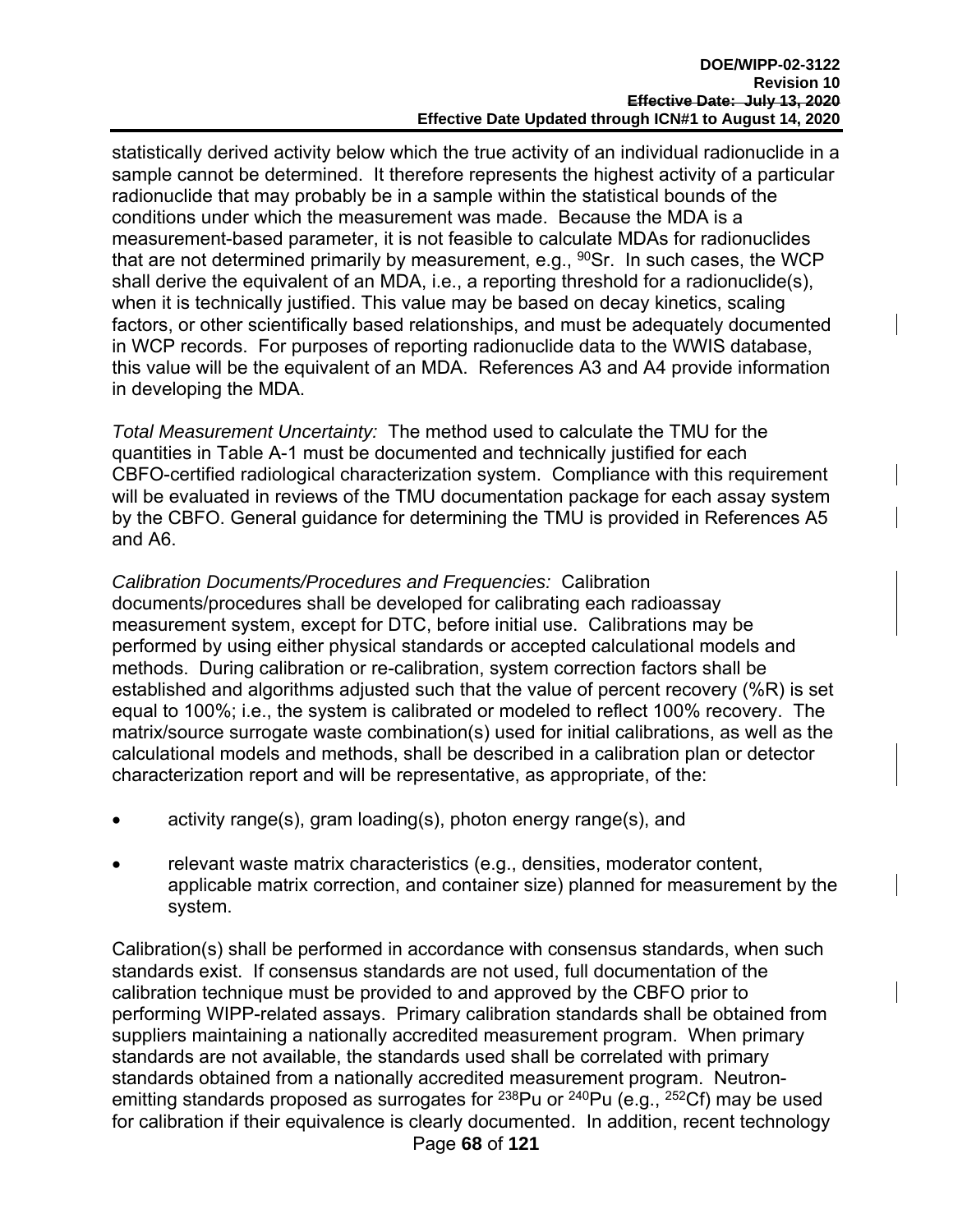advancements have expanded the ability to mathematically model the physical principles involved with neutron and gamma-ray transport and measurement. This modeling allows the development of computational methods for system calibrations. Gamma modeling methods are described in American Society for Testing and Materials (ASTM) C1726, *Standard Guide for Use of Modeling for Passive Gamma Measurements* (Reference A7). The modeling and methodology must be clearly documented. For calorimetry, calibration shall be performed in accordance with Reference A8.

*Calibration Verification:* Notwithstanding the need to calibrate individual components for replacement, changes or adjustments (e.g., energy calibration of a detector), verification of the radioassay measurement system's calibration shall be performed after any one of the following occurs:

- major system repairs and/or modifications
- replacement of the measurement system's components, e.g., detector, neutron generator, or supporting electronic components that have the capacity to affect data
- significant changes to the system's software
- relocation of the system
- failure of measurement quality controls not assignable to external activities or events

Calibration verification shall consist of demonstrating that the affected operating system modality (whether gamma, passive neutron, or active neutron) is within the range of acceptable operation. Secondary standards or sources can be used for the calibration verification if their responses have been correlated with primary calibration standards. These secondary standards or sources may either be a single source or a collection of sources in a geometrically stable configuration and matrix, with suitably long-lived radionuclides. These may be used to confirm proper operation when compared to a previously collected baseline set of measurements that have demonstrated the reproducibility of response for the source(s) and configuration. If a verification of the measurement system's calibration or other test demonstrates that the system's response has significantly changed, a re-calibration of the system shall be performed. A calibration verification does not need to be performed at initial equipment setup when a calibration confirmation is being performed.

*Calibration Confirmation*: In order to confirm that the calibration of a modality (e.g., a gamma efficiency curve) of an NDA system was correctly established, the accuracy and precision of the system are determined after each calibration or re-calibration. Accuracy and precision for fixed geometry systems are determined by performing replicate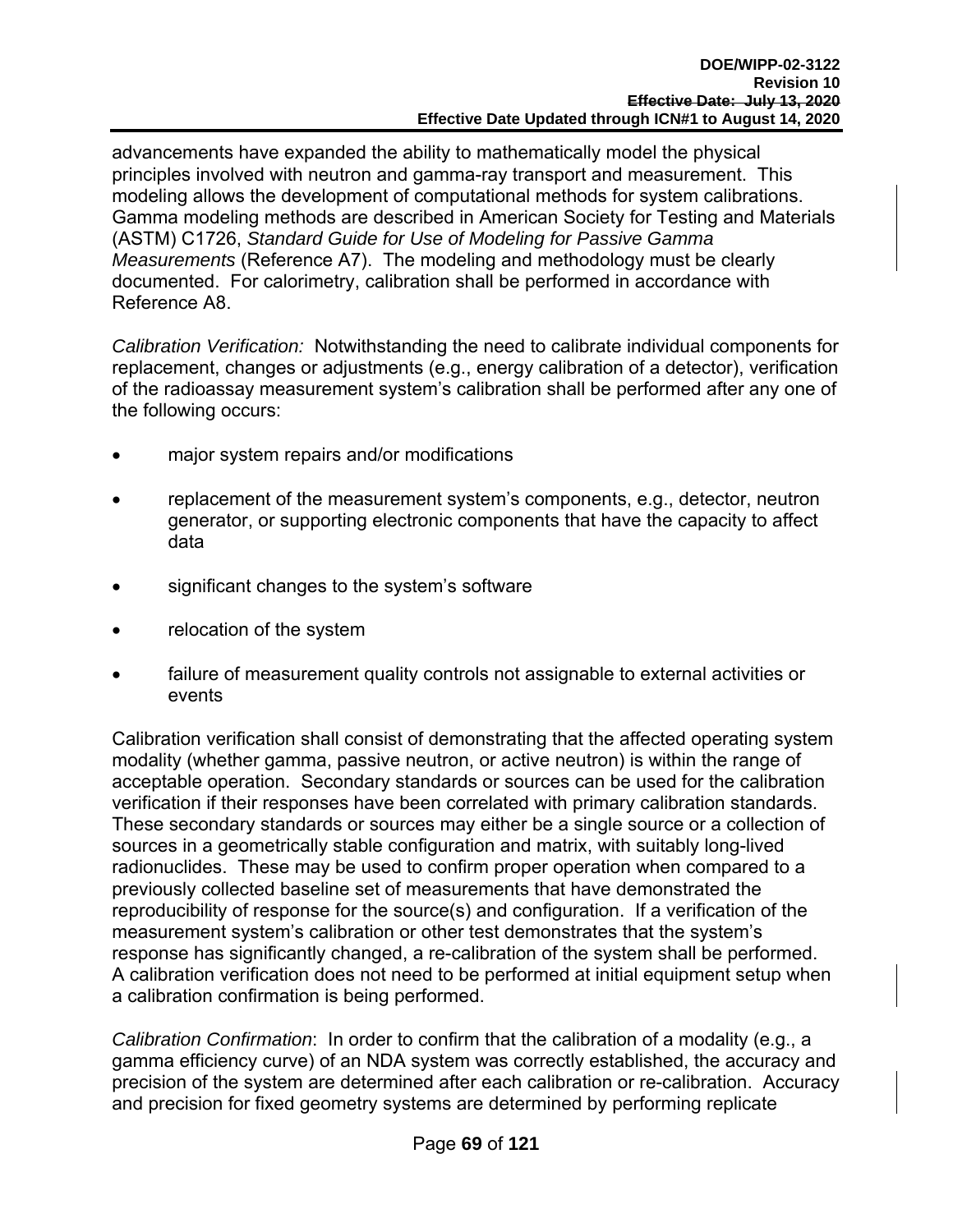measurements of an appropriate surrogate matrix selected from within the expected operating range of the calibration being confirmed. For example, a calibration involving a lead-lined waste drum would most appropriately employ a surrogate lead-lined drum while a POC configuration would more appropriately employ a POC surrogate. In the typical case of a gamma detection system, a minimally interfering matrix, such as a light combustible matrix container, might be considered. If a geometrically consistent surrogate is not available, then the justification of the surrogate container selected shall be documented. Calibration confirmation replicate measurements shall be performed on containers of the same nominal size as those in which actual waste is assayed and according to approved waste assay procedures. The number of replicate measurements to be performed shall be documented and technically justified. The replicate measurements shall be performed using nationally recognized standards, or certified standards derived from nationally recognized standards that span the expected operating range of the system. The standards used to calculate accuracy shall not be the same as those used for the system calibration.

Alternatively, for gamma systems using segmented gamma scanning techniques, an Efficiency Curve Calibration may be used as described in Reference A9, *Standard Test Method for Nondestructive Assay of Special Nuclear Material in Low Density Scrap and Waste by Segmented Passive Gamma-Ray Scanning*, ASTM C1133. This type of calibration is based on an energy range over which the efficiency response is defined. This allows calibration for gamma-emitting radionuclides without a specific mass or activity loading limitation for the establishment of the calibration range. For an NDA system using the Efficiency Curve Calibration, the calibration and operating ranges are only limited by geometry, equipment, system performance, and the ability to interpret the acquired gamma spectra. Similarly, modeling methodologies accuracy is confirmed by observing a single measurement's computed activity from several gamma rays of different energies emitted from the same radionuclide, as described in Reference A7, *Standard Guide for Use of Modeling for Passive Gamma Measurements*, ASTM C1726.

Figure of merit (FOM) assessments may be used as validation of far field measurement techniques where the efficiency is dynamically generated during each measurement. The FOM assessment shall, as applicable to far field measurement techniques, involve techniques in confirming that the modeled efficiencies used for nuclide quantification are internally consistent. Using radionuclides that emit multiple gamma energy lines allows for efficiency accuracy confirmation to be performed by evaluating the consistency of each line activity calculated via that efficiency.

Accuracy is reported as percent recovery (%R). Accuracy shall be 100% ± 10%. The justification for accuracy outside of the 90% - 110% range will be documented. For gamma systems, the accuracy shall be calculated for each useable gamma energy line over the calibration range. The accuracy for each line shall be  $100\% \pm 10\%$ . The justification for not using certain gamma lines due to matrix density, filter density, or attenuation will be documented. Precision is reported as percent relative standard deviation (%RSD). The %RSD shall not exceed the values listed in Table A-2 for the corresponding number of replicate measurements in a non-interfering matrix.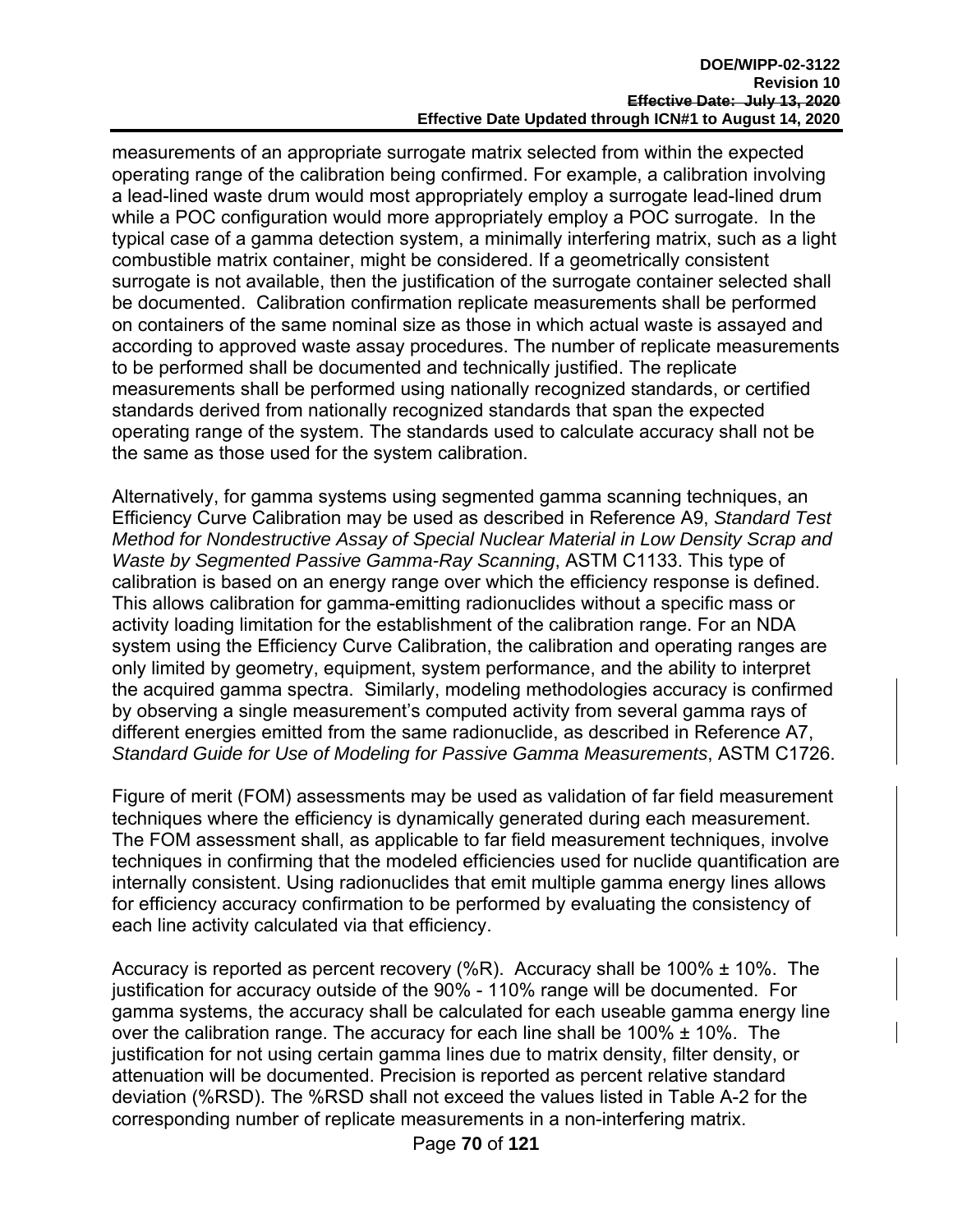|  |  | Table A-2 Upper Limits for %RSD vs. Number of Replicates |
|--|--|----------------------------------------------------------|
|--|--|----------------------------------------------------------|

| Number of<br>Replicates | ⌒<br>_ | ີ   |      | ັ    |      |      | о<br>╰ |                     | 10            | 4 A  | $\overline{1}$<br>. <u>.</u> | $\overline{ }$<br>ັບ | 14   | 15   |
|-------------------------|--------|-----|------|------|------|------|--------|---------------------|---------------|------|------------------------------|----------------------|------|------|
| Max %RSD                | . 8    | 6.6 | 10.0 | 12.3 | 14.0 | 15.2 | 16.2   | $\overline{ }$<br>. | . –<br>-<br>. | 18.3 | 18.8                         | 19.3                 | 19.7 | 20.0 |

<sup>1</sup> The values listed are derived from the measured standard deviation of the replicate measurements using

$$
\frac{s}{\mu} \bullet 100\% < \sqrt{\frac{(0.292)^2 \bullet \chi^2_{0.05, n-1}}{n-1}} \bullet 100\%
$$

where s is the measured standard deviation, n is the number of replicates,  $\mu$  is the true value,

 $\chi^2_{\phantom{2}0.05,n-1}\,$  is the critical value for the upper 5% tail of a one-sided chi-squared distribution with n –1 degrees of freedom, and 0.292 corresponds to a 95% upper confidence bound on the true system precision limit of 29.2%.

Measurement facilities may develop alternate limits for accuracy and precision subject to approval by the CBFO prior to certification of waste.

#### **A.4 Quality Control**

To ensure that data of known and documented quality are generated, each participating measurement facility shall implement a documented facility QA program. Any radiological characterization technique used for TRU waste must be performed in accordance with calibration and operating procedures that have been written, approved, and controlled by the WCP or testing facility. Laboratory procedures must contain applicable quality controls. Facility QA programs shall specify qualitative and quantitative acceptance criteria for the QC checks of this program and corrective action measures to be taken when these criteria are not satisfied.

#### **A.4.1 General Requirements**

*Radiological Characterization Training*: Only appropriately trained and qualified personnel shall be allowed to perform radiological characterization and data validation/review. Standardized training requirements for radiological characterization personnel shall be based upon existing industry standardized training requirements (e.g., ASTM C1490, *Standard Guide for Selection, Training and Qualification of Nondestructive Assay (NDA) Personnel* [Reference A10], and ANSI N15.54, *Radiometric Calorimeters – Measurement Control Program* [Reference A8]) and shall meet the specifications in the QAPD. Requalification of radioassay personnel shall be based upon evidence of continued satisfactory performance and must be performed at least every two years.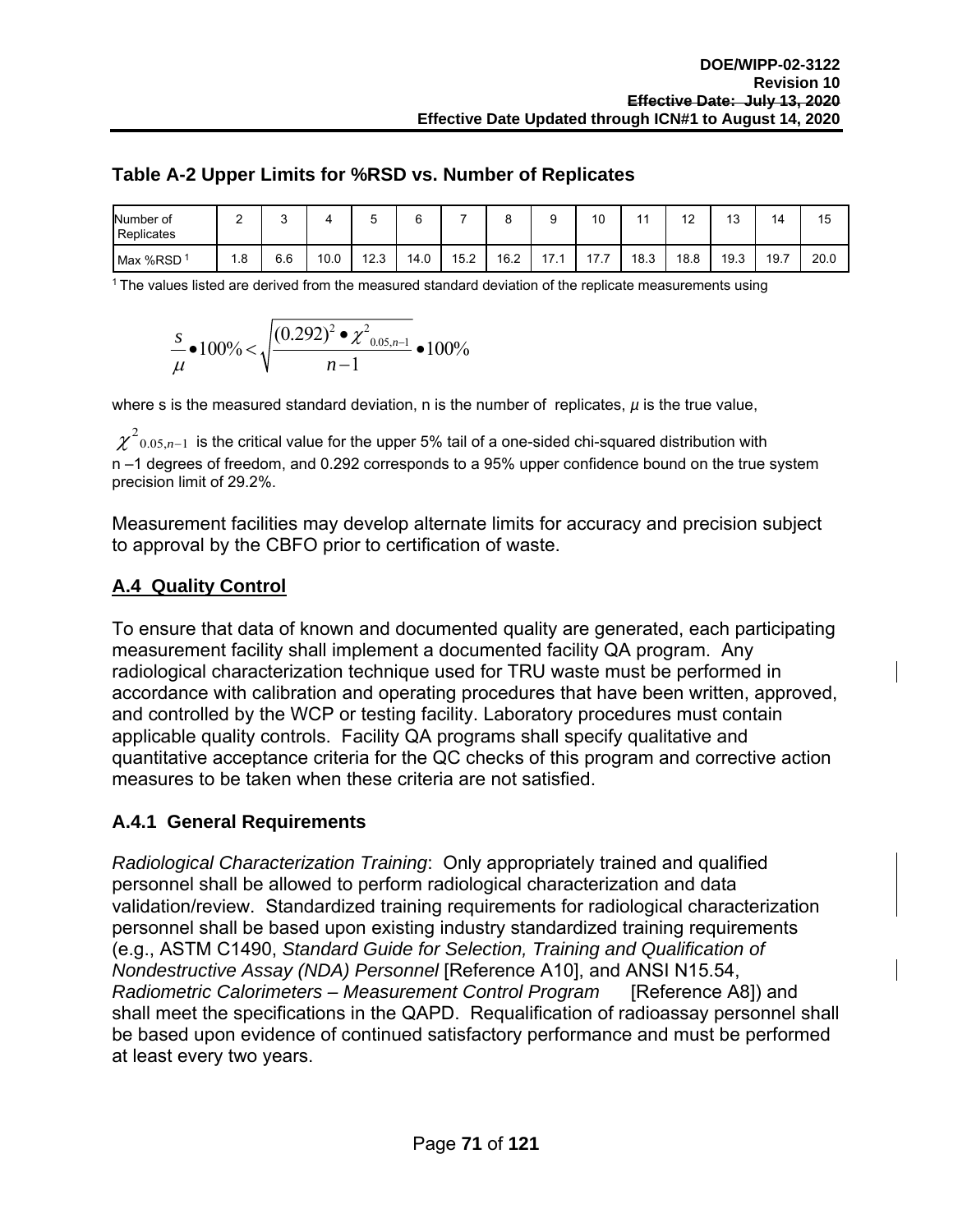*Software QC Requirements:* All computer programs and revisions thereof used for radioassay shall meet the applicable requirements in Section 6.0 of the QAPD (Reference A2).

*Comparison Program*s: WCPs using radioassay systems shall participate in any relevant measurement comparison program(s) sponsored or approved by the CBFO. Such programs may be conducted as part of the NDA performance demonstration program (References A11 and A12), or through other third parties (Reference: WIPP Compliance Recertification Application including Annual Reports to the EPA).

# **A.4.2 NDA QC Requirements**

The NDA QC requirements identified in various ASTM and ANSI standards (References A7, A8, A9, A13, A14, A15, and A16), and NRC standard practices and guidelines (Reference A17) as referenced in this appendix are recommended for use at all testing facilities. Some specific QC requirements are:

*Background Measurement*s: Background measurements must be performed and recorded once per operational day, unless otherwise approved by the CBFO. Contributions to background due to radiation from nearby radiation-producing equipment, standards, or wastes must be carefully controlled or more frequent background checks must be performed. For calorimeters, basepower or baseline measurements shall be conducted at a frequency determined by each WCP and approved by the CBFO.

*Instrument Performance Measurements:* Performance checks on calibrated and operable gamma and neutron NDA instruments must be performed and recorded once per operational day. Performance checks shall include efficiency checks (when applicable), matrix correction checks and, for spectrometric instruments, peak position and resolution checks. If daily performance checks result in data that are outside the acceptable ranges specified in Table A-3, then the cause of the failure will be evaluated and the required responses in Table A-3 shall be followed. If the failure is the result of outside influences such as surrounding waste container movement, mis-positioning of waste containers, failure to initiate container rotation, etc., then the system performance check shall be repeated after the source of failure is rectified and documented. Acceptability of performance check data may be based on either statistically determined limits (Warning or Action limits) derived from a suitable population of data or on a technically determined (i.e., non-statistical) assignment of acceptable boundary limits (Above and Below flags). Above and Below boundary limits should mirror the Action category and follow the identified required response. The basis of the applicability range or assigned boundaries must be documented.

Containers and sources used for performance checks must be constructed in such a way that the surrogate waste characteristics and geometries do not change over time.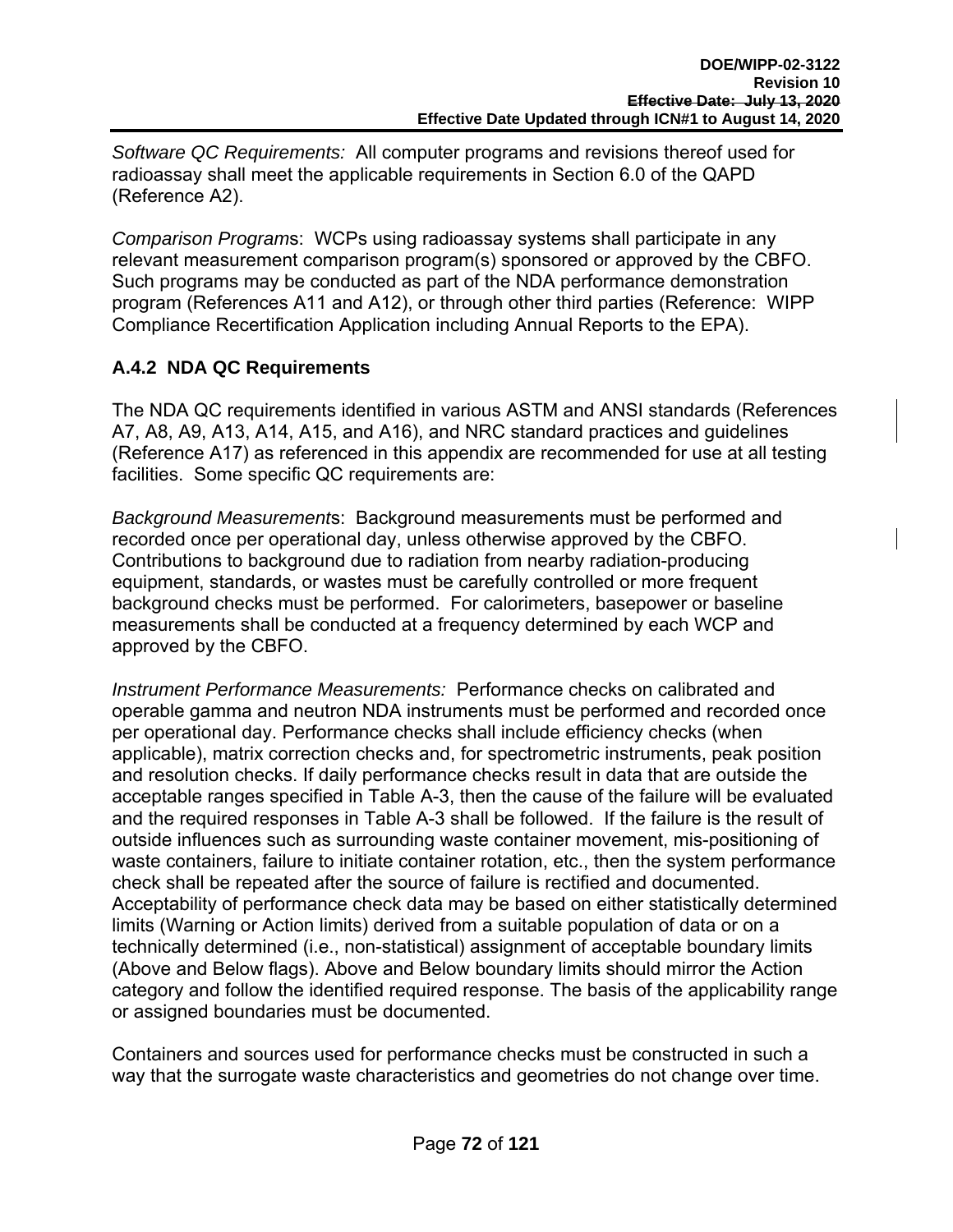Radioactive sources should be long-lived, easy to position relative to the detector(s), and of sufficient radioactivity to obtain good results with relatively short count times, preferably with count times equivalent to normal container assay times. Performance checks for calorimetry shall be performed with electrical and/or heat standards traceable to a nationally accredited measurement program at a frequency determined by each WCP, consistent with Reference A18. This information is specified in WCP operating procedures and approved by the CBFO.

*Data Checks*: Background (for calorimetry: baseline or base power) and performance measurements shall be reviewed and evaluated at least weekly to determine continued acceptability of the assay system and to monitor performance for biases and trends.

| Category            | <b>Acceptability</b><br>Range <sup>1, 2</sup>                         | <b>Required Response</b>                                                                                                                                                                                                                                                                                                                                                                                                                                                                                                                 |
|---------------------|-----------------------------------------------------------------------|------------------------------------------------------------------------------------------------------------------------------------------------------------------------------------------------------------------------------------------------------------------------------------------------------------------------------------------------------------------------------------------------------------------------------------------------------------------------------------------------------------------------------------------|
| Acceptable<br>Range | $ Data  \leq 2\sigma$                                                 | No action required.                                                                                                                                                                                                                                                                                                                                                                                                                                                                                                                      |
| Warning Range       | $2\sigma$ <  Data  $\leq 3\sigma$                                     | The performance check standard shall be rerun<br>no more than two times. If the rerun<br>performance check(s) result in data within $\pm 2\sigma$ ,<br>then the additional performance checks shall be<br>documented and work may continue. If the<br>system does not fall within $\pm 2\sigma$ after two rerun<br>performance checks, then the required response<br>for the Action Range shall be followed.                                                                                                                             |
| <b>Action Range</b> | $ Data  > 3\sigma$<br>Or exceeds Above<br>or Below Boundary<br>Limits | Work shall stop and the occurrence shall be<br>documented and appropriately dispositioned<br>(e.g., corrective action by operator or initiation of<br>a nonconformance report). The radioassay<br>system shall be removed from service pending<br>successful resolution of all necessary actions,<br>and all assays performed since the last<br>acceptable performance check are suspect,<br>pending satisfactory resolution. Recalibration or<br>calibration verification is required prior to<br>returning the system back to service. |

### **Table A-3 Performance Control Limits**

<sup>1</sup> Reference A16, *Nondestructive Assay Measurement Control and Assurance*, ANSI N15.36.

<sup>2</sup> The standard deviation σ is only based on the reproducibility of the data check measurements themselves. This is not TMU.

# **A.4.3 Radiochemistry QC Requirements**

Radiochemistry analysis requirements shall be specified in the sampling plan. Any radiochemistry method may be used as long as it meets the DQOs in Section A-3. Only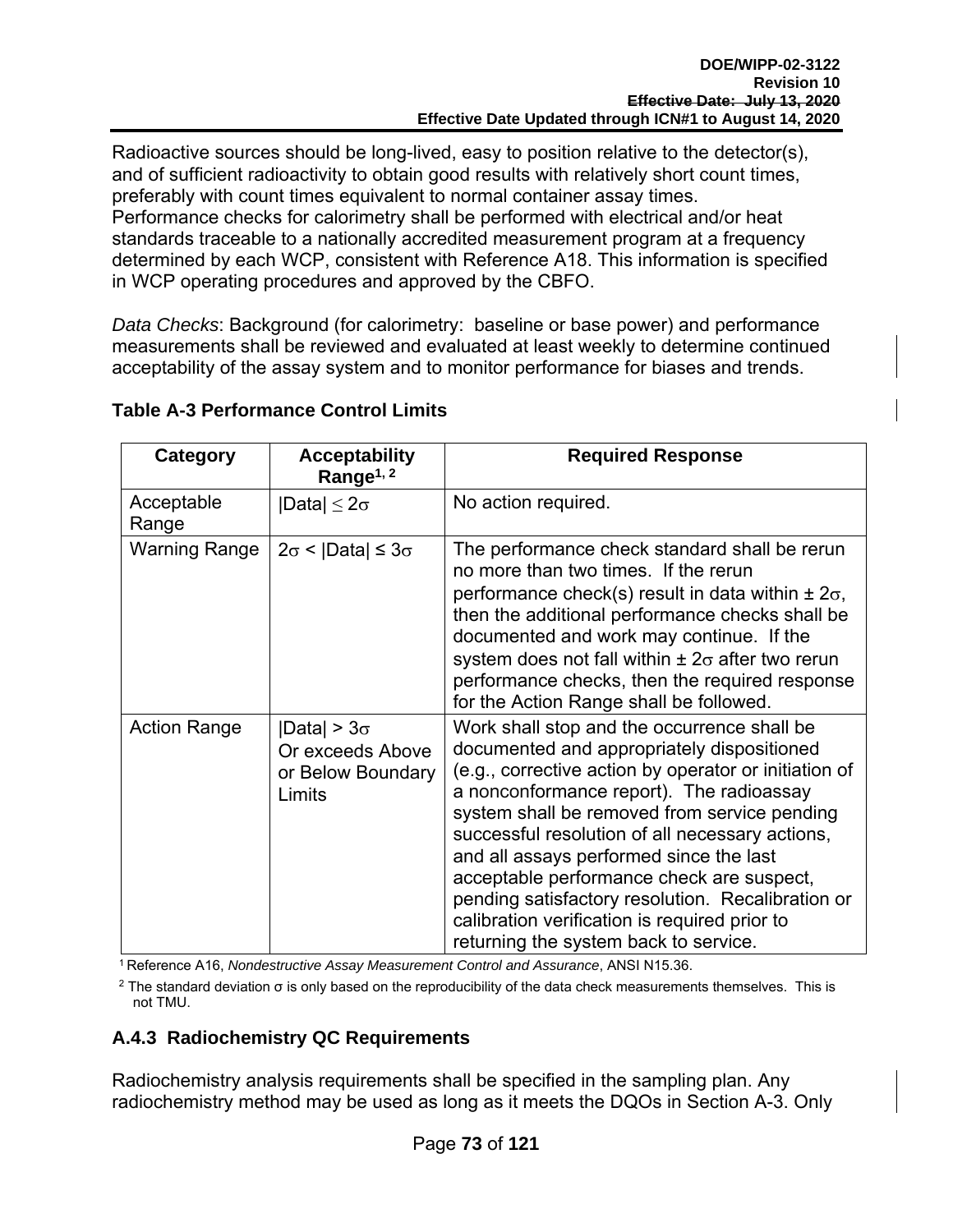laboratories that have been evaluated, approved, and included on the WCP's qualified supplier list shall be used. The sample plan shall include the specification of radiochemical methods for specific isotopes and the radionuclides to be reported. Analysis shall be performed in accordance with the following:

- The samples shall be analyzed using radiochemistry, including alpha spectroscopy, gamma spectroscopy, or other appropriate methods to determine the relative activity levels of specified radionuclides. Mass spectrometry should be considered for the measurement of isotopes that are not separated in normal radiochemistry techniques.
- The minimum detectible activity levels and measurement uncertainty shall be recorded for each sample.
- It may not be possible to measure activities for each of the reportable radionuclides by sampling. Some radionuclide activities may be less than the estimated minimum detectable concentration. In such cases, analyses may be used to derive scaling factors to augment the sample results.
- The test result for each sample must be associated with a specific lot, batch number, or container.

The QAOs listed in Table A-4 present laboratory control requirements that must be met unless the laboratory has an established QA program with alternative QAOs that provide acceptable analytical quality control.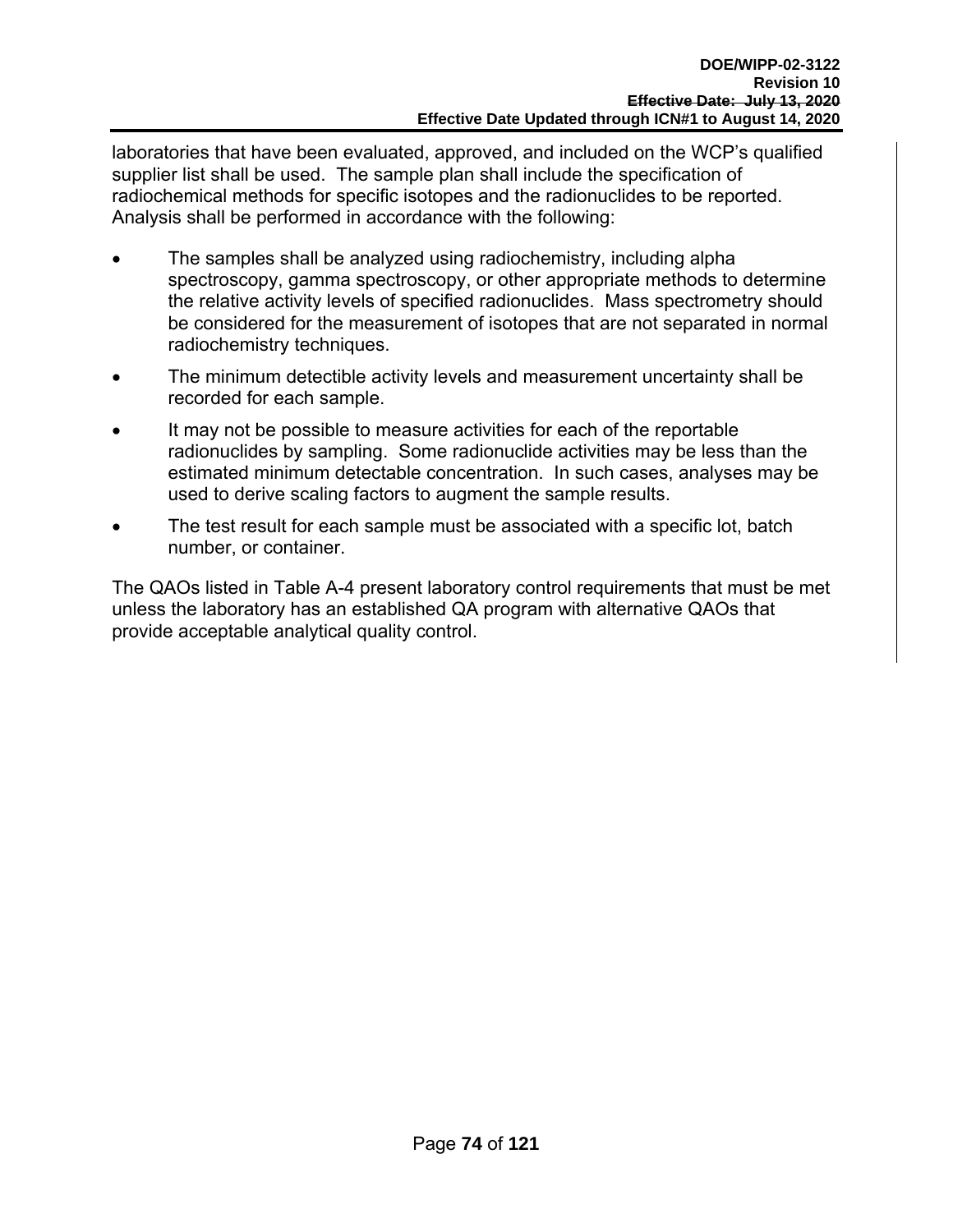| <b>QC Sample</b>                    | <b>Minimum Frequency</b>                                                        | <b>Acceptance Criteria</b>                                                             | <b>Corrective Action</b>                                    |
|-------------------------------------|---------------------------------------------------------------------------------|----------------------------------------------------------------------------------------|-------------------------------------------------------------|
| Laboratory control<br>samples (LCS) | One per analytical<br>batch                                                     | 75% to 125%R<br>(recovery)                                                             | See Laboratory Control<br>Sample <sup>1</sup>               |
| Method blank                        | One per analytical<br>batch                                                     | Site-specific statistical<br>control limits                                            | See Method Blanks <sup>2</sup>                              |
| Laboratory duplicate                | One per analytical<br>batch                                                     | RPD (relative percent<br>difference) $\leq$ 40, or<br>laboratory precision<br>criteria | See Laboratory<br>Duplicate <sup>3</sup>                    |
| Matrix spike (MS)                   | One per analytical<br>batch for ICP-MS, as<br>required by the test<br>performed | 50 to 150%R<br>or laboratory method<br>criteria                                        | See Matrix Spike and<br>Matrix Spike Duplicate <sup>4</sup> |
| Matrix spike duplicate<br>(MSD)     | One per analytical<br>batch, as required by<br>the test performed               | 50 to 150%R, RPD $\leq$<br>40, or laboratory<br>method criteria                        | See Matrix Spike and<br>Matrix Spike Duplicate <sup>4</sup> |
| Radioisotopic tracers               | Every sample                                                                    | Site-specific statistical<br>control limits                                            | See Radioisotopic<br>Tracer <sup>5</sup>                    |

#### **Table A-4 Quality Control Requirements for Radiochemistry**

**1Laboratory Control Sample**: An LCS is analyzed at least once per analytical batch. If a solid matrix with established control limits is used as the LCS, the established limits may be used for the acceptance criteria. The control limits shall meet the criteria in Table A-3.

**2Method Blanks**: A method blank is analyzed at least once per analytical batch. It contains all reagents in proportions equal to those in the samples and is carried through the analytical procedure to identify if contamination is present. Acceptance criteria for method blanks are established for each site. If they are expressed as statistical control limits, they shall meet the requirements in Table A-3.

**3Laboratory Duplicate**: A laboratory duplicate is analyzed at least once per analytical batch. A laboratory duplicate is a separate aliquot from the same field sample carried through the entire analytical procedure. The RPD or laboratory precision data between duplicate results are compared.

**4Matrix Spike and Matrix Spike Duplicate:** Duplicate MSs on individual field samples are performed for inductively coupled plasma-mass spectrometry (ICP-MS) analysis at a minimum frequency of one pair (MS plus MSD) per analytical batch. The MSDs are preferred for any analytical procedure not using radioactive tracers. The MS and MSD results are acceptable if the criteria given above for percent recovery and RPD are met.

**5Radioisotopic Tracer:** Some methods require that all samples, blanks, LCSs, and laboratory duplicates be spiked with radioisotopic tracers to determine chemical recoveries, counting efficiencies, or a combination thereof. Acceptance criteria for method blanks are established for each site. If they are expressed as statistical control limits, they shall meet the requirements in Table A-3.

Completeness of RC data shall be expressed as the ratio of the number of samples that are analyzed with valid results to the total number of samples that are submitted for analysis, expressed as a percent. Acceptable RC data shall be obtained for 90 percent of the samples acquired for waste characterization. Valid results for RC data are those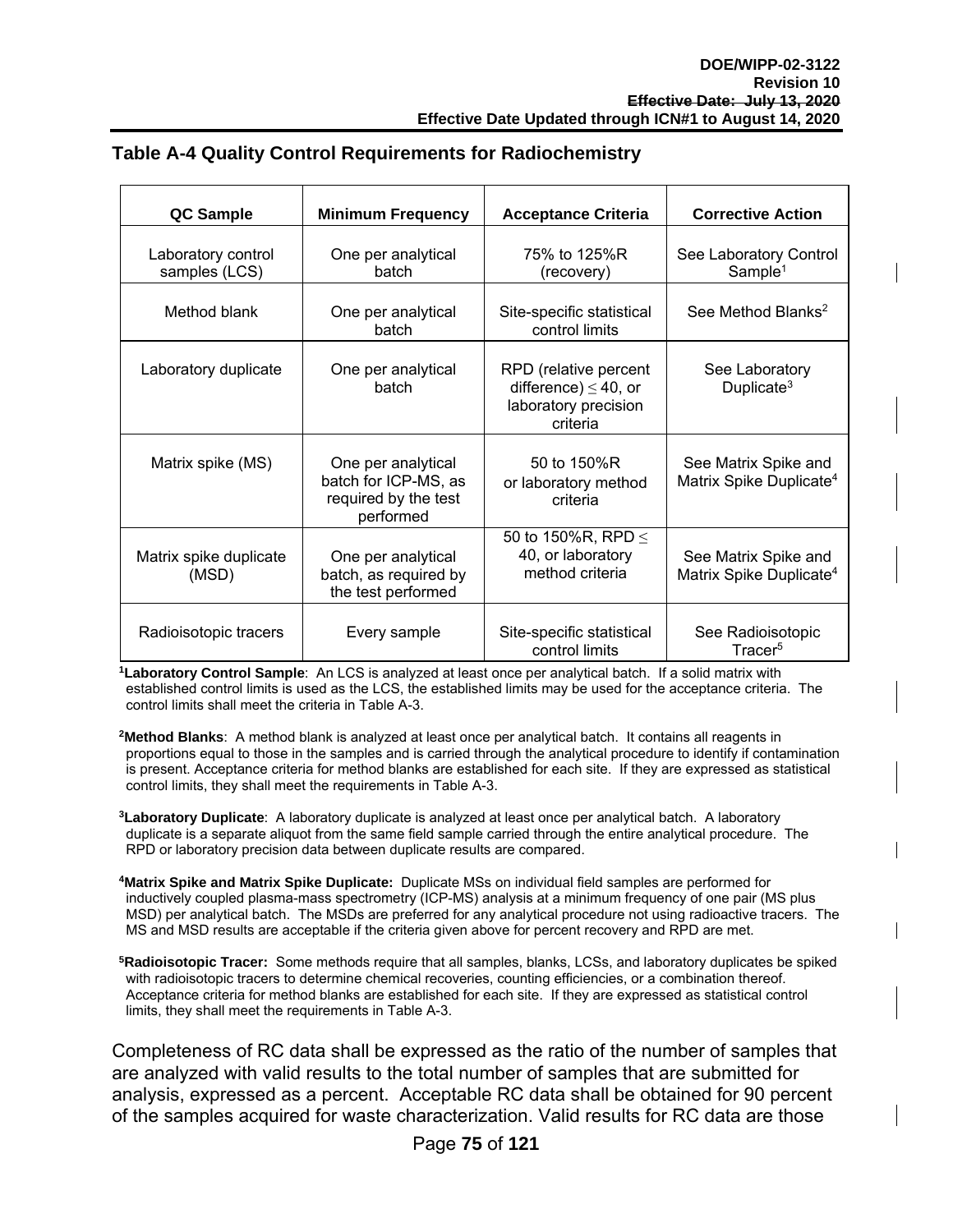that were obtained when the laboratory or testing facility demonstrated that the instrumentation and method were in control.

Representativeness of RC data shall be achieved by the collection of unbiased samples.

### **A.5 Data Management**

### **A.5.1 Data Review and Validation**

All radiological characterization data must be reviewed and approved by qualified personnel prior to being reported. At a minimum, the data must be reviewed by a technical reviewer and approved by the SPM. The validation process includes verification that the applicable quality controls specified in Section A.4 have been met.

### **A.5.2 Data Reporting**

Radiological characterization data must be reported to the WCP project office on a testing batch basis. A batch is defined, for the purpose of the program, as a suite of waste containers or samples undergoing radiological characterization using the same testing equipment. For NDA, the WCP shall specify the size of the batch as needed, without regard to waste matrix. For RC, a testing batch shall not exceed 20 waste containers without regard to waste matrix, as is consistent with industry practice.

Each radiological characterization testing facility is required to submit batch data reports for each batch to the WCP project office on standard forms (either hard copy or electronic equivalent), as provided in approved documentation. These batch data reports shall consist of the following:

- testing facility name, testing batch number, container numbers included in that testing batch, and signature release by the SPM.
- table of contents
- background and performance data or control charts for the relevant time period
- data validation per the QAPD (Reference A2, Section 5.3.2), and as described in site procedures.
- separate testing report sheet(s) for each container in the testing batch that includes:
	- title "Radioassay Data Sheet"
	- method used for radiological characterization (i.e., procedure identification)
	- date of radiological characterization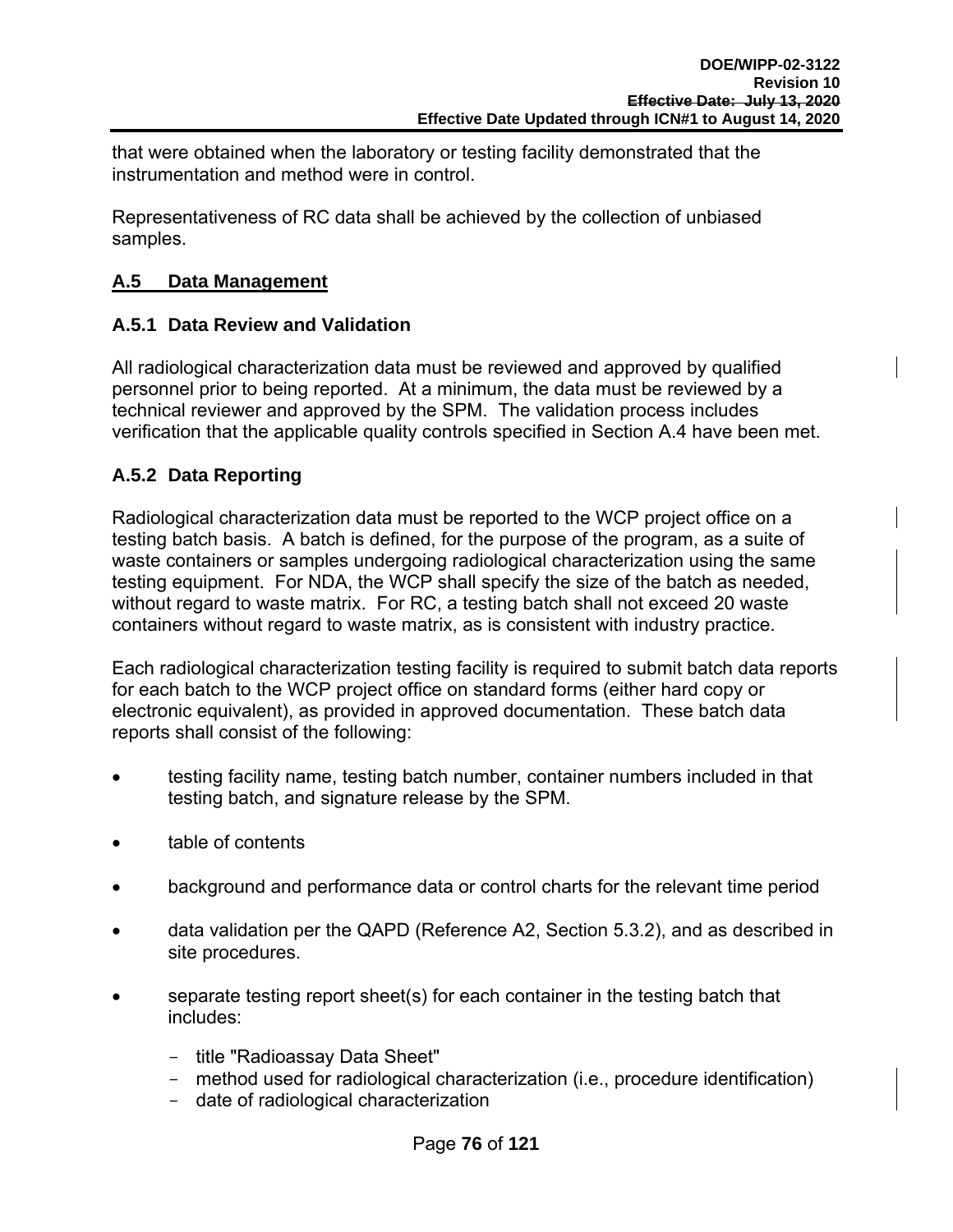- activities and/or masses of individual radioisotopes present and their associated TMUs (curies and/or grams)
- operator signature/date
- reviewer signature/date

Other radiological properties to be documented for each CH-TRU and RH-TRU waste container, as applicable, include:

- decay heat expressed in watts and its associated TMU
- <sup>239</sup>Pu FGE expressed in grams and its associated TMU
- TRU alpha activity concentration expressed in curies per gram
- <sup>239</sup>Pu equivalent activity expressed in curies
- average RH-TRU waste activity concentration per canister expressed in curies per liter, and
- $^{235}$ U FEM for RH-TRU waste expressed in grams and its associated TMU

These calculated quantities shall be included in the batch data report or other QA record or database.

When TMU is reported differently on the testing report sheet than in the WWIS database, the method of expressing TMU shall be specified on the testing report sheet or associated procedures/QAPjP. In the case of radiochemical analyses, the batch data report shall also include the QC sample results.

# **A.5.3 Data and Records Retention**

The following nonpermanent records shall be maintained at the radiological characterization facilities or shall be forwarded to the WCP project office for maintenance, and shall be documented and retrievable by batch number, in accordance with the QAPD:

- testing batch reports
- all raw data, including instrument readouts, calculation records, and radiological characterization QC results
- all instrument calibration reports, as applicable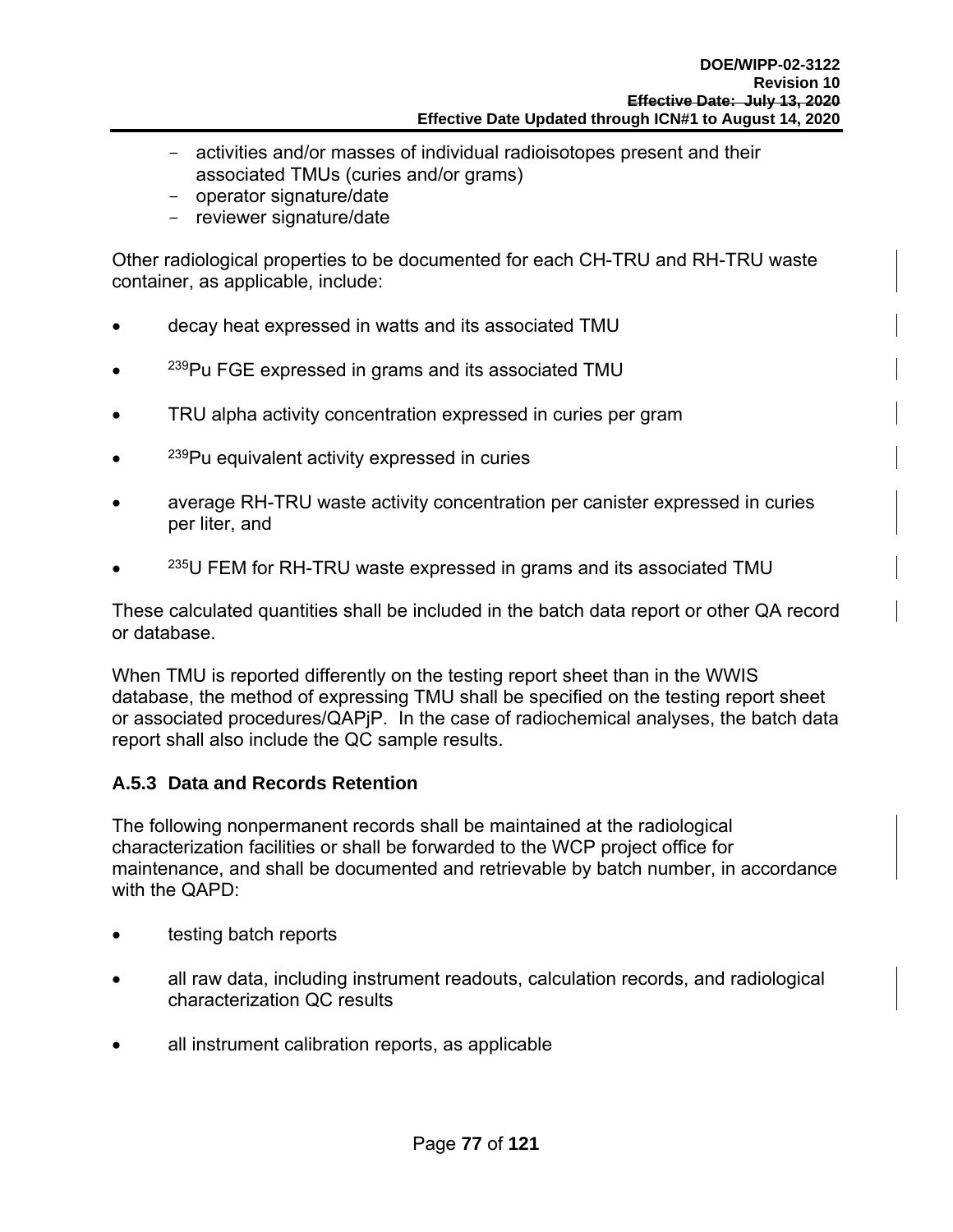### **A.6 Quality Characteristics Assessment**

Per 40 CFR §194.22(c), there are five "quality characteristics" that must be assessed. These quality characteristics and the method by which they are assessed are described in the following sections.

# **A.6.1 Data Accuracy**

Per 40 CFR §194.22(c)(1), *Data Accuracy* is defined as "the degree to which data agree with an acceptable reference or true value." For NDA methods, this quality characteristic is reported as %R and is met and maintained as described in Section A.3. For RC methods, this quality characteristic is met and maintained through the requirements specified in Table A-4 of Section A.4.3. See References A11 and A12 for application of this quality characteristic in formulating the scoring criteria for data generated by the performance demonstration program. Specifically, Appendix D, Section D.1 of these references gives the definitions of limits, bounds, and point estimates as they relate to NDA measurement systems and the relationship between accuracy, bias, and %R.

# **A.6.2 Data Precision**

Per 40 CFR §194.22(c)(2), *Data Precision* is defined as "a measure of the mutual agreement between comparable data gathered or developed under similar conditions expressed in terms of standard deviation." For NDA methods, except for DTC, this quality characteristic is met and maintained as described in Section A.3. For RC methods, this quality characteristic is met and maintained through the requirements specified in Table A-4 of Section A.4.3.

# **A.6.3 Data Representativeness**

Per 40 CFR §194.22(c)(3), *Data Representativeness* is defined as "the degree to which data can accurately and precisely represent a characteristic of a population, a parameter, variations at a sampling point, or environmental conditions." For NDA and RC methods, this quality characteristic for the waste stream is met and maintained through 100% measurement confirmation on a payload container basis. For NDA, since the entire waste container is subjected to measurement, representativeness pertaining to the actual measurement is not applicable. However, since a sample is physically removed from the container for RC measurements and must be representative of the waste within the container, Section A.4.3 provides the criteria for representativeness for the actual sample itself.

# **A.6.4 Data Completeness**

Per 40 CFR §194.22(c)(4), *Data Completeness* is defined as "a measure of the amount of valid data obtained compared to the amount that was expected." For NDA methods, this quality characteristic is met and maintained by requiring 100% valid results. Any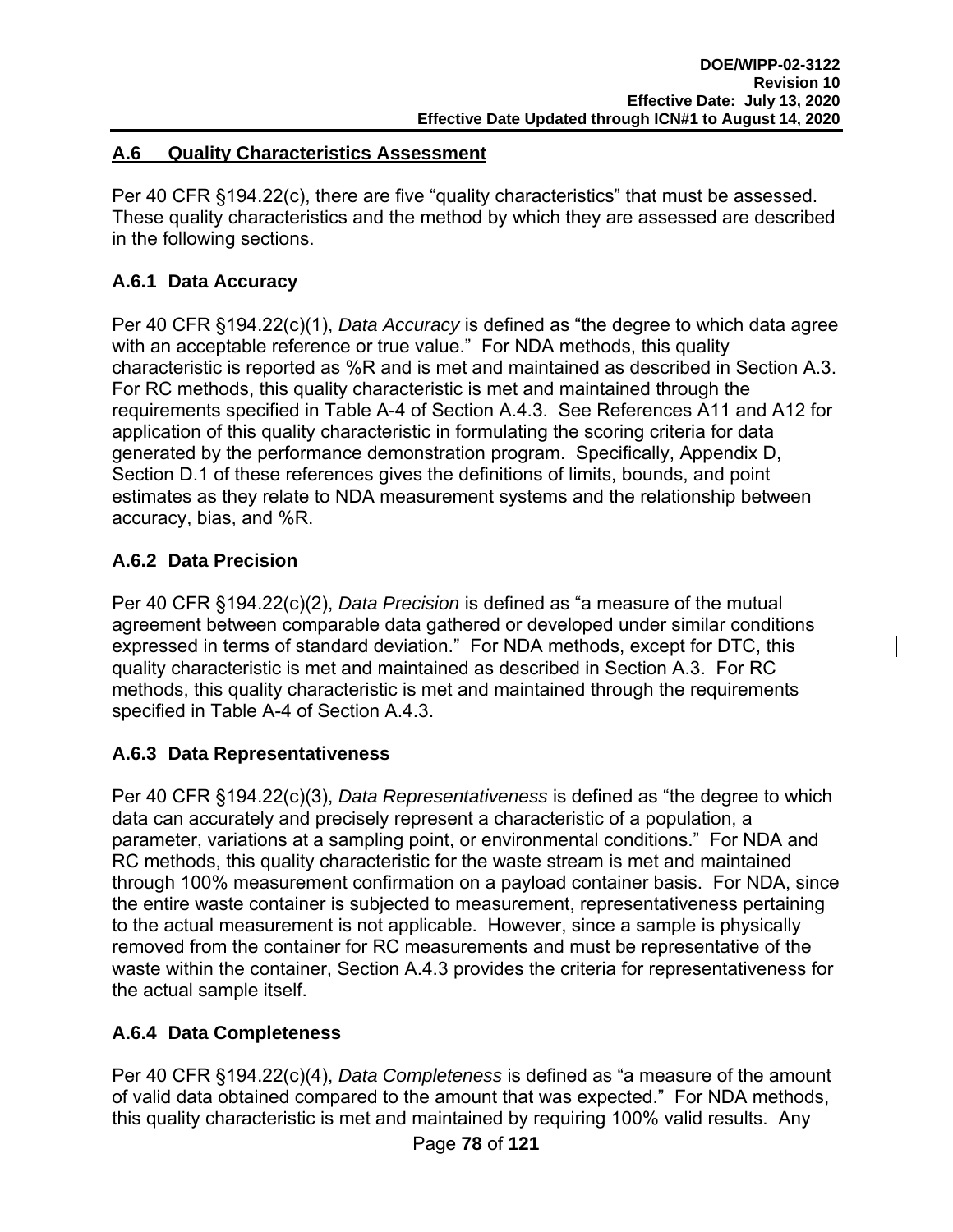results indicating the NDA measurement was invalid require re-measurement. For RC methods, this quality characteristic is met and maintained through the requirements specified in Section A.4.3.

# **A.6.5 Data Comparability**

Per 40 CFR §194.22(c)(5), *Data Comparability* is defined as "a measure of confidence with which one data set can be compared to another." For NDA and RC methods, this quality characteristic is addressed by ensuring that all data are produced under the same system of controls. These controls apply to all aspects of the data generation process, including procurement of analytical instruments, calibration and operation of assay equipment according to industry standards, preparation and use of standardized instrument and data review procedures, and training of equipment operators and technical/data review personnel to the QAPD, as specified in Section A.4.1. All NDA and RC systems and methods are approved by the CBFO prior to use in generating waste characterization data. Additionally, comparison of measured data with AK derived or based values, as applicable, provides a means to assess comparability on a waste stream basis. Although no specific confidence level is specified, these controls provide comparability among all data generated under this program. WCPs using radioassay systems shall participate in measurement comparison programs as specified in Section A.4.1.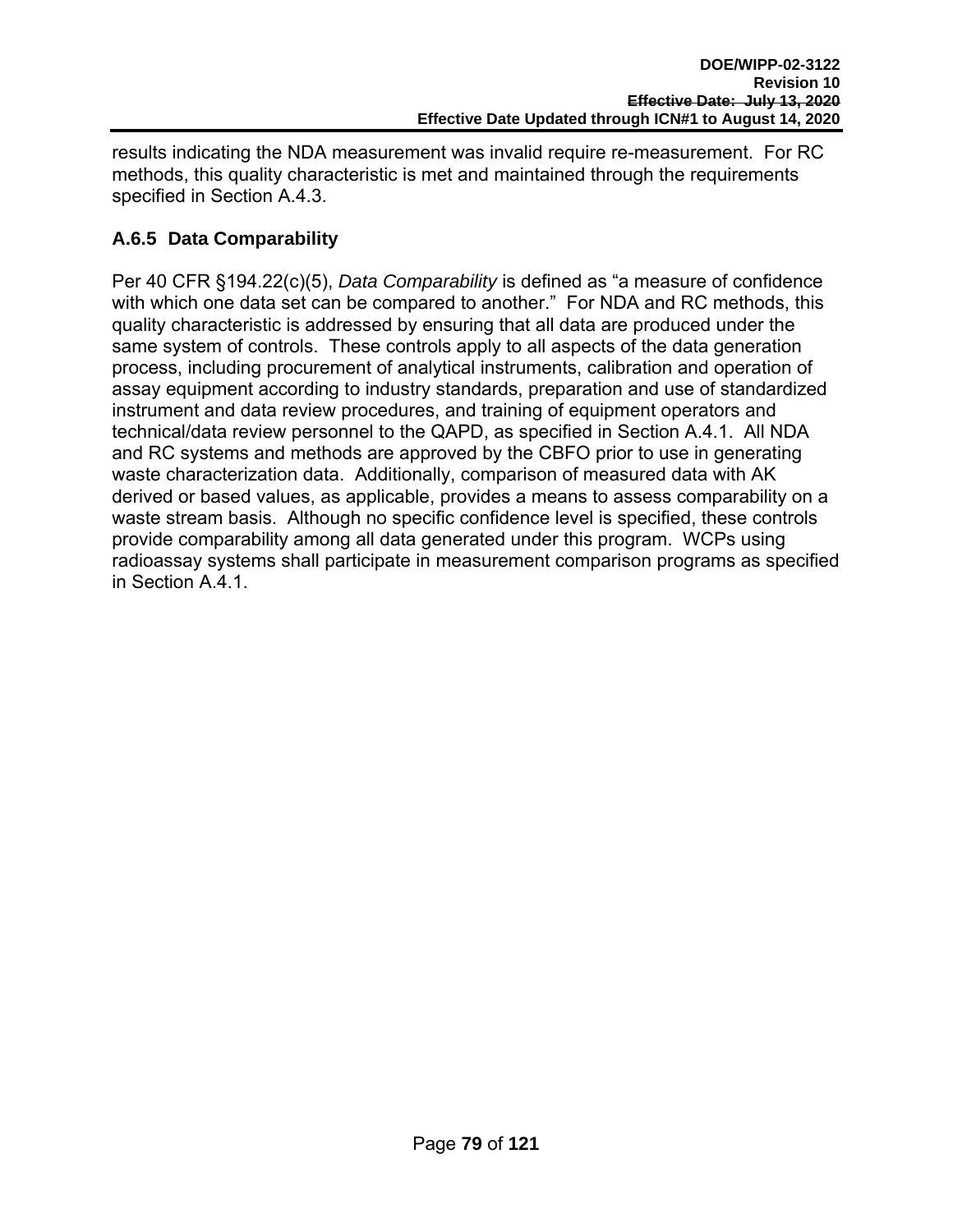#### **References**

*Note: The current revisions of these reference documents are applicable. The Internet links are provided for informational purposes only and may change without prior public notification.* 

- A1. U.S. Nuclear Regulatory Commission. *Peer Review for High-Level Nuclear Waste Repositories,* NUREG-1297, Washington D.C., Office of Nuclear Material Safety and Safeguards, U.S. Nuclear Regulatory Commission.
- A2. U.S. Department of Energy. *Quality Assurance Program Document*, DOE/CBFO-94-1012. Carlsbad, New Mexico, Carlsbad Field Office, U.S. Department of Energy. (http://wipp.energy.gov/documents-library-by-title.asp)
- A3. Currie, Lloyd A., 1968. *Limits for Qualitative Detection and Quantitative Determination*. *Anal.Chem.* 40: 586-93.
- A4. U.S. Environmental Protection Agency, 1980. *Upgrading Environmental Radiation Data.* EPA 520/1-80-012, Washington D.C., Office of Radiation Programs, U. S. Environmental Protection Agency.
- A5. K. C. Smith, R. A. Stroud, K. L. Coop, and J. F. Bresson. 1998. *Total Measurement Uncertainty Assessment for Transuranic Waste Shipments to the Waste Isolation Pilot Plant*. Proceedings of the 6th Nondestructive Assay Waste Characterization Conference, Salt Lake City, Utah, Nov. 17-19, 1998, pp.21-37.
- A6. K. L. Coop, J. F. Bresson, M. E. Doherty, B. M. Gillespie, and D. R. Davidson. *Standardized Total Measurement Uncertainty Reporting for WIPP*. Nondestructive Assay Interface Working Group, Salt Lake City, Utah, May 22, 2000.
- A7. American Society for Testing and Materials. *Standard Guide for Use of Modeling for Passive Gamma Measurements*. ASTM C1726, Annual Book of ASTM Standards, Philadelphia, Pennsylvania, American Society for Testing and Materials.
- A8. American National Standards Institute. *Radiometric Calorimeters Measurement Control Program*, ANSI N15.54, American National Standards Institute, Inc., 1430 Broadway, New York, NY 10018.
- A9. American Society for Testing and Materials. *Standard Test Method for Nondestructive Assay of Special Nuclear Material in Low Density Scrap and Waste by Segmented Passive Gamma-Ray Scanning*. ASTM C1133, Annual Book of ASTM Standards, Philadelphia, Pennsylvania, American Society for Testing and Materials.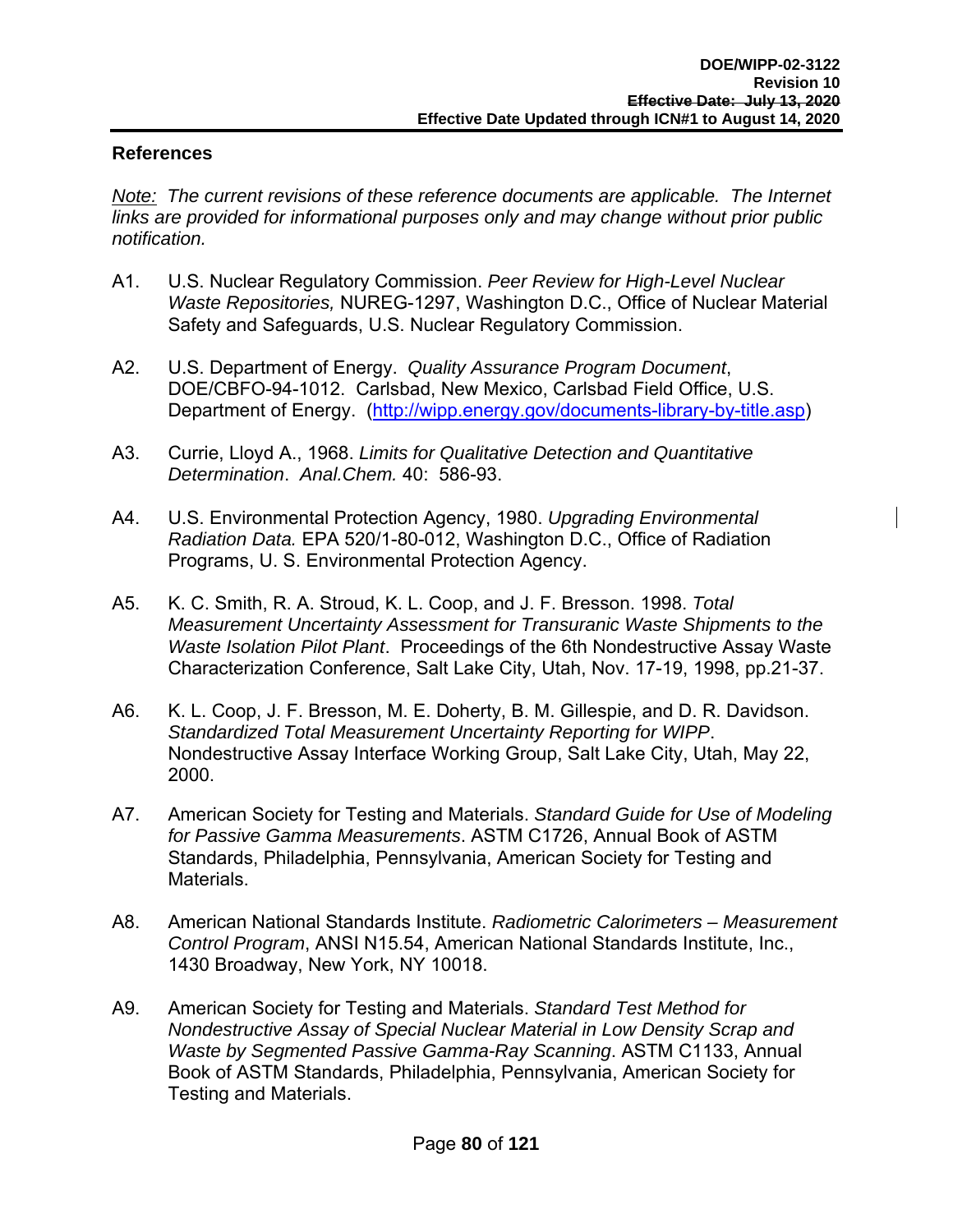- A10. American Society for Testing and Materials. *Standard Guide for Selection, Training and Qualification of Nondestructive Assay (NDA) Personnel*, ASTM C1490, Annual Book of ASTM Standards, Philadelphia, Pennsylvania, American Society for Testing and Materials.
- A11. U.S. Department of Energy. *Performance Demonstration Program Plan for Nondestructive Assay of Boxed Wastes for the TRU Waste Characterization Program*, DOE/CBFO-01-1006. Carlsbad, New Mexico, Carlsbad Field Office, U.S. Department of Energy. (http://www.wipp.energy.gov/Documents\_NTP.htm)
- A12. U.S. Department of Energy. *Performance Demonstration Program Plan for Nondestructive Assay of Drummed Wastes for the TRU Waste Characterization Program*, DOE/CBFO-01-1005. Carlsbad, New Mexico, Carlsbad Field Office, U.S. Department of Energy. (http://www.wipp.energy.gov/Documents\_NTP.htm)
- A13. American Society for Testing and Materials. *Standard Test Method for Determination of Plutonium Isotopic Composition by Gamma-Ray Spectrometry*. ASTM C1030, Annual Book of ASTM Standards, Philadelphia, Pennsylvania, American Society for Testing and Materials.
- A14. American Society for Testing and Materials. *Standard Test Method for Nondestructive Assay of Nuclear Material in Scrap and Waste by Passive-Active Neutron Counting Using a 252Cf Shuffler*. ASTM C1316, Philadelphia, Pennsylvania, American Society for Testing and Materials.
- A15. American Society for Testing and Materials. *Standard Test Method for Nondestructive Assay of Plutonium, Tritium and 241 Am by Calorimetric Assay*. ASTM C1458, Annual Book of ASTM Standards, Philadelphia, Pennsylvania, American Society for Testing and Materials.
- A16. American National Standards Institute. *Nondestructive Assay Measurement Control and Assurance*, ANSI N15.36. American National Standards Institute, Inc., 1430 Broadway, New York, NY 10018.
- A17. U.S. Nuclear Regulatory Commission. 1984. *Nondestructive Assay of Special Nuclear Material Contained in Scrap and Waste.* Regulatory Guide 5.11, Washington, DC, Office of Nuclear Regulatory Research, U.S. Nuclear Regulatory Commission.
- A18. American National Standards Institute. *Plutonium-Bearing Solids Calibration Techniques for Calorimetric Assay.* ANSI N15.22-1987, American National Standards Institute, Inc., 1430 Broadway, New York, NY 10018.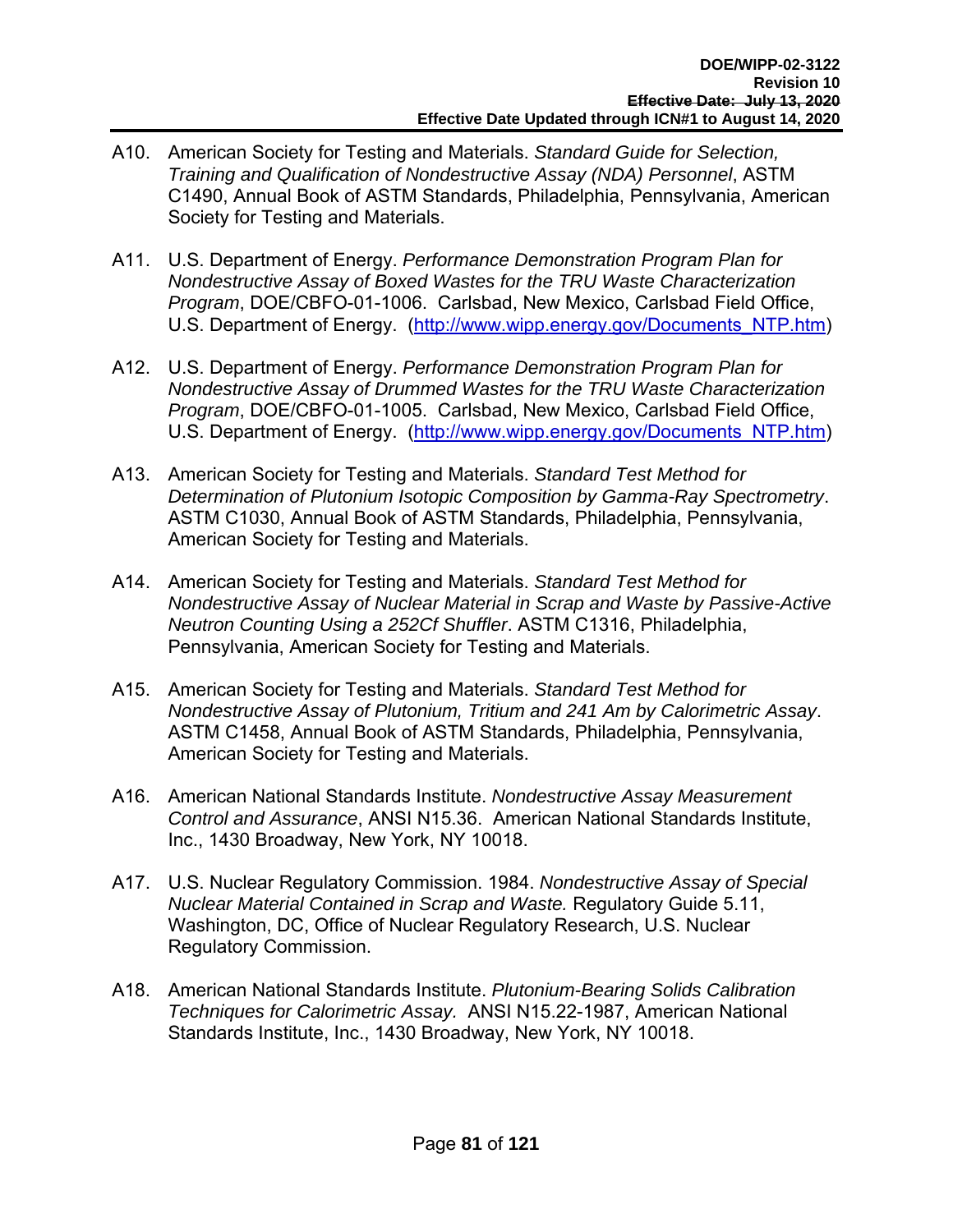# **APPENDIX B**

# **239Pu Equivalent Activity**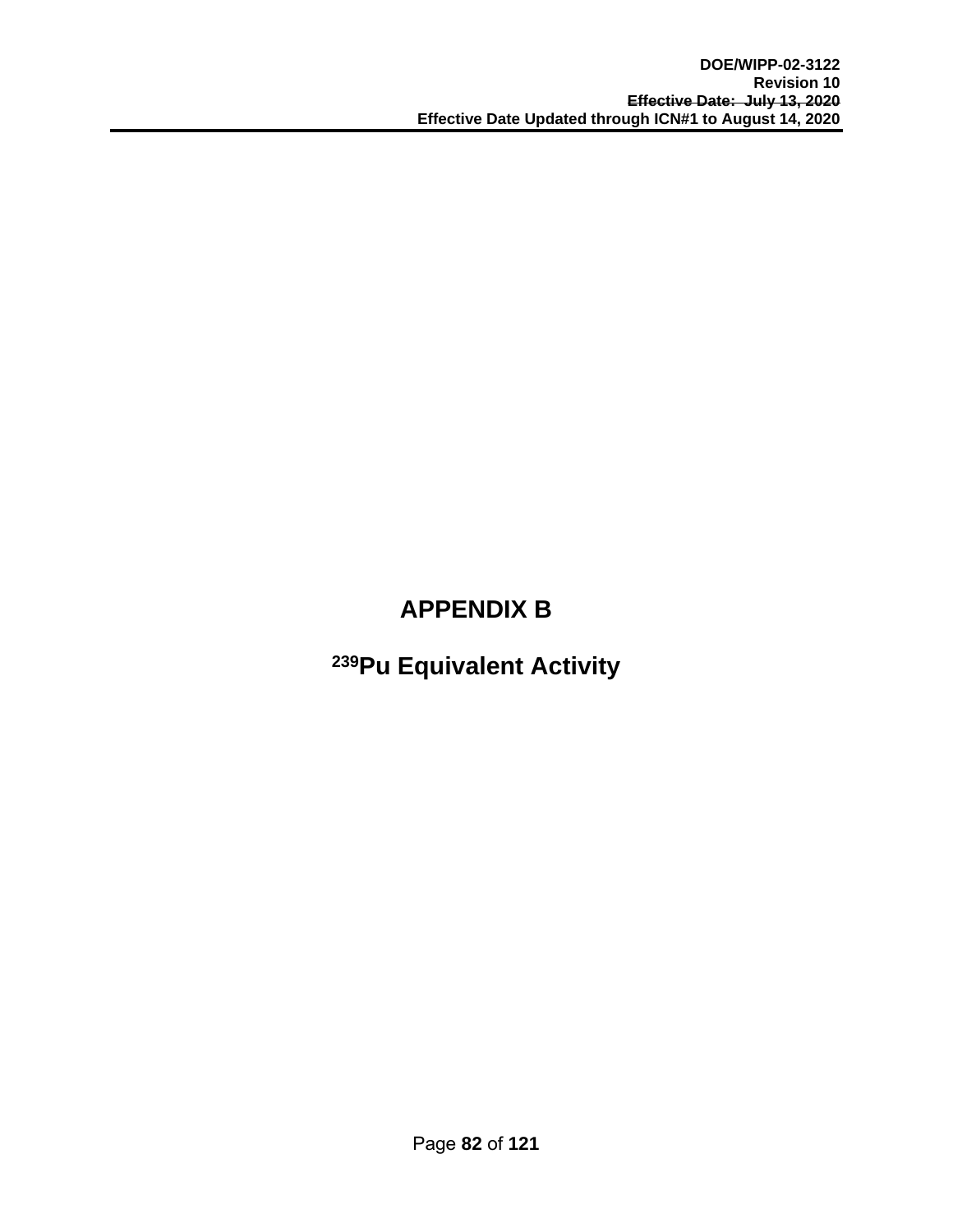The concept of <sup>239</sup>Pu equivalent activity is intended to eliminate the dependency of radiological analyses on specific knowledge of the radionuclide composition of a TRU waste stream. A unique radionuclide composition and/or distribution is associated with most TRU waste streams at each DOE site. By normalizing all radionuclides to a common radiotoxic hazard index, radiological analyses that are essentially independent of these variations can be conducted for the WIPP facility. <sup>239</sup>Pu, as a common component of most defense TRU wastes, was selected as the radionuclide to which the radiotoxic hazard of other TRU radionuclides could be indexed.

Modeled operational releases from the WIPP facility, including both routine and accident-related, are airborne. There are no known significant liquid release pathways during the operational phase of the facility. This, and the fact that TRU radionuclides primarily represent inhalation hazards, allows a valid relationship to be established, which normalizes the inhalation hazard of a TRU radionuclide to that of <sup>239</sup>Pu for the purpose of the WIPP radiological analyses. In effect, the radiological dose consequences of an airborne release of a quantity of TRU radioactivity with a known radionuclide distribution will be essentially identical to that of a release of that material expressed in terms of a quantity of <sup>239</sup>Pu. To obtain this correlation, the 50-year effective whole-body dose commitment or dose conversion factor for a unit intake of each radionuclide will be used.

For a known radioactivity quantity and radionuclide distribution, the  $^{239}$ Pu equivalent activity is determined using radionuclide-specific weighting factors. The <sup>239</sup>Pu equivalent activity (AM) can be characterized by

$$
AM = \frac{K}{\sum A_i / WF_i}
$$
  
 $i = 1$ 

where *K* is the number of TRU<sup>1</sup> radionuclides,  $A_i$  is the activity of radionuclide *i*, and  $WF_i$ is the PE-Ci weighting factor for radionuclide *i*.

*WFi* is further defined as the ratio

$$
WF_i = E_o/E_i
$$

1

where  $E_0$  (rem/ $\mu$ Ci) is the 50-year effective whole-body dose commitment due to the inhalation of <sup>239</sup>Pu particulates with a 1.0  $\mu$ m activity median aerodynamic diameter

<sup>1</sup> TRU as designated in this equation refers to any radionuclide with an atomic number greater than 92 and including 233U.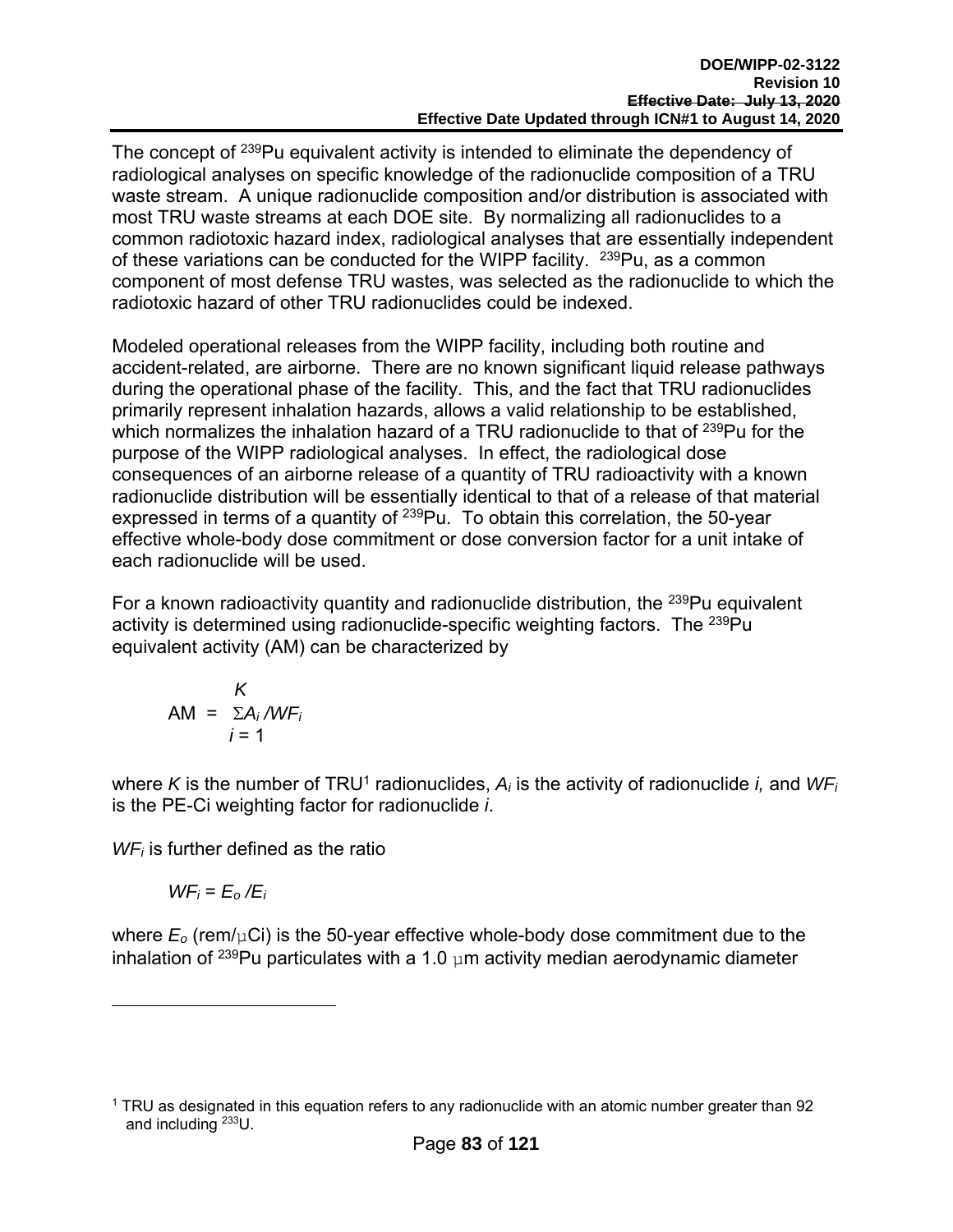(AMAD) and a weekly pulmonary clearance class, and *Ei* (rem/µCi) is the 50-year effective whole-body dose commitment due to the inhalation of radionuclide (*i*) particulates with a 1.0  $µm$  AMAD and the pulmonary clearance class resulting in the highest 50-year effective whole-body dose commitment. Weighting factors calculated in this manner are presented in Table B-1 for radionuclides typically present in CH-TRU waste. If other TRU radionuclides are determined to be present in the payload container, their weighting factors can be obtained from the values of  $E_0$  and  $E_i$  contained in DOE/EH-0071 (Reference B1).

| Radionuclide      | <b>Pulmonary</b><br>Clearance Class <sup>1</sup> | <b>Weighting Factor</b> |
|-------------------|--------------------------------------------------|-------------------------|
| $233$ U           | Y                                                | 3.9                     |
| $^{237}$ Np       | W                                                | 1.0                     |
| 236Pu             | W                                                | 3.2                     |
| 238Pu             | W                                                | 1.1                     |
| <sup>239</sup> Pu | W                                                | 1.0                     |
| 240 <sub>Pu</sub> | W                                                | 1.0                     |
| $241$ Pu          | W                                                | 51.0                    |
| $242$ Pu          | W                                                | 1.1                     |
| $241$ Am          | W                                                | 1.0                     |
| $243$ Am          | W                                                | 1.0                     |
| $242$ Cm          | W                                                | 30.0                    |
| $244$ Cm          | W                                                | 1.9                     |
| 252Cf             | Y                                                | 3.9                     |

### **Table B-1 PE-Ci Weighting Factors for Selected Radionuclides**

1(W) Weekly, (Y) Yearly

#### **References**

B1. U.S. Department of Energy. *Internal Dose Conversion Factors for Calculation of Dose to the Public,* DOE/EH-0071, July 1988.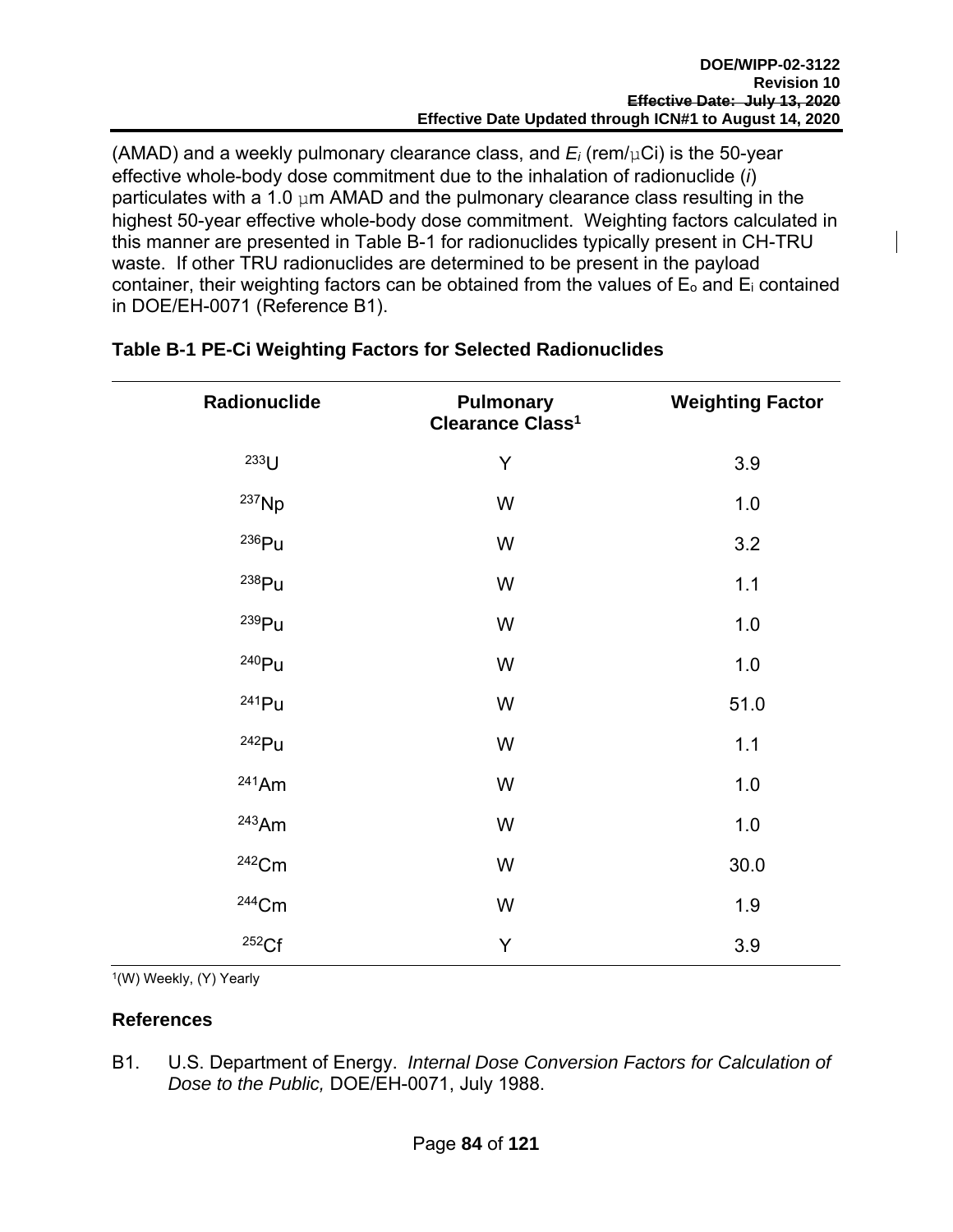# **APPENDIX C**

**Glossary**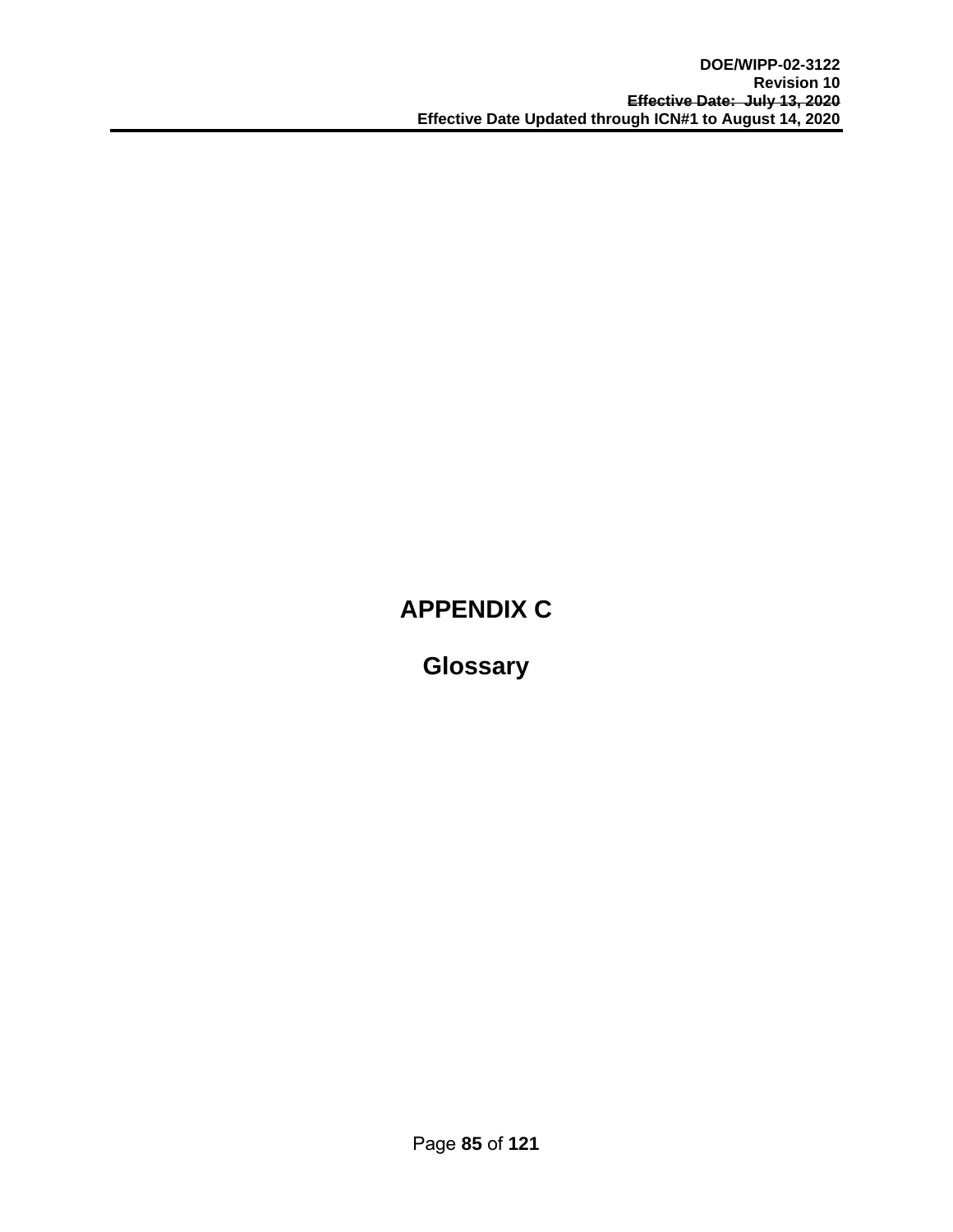**10-160B Packaging** – An NRC-certified Type B transportation packaging used for transportation of TRU wastes.

**Acceptable knowledge** – Any information about the process used to generate waste, material inputs to the process, and the time period during which the waste was generated, as well as data resulting from the analysis of waste, conducted prior to or separate from the waste certification process authorized by the EPA's Certification Decision, to show compliance with Condition 3 of the certification decision (Appendix A of this part) (40 CFR §194.2 and §194.67).

**Activity** – A measure of the rate at which a material emits nuclear radiation, usually given in terms of the number of nuclear disintegrations occurring in a given length of time. The common unit of activity is the curie, which amounts to 37 billion (3.7 x 10<sup>10</sup>), disintegrations per second. The International Standard unit of activity is the becquerel and is equal to one disintegration per second.

**Administrative controls** – Provisions relating to organization and management, procedures, record keeping, assessment, and reporting necessary to ensure the safe operation of the facility.

**Atomic energy defense activities** – Activities of the Secretary of Energy (and predecessor agencies) performed in whole or in part in carrying out any of the following functions: naval reactors development; weapons activities, including defense inertial confinement fusion; verification and control technology; defense nuclear material production; defense nuclear waste and materials by-product management; defense nuclear materials security investigations; and defense research and development.

**Authorization basis** – Those aspects of the facility design and operational requirements relied upon by the DOE to authorize the operation of nuclear facilities and processes.

**Characterization** – Sampling, monitoring, and analysis (whether by review of AK, nondestructive examination, NDA, or RC) to identify and quantify the constituents of a waste material.

**Chemical compatibility** – Assessing the properties of chemicals in a payload container (>1 weight percent); there must be no adverse safety or health hazards produced as a result of any mixtures that occur.

**Completeness** – The percentage of measurements made that are judged to be valid measurements. The completeness goal is to generate a sufficient amount of valid data based on program needs. Valid results for radioassay and radiography data are those that were obtained when the laboratory or testing facility demonstrated that the instrumentation and method were in control; that is, that all calibration, verification, interference, and zero matrix checks met acceptance criteria.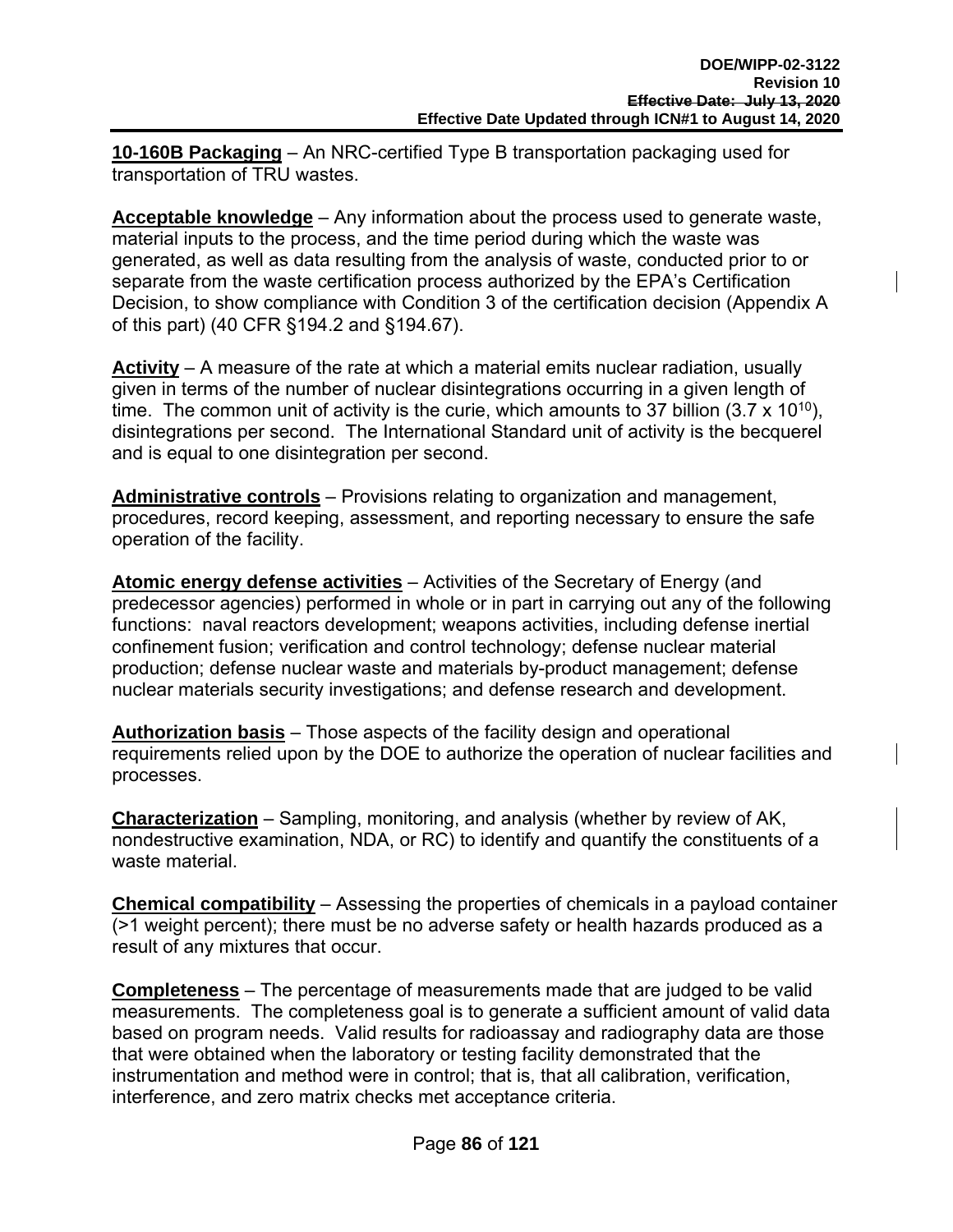**Compressed gas** – Compressed gases are those materials defined as such by 49 CFR Part 173, Subpart G.

**Contact-handled transuranic waste** – Transuranic waste with a surface dose equivalent rate not greater than 200 millirem per hour (Reference 2, Section 2[3]).

**Contact-handled Transuranic Waste Authorized Methods for Payload Control (CH-TRAMPAC)** – The governing document for shipments in the Transuranic Package Transporter-II (TRUPACT-II) and HalfPACT packagings (Reference 24, Section 1).

**Content code** – A uniform system applied to waste forms to group those with similar characteristics for purposes of shipment in the TRUPACT-II, TRUPACT-III, HalfPACT, and RH-TRU 72-B packagings.

**Corrosive/Corrosivity** – A solid waste exhibits corrosivity if a sample of the waste is either aqueous and has a pH  $\leq$  2 or  $\geq$  12.5, or it is a liquid and corrodes steel at a rate  $> 6.35$  mm (0.250 inch) per year at a test temperature of 55°C (130°F) (40 CFR §261.22).

**Criticality control overpack** – A packaging configuration consisting of a steel 55-gallon drum containing a vented criticality control container confinement vessel that is centrally positioned within the drum by laminated plywood dunnage (Reference 48, Section 4.6).

**Curie** – A unit of activity equal to 37 billion  $(3.7 \times 10^{10})$  disintegrations per second.

**Disposal** – Permanent isolation of TRU waste from the accessible environment with no intent of recovery, whether or not such isolation permits the recovery of such waste (Reference 2, Section 2[5]).

**Dose conversion factor** – A numerical factor used in converting radionuclide uptake (curies) in the body to the resultant radiation dose (rem).

**Dose equivalent rate** – The radiation dose equivalent delivered per unit time (e.g., rem per hour).

**Drum** – Includes 55-gallon, 85-gallon, and 100-gallon drums as described in the CH-TRAMPAC and the Permit.

**Far field measurement** – A measurement where the maximum dimensions of both the container and detector are negligible compared with their separation.

**Figure of merit** – A numerical quantity based on one or more characteristics of an assay system used to determine the performance effectiveness for an application.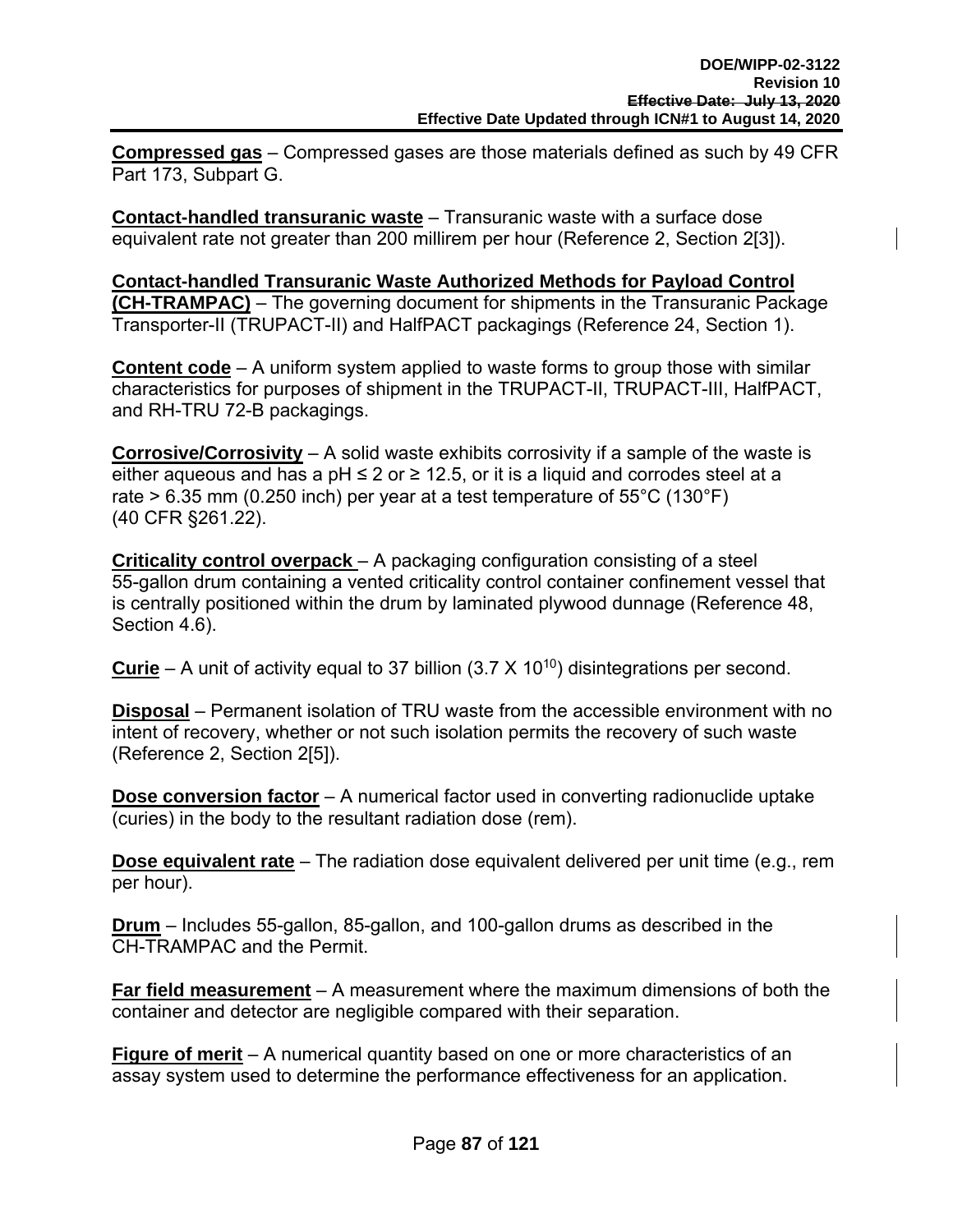**Fissile gram equivalent** – An isotopic mass of radionuclide normalized to <sup>239</sup>Pu.

**Fissile material** – Any material consisting of or containing one or more radionuclides that can undergo neutron-induced fission with neutrons of essentially zero kinetic energy (e.g., thermal neutrons), such as 233U, 235U, and 239Pu.

**Fully compacted waste** – Waste that has been mechanically compacted such that the distribution and form of polyethylene in the waste exceeds  $0.646$  g/cm<sup>3</sup>; i.e., 70% of the theoretical full density of polyethylene  $(0.923 \text{ g/cm}^3)$ .

**HalfPACT** – An NRC-certified Type B transportation packaging used for transportation of CH-TRU wastes.

**Hazardous waste** – Those wastes that are designated hazardous by the EPA's (or state's) regulations. For a detailed description, see 40 CFR §261.3. Hazardous wastes are listed in 20.4.1 New Mexico Administrative Code (NMAC), subpart II (40 CFR Part 261), and/or exhibit one of the four characteristics in 20.4.1 NMAC, subpart II (40 CFR Part 261) (i.e., ignitability, corrosivity, reactivity, and toxicity).

**Headspace** – The total contained volume of a container minus the volume occupied by the waste material.

**Headspace gas** – The gas within the headspace of a container.

**Internal container** – A container inside the outermost container examined during radiography or VE. Drum liners, liner bags, plastic bags used for contamination control, capillary-type lab ware, and debris not designed to hold liquid at the time of original waste packaging are not internal containers (Reference 10, Part 1, Section 1.5.17).

**Lower Limit of Detection** – The level of radioactivity which, if present, will yield a measured value greater than the critical limit with a 95% probability. The critical limit is defined as that value which measurements of the background will exceed with a 5% probability.

**Machine-compacted waste** – Waste whose volume has been reduced using a mechanical process.

**Minimum detectable activity** – The minimum detectable activity is the smallest amount of radioactivity in a sample that can be detected with a 5% probability of erroneously detecting radioactivity, when in fact none was present (Type I error) and also, a 5% probability of not detecting radioactivity, when in fact it is present (Type II error).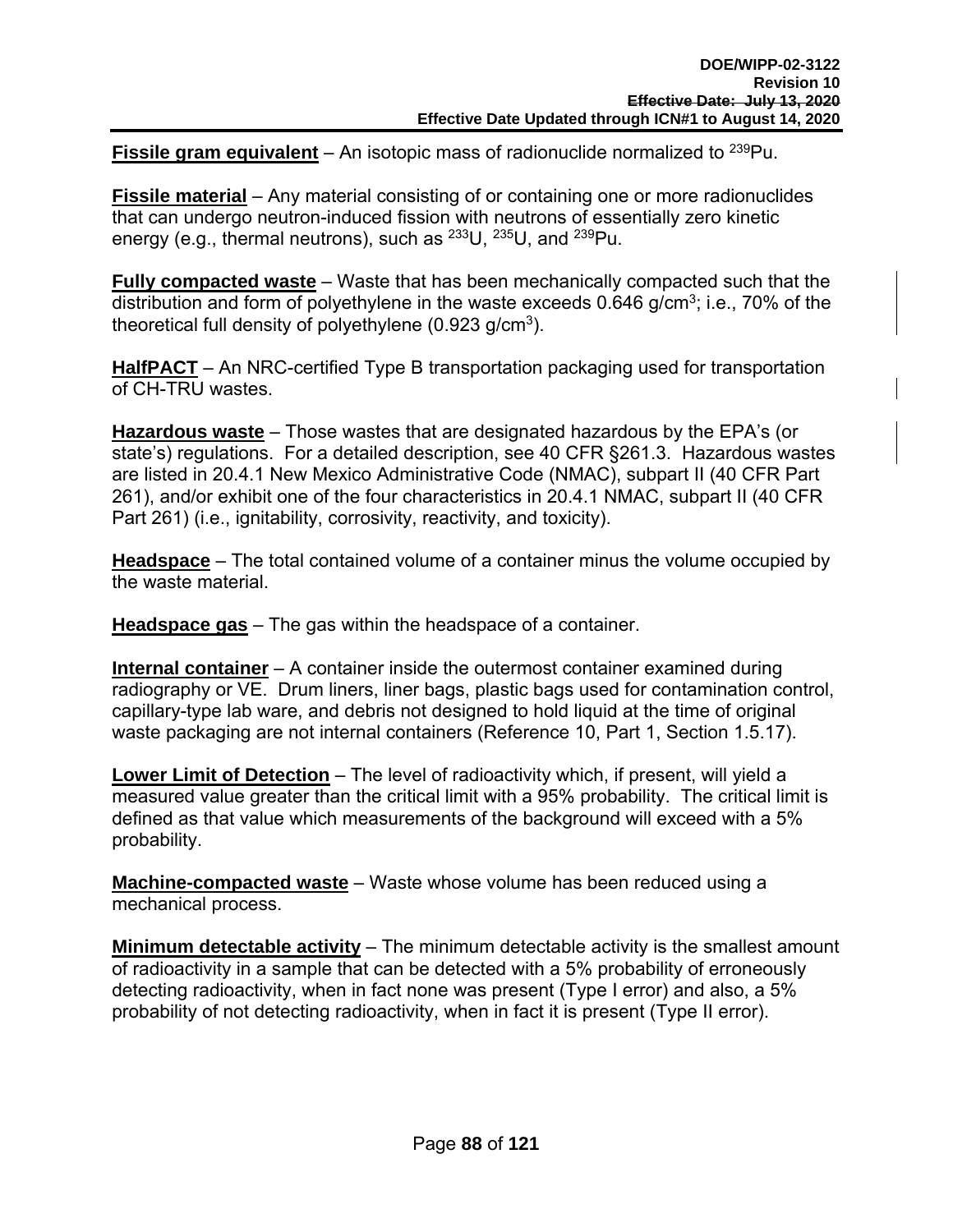**Nondestructive Assay** – A general term for a number of techniques, such as gamma spectroscopy, passive/active neutron measurement, DTC, and calorimetry. These techniques provide information on the radionuclide content of waste and sometimes on its spatial distribution inside containers (Reference 18).

**Observable liquid** – Liquid that is observable using radiography or VE as specified in Permit Attachment C, Waste Analysis Plan (Reference 10, Part 1, Section 1.5.18).

**Overpack** – A container put around another container. There are two types of overpacks, those containing damaged inner containers and those containing undamaged inner containers. An undamaged inner container is one that meets the U.S. DOT Specification 7A, Type A, requirements as discussed in Section 3.2.1 of the WAC.

**Package** – (1) A packaging plus its contents. (2) The reusable Type B shipping container (e.g., TRUPACT-II, TRUPACT-III, HalfPACT, RH-TRU 72-B, or 10-160B), loaded with TRU waste payload containers, which has been prepared for shipment in accordance with the package QA program. (3) In the regulations governing the transportation of radioactive materials, the packaging, together with its radioactive contents, as presented for transport.

**Packaging** – The reusable Type B shipping container for transport of TRU waste payload containers (e.g., TRUPACT-II, TRUPACT-III, HalfPACT, RH-TRU 72-B, or 10-160B).

**Packaging quality assurance program** – A WCP document that defines the quality assurance and quality control activities applicable to usage of the NRC-approved packaging. This program shall meet the requirements of 10 CFR Part 71, Subpart H.

**Partially compacted waste** – Waste that has been mechanically compacted such that the distribution and form of polyethylene in the waste does not exceed  $0.646$  g/cm<sup>3</sup>; i.e., 70% of the theoretical full density of polyethylene (0.923 g/cm<sup>3</sup>).

**Payload assembly** – An assembly of payload containers qualified for transport in a TRUPACT-II, HalfPACT, or 10-160B.

**Payload container** – The outermost container (e.g., a drum, shielded container, SLB2, SWB, TDOP, or canister) for TRU waste material that is placed in a reusable Type B shipping container (e.g., a TRUPACT-II, TRUPACT-III, HalfPACT, RH-TRU 72-B, or 10-160B) for transport.

**PCB bulk product waste** – Waste derived from manufactured products containing PCBs in a non-liquid state, at any concentration where the concentration at the time of designation for disposal was ≥50 ppm PCBs. PCB bulk product waste does not include PCBs or PCB items regulated for disposal under §761.60(a) through (c), §761.61, §761.63, or §761.64 (References 13 and 40 CFR §761.3).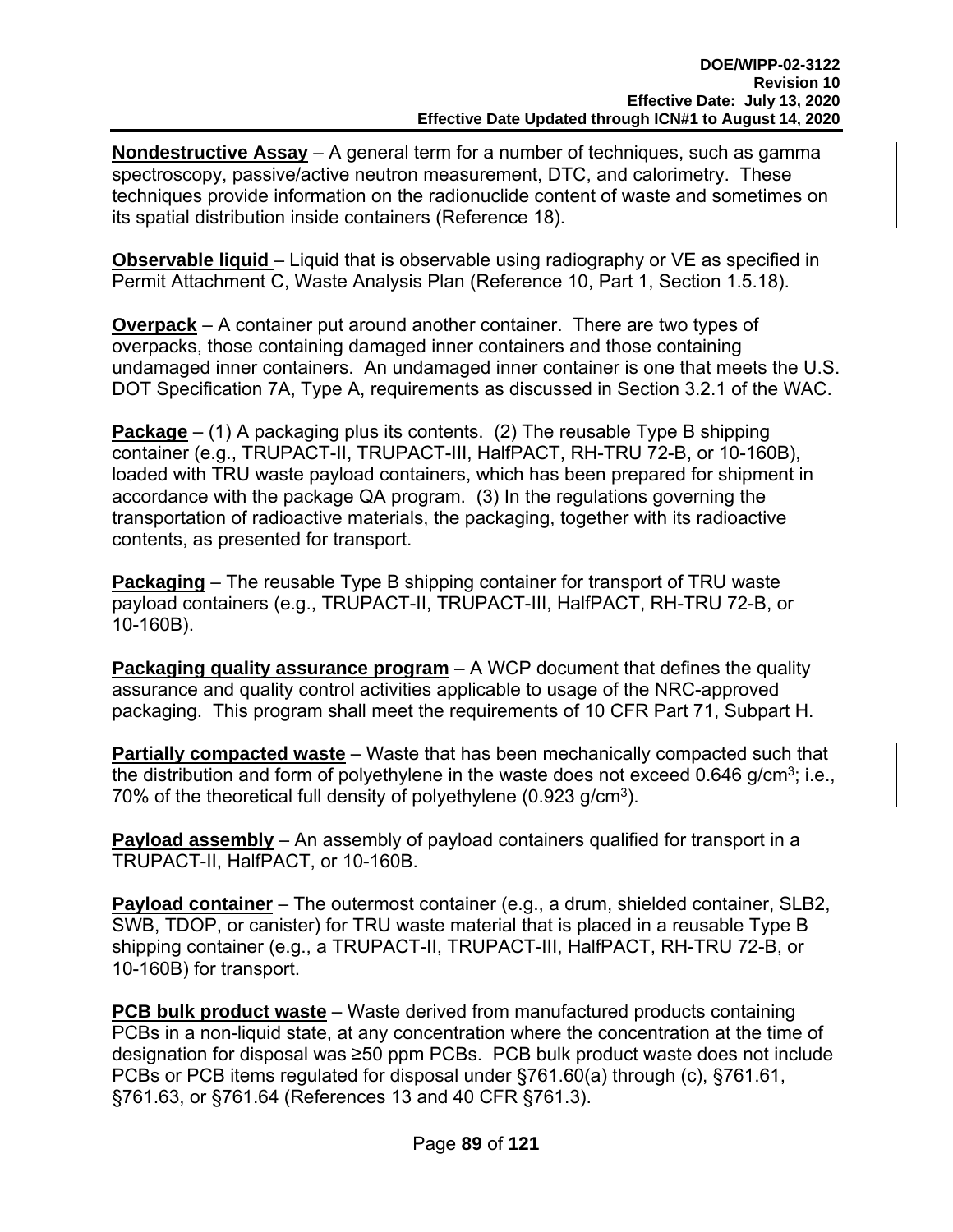**Pipe overpack** – A packaging configuration consisting of a vented cylindrical pipe component surrounded by dunnage within a vented 55-gallon drum with a rigid polyethylene liner and vented lid.

**Plutonium-239 equivalent activity** – An equivalent radiotoxic hazard of a radionuclide normalized to 239Pu.

**Precision** – A measure of mutual agreement among individual measurements of the same property made under prescribed similar conditions, often expressed as a standard deviation or relative percent difference.

**Pyrophoric** – A pyrophoric solid is any solid material, other than one classified as an explosive, which under normal conditions is liable to cause fires through friction, retained heat from manufacturing or processing, or which can be ignited readily, and when ignited burns so vigorously and persistently as to create a serious transportation, handling, or disposal hazard. Included are spontaneously combustible and water reactive materials (10 CFR §61.2).

**Radioassay** – Methods used to identify and quantify radionuclides in TRU waste. Radioassay includes NDA and RC.

**Radiography** – A nondestructive testing method that uses x-rays to inspect and determine the physical form of waste.

**Radionuclide** – A nuclide that emits radiation by spontaneous transformation.

**Remote-handled transuranic waste** – Transuranic waste with a surface dose equivalent rate of 200 millirem per hour or greater. (Reference 2, Section 2[12])

**Remote-handled Transuranic Waste Authorized Methods for Payload Control (RH-TRAMPAC)** – The governing document for shipments in the RH-TRU 72-B packaging (Reference 41, Section 1).

**RH-TRU Waste Canister (fixed and removable lid)** – Container that is transported in the RH-TRU 72-B Cask.

**RH-TRU 72-B Packaging** – An NRC-certified Type B transportation packaging used for transportation of RH-TRU wastes.

**Shielded container** – A metal payload container authorized for use within the HalfPACT packaging, that has been tested by the DOE to meet DOT Specification 7A Type A requirements. It is approximately the same size as a standard 55-gallon drum, contains an inner steel drum, and incorporates a nominal one-inch layer of lead lining to shield waste forms with high gamma energies. Although the shielded container is managed during handling, shipment, storage, and disposal as a CH payload container,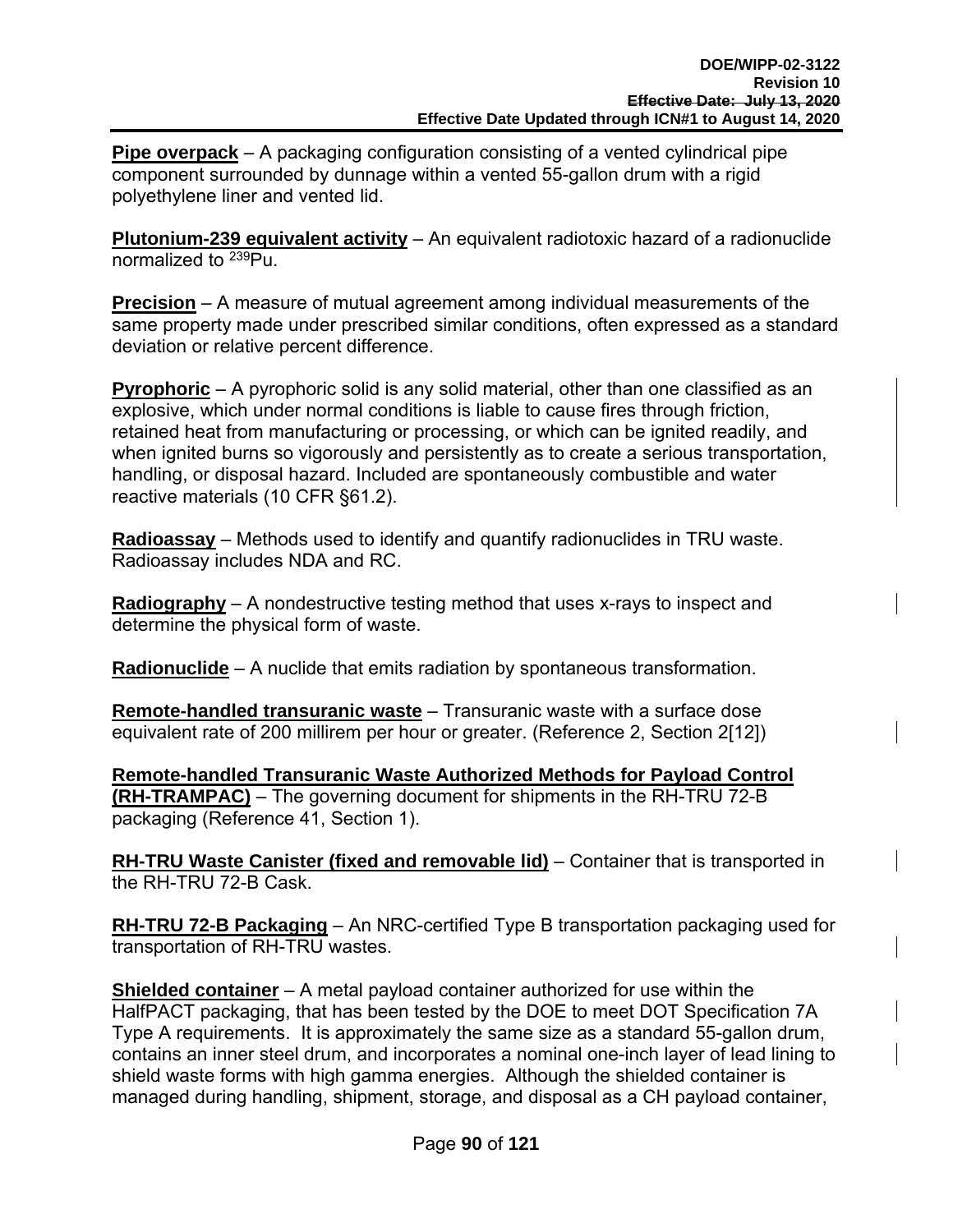the waste contained in a shielded container is characterized and inventoried in the WWIS database as RH waste.

**Shipper** – A TRU waste site that releases an NRC-approved package to a carrier for shipment to the WIPP.

**Shipping category** – A shipping category is defined by the following parameters: chemical composition of the waste (waste type), gas generation potential of the waste material type (quantified by the g-value for hydrogen), and gas release resistance (type of payload container and type and maximum number of confinement layers used).

**Sites** – Department of Energy TRU waste generator or storage sites.

**Standard large box 2** – A specialized metal payload container with a top-loading and a bottom-loading option for use within the TRUPACT-III packaging, that has been tested by the DOE to meet DOT Specification 7A Type A requirements.

**Standard waste box** – A metal payload container authorized for use within the TRUPACT-II and HalfPACT packaging, that has been tested by the DOE to meet DOT Specification 7A Type A requirements.

**Summary category group** – Used to segregate TRU-mixed wastes into broad groups having similar physical forms. The summary category groups include homogeneous solids (S3000) that are at least 50 percent by volume solid process residues, soil/gravel (S4000) that is at least 50 percent by volume soil/gravel, and debris (S5000) that is at least 50 percent by volume materials that meet the criteria specified in 20.4.1.800 NMAC (incorporating 40 CFR §268.2(g)). Categorization is based on the summary category group constituting the greatest volume of waste for a waste stream (Reference 10, Attachment C).

**Ten-drum overpack** – A metal payload container authorized for use within the TRUPACT-II packaging, that has been tested by the DOE to meet DOT Specification 7A Type A requirements.

**Trace chemicals/materials** – Chemicals/materials that occur individually in the waste in quantities less than 1 weight percent. The total quantity of chemicals/materials not listed as allowed materials for a given waste material type in any payload container is restricted to less than 5 weight percent (References 24 and 25, Section 4.3.1; Reference 41, Section 4.3.1).

**TRU isotope** – An isotope of any element having an atomic number greater than uranium (i.e., 92).

**TRU waste** – Waste containing more than 100 nCi of alpha-emitting TRU isotopes per gram of waste, with half-lives greater than 20 years, except for (1) high-level radioactive waste, (2) waste that the Secretary has determined, with the concurrence of the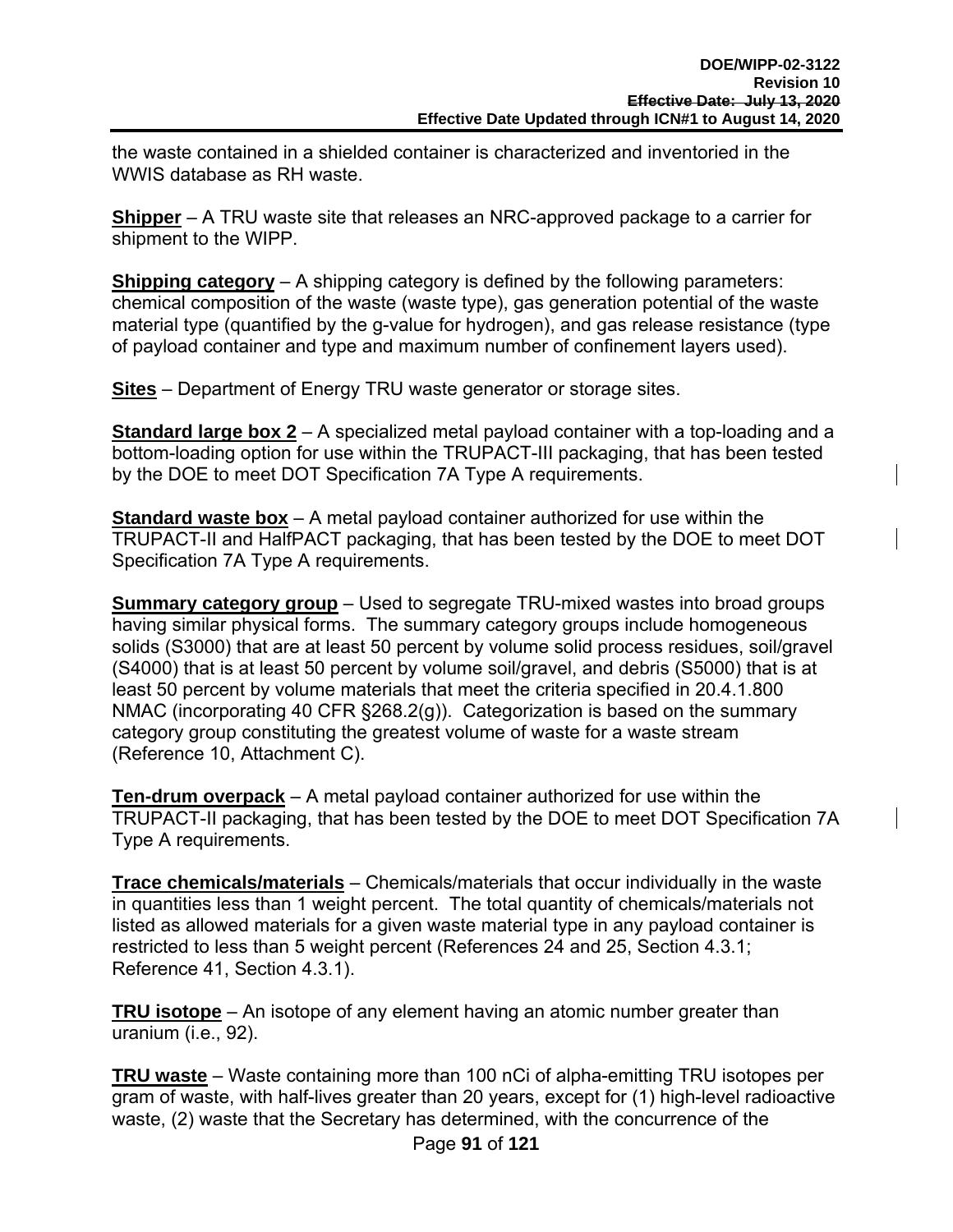Administrator, does not need the degree of isolation required by the disposal regulations, or (3) waste that the NRC has approved for disposal on a case-by-case basis in accordance with 10 CFR Part 61 (Reference 2, Section 2[18]).

**TRU-mixed waste** – TRU waste that is also a hazardous waste as defined by the Hazardous Waste Act and 20.4.1.200 NMAC (incorporating 40 CFR §261.3) (Reference 10, Part 1, Section 1.5.7).

**TRUPACT-II** – An NRC-certified Type B transportation packaging used for transportation of CH-TRU wastes.

**TRUPACT-III** – An NRC-certified Type B transportation packaging used for transportation of CH-TRU wastes in the SLB2 container.

**TRUPACT-III Transuranic Waste Authorized Methods for Payload Control (TRUPACT-III TRAMPAC)** – The governing document for shipments in the TRUPACT-III packaging (Reference 25, Section 1).

**Verification** – The act of authenticating or formally asserting the truth that a process, item, data set, or service is, in fact, that which is claimed. Data verification is the process used to confirm that all review and validation procedures have been completed.

**Waste Acceptance Criteria** – Constraints (limits) on the physical, chemical, and radiological properties of TRU waste and its packaging as determined by the WIPP's authorization basis requirements. TRU waste will not be approved for shipment to and disposal at the WIPP until it has been certified as meeting these criteria. Waste acceptance criteria ensure that TRU waste is managed and disposed of in a manner that protects human health and safety and the environment.

**Waste Analysis Plan** – The Waste Analysis Plan includes test methods, details of planned waste analysis for complying with the general waste analysis requirements of 20.4.1.500 NMAC (incorporating 40 CFR §264.13), a description of the waste shipment screening and verification process, and a description of the QA/QC program. WCPs are required to implement the applicable requirements of the WAP.

**Waste certification** – Formal and documented declaration by WCPs that waste has been characterized and meets the requirements of the WIPP WAC.

**Waste characterization** – The process of determining that TRU waste meets the requirements of the WAC by the acceptable performance of the activities defined by the CBFO-approved WCP plans.

**Waste matrix code** – A DOE-developed coding system for grouping waste streams that have similar matrix constituents, especially for treatment objectives. This coding system allows waste streams within the DOE TRU waste system that have similar physical and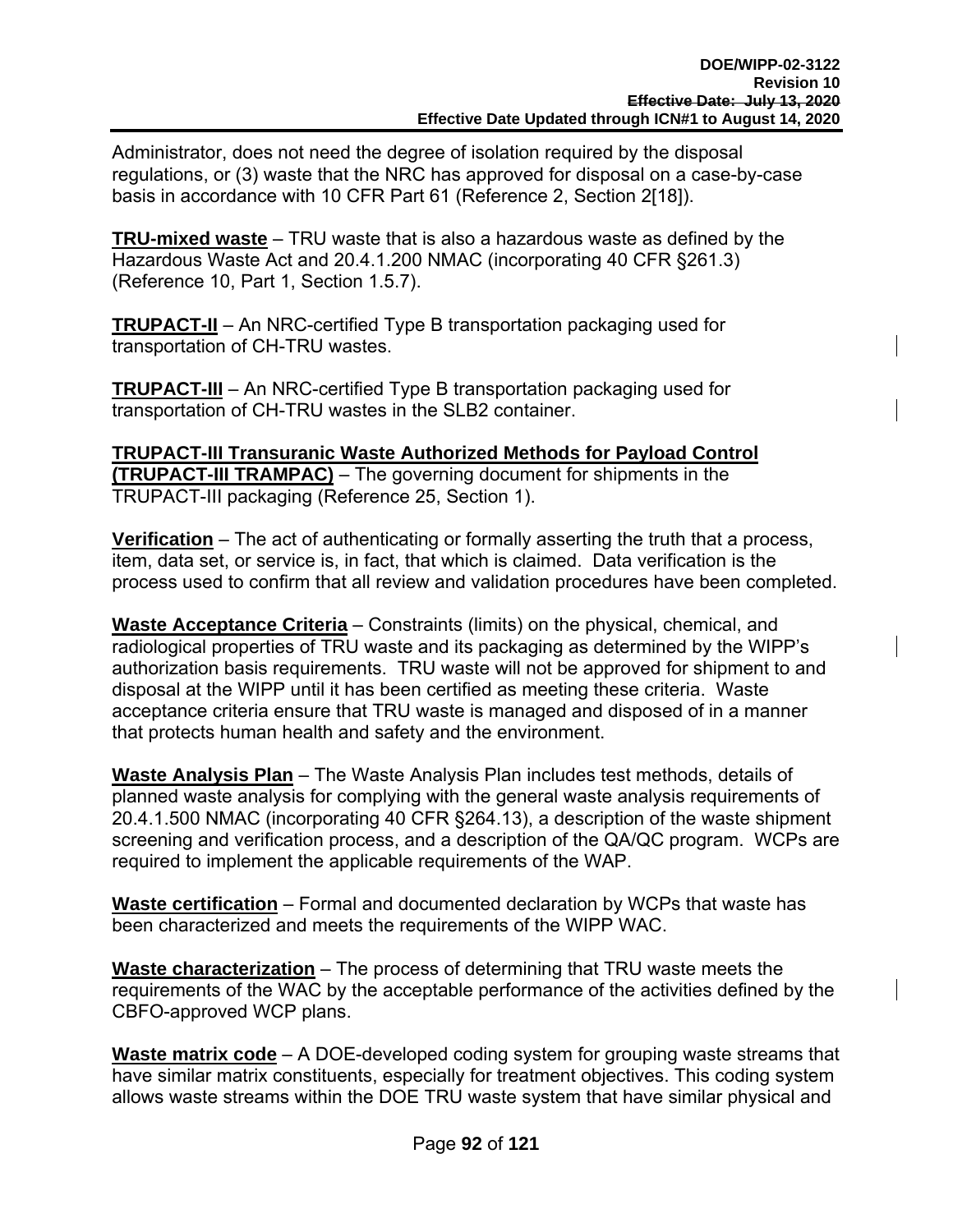chemical waste form properties to be categorized together (Transuranic Waste Baseline Inventory Report, DOE/CAO-95-1121).

**Waste stream** – A waste stream is waste materials that have common physical form, that contain similar hazardous constituents, and that are generated from a single CH or RH process or activity (Reference 10, Attachment C).

#### **WIPP Certified Program (includes CCP by site and the contractor for the AMWTP)**

A program that has undergone initial certification and once per year recertification audits conducted by the CBFO to verify the adequacy of procedures reflecting program requirements (compliance), implementation of the procedures (procedure adherence), and the effectiveness of the procedures (desired result) (Reference 4, Chapter 18, Section 18.4).

**WIPP Waste Information System** – A computerized data management system used by the WIPP to gather, store, and process information pertaining to CH-TRU and RH-TRU waste destined for or disposed of at the WIPP. The WWIS database is a subsystem of the WDS (Reference 23, Waste Data System Definitions).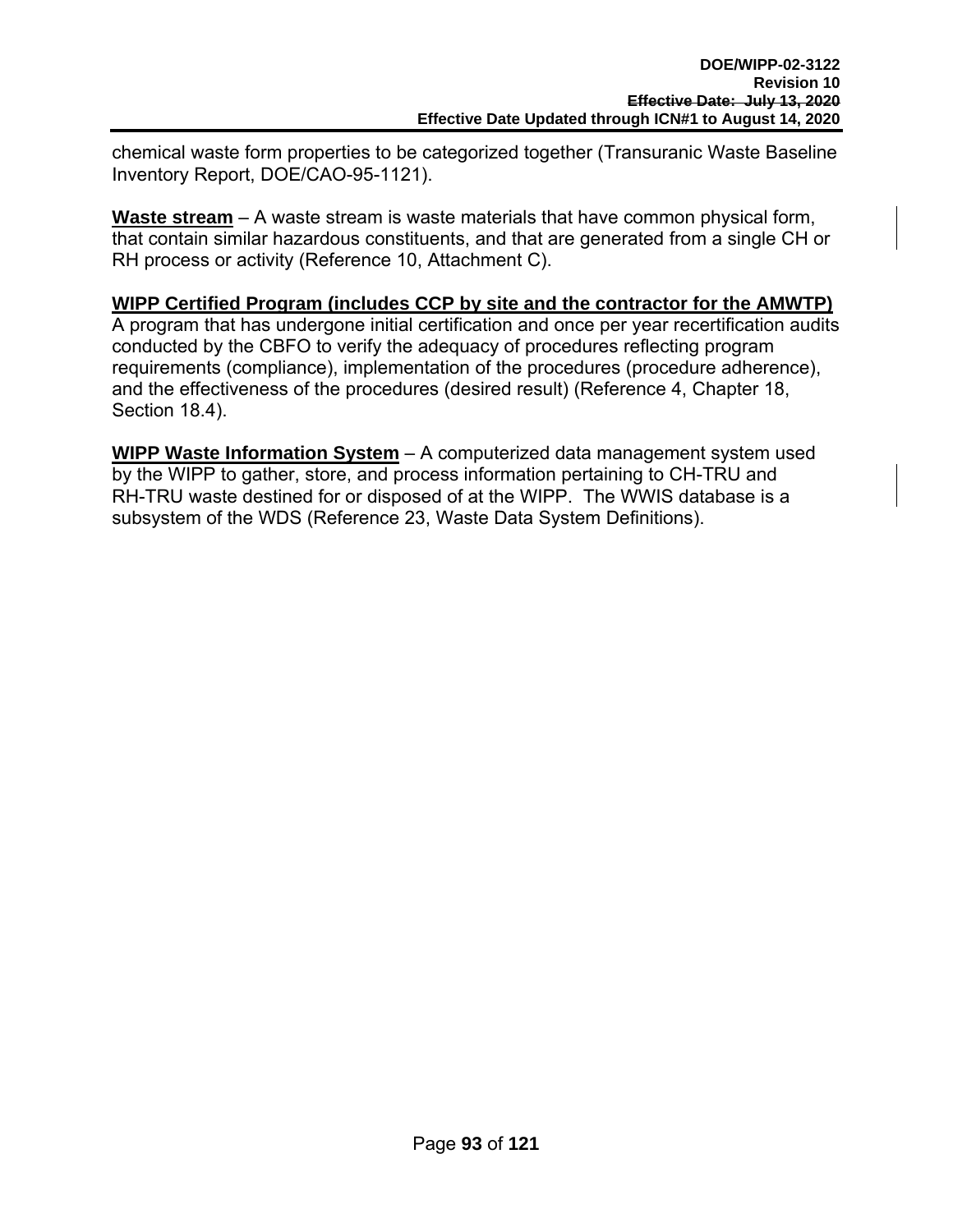# **APPENDIX D**

# **Payload Container Integrity Checklist**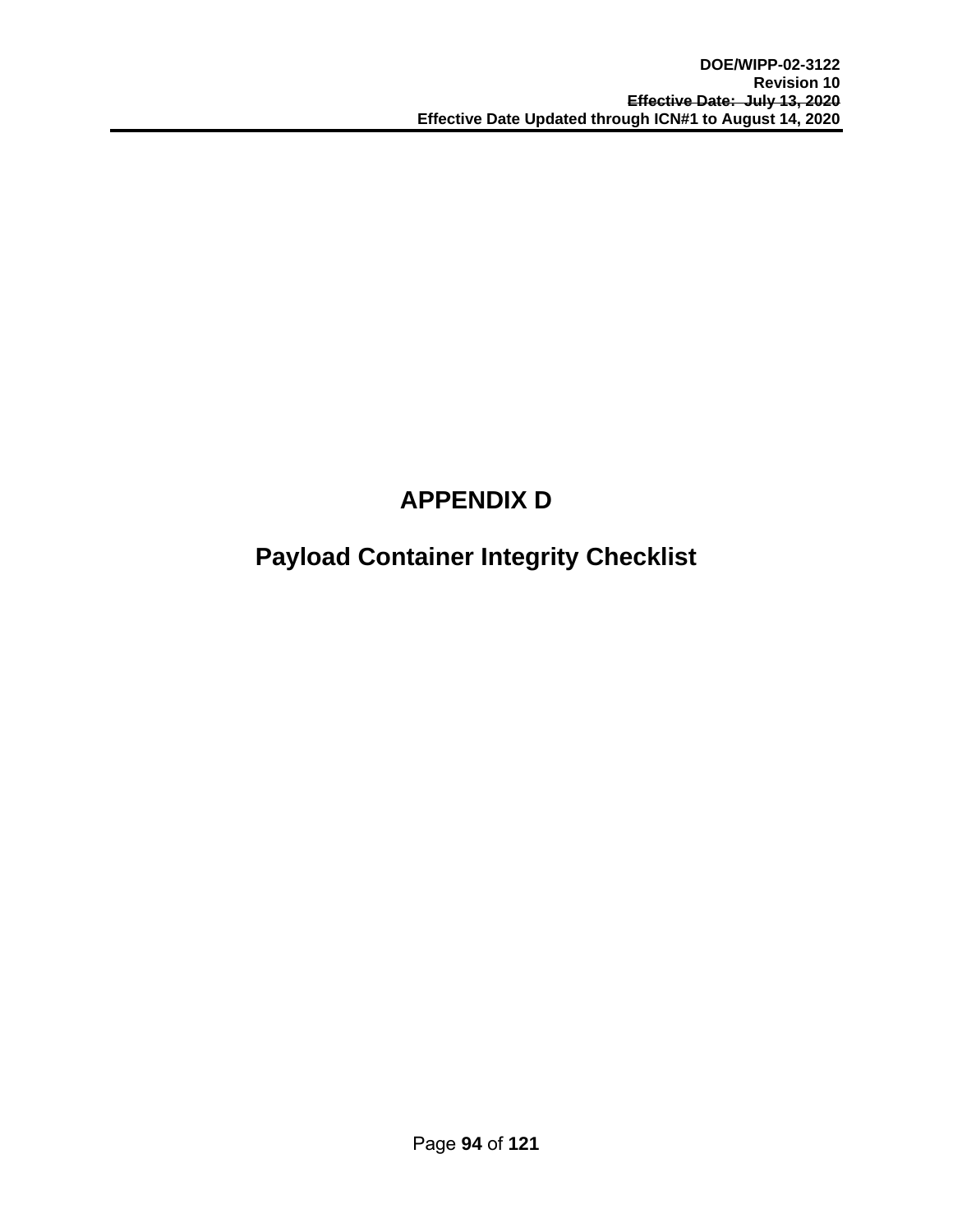The operator is to visually examine 100% of the payload container exterior to determine if the payload container meets the criteria of Section 3.2.1. At a minimum, WCPs shall incorporate the questions and criteria contained in the following checklist into applicable procedures. This payload container inspection shall be performed and documented as a part of the loading process. Any "YES" answer on the inspection checklist will result in the operator discontinuing the inspection, marking the payload container as unacceptable for shipment, and removal of the payload container from the shippable inventory. Before the rejected container can be shipped, it must undergo appropriate corrective actions (e.g., evaluation, repackaging, overpacking, etc.), as applicable. All containers must have an acceptable and complete inspection checklist documenting that it meets the DOT 7A criteria.

| <b>CONTAINER EXAMINATION</b> |                                                                                                                                                                           | <b>DISCUSSION OF CRITERIA</b>                                                                                                                                                                                                                                                                                                                                                                                                                                                                                                                                                                                                                                                                                                                                                                                                                                                                                                                                                                                                                                                                                                                        | <b>COMPLIANCE</b> |           |
|------------------------------|---------------------------------------------------------------------------------------------------------------------------------------------------------------------------|------------------------------------------------------------------------------------------------------------------------------------------------------------------------------------------------------------------------------------------------------------------------------------------------------------------------------------------------------------------------------------------------------------------------------------------------------------------------------------------------------------------------------------------------------------------------------------------------------------------------------------------------------------------------------------------------------------------------------------------------------------------------------------------------------------------------------------------------------------------------------------------------------------------------------------------------------------------------------------------------------------------------------------------------------------------------------------------------------------------------------------------------------|-------------------|-----------|
|                              |                                                                                                                                                                           |                                                                                                                                                                                                                                                                                                                                                                                                                                                                                                                                                                                                                                                                                                                                                                                                                                                                                                                                                                                                                                                                                                                                                      | <b>YES</b>        | <b>NO</b> |
| 1.                           | Is the payload container<br>obviously degraded?                                                                                                                           | Obviously degraded means clearly visible and<br>potentially significant defects in the payload<br>container or payload container surface.                                                                                                                                                                                                                                                                                                                                                                                                                                                                                                                                                                                                                                                                                                                                                                                                                                                                                                                                                                                                            |                   |           |
| 2.                           | Is there evidence that the<br>payload container is, or has<br>been, pressurized?                                                                                          | Pressurization can be indicated by a fairly<br>uniform expansion of the sidewalls, bottom or<br>top. Past pressurization can be indicated by a<br>notable outward deflection of the bottom or top.<br>Verify that the payload container is not warped.                                                                                                                                                                                                                                                                                                                                                                                                                                                                                                                                                                                                                                                                                                                                                                                                                                                                                               |                   |           |
| $\overline{3}$ .             | Is there any potentially<br>significant rust or corrosion<br>such that wall thinning, pin<br>holes, or breaches are likely or<br>the load bearing capacity is<br>suspect? | Rust shall be assessed in terms of its type,<br>extent, and location. Pitting, pocking, flaking, or<br>dark coloration characterizes potentially<br>significant rust or corrosion. This includes the<br>extent of the payload container surface area<br>covered, thickness, and if it occurs in large flakes<br>or built-up (caked) areas. Rusted payload<br>containers may not be accepted if:<br>Rust is present in caked layers or<br>$\bullet$<br>deposits<br>Rust is present in the form of deep<br>metal flaking, or built-up areas of<br>corrosion products<br>In addition, the location of rust should be noted;<br>for example on a drum: top lid; filter region;<br>locking chine; top one-third, above the second<br>rolling hoop; middle one-third, between the first<br>and second rolling hoops; bottom one-third,<br>below the second rolling hoop; and on the<br>bottom.<br>Payload containers may still be considered<br>acceptable if the signs of rust show up as:<br>Some discoloration on the payload<br>container<br>If rubbed would produce fine grit or dust<br>or minor flaking (such that wall thinning<br>does not occur) |                   |           |
| $\mathbf{4}$ .               | Are any of the following<br>apparent?<br>wall thinning<br>pin holes<br>breaches                                                                                           | Wall thinning, pin holes, and breaches can be a<br>result of rust/corrosion (see discussion for #3).                                                                                                                                                                                                                                                                                                                                                                                                                                                                                                                                                                                                                                                                                                                                                                                                                                                                                                                                                                                                                                                 |                   |           |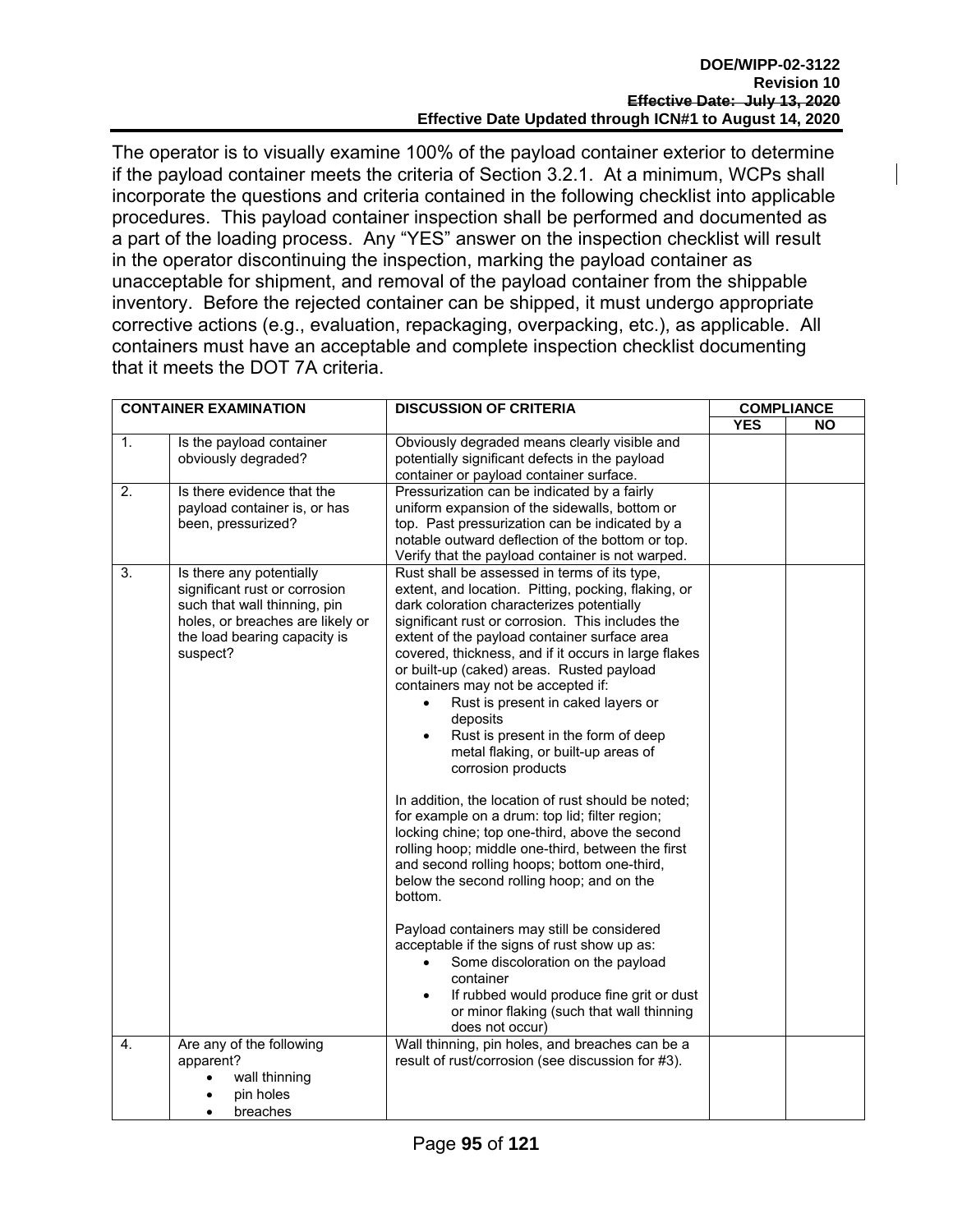#### **DOE/WIPP-02-3122 Revision 10 Effective Date: July 13, 2020 Effective Date Updated through ICN#1 to August 14, 2020**

| <b>CONTAINER EXAMINATION</b> |                                                                                                                                                                                           | <b>DISCUSSION OF CRITERIA</b>                                                                                                                                                                                                                                                                                                                                                                                                                                                                                                                                                                                                                             | <b>COMPLIANCE</b> |           |
|------------------------------|-------------------------------------------------------------------------------------------------------------------------------------------------------------------------------------------|-----------------------------------------------------------------------------------------------------------------------------------------------------------------------------------------------------------------------------------------------------------------------------------------------------------------------------------------------------------------------------------------------------------------------------------------------------------------------------------------------------------------------------------------------------------------------------------------------------------------------------------------------------------|-------------------|-----------|
|                              |                                                                                                                                                                                           |                                                                                                                                                                                                                                                                                                                                                                                                                                                                                                                                                                                                                                                           | <b>YES</b>        | <b>NO</b> |
| 5.                           | Are there any split seams,<br>tears, obvious holes, punctures<br>(of any size), creases, broken<br>welds, or cracks?                                                                      | Payload containers with obvious leaks, holes or<br>openings, cracks, deep crevices, creases, tears,<br>broken welds, sharp edges or pits, are either<br>breached or on the verge of being breached.<br>Verify that there is no warpage that could cause<br>the container to be unstable or prevent it from<br>fitting properly in the applicable package.                                                                                                                                                                                                                                                                                                 |                   |           |
| 6.                           | Is the load-bearing capacity<br>suspect?                                                                                                                                                  | The load-bearing capacity could be reduced for<br>excessive rust (see discussion for #3), wall<br>thinning (see discussion for #4), breaches,<br>cracks, creases, broken welds, etc. (see<br>discussion for #5).                                                                                                                                                                                                                                                                                                                                                                                                                                          |                   |           |
| 7.                           | Is the payload container<br>improperly closed?                                                                                                                                            | Inspect the fastener and fastener ring (chine) if<br>applicable for damage or excessive corrosion.<br>Check the alignment of the fastener to ensure<br>that it is in firm contact around the entire lid and<br>the payload container will not open during<br>transportation.                                                                                                                                                                                                                                                                                                                                                                              |                   |           |
| 8.                           | Are there any dents, scrapes, or<br>scratches that make the<br>payload container's structural<br>integrity questionable or prevent<br>the top and bottom surfaces<br>from being parallel? | Deep gouges, scratches, or abrasions over wide<br>areas are not acceptable. If top and bottom<br>surfaces are not parallel, this would indicate that<br>the container is warped. Dents should be less<br>than 1/4 inch deep by 3 inches long and between<br>$\frac{1}{2}$ inch to 6 inches wide. All other dents must be<br>examined to determine impact of structural<br>integrity.                                                                                                                                                                                                                                                                      |                   |           |
| 9.                           | Is there discoloration which<br>would indicate leakage or other<br>evidence of leakage of material<br>from the payload container?                                                         | Examine the payload container regions near<br>vents, top lid fittings, bottom fittings, welds,<br>seams and intersections of one or more metal<br>sheets or plates. Payload containers must be<br>rejected if evidence of leakage is present.                                                                                                                                                                                                                                                                                                                                                                                                             |                   |           |
| 10.                          | Is the payload container<br>bulged?                                                                                                                                                       | For the purposes of this examination, bulging is<br>indicated by:<br>A fairly uniform expansion of the<br>$\bullet$<br>sidewalls, bottom, or top (e.g., in the<br>case of a drum, either the top or bottom<br>surface protrudes beyond the planar<br>surface of the top or bottom ring,<br>A protrusion of the side wall (e.g., in the<br>$\bullet$<br>case of a drum, beyond a line<br>connecting the peaks of the surrounding<br>rolling hoops or a line between a<br>surrounding rolling hoop and the bottom<br>or top ring), or<br>Expansion of the sidewall (e.g., in the<br>case of a drum, such that it deforms any<br>portion of a rolling hoop). |                   |           |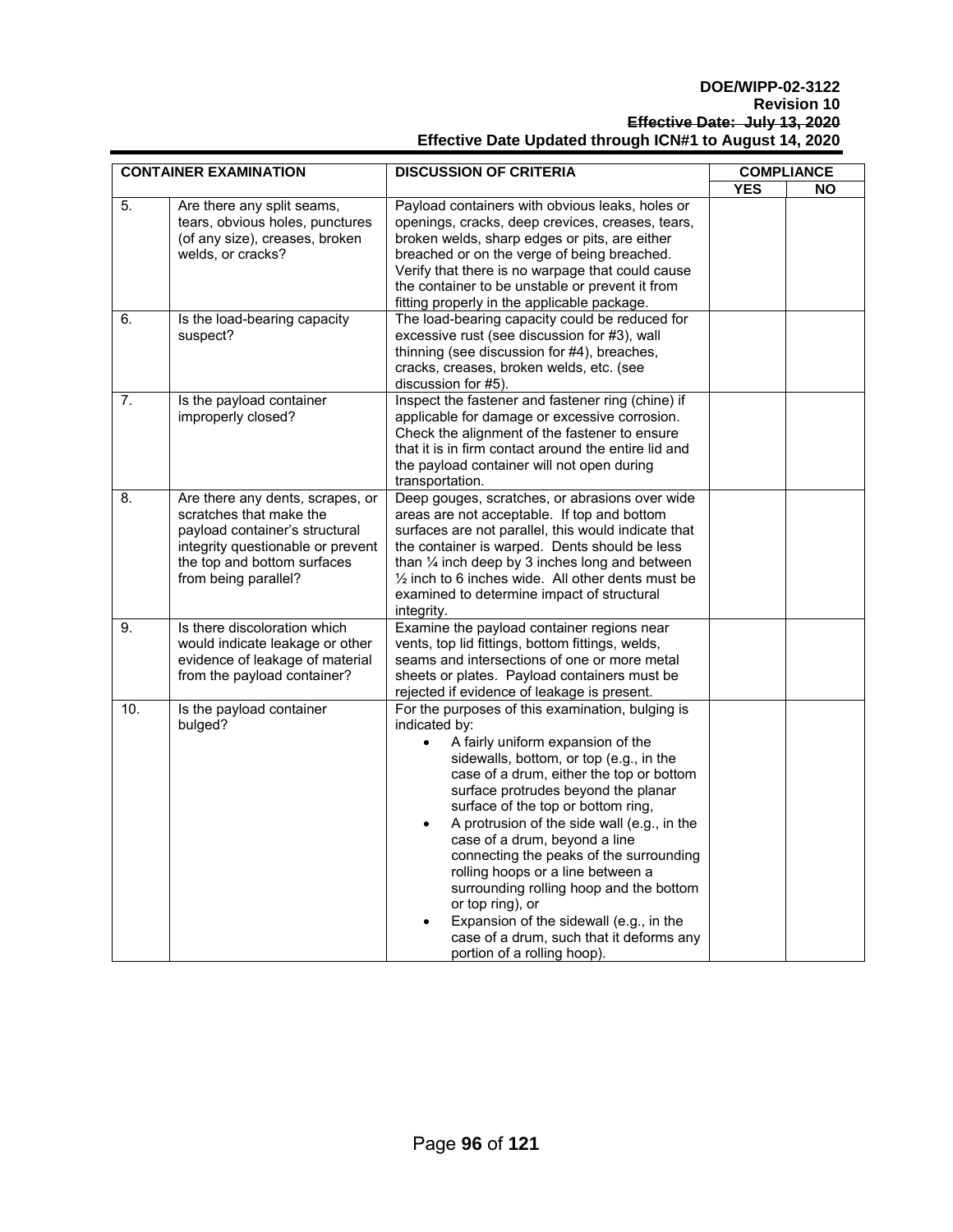#### **References**

- D1. INEEL Engineering Design File. "Waste Container Integrity Evaluation for Storage*"*, EDF-RWMC-705, September 25, 1996. Idaho National Engineering and Environmental Laboratory, Idaho Falls, ID.
- D2. Title 49 CFR Part 173, Subpart 475. "Quality Control Requirements Prior to Each Shipment of Class 7 (Radioactive) Materials." *Code of Federal Regulations,* Washington, D.C., Office of the Federal Register, National Archives and Records Administration. (https://www.law.cornell.edu/cfr/text/49/173.475)
- D3. DOE/RL-96-57, Section 2.5.5. "Test & Evaluation Document for the U.S. Department of Transportation Specification 7A Type A Packaging." (Formerly WHC-EP-0558). (https://rampac.energy.gov/docs/default-source/default-document-library/doe-rl-96-57-volume-2-rev-0-d.pdf?sfvrsn=2)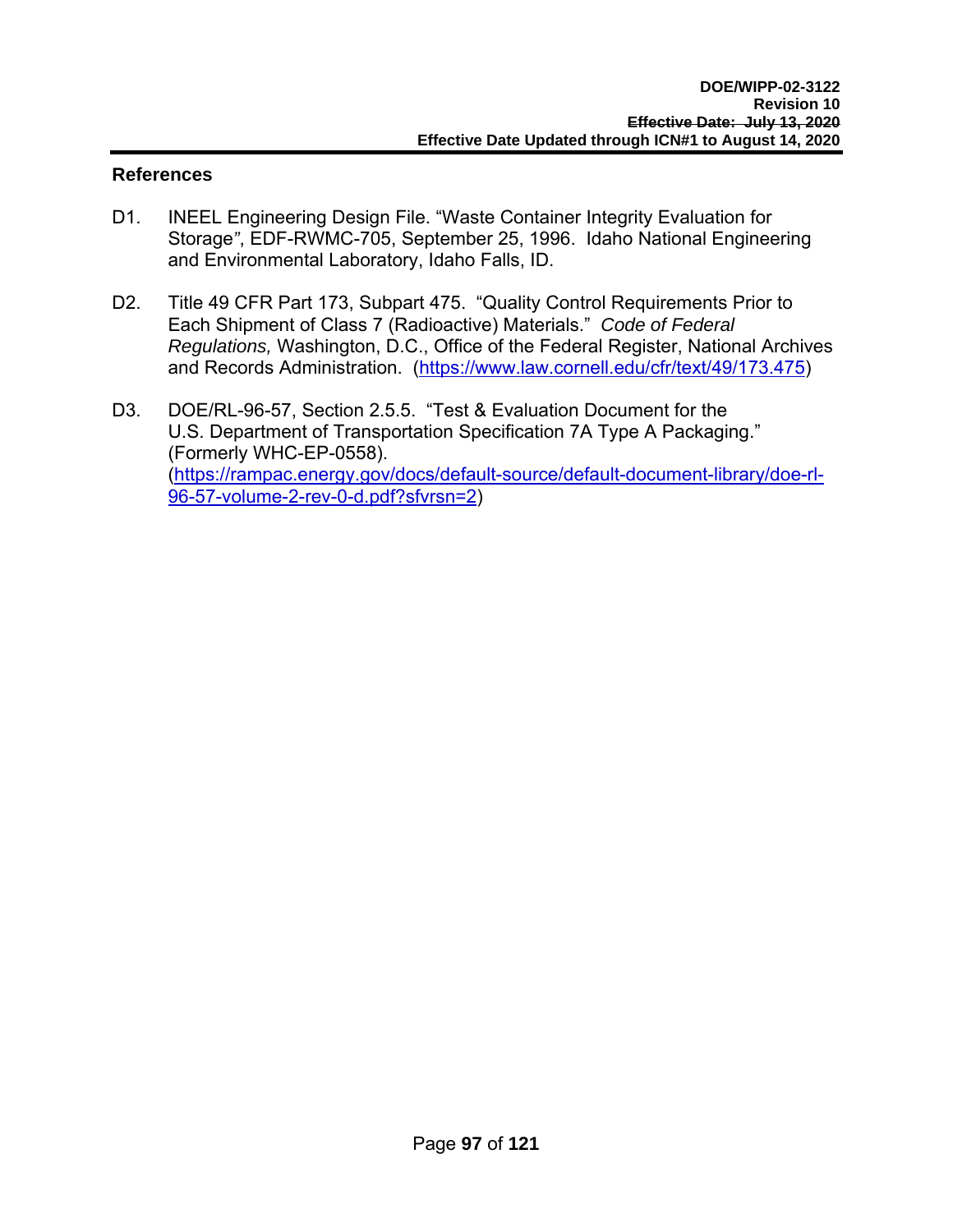# **APPENDIX E**

# **Payload Management of TRU Alpha Activity Concentration**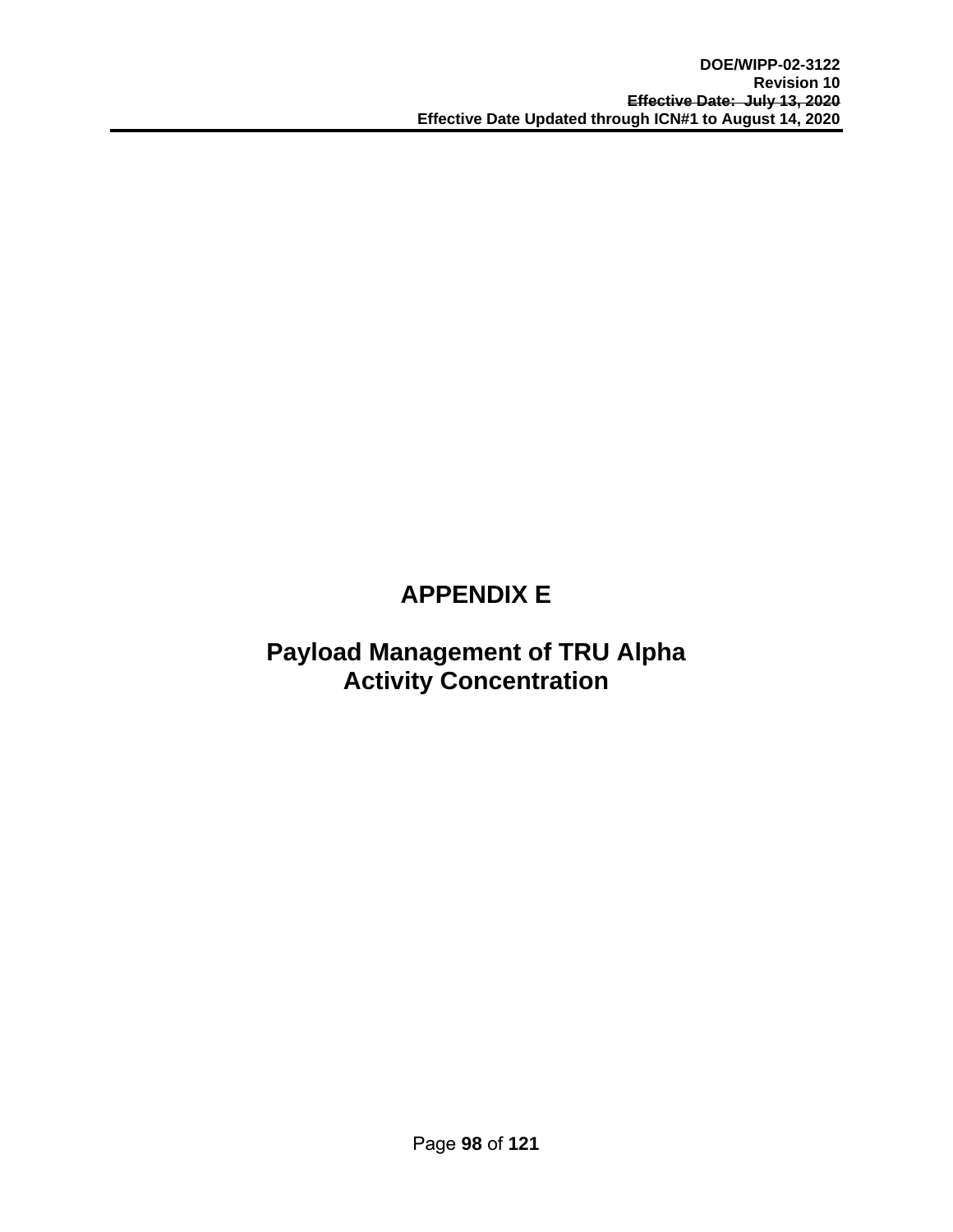### **E.1 Scope**

The policies and methods for the management of TRU alpha activity concentration within each TRU waste payload container disposed of at the WIPP are set out below. They are based on the definition of TRU waste in the WIPP LWA, Public Law 102-579. The WIPP LWA defines TRU waste as:

"…waste containing more than 100 nanocuries of alpha-emitting transuranic isotopes per gram of waste, with half-lives greater than 20 years…" (Sec. 2[18])

This appendix pertains specifically to the payload management of TRU alpha activity concentration of waste containers selected for overpacking.

### **E.2 Policies**

The National TRU Waste Program has established the following policies for managing TRU alpha activity concentration in compliance with the WIPP LWA (References E1, E2, and E3):

- The TRU alpha activity concentration limit for TRU waste (>100 nCi/g) applies to the TRU waste stream as a whole.
- Waste containers belonging to a TRU waste stream may vary in their TRU alpha activity concentration, some containing >100 nCi/g and some containing ≤100 nCi/g. Using process knowledge in combination with radioassay measurements to determine the presence of transuranic isotopes within the waste stream, WCPs define a TRU waste stream based on its potential to include waste containers with a TRU alpha activity concentration in excess of 100 nCi/g.
- Waste containers belonging to the same TRU waste stream may be overpacked into a payload container (e.g., SWB or TDOP) provided the TRU alpha activity concentration of the payload container exceeds 100 nCi/g.

# **E.3 Prerequisites for Implementation**

- Each waste container selected for payload management must be part of the TRU waste stream identified in the AK Summary Report for that waste stream (References E2 and E3).
- WCPs shall submit to the CBFO, for its review and approval, applicable plans and procedures for making TRU waste determinations based on payload management practices that involve the overpacking of waste containers (Reference E2).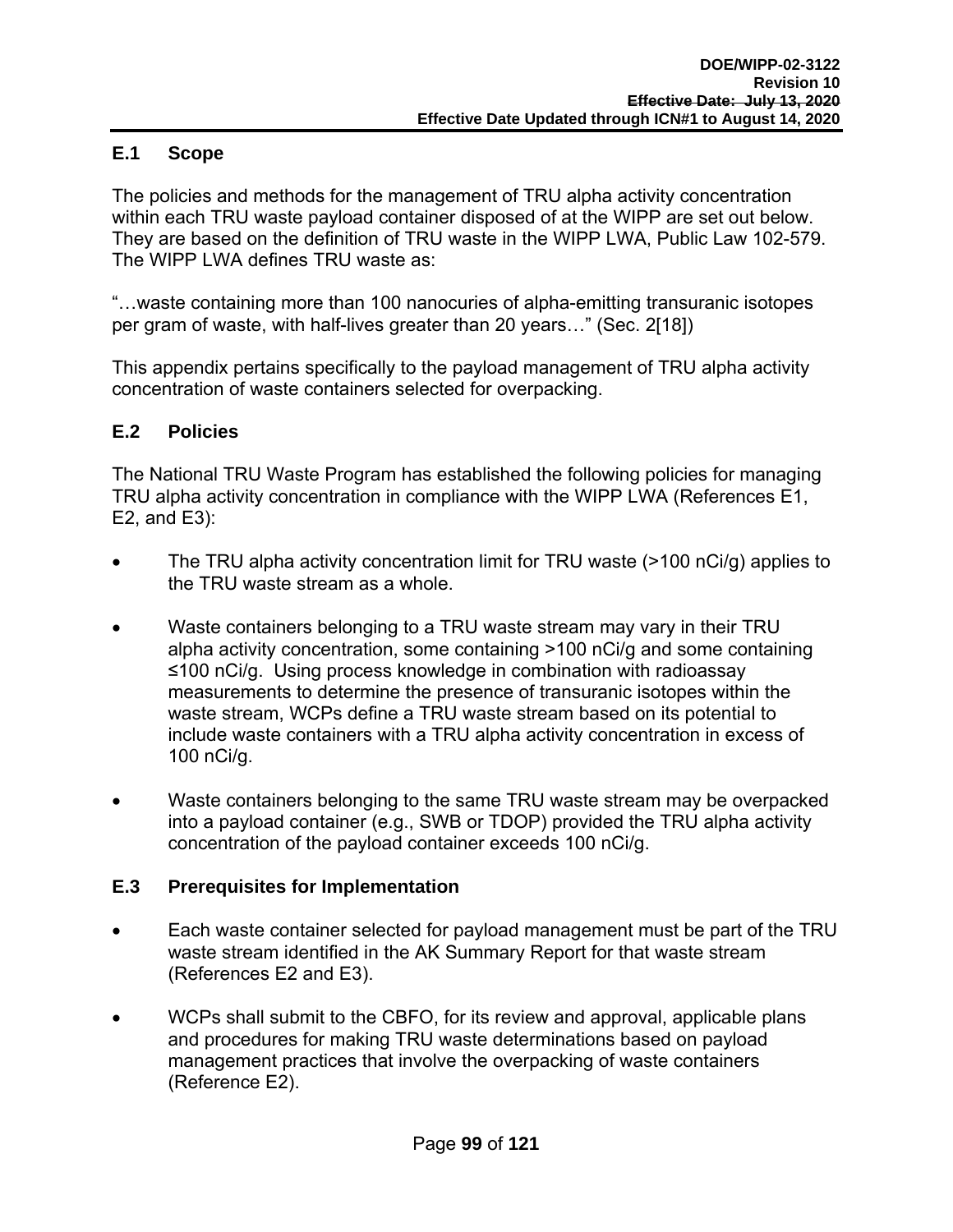The CBFO will notify the EPA of DOE sites seeking such authorization prior to the CBFO's approval of a WCP to manage TRU alpha activity concentration using payload management. The WIPP will not accept payload managed waste for disposal until the EPA has received notice (Reference E3).

#### **E.4 Implementation and Practice**

- Each TRU waste stream selected for payload management must include in its AK Summary Report an estimate of the total waste volume and the percentage of the waste volume that is above and below 100 nCi/g. (It should be noted that this information, although based on the best available AK information, is preliminary and subject to the performance of WIPP certified radiological characterization processes and cannot and will not be used as a measure of AK accuracy.) (Reference E3).
- Each waste container selected for payload management must contain at least one TRU isotope (e.g.,  $^{238}$ Pu,  $^{239}$ Pu,  $^{240}$ Pu,  $^{242}$ Pu, etc.) whose activity exceeds the LLD of the radioassay system used to characterize the waste (References E2 and E3). The applicability of LLD will vary from system to system and may be on a container basis. Sections 3.3.1 and A.3 of this document provide the applicable requirements for determining and reporting LLDs.
- Each waste container selected for payload management may only be overpacked into a payload container with other waste containers from the same TRU waste stream.
- The TRU alpha activity concentration of the payload container is determined according to Section 3.3.3 of this document.

### **E.5 References**

.

- E1. Public Law 102-579, 106 Stat.4777, 1992 (as amended by Public Law 104-201, 1996). Waste Isolation Pilot Plant Land Withdrawal Act. (http://www.wipp.energy.gov/library/cra/baselinetool/documents/regulatory%20to ols/10%20WIPPLWA1996.pdf)
- E2. Letter to Mr. Frank Marcinowski (Director, Office of Radiation and Indoor Air, U.S. Environmental Protection Agency) from Dr. Ines R. Triay (Manager, Carlsbad Field Office, U.S. Department of Energy), August 4, 2003.
- E3. Letter to Dr. Ines R. Triay (Manager, Carlsbad Field Office, U.S. Department of Energy) from Mr. Frank Marcinowski (Director, Office of Radiation and Indoor Air, U.S. Environmental Protection Agency), August 8, 2003.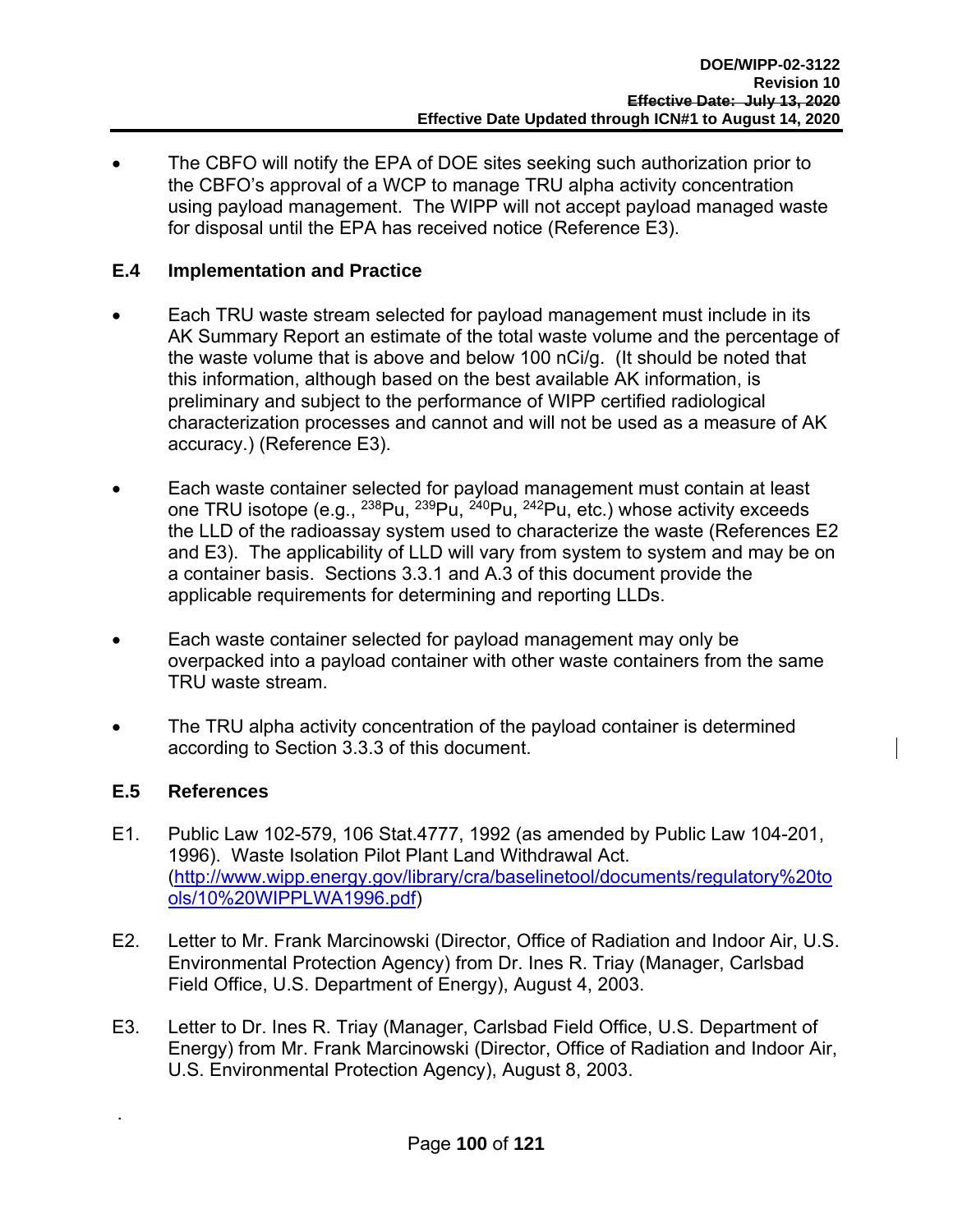# **APPENDIX F**

# **Radiography Requirements for Transuranic Waste for EPA Compliance**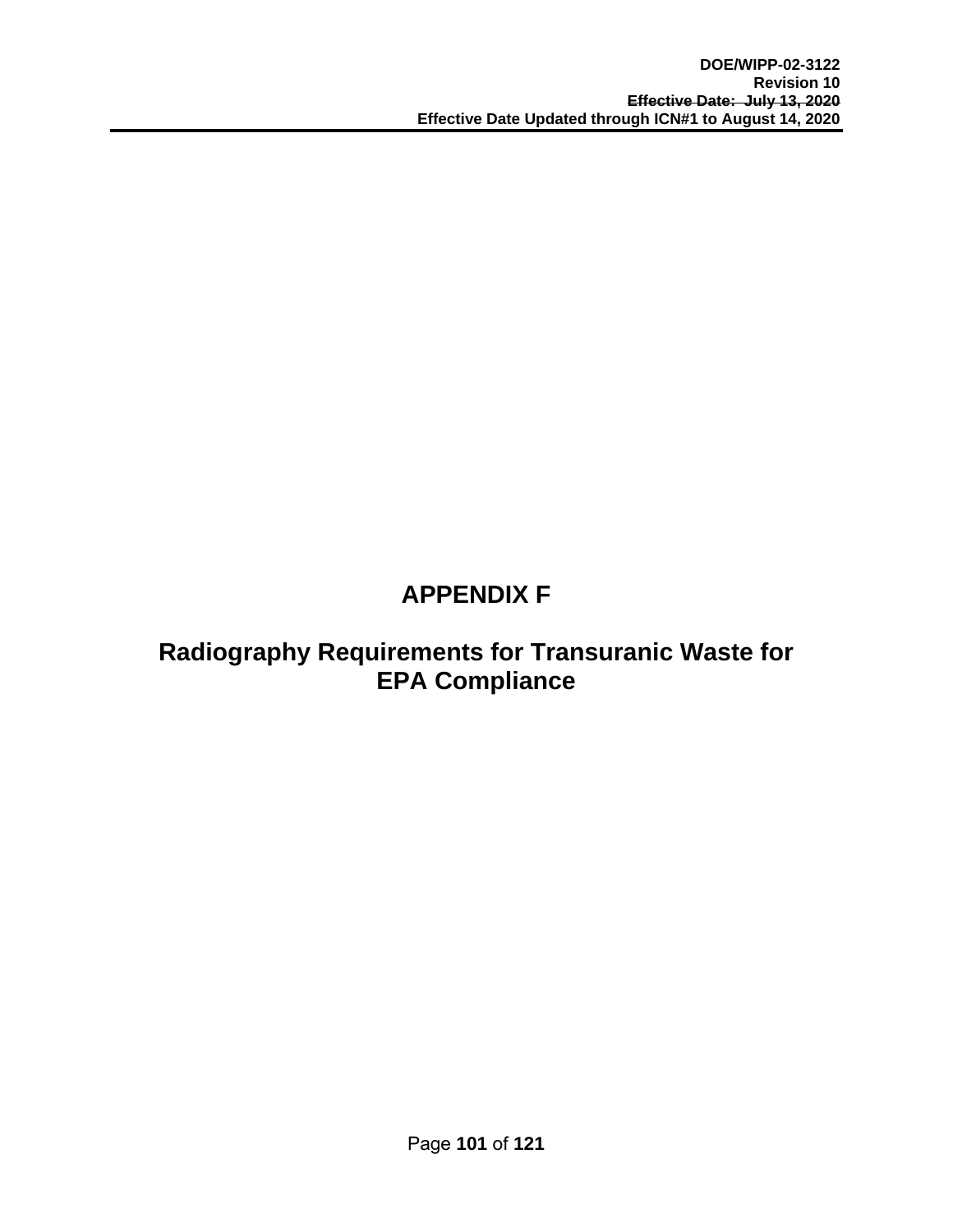### **F.1 Radiography Requirements for TRU Waste**

Radiography aids in the examination and identification of containerized waste. All activities required to achieve radiography objectives shall be described in WCP documents. These documents shall include instructions specific to the radiography systems used at the DOE site. This appendix applies to radiography of TRU waste, including both CH-TRU and RH-TRU waste.

A radiography system (e.g., real-time radiography or digital radiography/computed tomography) normally consists of an X-ray producing device, an imaging system, an enclosure for radiation protection, a waste container handling system, an audio/video recording system, and an operator control and data acquisition station. Although these six components are required, it is expected there will be some variation within a given component between DOE sites. The radiography system shall have controls or an equivalent process which allow the operator to control image quality. On some radiography systems, it should be possible to vary the voltage to provide an optimum degree of penetration through the waste.

To perform radiography, the waste container is scanned while the operator views the video monitor. An audio/video recording shall be made of the waste container scan and is maintained as a non-permanent record. An approved radiography data form shall also be completed to document the summary category group and waste matrix code (WMC), to verify there are no prohibited items including observable liquid in excess of the waste acceptance criteria limit, and to identify waste components including packaging materials for the purposes of assigning waste material parameters to the container's contents.

An inventory of waste items and packaging materials is compiled, and the items on the inventory are sorted and combined by waste material parameter. For CH-TRU waste, the estimated waste material parameter weights should be determined using the inventory in combination with a standard weight look-up table and reported to the WWIS database. For RH-TRU waste, waste material parameter weight estimates are not required.

Containers whose contents prevent full examination during radiography shall be subject to VE. If AK for the waste stream suggests that VE would provide no additional relevant information for that container, the reason(s) for the inability to perform full identification shall be recorded on the radiography data form with the supporting AK referenced.

For containers which contain classified shapes and undergo radiography, the radiography recording shall be considered classified information. The radiography data forms will not contain classified information.

Existing radiography data collected prior to the implementation of a quality assurance program pursuant to 40 CFR §194.22(a)(1) may only be qualified in accordance with an alternate methodology that is approved by the CBFO and employs one or more of the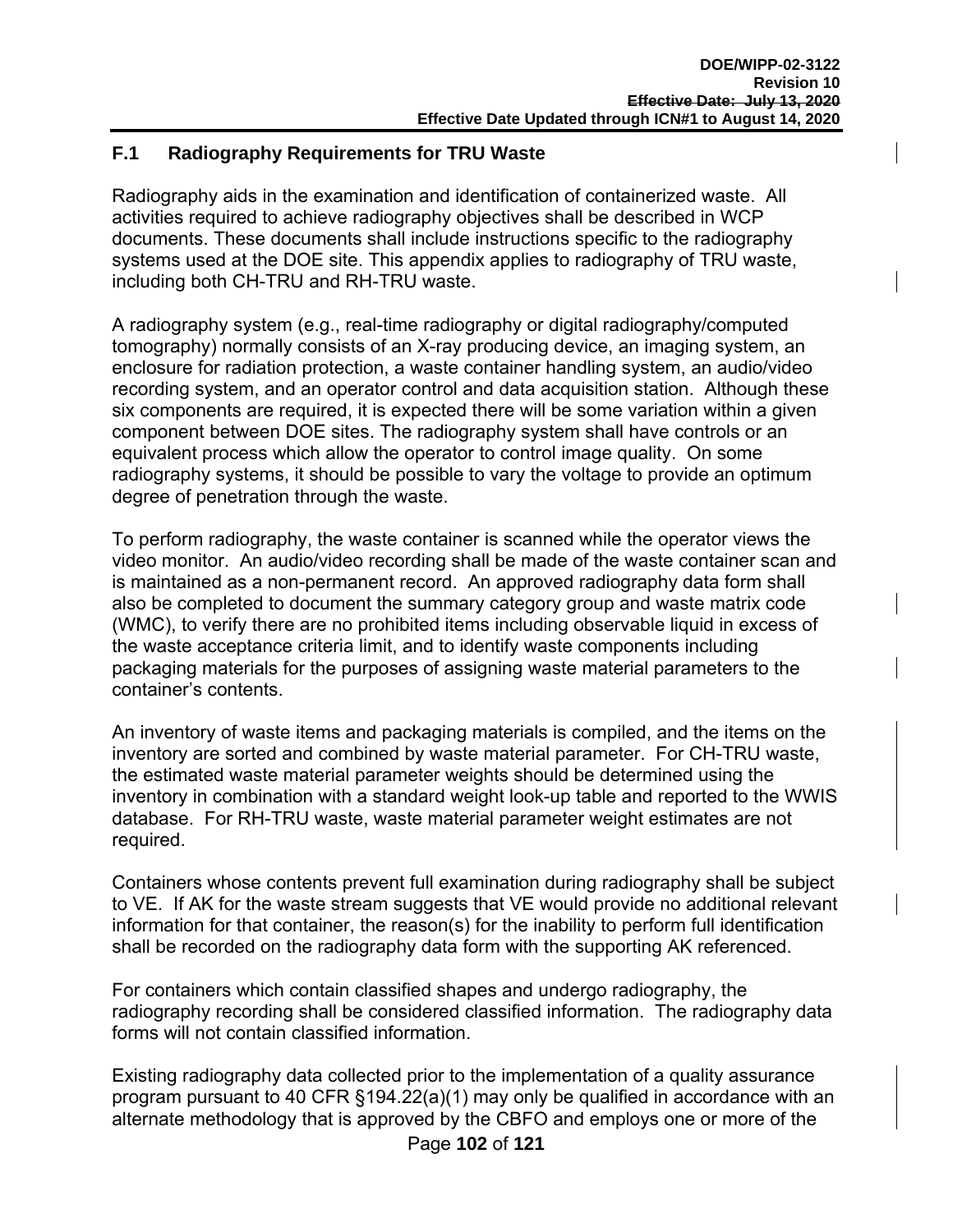methods described in Section 4.1 (Waste Characterization Quality Assurance Requirements).

# **F.2 Radiography Training**

The radiography system involves qualitative and semiquantitative evaluations of visual displays. Operator training and experience are the most important considerations for assuring quality controls in regard to the operation of the radiography system and for interpretation and disposition of radiography results. Only trained and qualified radiography operators shall be allowed to operate radiography equipment.

Standardized training and qualification requirements for radiography operators shall be based upon existing industry standard training requirements and shall comply with the training and qualification requirements of this waste acceptance criteria document and the CBFO QAPD.

The WCP shall develop a training program that provides radiography operators with both formal and on-the-job training (OJT). At each TRU waste site, the WCP radiography operators shall be instructed in the AK description of TRU waste, specific waste generating practices, typical packaging configurations, and associated waste material parameters expected to be found in each WMC at the DOE site. The OJT and apprenticeship shall be conducted by an experienced, qualified radiography operator prior to qualification of the training candidate. The WCP training programs shall be site-specific due to differences in equipment, waste configurations, and the level of waste characterization efforts. For example, certain DOE sites use digital radiography equipment, which is more sensitive than real-time radiography equipment. In addition, the particular physical forms and packaging configurations at each DOE site will vary; therefore, radiography operators shall be trained on the types of waste that are generated, stored, or characterized at that particular DOE site.

The training program shall contain the following elements:

- Project Requirements
- State and Federal Regulations
- Basic Principles of Radiography
- Radiographic Image Quality
- Radiographic Scanning Techniques
- Application Techniques
- Radiography of Waste Forms
- **•** Standards, Codes, and Procedures for Radiography
- Site-Specific Instruction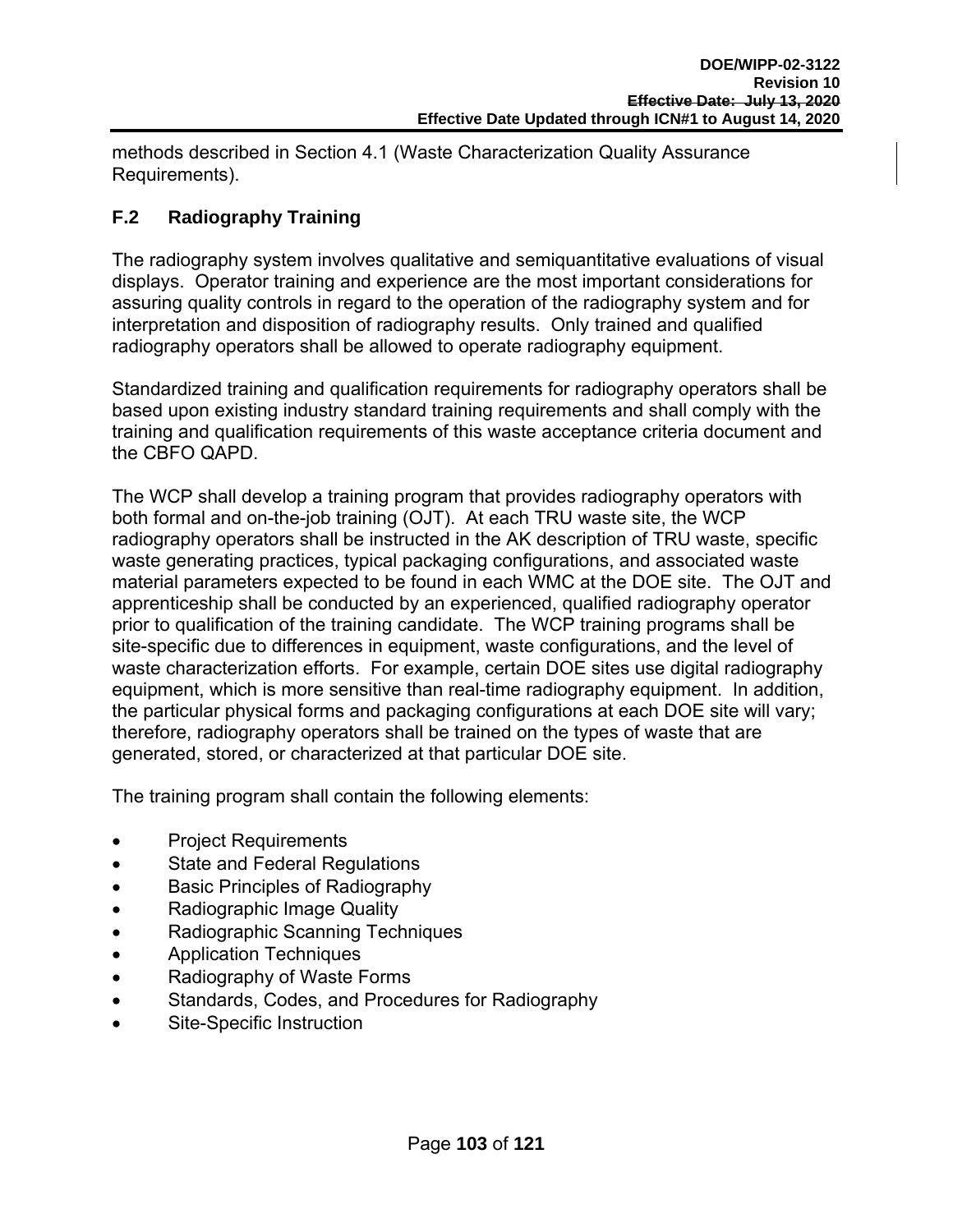The training program shall also contain OJT, which addresses:

- System Operation
- Identification of Packaging Configurations
- **Identification of Waste Material Parameters**
- Weight and Volume Estimation
- **•** Identification of Prohibited Items

Radiography training containers shall contain items common to waste streams currently or expected to be characterized at the DOE site.

Radiography training containers will be examined using the same processes and procedures as those used for examining TRU and TRU-mixed waste. The procedures may be modified as necessary to allow use with the training containers. The examination criteria for training containers will be the same as for actual waste containers. The pass/fail criteria for the examination will be consistent with the original qualification criteria. Contents of the training containers will reflect the waste stream description of one or more of the waste streams currently or expected to be examined at the DOE site. Training containers will be reconfigured prior to being examined. Training container examinations shall be performed by each operator semiannually (approximately every six months).

The audio/video recording and data form shall then be reviewed by a subject matter expert (SME) or real-time radiography supervisor to ensure that operators' interpretations remain consistent and accurate. Imaging system characteristics shall be verified on a routine basis.

Qualifications of radiography operators shall, at a minimum, encompass the following requirements:

- Successfully pass a comprehensive exam with a score of 80% or greater based upon training enabling objectives. The comprehensive exam will address all of the radiography operations, documentation, characterization, and procedural elements stipulated in this WAC.
- Perform a training container examination in the presence of an appointed WCP radiography SME. The person will be an experienced radiography operator who is also qualified as an OJT trainer.

Requalifications of operators are based on evidence of continued satisfactory performance (primarily SME or audio/video recording reviews), and shall be done at least every two years. Unsatisfactory performance will result in disqualification. Satisfactory operator performance is defined as the acceptable identification of prohibited items including observable liquid in excess of the waste acceptance criteria limit, the estimation of waste material parameter weights as evaluated by the SME, and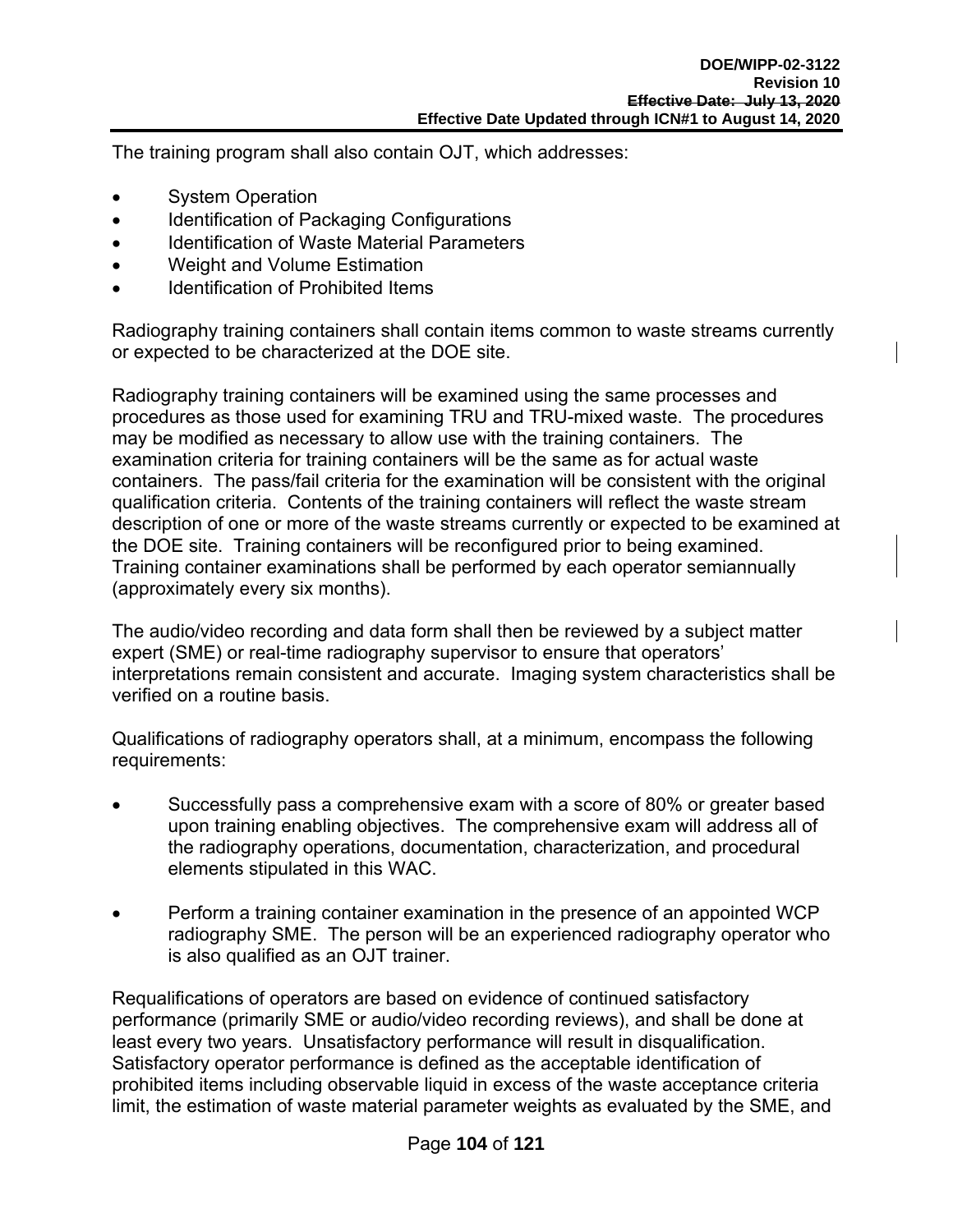a score of > 80% on the comprehensive written exam. Retraining and demonstration of satisfactory performance are required before a disqualified operator is again allowed to operate the radiography system.

In summary, the operator qualification process is as follows:

- Initial qualification
	- Includes formal and OJT training. An SME will provide oversight of the OJT and apprenticeship to ensure satisfactory knowledge and practical performance.
	- Successful examination of a training container in the presence of an SME.
	- Successfully pass a comprehensive written exam with a score of 80% or greater.
- Semiannual continuing education refresher training
	- Successful examination of a training container in the presence of an SME or an audio/video recording review by a supervisor.
- Biennial requalification (every two years)
	- Successful examination of a training container in the presence of an SME or an audio/video recording review by a supervisor.
	- Successfully pass a comprehensive written exam with a score of 80% or greater.

Successful examination of a training container is defined as the acceptable verification of the WMC and identification of prohibited items including observable liquid in excess of waste acceptance criteria limits, the assignment of waste items to waste material parameters, and their estimated weights, as evaluated by a radiography SME.

# **F.3 Quality Control**

Independent replicate scans and replicate observations of the video output of the radiography process shall be performed under uniform conditions and procedures. Independent replicate scans shall be performed on one waste container per day or once per testing batch, whichever is less frequent. Independent observation of one scan (not the replicate scan) shall be made once per day or once per testing batch, whichever is less frequent. The replicate scan and the independent observation scan must be performed by a qualified radiography operator other than the individual who performed the first examination. A testing batch is a suite of waste containers undergoing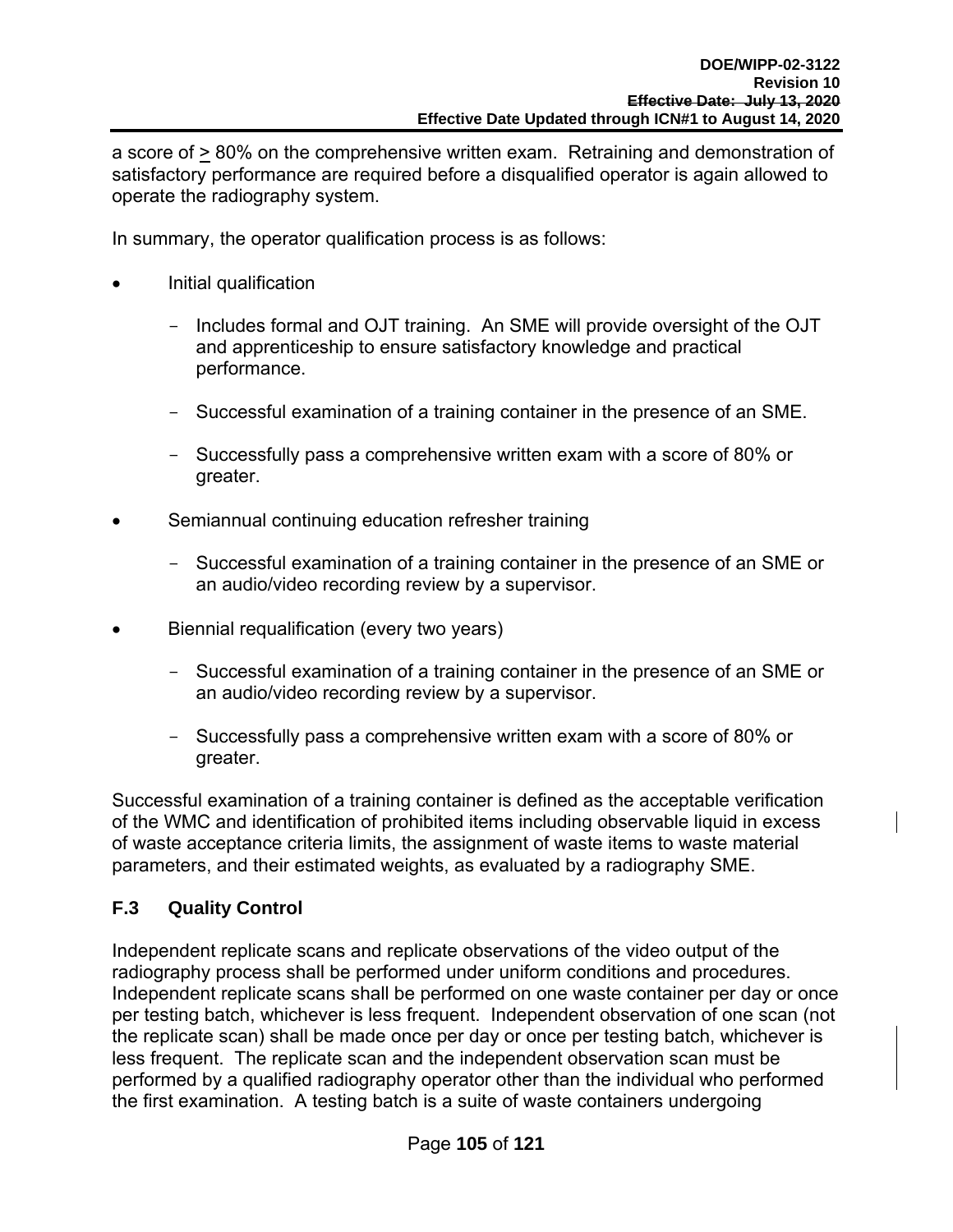radiography using the same testing equipment. A testing batch can be up to 20 waste containers without regard to waste matrix.

Oversight functions include periodic audio/video recording reviews of accepted waste containers by a qualified radiography operator other than the operator who dispositioned the waste container. The results of this independent verification shall be made available to the radiography operator.

### **F.4 Data Review and Validation**

A testing batch data report for data validation and QA purposes is required when radiography is used to characterize waste. A testing batch data report (or equivalent), includes data pertaining to radiography for up to 20 waste containers or samples.

All measurement data must be reviewed and approved by qualified personnel prior to being reported. Reviews shall meet the requirements of the QAPD. At a minimum, the data must be reviewed by an independent technical reviewer and approved by the SPM. This review shall be performed by an individual other than the data generator who is qualified to have performed the initial work. The independent technical reviewer shall verify, at a minimum, the following information:

- Data generation and reduction were conducted in a technically correct manner in accordance with the methods used (verification of procedure and revision).
- Data were reported in the proper units and correct number of significant figures.
- Calculations have been verified by a valid calculation program, a spot check of verified calculation programs, and/or 100 percent check of all hand calculations.
- Values that are not verifiable to within rounding or significant difference discrepancies must be rectified prior to completion of independent technical review.
- The data have been reviewed for transcription errors.
- The testing QA documentation for batch data reports is complete and includes, as applicable, raw data, calculation records, calibration records (or references to an available calibration package), list of containers in the batch, and QC sample results. Corrective action will be taken to ensure that all batch data reports are complete and include all necessary raw data prior to completion of the independent technical review.
- QC sample results are within established control limits and, if not, the data have been appropriately dispositioned using the nonconformance process.
- Radiography tapes have been reviewed (independent observation) on a waste container basis at a minimum of once per testing batch or once per day of operation, whichever is less frequent.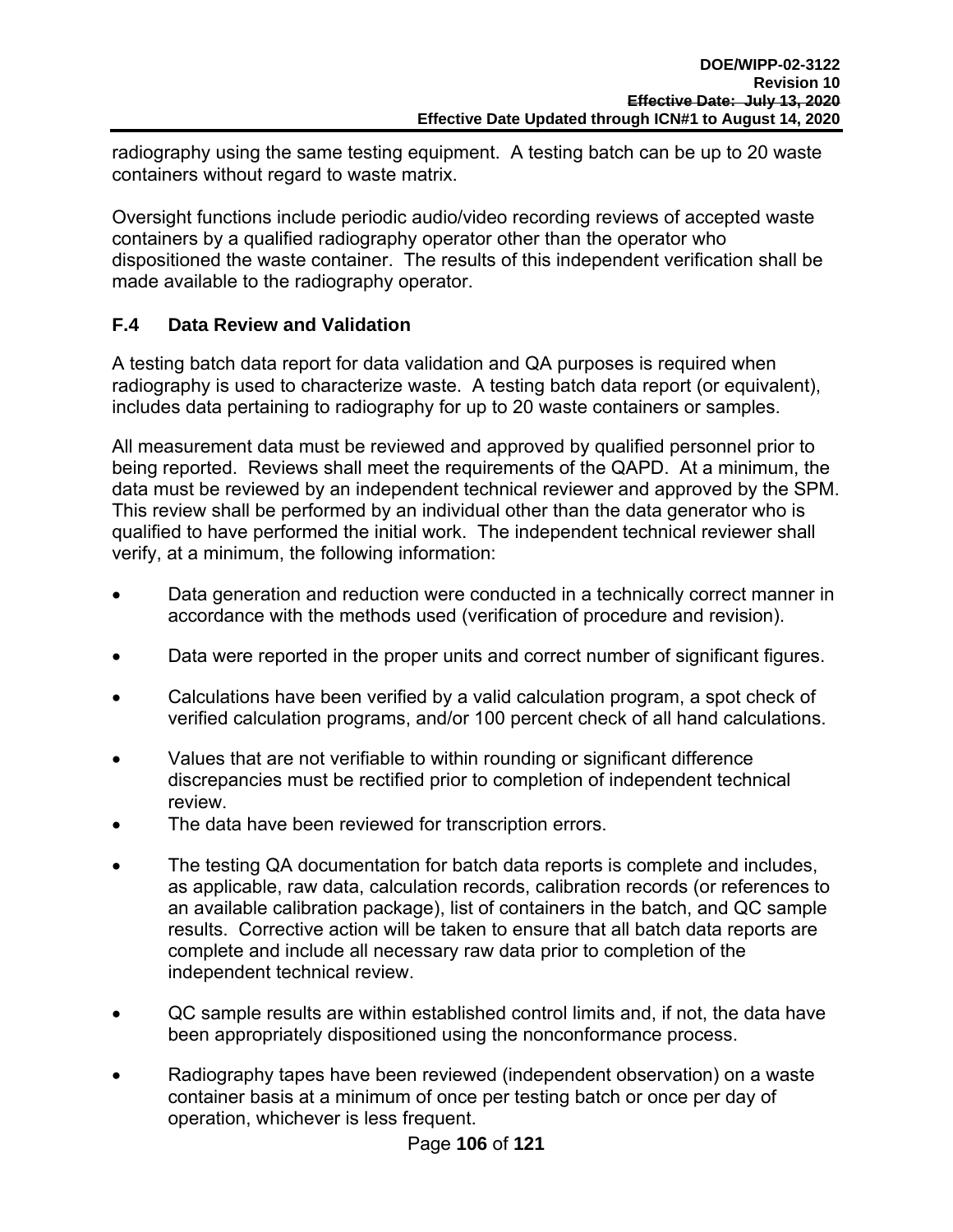- The container contains no indication that there are prohibited items including observable liquid in excess of the waste acceptance criteria limit, and the physical form matches the WMC.
- The appropriate QAOs have been met as defined in the Permit (Reference 10, Attachment C3-2a).

All data must be approved by the SPM. The SPM shall verify, at a minimum, the following information:

- Data generation-level independent technical review, validation, and verification have been performed as evidenced by the completed review checklists and appropriate signature release. Batch data review checklists are complete.
- Batch data reports are complete and data are properly reported (e.g., data are reported in the correct units and with the correct number of significant figures).
- Data meet all applicable QAOs.

The SPM shall provide a SPM Summary and a Data Validation Summary for each batch data report. These reports may be combined and shall consist of a detailed checklist documenting that the batch has been adequately reviewed and that the data meet program objectives.

To ensure that data of known and documented quality are generated, each participating measurement facility shall implement a documented facility QA program. Facility QA programs shall specify qualitative and quantitative acceptance criteria for the QC checks of this program, and corrective actions to be taken when these criteria are not satisfied. Only appropriately trained and qualified personnel shall be allowed to perform data validation/review.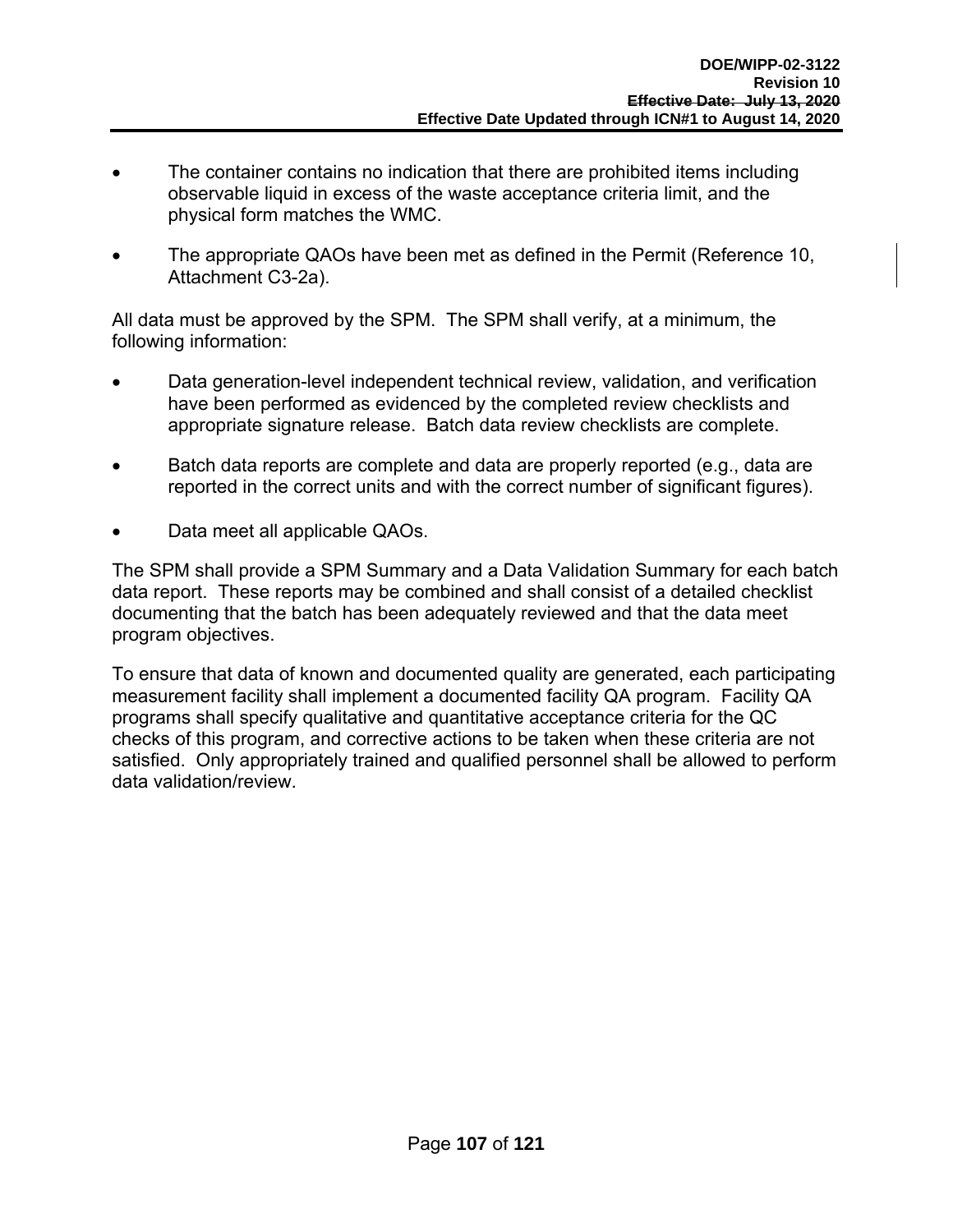# **APPENDIX G**

### **Visual Examination Requirements for Transuranic Waste for EPA Compliance**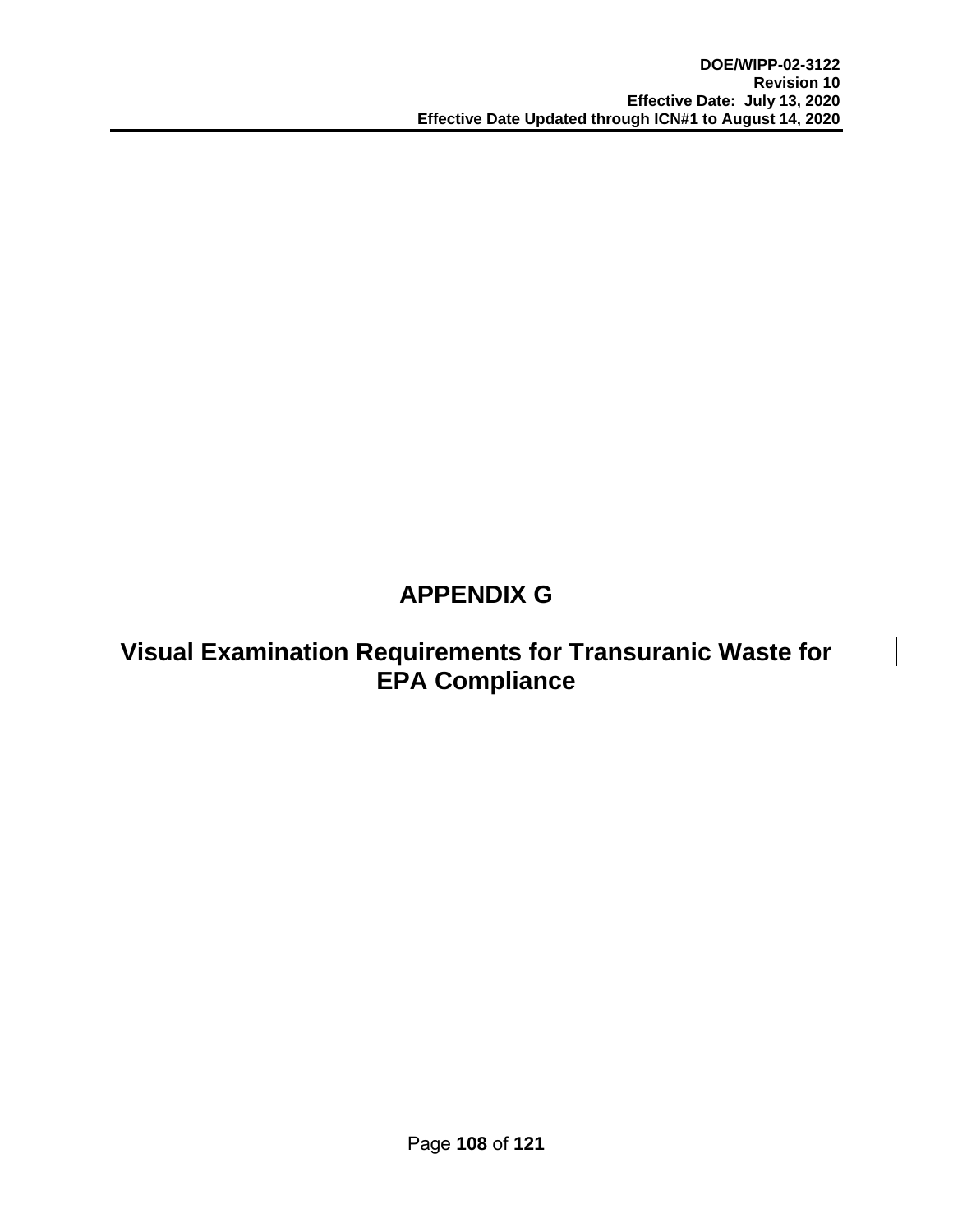#### **G.1 Visual Examination Requirements for TRU Waste**

This appendix applies to VE requirements for TRU waste, including both CH-TRU and RH-TRU waste.

TRU waste container contents may be verified directly by performing VE on the waste container contents. The VE may also be performed during packaging or repackaging of waste.

The VE does not require audio/video recordings of the examination if the VE is documented on a data form and certified with signatures from two qualified VE operators. If the second operator cannot verify the descriptions of the first operator, corrective actions will be taken in accordance with the established QA program.

The results of VE shall be documented on VE data forms and reported to the WWIS database. The VE shall confirm that the physical form of the waste stream is consistent with the assigned AK summary category group of either S3000 (homogeneous solids), S4000 (soils and gravel), or S5000 (debris). The VE shall describe all contents of a waste container by clearly identifying all discernible waste items, packing materials, and waste material parameters in the waste container. Estimated or measured weights of the identified contents shall be determined for CH-TRU waste. For RH-TRU waste, however, Section 3.4.3 of the WAC specifies an alternate methodology for estimating and reporting weights of the physical form to the WWIS database.

The VE video/audio recordings of containers that contain classified shapes shall be considered classified information. The VE data forms will not contain classified information.

Existing VE data collected prior to the implementation of a quality assurance program pursuant to 40 CFR §194.22(a)(1) may only be qualified in accordance with an alternate methodology that is approved by the CBFO and employs one or more of the methods described in Section 4.1 (Waste Characterization Quality Assurance Requirements).

#### **G.2 Visual Examination Training**

The VE shall consist of a semiquantitative and qualitative evaluation of the waste container contents and may be recorded on audio/video recording media. Standardized training for VE shall be developed to include both formal classroom training and OJT. Personnel performing VE shall be instructed in the specific waste generating processes, typical packaging configurations, and the waste material parameters expected to be found in each WMC at the DOE site. The OJT and apprenticeship shall be conducted by an operator experienced and qualified in VE prior to qualification of the candidate. The WCP training shall be site-specific to include the various waste configurations at the DOE site. For example, the particular physical forms and packaging configurations at each DOE site will vary so operators shall be trained on types of waste that are generated, stored, or characterized at that particular DOE site. The VE operators need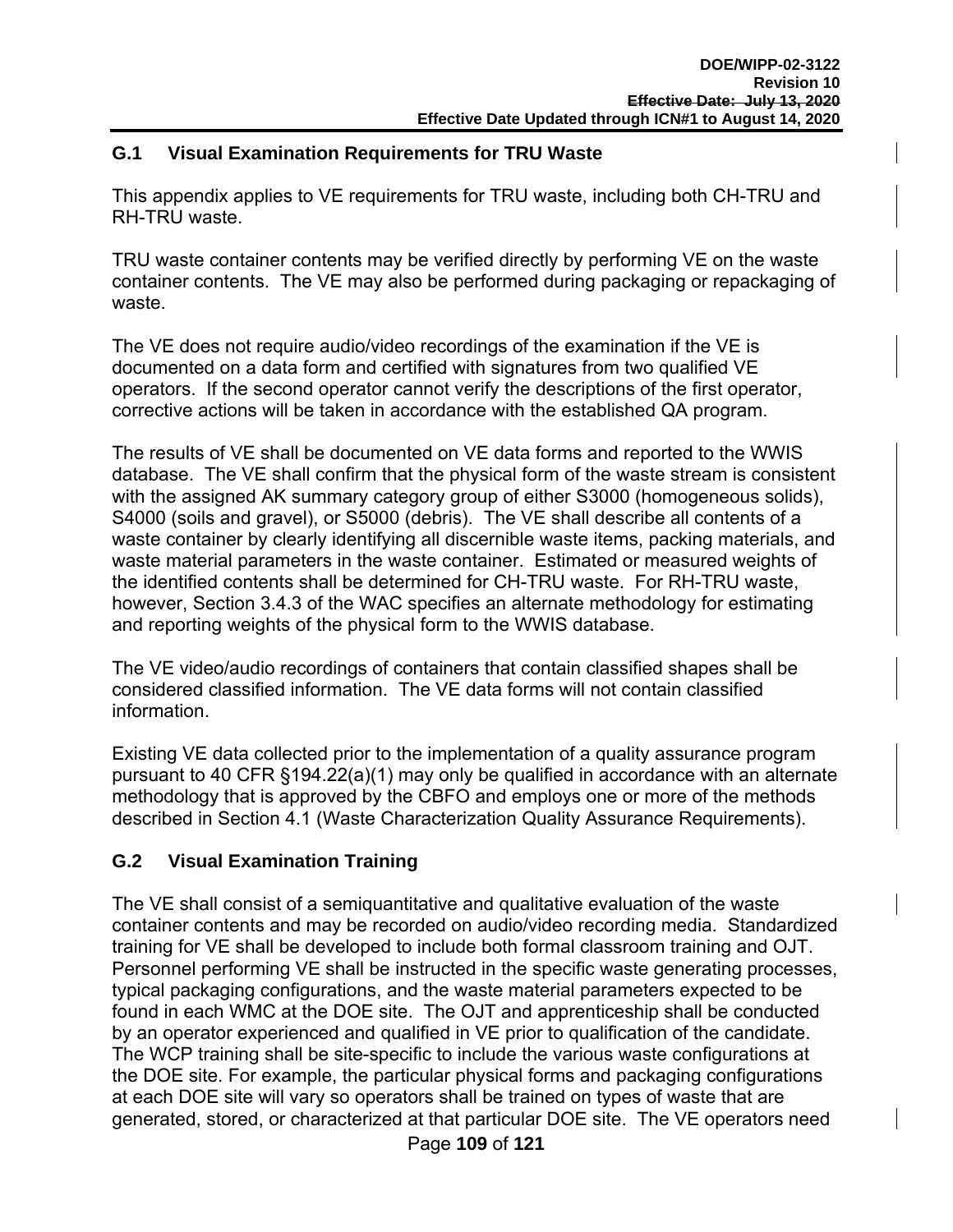only be trained to the physical forms and packaging configurations used on the waste stream that they are examining and packaging. The VE personnel shall be requalified once every two years.

Training shall address the following required elements:

- Project Requirements
- State and Federal Regulations
- Application Techniques
- Site-Specific Instruction

Training shall also include OJT that addresses:

- Identification of Packaging Configurations
- Identification of Waste Material Parameters
- Weight and Volume Estimation
- Identification of Prohibited Items, including Observable Liquid in Excess of the Waste Acceptance Criteria Limit

Each VE facility shall designate one or more VE experts. The VE expert shall be familiar with the waste generating processes that have taken place at the DOE site and will also be familiar with all types of waste being characterized at that site. The VE expert shall be responsible for the overall direction and implementation of the VE at that facility. The VE expert shall receive training in the same elements as the VE personnel, including both formal training and OJT. Qualification of a VE expert shall be based on familiarity with waste generating processes, familiarity with the types of waste being characterized, and meeting the training requirements discussed above. Consistent with other VE personnel, the VE expert shall be requalified once every two years. WCP documents shall specify the selection, qualification, and training requirements for the VE expert.

#### **G.3 Method**

The VE recorded on video/audio media shall meet the following minimum requirements:

- The video/audio media shall record the waste packaging event for the container such that all waste items placed into the container are recorded in sufficient detail and shall contain an inventory of waste items in sufficient detail that another trained VE operator can identify the associated waste material parameters.
- The video/audio media shall capture the waste container identification number.
- The personnel loading the waste container shall be identified on the video/audio media or on packaging records traceable to the loading of the waste container.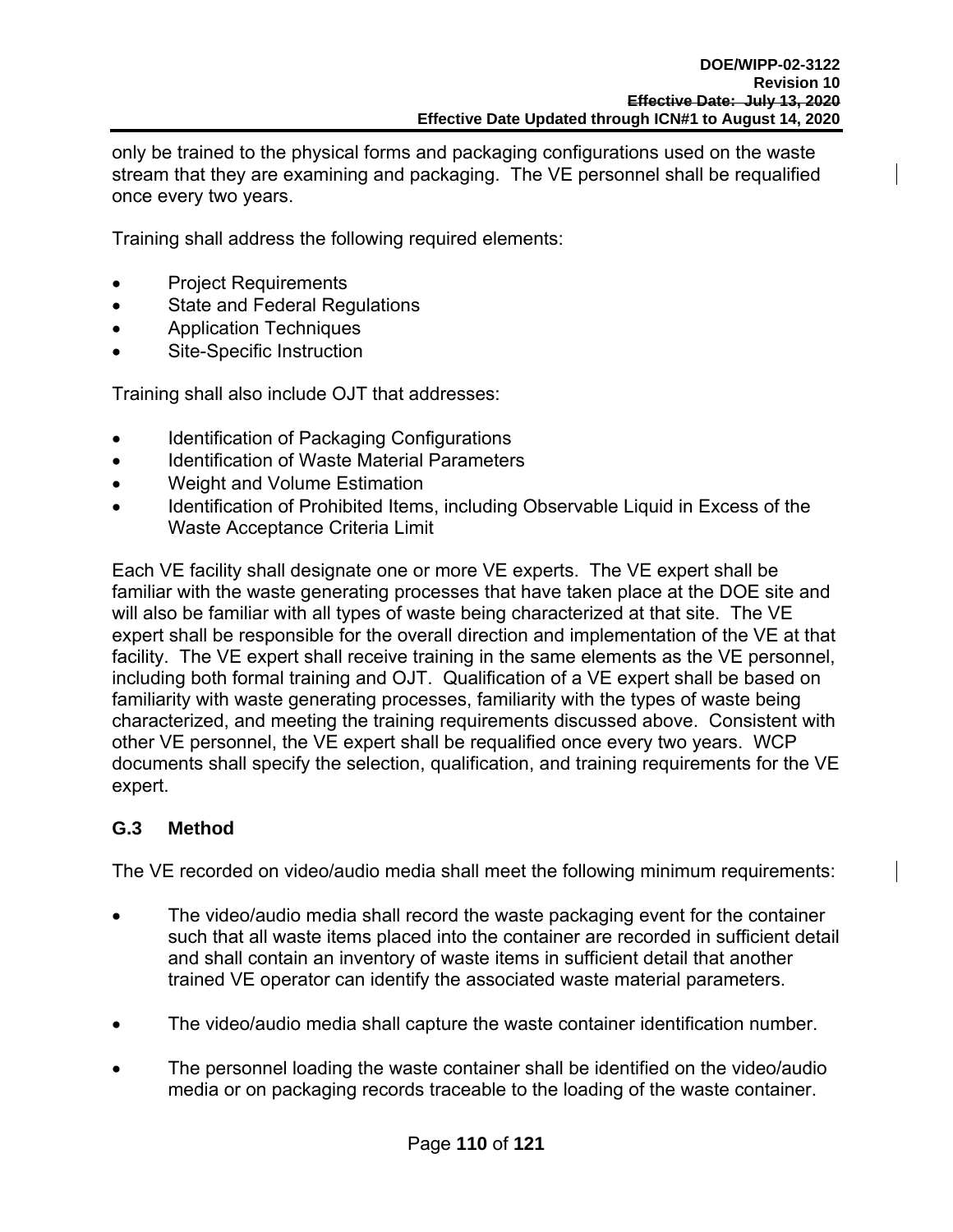The date of loading of the waste container will be recorded on the video/audio media or on packaging records traceable to the loading of the waste container.

The VE performed using two operators shall meet the following minimum requirements:

- At least two WCP personnel who witnessed the packaging of the waste shall approve the data forms or packaging records attesting to the contents of the waste container.
- The data forms or packaging records shall contain an inventory of waste items in sufficient detail that a trained VE operator can identify the associated waste material parameters.
- The container identification number shall be recorded on the data forms or packaging records.

A description of the waste container contents shall be recorded on a VE data form. The description shall clearly identify all waste material parameters and provide enough information to estimate weights of waste material parameters. In cases where bags are not opened, a brief written description of the contents of the bags shall contain an estimate of the amount of each waste type in the bags. The written records of VE shall be supplemented with the audio/videotape recording, if applicable.

In some instances, RH-TRU waste will be contained in opaque containers and not all items will be visible to the operator (e.g., sealed paint cans or 5-gallon buckets). If these containers are not opened during VE, source documents must be available in the AK record that allow the operator to identify the contents of the closed containers.

#### **G.4 Data Review and Validation**

A testing batch data report for data validation and QA purposes is required when VE is used to characterize waste. A testing batch data report (or equivalent) includes data pertaining to VE for up to 20 waste containers or samples.

All measurement data must be reviewed and approved by qualified personnel prior to being reported. Reviews shall meet the requirements of the QAPD. At a minimum, the data must be reviewed by an independent technical reviewer and approved by the SPM. This review shall be performed by an individual other than the data generator who is qualified to have performed the initial work. The independent technical reviewer shall verify, at a minimum, the following information:

- Data generation and reduction were conducted in a technically correct manner in accordance with the methods used (verification of procedure and revision).
- Data were reported in the proper units and correct number of significant figures.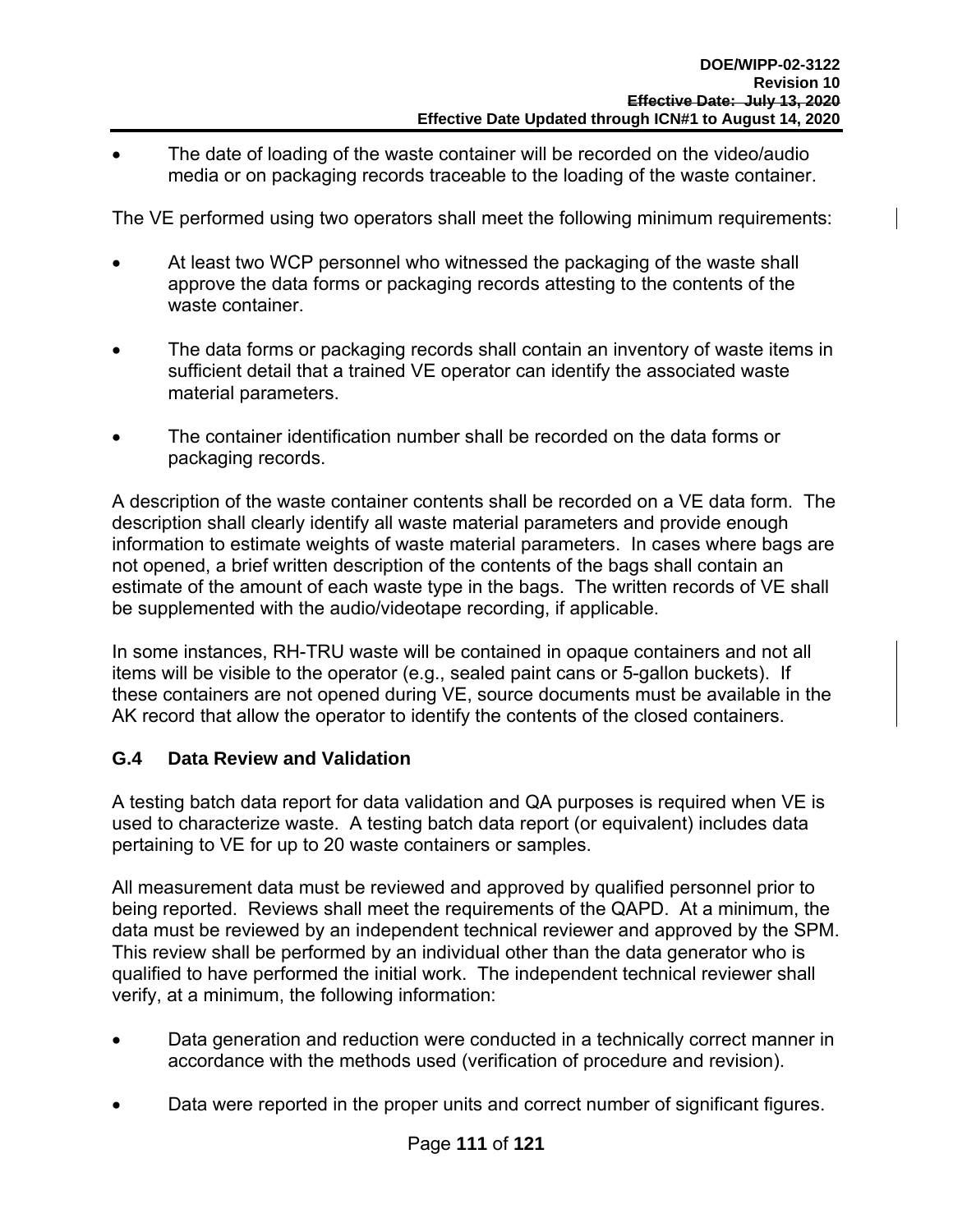- Calculations have been verified by a valid calculation program, a spot check of verified calculation programs, and/or 100 percent check of all hand calculations.
- Values that are not verifiable to within rounding or significant difference discrepancies must be rectified prior to completion of independent technical review.
- The data have been reviewed for transcription errors.
- The testing QA documentation for batch data reports is complete and includes, as applicable, raw data, calculation records, and list of containers in the batch. Corrective action will be taken to ensure that all batch data reports are complete and include all necessary raw data prior to completion of the independent technical review.
- There is no indication of prohibited items in the container, including observable liquid in excess of the waste acceptance criteria limit, and the physical form of the waste matches the WMC.
- The appropriate QAOs have been met as defined in the Permit (Reference 10, Attachment C3-2b).

All data must be approved by the SPM. The SPM shall verify, at a minimum, the following information:

- Data generation-level independent technical review, validation, and verification have been performed as evidenced by the completed review checklists and appropriate signature release. Batch data review checklists are complete.
- Batch data reports are complete and data are properly reported (e.g., data are reported in the correct units and with the correct number of significant figures).
- Data meet all applicable QAOs.

The SPM shall provide a SPM Summary and a Data Validation Summary for each batch data report. These reports may be combined and shall consist of a detailed checklist documenting that the batch has been adequately reviewed and that the data meet program objectives.

To ensure that data of known and documented quality are generated, each participating measurement facility shall implement a documented facility QA program. Facility QA programs shall specify qualitative and quantitative acceptance criteria for the QC checks of this program, and corrective actions to be taken when these criteria are not satisfied. Only appropriately trained and qualified personnel shall be allowed to perform data validation/review.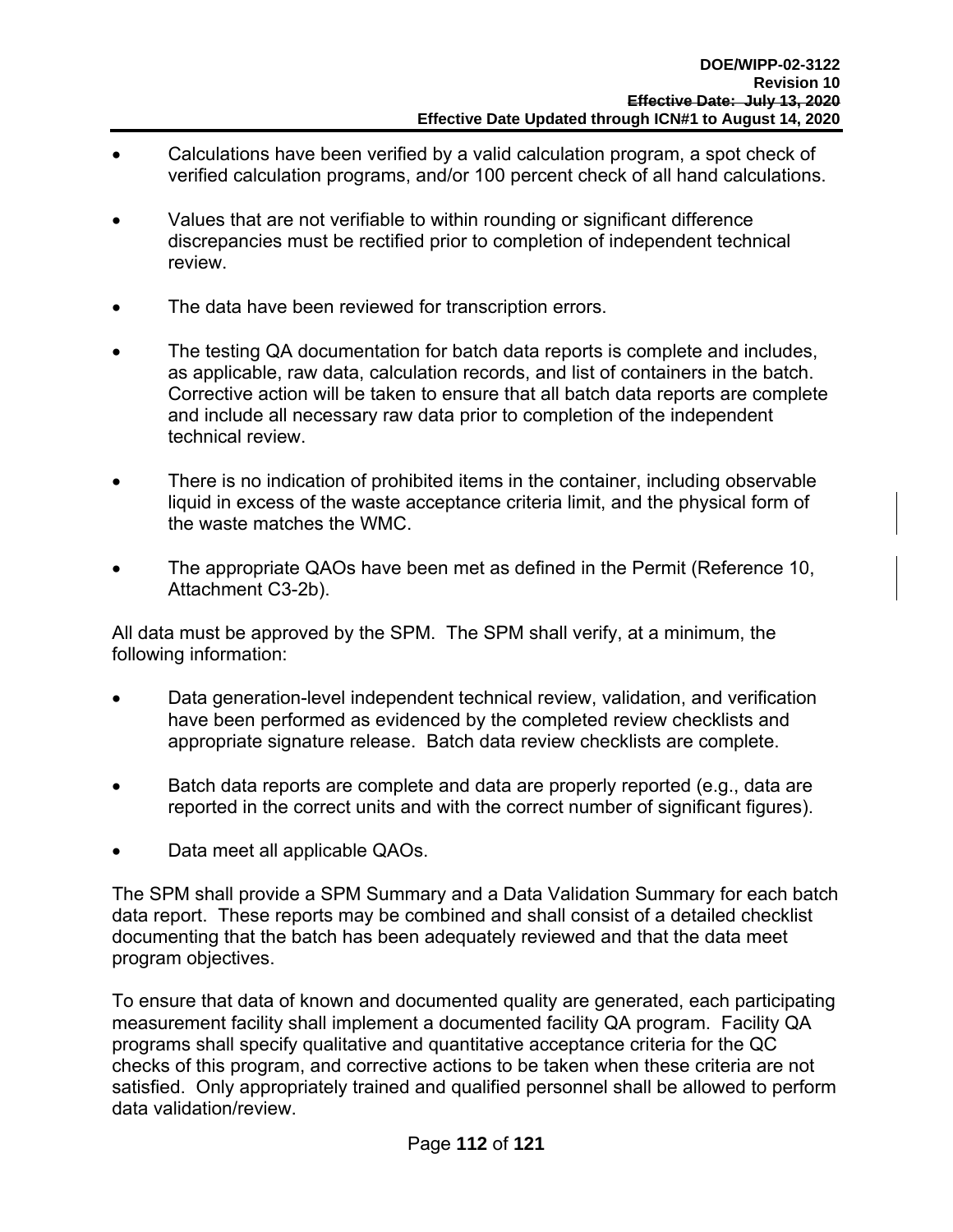## **APPENDIX H**

### **Enhanced Acceptable Knowledge**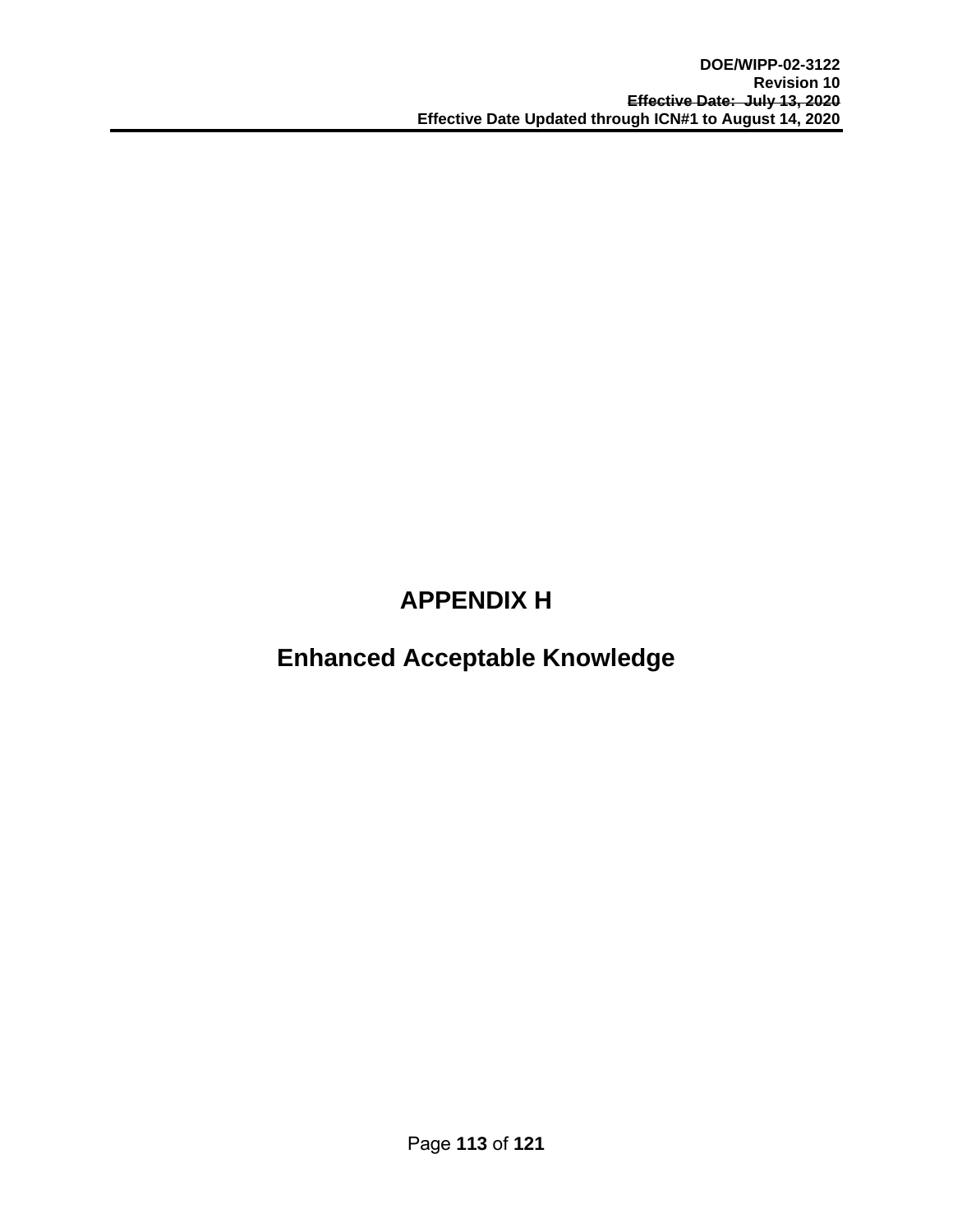#### **H.1 Introduction**

After the 2014 radiological release event, several new activities and process enhancements were established. One of these enhancements was to provide additional controls over the collection, verification, and validation of AK, thus resulting in a more robust AK program referred to as Enhanced Acceptable Knowledge (Reference 4, Chapter 18.4.2.1). Use of these newly established controls by the WCPs is expected to ensure the receipt of WIPP WAC compliant waste containers.

#### **H.2 Interface Waste Management Documents List (IWMDL)**

The IWMDL is a part the Enhanced Acceptable Knowledge processes to be performed to ensure that the AK documentation is adequate, current, and accurately reflects the waste stream description in the AK Summary Report relating to waste management. The IWMDL is used to assess active waste management practices for containers currently being generated or repackaged by assessing on-going packaging, repackaging, and remediation activities. Containers packaged prior to the implementation of an IWMDL shall be assessed using the acceptable knowledge assessment (AKA) process described in H.5

The purpose of IWMDL process is to identify generator documents associated with current TRU waste management and packaging to be reviewed before TRU waste stream payload containers are added to an active, proposed, or preliminary waste stream. The IWMDL assessment must include:

- Collection, review, and compilation of the list (IWMDL) of the generator site procedures, plans, and reports controlling waste management, waste generation, waste treatment, waste packaging, waste repackaging, waste remediation, waste stream delineation, and waste characterization (e.g., inspection and testing) activities for each TRU waste stream.
- Establishment of lines of communication with generator points of contact and/or SMEs directly involved with the generation, characterization, and management activities for each waste stream.
- Review and maintenance of the IWMDL to include any new or revised documents. The IWMDL, including changes to the list, will be approved by the WCP. Changes to procedures on the list will be evaluated by the WCP.
- Verification of the procedures that affect waste management and packaging related to the physical and chemical composition of waste stream containers.

Procedure verification will include the review of waste management and packaging activities performed under the procedures listed on the IWMDL. Verification of a procedure (both for the initial procedure and subsequent revisions) is to ensure an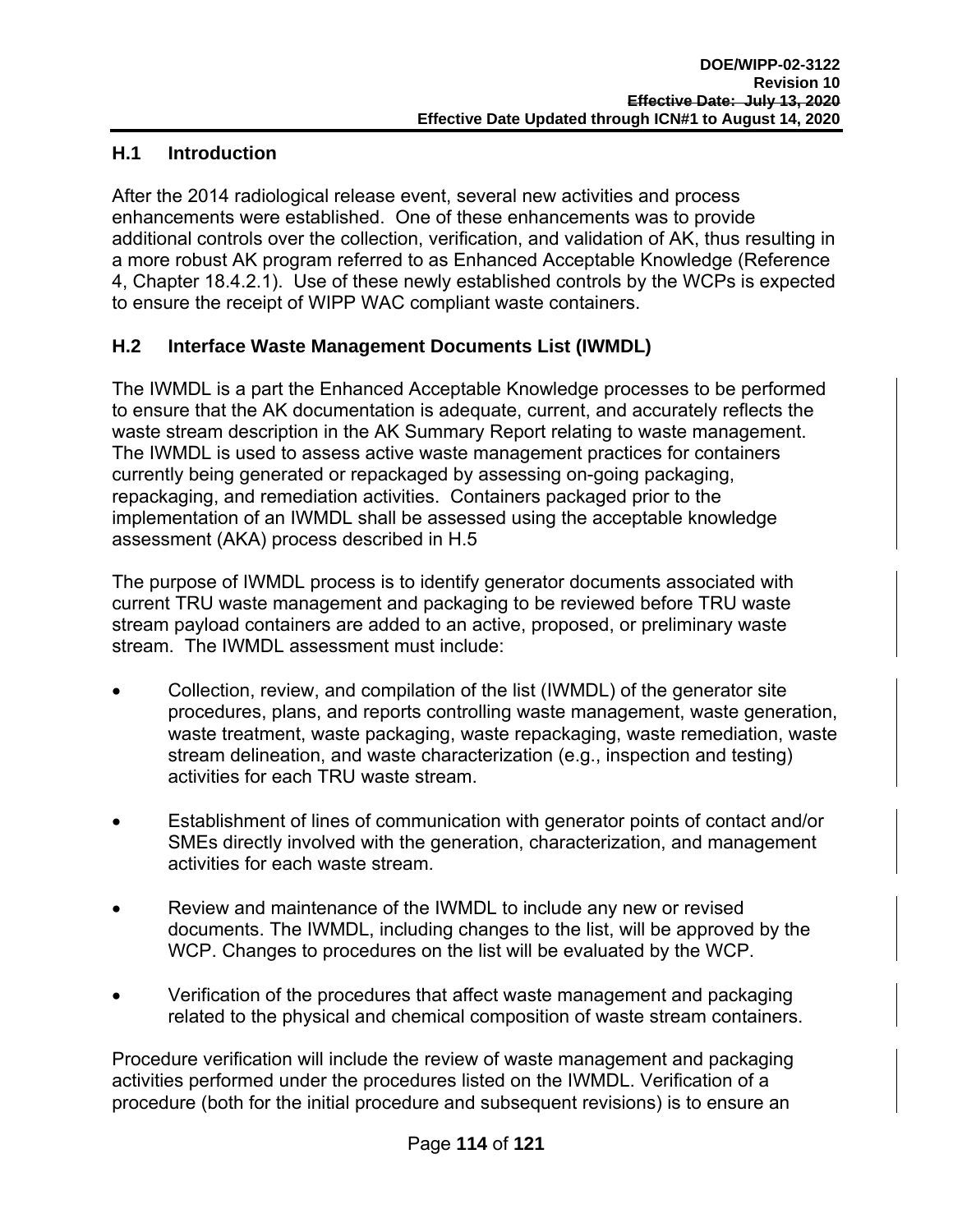understanding of the implementation of procedural steps/processes which can potentially affect the physical and chemical properties of the waste (i.e., compatibility, reactivity, ignitability, or corrosivity). This verification shall be done by one or more of the following methods, as appropriate: observation of implementation, table top review, a cold run review of applicable procedural steps, briefings and/or discussions with SMEs/operators, or something deemed equivalent to these methods of verification. The verification must be clearly documented, as well as any equivalent method justifications. Subsequent revisions to documents on the list will be reviewed by the AK expert prior to adding affected containers to the waste stream.

#### **H.3 Certified Program Enhanced Chemical Compatibility Evaluation**

As part of the process for characterizing and certifying TRU waste for disposal at the WIPP, it is necessary to consider the range of possible chemical combinations that could occur in each waste stream. Potential adverse chemical reactions (e.g., generation of heat, fire, explosion, or toxic fumes) that stem from combining potentially incompatible chemicals must be evaluated to support safe and compliant waste management. To expand upon this evaluation, chemical compatibility has been enhanced to require formal documentation and generation of a chemical compatibility evaluation (CCE) for the waste stream, or sub-population of the waste stream, as needed. The CCEs are documented by the WCPs using procedural requirements based on the method described in the 1980 EPA method EPA-600/2-80-076, "A Method for Determining the Compatibility of Hazardous Wastes" (EPA Method). The CCE will document and communicate the evaluation including the conclusions. Chemical compatibility evaluations concluding the potential for chemical incompatibility will provide the basis for placing an administrative hold on the affected waste via issuance of a nonconformance report. Those CCEs concluding the potential for chemical incompatibility are provided to the CBFO for information only. The CCEs concluding that the waste is acceptable are provided to the CBFO for formal review and approval.

The following methodology shall be applied to determine the chemical compatibility of the constituents in the waste stream:

- Chemical/material quantity estimations are based on a review of the AK source documents collected and are conservative approximations. A qualitative evaluation, based on the use of the given chemical/material as described in the AK source documents, is made in the absence of quantitative information (e.g., analytical data, mass balance information, procedural recipes). When the available AK data are inconclusive, the more conservative quantity is assigned.
- A determination of which "trace" chemicals and materials are present in insignificant quantities.
- Based on the specific chemicals/materials use and management described in the AK record, assess the "trace" chemicals/materials to determine those that are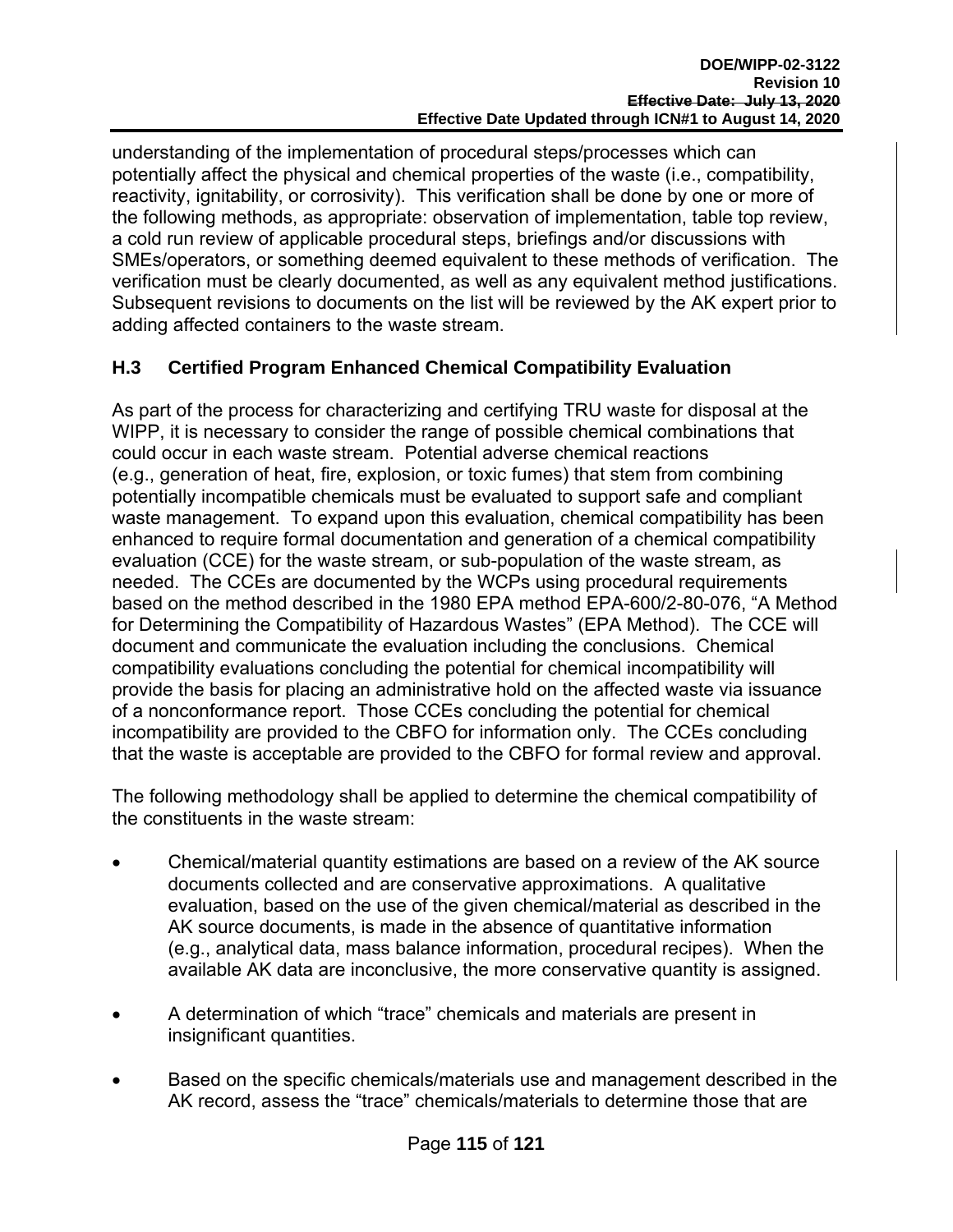insignificant and do not require additional evaluation and document the justification and assumptions for this determination in the CCE. The justification(s) for this determination for each chemical and material may include, but are not limited to, the following examples:

- Chemicals/materials included only in historical waste already emplaced at the WIPP.
- Chemicals/materials that have been segregated from the waste stream resulting in only incidental insignificant contamination.
- Process chemicals and products introduced in such minute quantities (e.g., drops of indicators and dilute analytical standard solutions) that they would result in only insignificant waste contamination.
- Chemicals present in the waste stream in low ppm concentrations based on analytical or other characterization data.
- Process chemicals that are reacted or consumed during use (e.g., experiment oxidants, reductants, and buffers). The AK expert must consider the use of excess reagents in these instances.
- Assignment of Reactivity Group Numbers (RGNs) to chemicals and materials of concern will be coordinated with the Payload Engineer Team responsible for RGN assignment during TRUCON code development. The Payload Engineer Team is responsible for maintaining the List of RGNs for Chemicals/Materials in the TRU Waste Inventory (Master RGN List). The Master RGN List will be updated as chemicals and materials are evaluated during the development of the CCEs.
- The primary focus of this evaluation is to assess potential reactions between dominant and minor constituents. However, some trace components could produce significant exothermic reactions, even in small quantities, without the proper actions being taken to mitigate the hazards associated with these compounds. For this reason, all trace chemicals that could not be determined to be insignificant must be evaluated for compatibility regardless of concentration.
- For compound(s) that cannot be found in the EPA Method, coordination with the Payload Engineer Team to assign the most appropriate RGN(s) based on its chemical class (functional group) or reactive properties based on review of chemical literature, material safety data sheets (MSDSs), safety data sheets (SDSs), or industry documentation and reports is required.
- Inorganic chemicals or materials determined to be non-reactive compounds that are not listed in the EPA Method or in the Master RGN List, the RGNs will be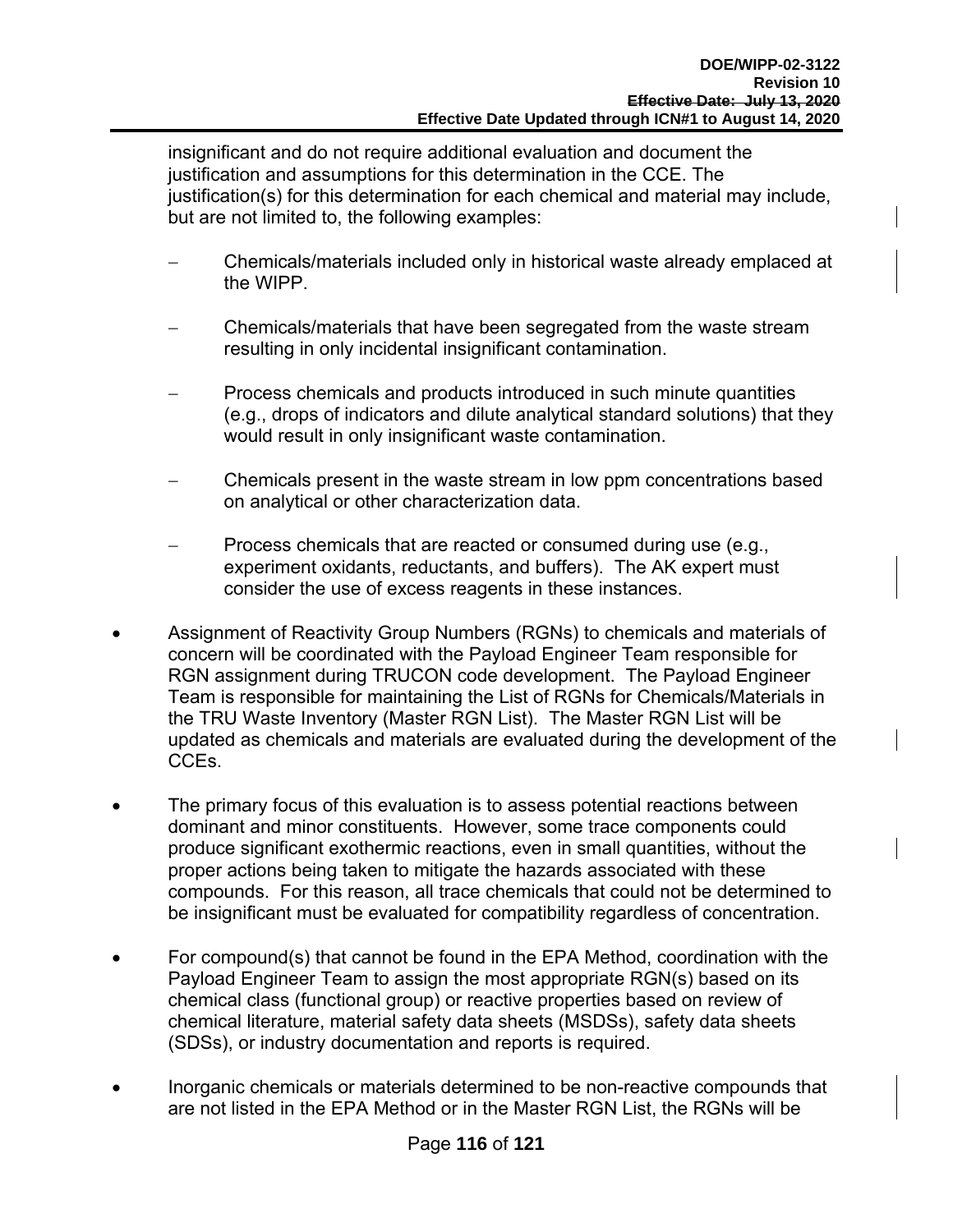determined to be not applicable (NA) and the justification for this determination must be documented in the CCE.

 For purposes of the CCE, "incompatible" refers to chemicals and materials that when mixed can lead to adverse hazardous chemical reactions described in 40 CFR 264.17(b) (General Requirements for Ignitable, Reactive, or Incompatible Wastes) and the 1980 EPA method. Thus, compatible chemicals and materials (including those referred to as non-reactive in this evaluation) may react slowly over time, and even generate heat, but will not lead to unanticipated or disastrous effects such as (1) generate extreme heat or pressure, fire or explosions, or violent reactions, (2) produce uncontrolled toxic mists, fumes, dusts, or gases in sufficient quantities to threaten human health or the environment; (3) produce uncontrolled flammable fumes or gases in sufficient quantities to pose a risk of fire or explosions; (4) damage the structural integrity of the device or facility; (5) through other like means threaten human health or the environment.

#### **H.4 Basis of Knowledge for Evaluating Oxidizing Chemicals in TRU Waste**

The BoK document (DOE/WIPP-17-3589) has been provided by the CBFO and shall be implemented in conjunction with the AK procedures of the WCPs. The BoK document specifies when waste with oxidizing chemicals is acceptable as is, or when treatment will be required along with the treatment that must be performed.

#### **H.5 Certified Program Acceptable Knowledge Assessments**

To ensure that the AK documentation relating to the management of potentially reactive, corrosive, ignitable, and incompatible TRU waste materials is adequate, current, and accurately described in existing AK Summary Reports, AKAs will be performed for waste containers packaged and/or waste stream containers to be characterized prior to the implementation of the IWMDL (see Figure H-1 titled "Combined AKA and IWMDL Flow Chart"). New AK Summary Reports and the supporting documentation must address all of the evaluation parameters described in this section or an AKA must be performed and include:

- The review of the existing AK documentation associated with the historic and current waste management activities up to the implementation of the IWMDL relating specifically to TRU waste generation, packaging, treatment, remediation, and characterization, focusing on the use of absorbents, immobilization products, and neutralization reagents for the waste stream.
- The review of existing AK for the special testing and management activities associated with suspect materials included in each waste stream.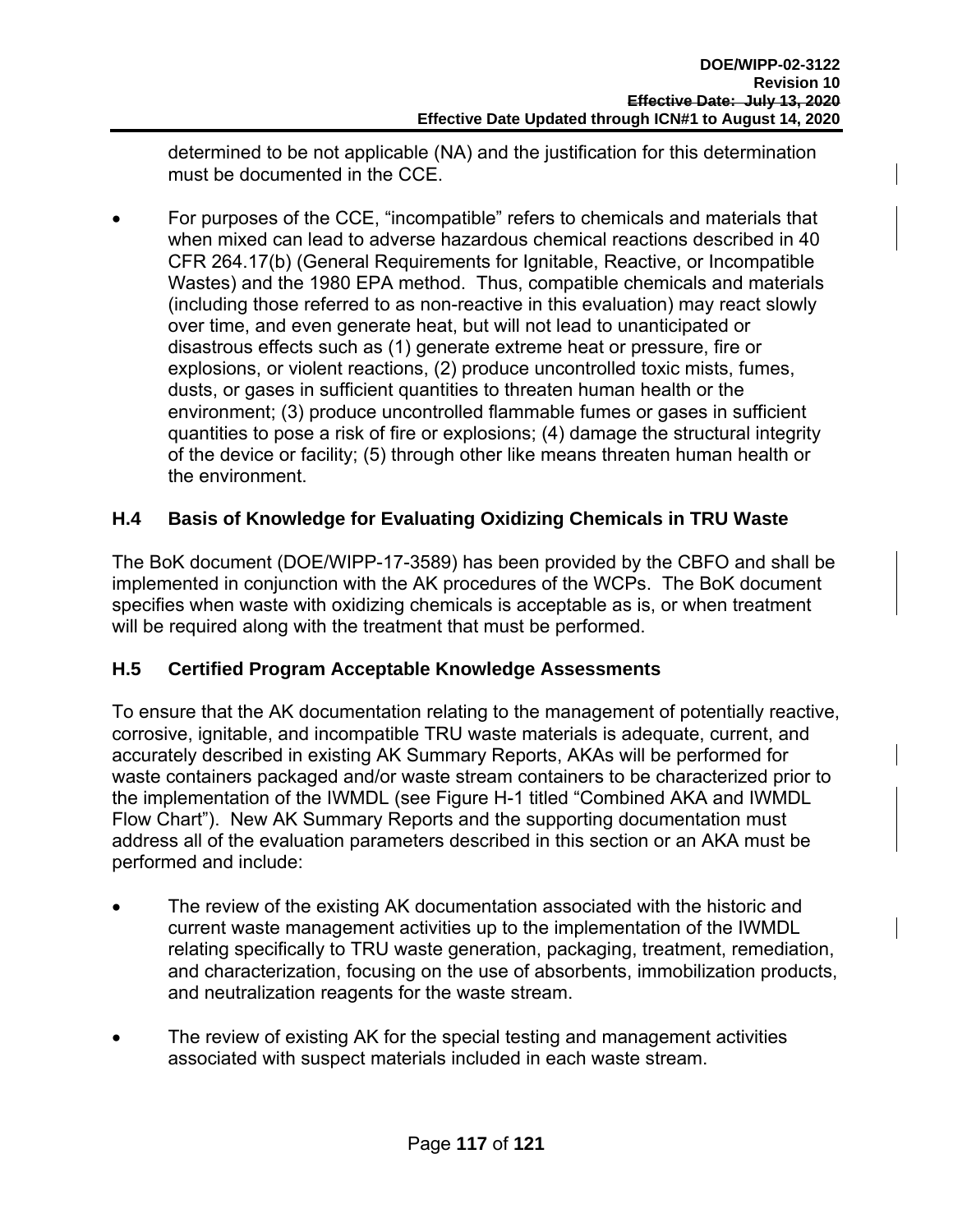- An assessment of revisions of waste management and packaging procedures bounded by the inventory to identify any relevant changes associated with these activities described in the AK Summary Report.
	- AK records associated with commercial products used (e.g., MSDSs, SDSs, and other manufacturer's information)
- The AKA document includes the following, as applicable:
	- Waste stream summary (brief description of the waste stream and generating activities),
	- Historic waste management practices,
	- Current waste management practices,
	- Waste remediation and repackaging practices,
	- Absorbent, immobilization, and neutralization reagents,
	- Container specific documentation collected and reviewed,
	- New and revised AK source documents,
	- AKA conclusions, assumptions, and limitations, and
	- List of containers bounded by the evaluation.
- The AKA will be reviewed by the CCP Management Representative or designated generator site Points of Contact or SMEs for the accuracy and completeness of practices and procedures under their purview controlling the generation and management (e.g., waste repackaging, remediation, treatment) of the subject waste containers described by the AKA.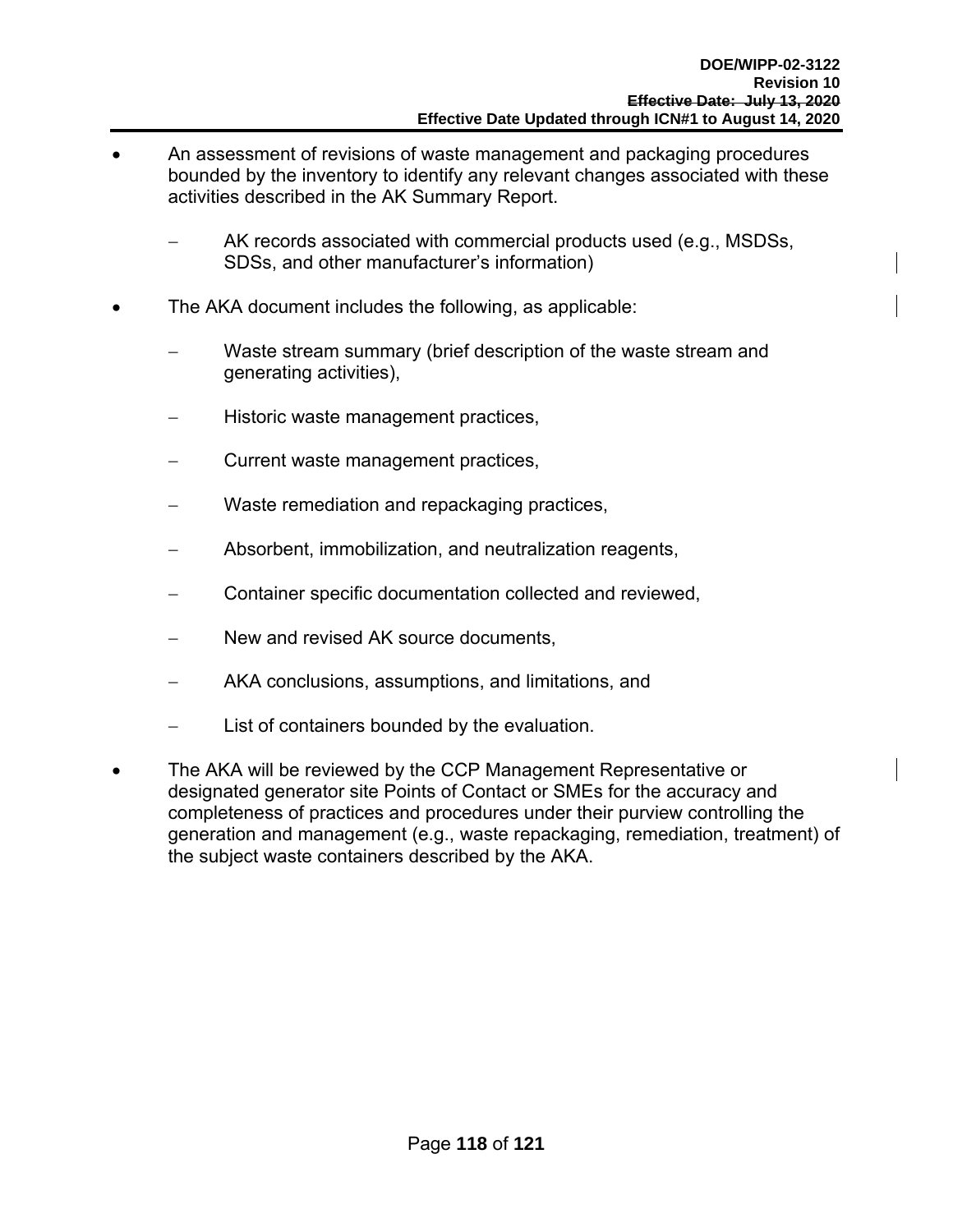



#### **H.6 AK Briefings**

AK briefing updates by the AK expert and/or SPM to waste management personnel and operators involved in the generation, treatment, remediation, characterization (physical, chemical, and/or radiological properties), or packaging of waste are required by Paragraph 31 of the Settlement Agreement and Stipulated Final Order, dated January 22, 2016, HWB 14-21 [CO], March 18, 2016. These briefing updates are required after the issuing or changing of AK Summary Reports or Item Description Codes.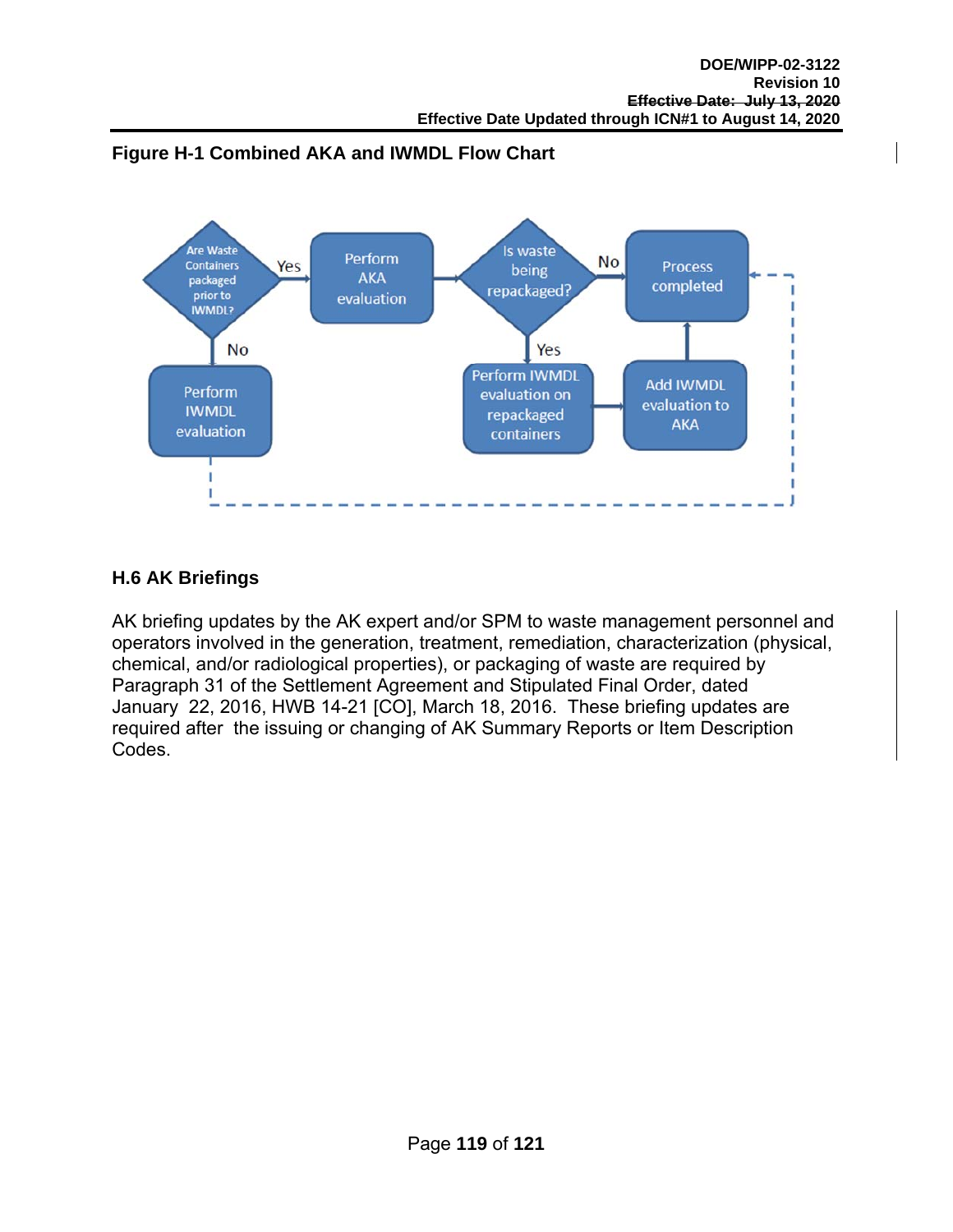# **APPENDIX I**

### **Certified Waste Pre-Shipment Compliance Actions**